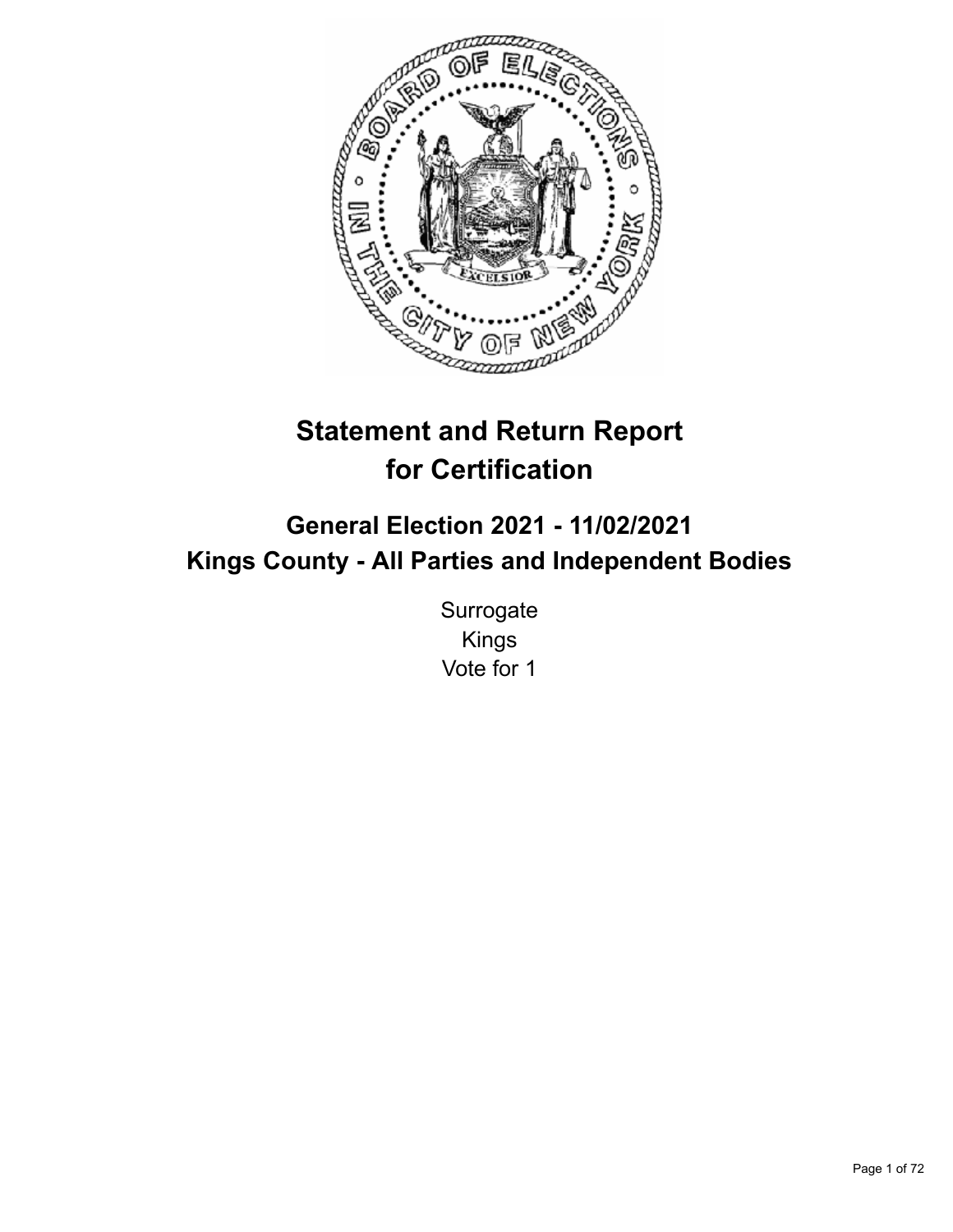

| PUBLIC COUNTER                                           | 17,610       |
|----------------------------------------------------------|--------------|
| MANUALLY COUNTED EMERGENCY                               | 1.           |
| <b>ABSENTEE / MILITARY</b>                               | 1,105        |
| AFFIDAVIT                                                | 75           |
| <b>Total Ballots</b>                                     | 18,791       |
| Less - Inapplicable Federal/Special Presidential Ballots | 0            |
| <b>Total Applicable Ballots</b>                          | 18,791       |
| ROSEMARIE MONTALBANO (DEMOCRATIC)                        | 11,039       |
| ADAM BLOW (WRITE-IN)                                     | 1            |
| ADIRA MEZRAHI (WRITE-IN)                                 | 1            |
| AKIRA KLEIN (WRITE-IN)                                   | 1            |
| AL ROSEN (WRITE-IN)                                      | 1            |
| ALAN KESSLER (WRITE-IN)                                  | 1            |
| ALEC KERBINSKY (WRITE-IN)                                | 1            |
| ALEX ADLER (WRITE-IN)                                    | 1            |
| ALEX JONES (WRITE-IN)                                    | 1            |
| ANDREW YANG (WRITE-IN)                                   | 1            |
| ANTHONY L. HERBERT (WRITE-IN)                            | 1            |
| ANTHONY PERRONE (WRITE-IN)                               | 1            |
| ANTHONY SWEENEY (WRITE-IN)                               | 1            |
| ANTHONY TESTAVERDI (WRITE-IN)                            | 1            |
| ARTHUR EDWARDS (WRITE-IN)                                | 2            |
| <b>AUSTIN EKELEN (WRITE-IN)</b>                          | 1            |
| AVRAHAM HAMEL (WRITE-IN)                                 | 1            |
| AZARIA EISENBERG (WRITE-IN)                              | 1            |
| BEN DOVER (WRITE-IN)                                     | 1            |
| BEN WHITE (WRITE-IN)                                     | 1            |
| BENJAMIN LEIBERMAN (WRITE-IN)                            | 1            |
| BENJAMIN MAXER (WRITE-IN)                                | 1            |
| BENSIIN BORUKHOR (WRITE-IN)                              | 1            |
| BETTY CARTER (WRITE-IN)                                  | 1            |
| BILLY DOLL (WRITE-IN)                                    | 1            |
| BILLY YAEGER (WRITE-IN)                                  | 1            |
| <b>BRANDON KOKIN (WRITE-IN)</b>                          | 1            |
| BRANDON WILLIAMS (WRITE-IN)                              | 1            |
| BRUCE BAITER (WRITE-IN)                                  | $\mathbf{1}$ |
| CHARLES FINKELSTEIN (WRITE-IN)                           | 2            |
| COURTNEY MAIMON (WRITE-IN)                               | 1            |
| CURTIS A SLIWA (WRITE-IN)                                | 1            |
| CURTIS SLIWA (WRITE-IN)                                  | 3            |
| DARIEL MC MANIS (WRITE-IN)                               | 1            |
| DAVID HERSHKOWITZ (WRITE-IN)                             | 1            |
| DAVID NUMBAUM (WRITE-IN)                                 | 1            |
| DAVID TYBERG (WRITE-IN)                                  | 1            |
| DEBORAH SHAMEL (WRITE-IN)                                | 1            |
| DENNIS ANVAER (WRITE-IN)                                 | 1            |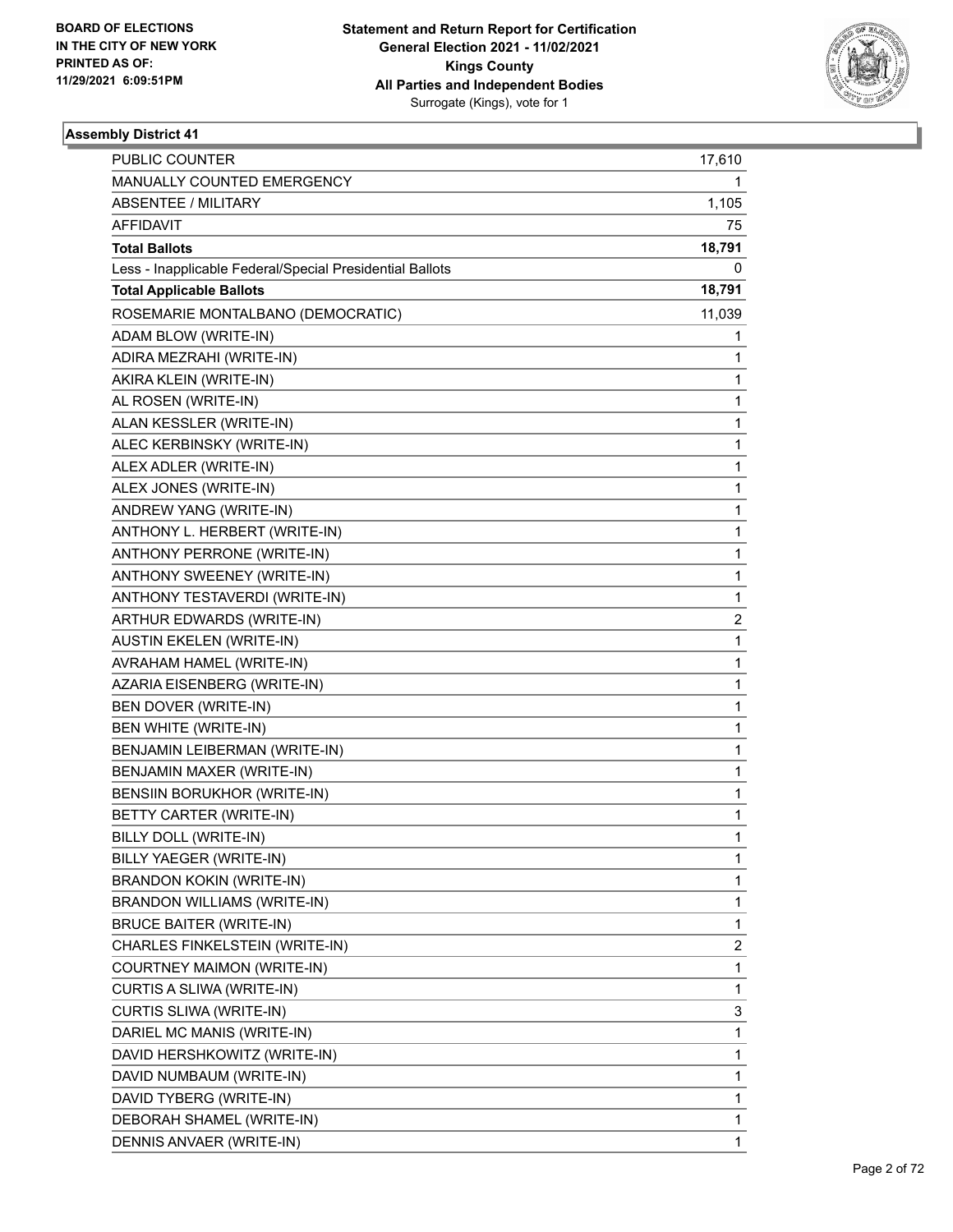

| DONALD CRANSTON (WRITE-IN)       | 1            |
|----------------------------------|--------------|
| DONALD J TRUMP (WRITE-IN)        | 1            |
| DONALD J. CRANSTON (WRITE-IN)    | 1            |
| DONALD TRUMP (WRITE-IN)          | 6            |
| DONALD TRUMP JR (WRITE-IN)       | 1            |
| EFRAIM KLEIN (WRITE-IN)          | 1            |
| EMIL SOSKIN (WRITE-IN)           | 1            |
| ERIC GONZALEZ (WRITE-IN)         | 1            |
| ERICA KATZ (WRITE-IN)            | 1            |
| ERROL LEWIS (WRITE-IN)           | 1            |
| ESTHER SCWARTZ (WRITE-IN)        | 2            |
| FANIL VERNIKOV (WRITE-IN)        | 1            |
| FRANK MILLER (WRITE-IN)          | 1            |
| <b>GARY WILLIAMS (WRITE-IN)</b>  | 1            |
| HEELA CAPELL (WRITE-IN)          | 1            |
| HESHY TISHELER (WRITE-IN)        | 1            |
| HOWARD BURGLAS (WRITE-IN)        | 1            |
| IAN GIRSHEK (WRITE-IN)           | 1            |
| ILYA KOYSMAN (WRITE-IN)          | 1            |
| INNA VERNIKA (WRITE-IN)          | 1            |
| INNA VERNIKOV (WRITE-IN)         | 5            |
| ISAAC KAMKACHS (WRITE-IN)        | 1            |
| JACK DAGMY (WRITE-IN)            | 1            |
| JACOB ZELMANOVITZ (WRITE-IN)     | 1            |
| JAMES KENNELLY (WRITE-IN)        | 1            |
| JANET MCDOWELL (WRITE-IN)        | 1            |
| JARED SCHAPIRO (WRITE-IN)        | 1            |
| JENNIFER LOPEZ (WRITE-IN)        | 1            |
| JESSE MANNING (WRITE-IN)         | 1            |
| JHON JHONSON (WRITE-IN)          | 1            |
| JOE MAIMON (WRITE-IN)            | 1            |
| JOHN BLACK (WRITE-IN)            | $\mathbf{1}$ |
| JOSEPH AGUILAR (WRITE-IN)        | 1            |
| JOSH MEHLMAN (WRITE-IN)          | 1            |
| JUDY SAHEIN (WRITE-IN)           | 1            |
| KATHERINE OLIVA (WRITE-IN)       | 2            |
| KATIE MCMANAMAN (WRITE-IN)       | 1            |
| KAYLA CONEN (WRITE-IN)           | 1            |
| KENNETH COLE (WRITE-IN)          | 1            |
| KIM MILLER (WRITE-IN)            | 1            |
| LANA WILLIAMS (WRITE-IN)         | 1            |
| MARK PANIN (WRITE-IN)            | 1            |
| MATHEW DRON (WRITE-IN)           | 1            |
| MAX SIMPSON (WRITE-IN)           | 1            |
| MICHAEL R PASTERNACK (WRITE-IN)  | 1            |
| MIDGE HADLEY SHERWOOD (WRITE-IN) | 1            |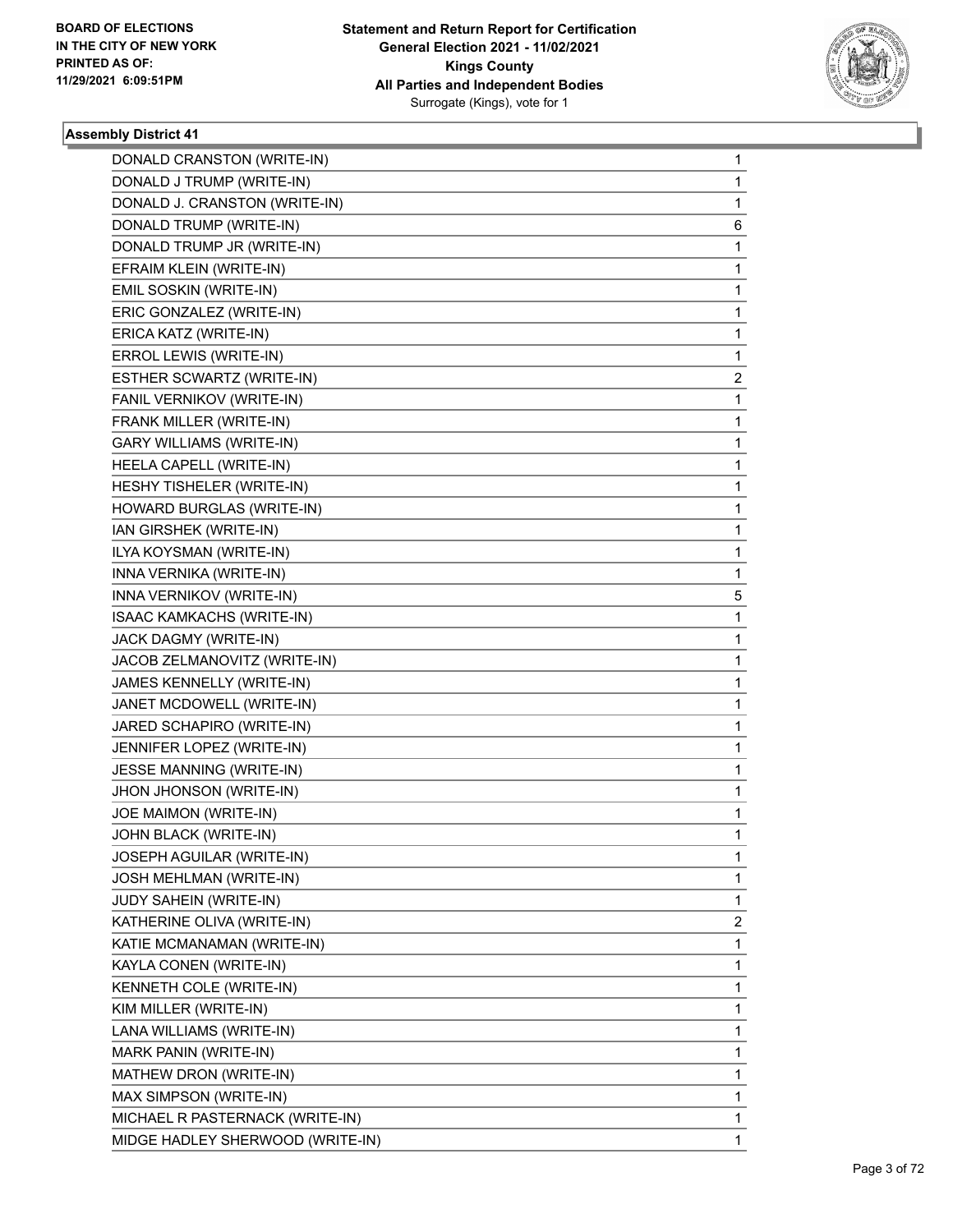

| MIGUEL ROSADO (WRITE-IN)           | 1      |
|------------------------------------|--------|
| MIKE FISHER (WRITE-IN)             | 1      |
| MOSHE KATZIN (WRITE-IN)            | 1      |
| NATHAN BERKE (WRITE-IN)            | 1      |
| NETANEL ALON (WRITE-IN)            | 1      |
| NICOLE CHERNECHER (WRITE-IN)       | 1      |
| NIK DAKA (WRITE-IN)                | 1      |
| NOEL DAVIS (WRITE-IN)              | 1      |
| PAUL RODRIGUEZ (WRITE-IN)          | 1      |
| PHIL GERSHBAUM (WRITE-IN)          | 1      |
| RALPH LETTON (WRITE-IN)            | 1      |
| ROBERT COONEY (WRITE-IN)           | 1      |
| SAM WILSON (WRITE-IN)              | 1      |
| SARA MAX (WRITE-IN)                | 1      |
| SERGUY SHEPOTKIN (WRITE-IN)        | 1      |
| SHARON SMILOW (WRITE-IN)           | 1      |
| SHEKERA SHAHID ALGARIN (WRITE-IN)  | 1      |
| SHIA STERN (WRITE-IN)              | 1      |
| SHIMON FELDMAN (WRITE-IN)          | 1      |
| SHIRA KLEIN (WRITE-IN)             | 1      |
| SHIRA MAYERFELD (WRITE-IN)         | 1      |
| STEPHEN MANNIX (WRITE-IN)          | 1      |
| STOVE SCHLISSEL (WRITE-IN)         | 1      |
| TED CRUZ (WRITE-IN)                | 1      |
| TEDDY DITCHEK (WRITE-IN)           | 1      |
| THERESA MC ENOY (WRITE-IN)         | 1      |
| TIAN LI (WRITE-IN)                 | 1      |
| UNATTRIBUTABLE WRITE-IN (WRITE-IN) | 111    |
| USHA SINGH (WRITE-IN)              | 1      |
| VASILIY KORDRATGEV (WRITE-IN)      | 1      |
| VLADIMIR RASULOV (WRITE-IN)        | 1      |
| WARREN BUFFET (WRITE-IN)           | 1      |
| WILLIAM BUGENIS (WRITE-IN)         | 2      |
| WILLIAM PEPITONE (WRITE-IN)        | 1      |
| YEHOSHUA SHAMEL (WRITE-IN)         | 1      |
| YEHUDA M. WILLNER (WRITE-IN)       | 1      |
| YONI YOFFEE (WRITE-IN)             | 1      |
| YOSEF CHAIM DANZIGER (WRITE-IN)    | 1      |
| ZVI N. LUZY (WRITE-IN)             | 1      |
| <b>Total Votes</b>                 | 11,288 |
| Unrecorded                         | 7,503  |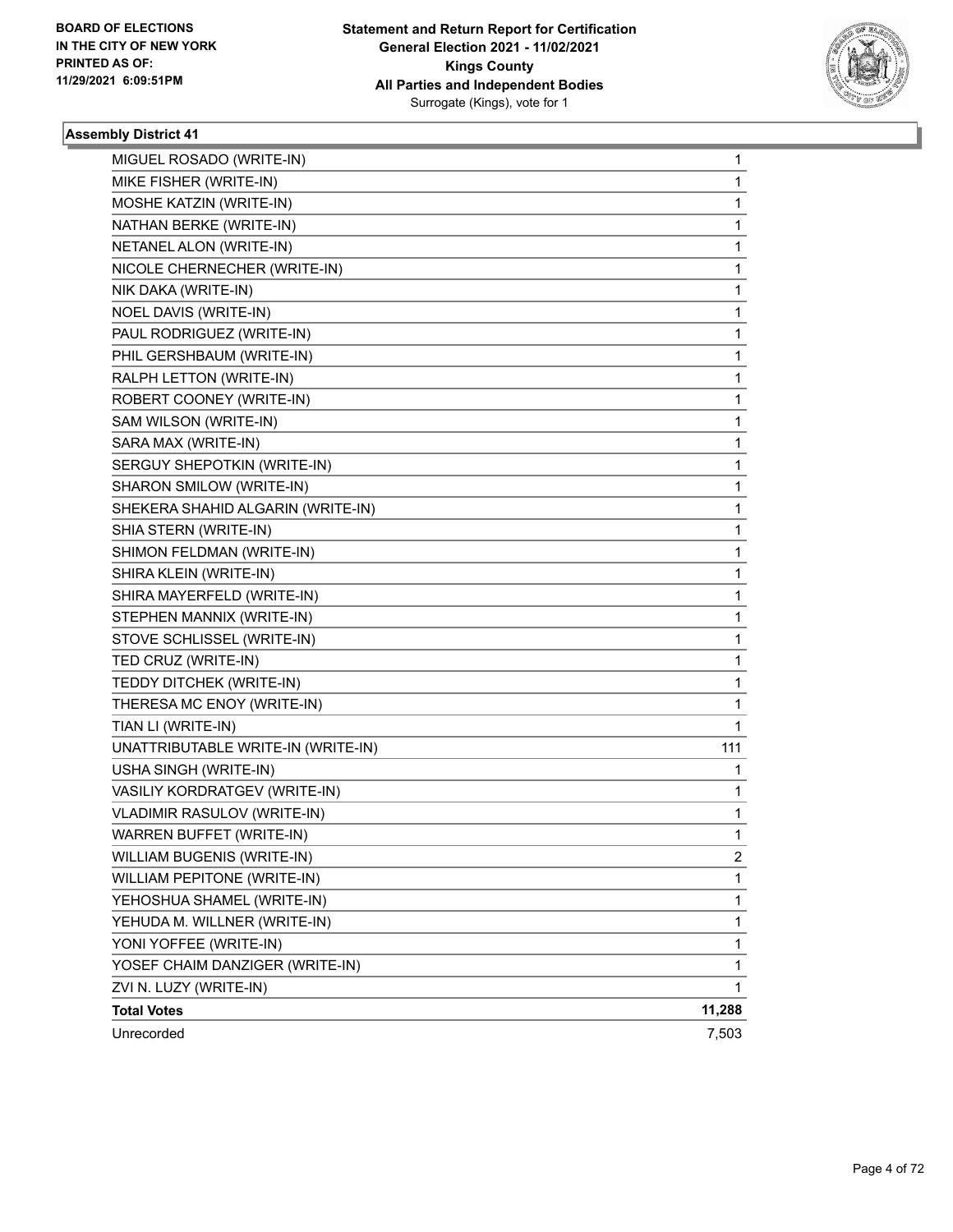

| PUBLIC COUNTER                                           | 15,941 |
|----------------------------------------------------------|--------|
| MANUALLY COUNTED EMERGENCY                               | 0      |
| ABSENTEE / MILITARY                                      | 953    |
| <b>AFFIDAVIT</b>                                         | 88     |
| <b>Total Ballots</b>                                     | 16,982 |
| Less - Inapplicable Federal/Special Presidential Ballots | 0      |
| <b>Total Applicable Ballots</b>                          | 16,982 |
| ROSEMARIE MONTALBANO (DEMOCRATIC)                        | 13,304 |
| ALYCE ALDIGE (WRITE-IN)                                  | 1      |
| ANTHONY ONORATO (WRITE-IN)                               | 1      |
| ANTHONY T JONES (WRITE-IN)                               | 1      |
| BRUCE H HOROWITZ (WRITE-IN)                              | 1      |
| DAVID BANIN (WRITE-IN)                                   | 1      |
| DAVID HOFFMAN (WRITE-IN)                                 | 1      |
| DEBORAH ADLER (WRITE-IN)                                 | 1      |
| DONALD TRUMP (WRITE-IN)                                  | 4      |
| DWEYNIE PAUL (WRITE-IN)                                  | 1      |
| EDUARD KORSINSKY (WRITE-IN)                              | 1      |
| ELENA BARON (WRITE-IN)                                   | 1      |
| EZRIEL SCHNEILER (WRITE-IN)                              | 1      |
| <b>GRACE PAIK (WRITE-IN)</b>                             | 1      |
| ISAAC ROSENBLUM (WRITE-IN)                               | 1      |
| JACK ROTERSTEIN (WRITE-IN)                               | 1      |
| JACK SEGNAL (WRITE-IN)                                   | 1      |
| JACOB THOMAS (WRITE-IN)                                  | 1      |
| JAIME SANDERS (WRITE-IN)                                 | 1      |
| JILL STEIN (WRITE-IN)                                    | 1      |
| JOE MOSER (WRITE-IN)                                     | 1      |
| JOHN VELAZQUEZ (WRITE-IN)                                | 1      |
| JONATHAN VISOTZKY (WRITE-IN)                             | 1      |
| KATHIA BOISRAND (WRITE-IN)                               | 1      |
| LEAH WEIR (WRITE-IN)                                     | 1      |
| LEAH ZUCKER (WRITE-IN)                                   | 1      |
| LOUIS CESPEDES (WRITE-IN)                                | 1      |
| MANUEL WAN (WRITE-IN)                                    | 1      |
| MARK BOGLE (WRITE-IN)                                    | 1      |
| MARY E LUTE (WRITE-IN)                                   | 1      |
| MENACHEM RAITPHE (WRITE-IN)                              | 1      |
| MICHAEL GOLDBERGER (WRITE-IN)                            | 1      |
| MIRIAM YEGER (WRITE-IN)                                  | 1      |
| MORDECHAI HIRSCHHORN (WRITE-IN)                          | 1      |
| MOSHE FOGEL (WRITE-IN)                                   | 1      |
| MUMIA ABU JAMAL (WRITE-IN)                               | 1      |
| NANCY MORISSEAU (WRITE-IN)                               | 1      |
| NICKA PIERRE (WRITE-IN)                                  | 1      |
| NICOLE MCQUEEN (WRITE-IN)                                | 1      |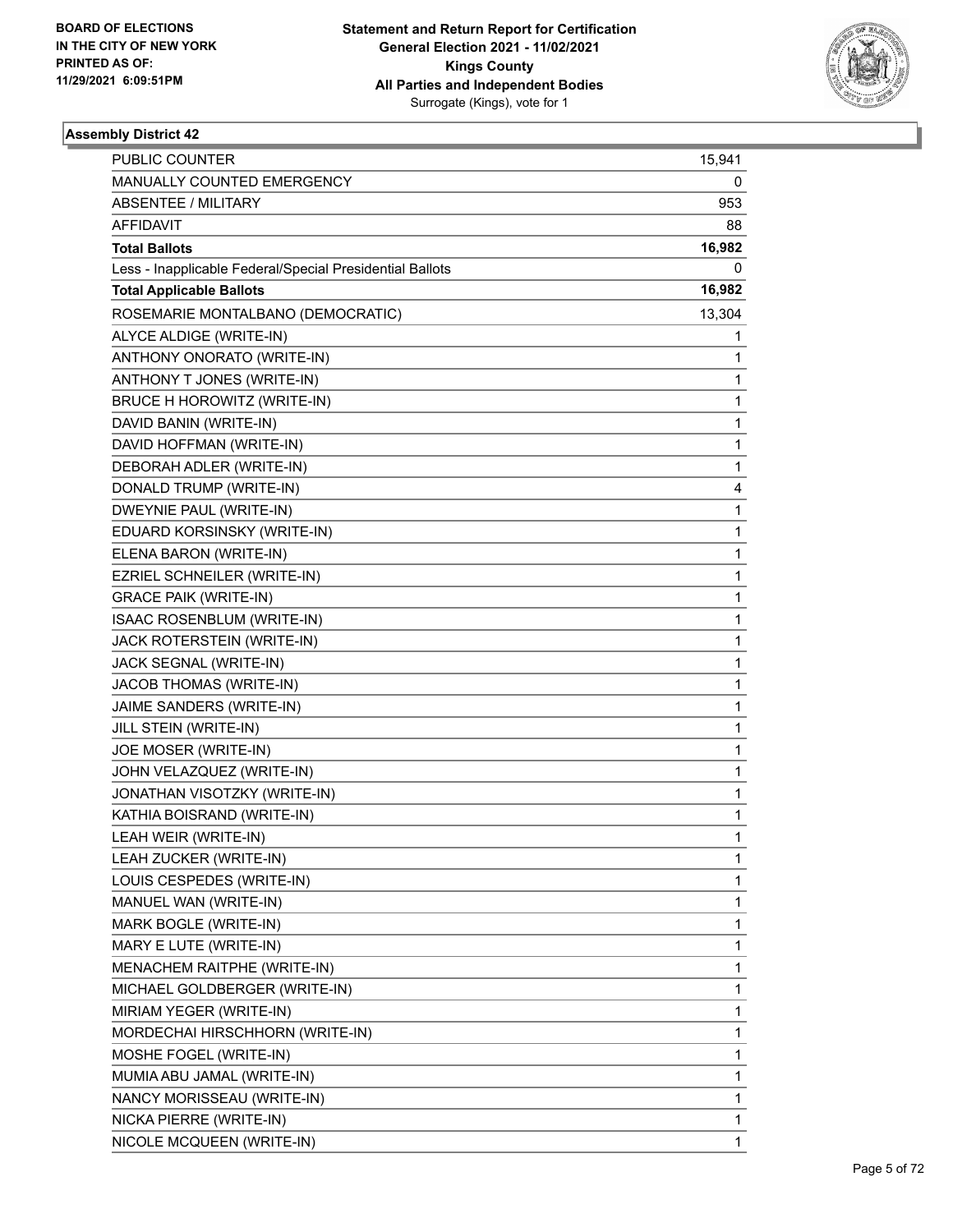

| RAFAEL S ZUCKER (WRITE-IN)                |        |
|-------------------------------------------|--------|
| RAFAEL ZUCKER (WRITE-IN)                  |        |
| SAUL GOLD (WRITE-IN)                      |        |
| SHMUEL WEBER (WRITE-IN)                   |        |
| SIMONE ADAMS (WRITE-IN)                   |        |
| STEPHEN COSUNEA (WRITE-IN)                |        |
| STEPHEN MYERS (WRITE-IN)                  |        |
| TOVA FRIED (WRITE-IN)                     |        |
| UNATTRIBUTABLE WRITE-IN (WRITE-IN)        | 35     |
| UNCOUNTED WRITE-IN PER STATUTE (WRITE-IN) |        |
| YERACHMIEL BEGUN (WRITE-IN)               |        |
| <b>Total Votes</b>                        | 13,390 |
| Unrecorded                                | 3.592  |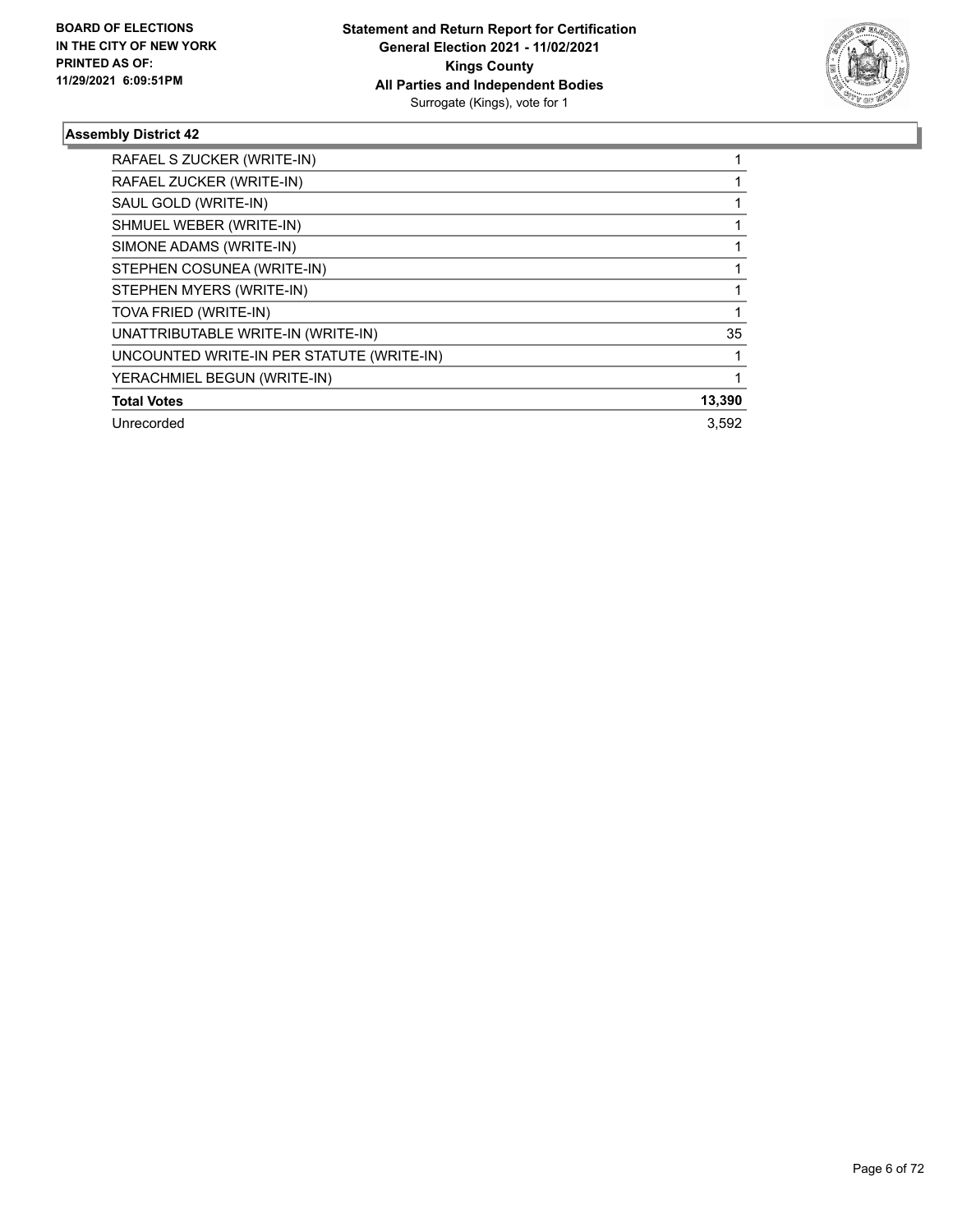

| MANUALLY COUNTED EMERGENCY<br>0<br><b>ABSENTEE / MILITARY</b><br>1,043<br>AFFIDAVIT<br>130<br><b>Total Ballots</b><br>19,670<br>Less - Inapplicable Federal/Special Presidential Ballots<br>0<br><b>Total Applicable Ballots</b><br>19,670<br>ROSEMARIE MONTALBANO (DEMOCRATIC)<br>15,509<br>ANTONIO REYNOSO (WRITE-IN)<br>1<br>ANTWAN KENNADY (WRITE-IN)<br>1<br>AUROHAM E. LIPKIND (WRITE-IN)<br>1<br>AVROHAM E LIPKIND (WRITE-IN)<br>1<br>BENJAMIN R. WRIGHT (WRITE-IN)<br>1<br>CURTIS SLIWA (WRITE-IN)<br>1<br>1<br>DAVID SANDHAAS (WRITE-IN)<br>DONALD TRUMP (WRITE-IN)<br>1<br>DWANIE PAUL (WRITE-IN)<br>2<br>DWAYNE PAUL (WRITE-IN)<br>1<br><b>DWEYNIE PAUL (WRITE-IN)</b><br>$\overline{\mathbf{c}}$<br>DWEYRIE PAUL (WRITE-IN)<br>1<br>ERIX ANO (WRITE-IN)<br>1<br>HELEN L WELLS (WRITE-IN)<br>1<br>HILLEL D WEISS (WRITE-IN)<br>1<br>IGENIE F. HARRIS BLENMAN (WRITE-IN)<br>1<br>JACOB BERMAN (WRITE-IN)<br>1<br>JASPER BEARDS (WRITE-IN)<br>2<br>JESSICA KATZ (WRITE-IN)<br>1<br>JHON STOSSEL (WRITE-IN)<br>1<br>JOSEPH LAVELLE (WRITE-IN)<br>1<br>JOSH ALLEN (WRITE-IN)<br>$\mathbf{1}$<br>KAMALA HARRIS (WRITE-IN)<br>1<br>KARL MARX (WRITE-IN)<br>1<br>KATHEFINE PIERRE (WRITE-IN)<br>1<br>KELLEY BULA (WRITE-IN)<br>1<br>KIRBY DOSE (WRITE-IN)<br>1<br>LEVI BACKMAN (WRITE-IN)<br>1<br>MARC L MINKOFF (WRITE-IN)<br>1<br>MENACHEM RAITPORT (WRITE-IN)<br>1<br>MENACHEM SCHNEERSON (WRITE-IN)<br>1<br>MOISHE GOLDBERG (WRITE-IN)<br>1<br>MOSHE KOHARSKY (WRITE-IN)<br>1<br>MOSHE RUBASHKIN (WRITE-IN)<br>1<br>NOVA SLOBA (WRITE-IN)<br>1 | <b>PUBLIC COUNTER</b> | 18,497 |
|--------------------------------------------------------------------------------------------------------------------------------------------------------------------------------------------------------------------------------------------------------------------------------------------------------------------------------------------------------------------------------------------------------------------------------------------------------------------------------------------------------------------------------------------------------------------------------------------------------------------------------------------------------------------------------------------------------------------------------------------------------------------------------------------------------------------------------------------------------------------------------------------------------------------------------------------------------------------------------------------------------------------------------------------------------------------------------------------------------------------------------------------------------------------------------------------------------------------------------------------------------------------------------------------------------------------------------------------------------------------------------------------------------------------------------------------------------------------------------------------------------------------------------------------------------|-----------------------|--------|
|                                                                                                                                                                                                                                                                                                                                                                                                                                                                                                                                                                                                                                                                                                                                                                                                                                                                                                                                                                                                                                                                                                                                                                                                                                                                                                                                                                                                                                                                                                                                                        |                       |        |
|                                                                                                                                                                                                                                                                                                                                                                                                                                                                                                                                                                                                                                                                                                                                                                                                                                                                                                                                                                                                                                                                                                                                                                                                                                                                                                                                                                                                                                                                                                                                                        |                       |        |
|                                                                                                                                                                                                                                                                                                                                                                                                                                                                                                                                                                                                                                                                                                                                                                                                                                                                                                                                                                                                                                                                                                                                                                                                                                                                                                                                                                                                                                                                                                                                                        |                       |        |
|                                                                                                                                                                                                                                                                                                                                                                                                                                                                                                                                                                                                                                                                                                                                                                                                                                                                                                                                                                                                                                                                                                                                                                                                                                                                                                                                                                                                                                                                                                                                                        |                       |        |
|                                                                                                                                                                                                                                                                                                                                                                                                                                                                                                                                                                                                                                                                                                                                                                                                                                                                                                                                                                                                                                                                                                                                                                                                                                                                                                                                                                                                                                                                                                                                                        |                       |        |
|                                                                                                                                                                                                                                                                                                                                                                                                                                                                                                                                                                                                                                                                                                                                                                                                                                                                                                                                                                                                                                                                                                                                                                                                                                                                                                                                                                                                                                                                                                                                                        |                       |        |
|                                                                                                                                                                                                                                                                                                                                                                                                                                                                                                                                                                                                                                                                                                                                                                                                                                                                                                                                                                                                                                                                                                                                                                                                                                                                                                                                                                                                                                                                                                                                                        |                       |        |
|                                                                                                                                                                                                                                                                                                                                                                                                                                                                                                                                                                                                                                                                                                                                                                                                                                                                                                                                                                                                                                                                                                                                                                                                                                                                                                                                                                                                                                                                                                                                                        |                       |        |
|                                                                                                                                                                                                                                                                                                                                                                                                                                                                                                                                                                                                                                                                                                                                                                                                                                                                                                                                                                                                                                                                                                                                                                                                                                                                                                                                                                                                                                                                                                                                                        |                       |        |
|                                                                                                                                                                                                                                                                                                                                                                                                                                                                                                                                                                                                                                                                                                                                                                                                                                                                                                                                                                                                                                                                                                                                                                                                                                                                                                                                                                                                                                                                                                                                                        |                       |        |
|                                                                                                                                                                                                                                                                                                                                                                                                                                                                                                                                                                                                                                                                                                                                                                                                                                                                                                                                                                                                                                                                                                                                                                                                                                                                                                                                                                                                                                                                                                                                                        |                       |        |
|                                                                                                                                                                                                                                                                                                                                                                                                                                                                                                                                                                                                                                                                                                                                                                                                                                                                                                                                                                                                                                                                                                                                                                                                                                                                                                                                                                                                                                                                                                                                                        |                       |        |
|                                                                                                                                                                                                                                                                                                                                                                                                                                                                                                                                                                                                                                                                                                                                                                                                                                                                                                                                                                                                                                                                                                                                                                                                                                                                                                                                                                                                                                                                                                                                                        |                       |        |
|                                                                                                                                                                                                                                                                                                                                                                                                                                                                                                                                                                                                                                                                                                                                                                                                                                                                                                                                                                                                                                                                                                                                                                                                                                                                                                                                                                                                                                                                                                                                                        |                       |        |
|                                                                                                                                                                                                                                                                                                                                                                                                                                                                                                                                                                                                                                                                                                                                                                                                                                                                                                                                                                                                                                                                                                                                                                                                                                                                                                                                                                                                                                                                                                                                                        |                       |        |
|                                                                                                                                                                                                                                                                                                                                                                                                                                                                                                                                                                                                                                                                                                                                                                                                                                                                                                                                                                                                                                                                                                                                                                                                                                                                                                                                                                                                                                                                                                                                                        |                       |        |
|                                                                                                                                                                                                                                                                                                                                                                                                                                                                                                                                                                                                                                                                                                                                                                                                                                                                                                                                                                                                                                                                                                                                                                                                                                                                                                                                                                                                                                                                                                                                                        |                       |        |
|                                                                                                                                                                                                                                                                                                                                                                                                                                                                                                                                                                                                                                                                                                                                                                                                                                                                                                                                                                                                                                                                                                                                                                                                                                                                                                                                                                                                                                                                                                                                                        |                       |        |
|                                                                                                                                                                                                                                                                                                                                                                                                                                                                                                                                                                                                                                                                                                                                                                                                                                                                                                                                                                                                                                                                                                                                                                                                                                                                                                                                                                                                                                                                                                                                                        |                       |        |
|                                                                                                                                                                                                                                                                                                                                                                                                                                                                                                                                                                                                                                                                                                                                                                                                                                                                                                                                                                                                                                                                                                                                                                                                                                                                                                                                                                                                                                                                                                                                                        |                       |        |
|                                                                                                                                                                                                                                                                                                                                                                                                                                                                                                                                                                                                                                                                                                                                                                                                                                                                                                                                                                                                                                                                                                                                                                                                                                                                                                                                                                                                                                                                                                                                                        |                       |        |
|                                                                                                                                                                                                                                                                                                                                                                                                                                                                                                                                                                                                                                                                                                                                                                                                                                                                                                                                                                                                                                                                                                                                                                                                                                                                                                                                                                                                                                                                                                                                                        |                       |        |
|                                                                                                                                                                                                                                                                                                                                                                                                                                                                                                                                                                                                                                                                                                                                                                                                                                                                                                                                                                                                                                                                                                                                                                                                                                                                                                                                                                                                                                                                                                                                                        |                       |        |
|                                                                                                                                                                                                                                                                                                                                                                                                                                                                                                                                                                                                                                                                                                                                                                                                                                                                                                                                                                                                                                                                                                                                                                                                                                                                                                                                                                                                                                                                                                                                                        |                       |        |
|                                                                                                                                                                                                                                                                                                                                                                                                                                                                                                                                                                                                                                                                                                                                                                                                                                                                                                                                                                                                                                                                                                                                                                                                                                                                                                                                                                                                                                                                                                                                                        |                       |        |
|                                                                                                                                                                                                                                                                                                                                                                                                                                                                                                                                                                                                                                                                                                                                                                                                                                                                                                                                                                                                                                                                                                                                                                                                                                                                                                                                                                                                                                                                                                                                                        |                       |        |
|                                                                                                                                                                                                                                                                                                                                                                                                                                                                                                                                                                                                                                                                                                                                                                                                                                                                                                                                                                                                                                                                                                                                                                                                                                                                                                                                                                                                                                                                                                                                                        |                       |        |
|                                                                                                                                                                                                                                                                                                                                                                                                                                                                                                                                                                                                                                                                                                                                                                                                                                                                                                                                                                                                                                                                                                                                                                                                                                                                                                                                                                                                                                                                                                                                                        |                       |        |
|                                                                                                                                                                                                                                                                                                                                                                                                                                                                                                                                                                                                                                                                                                                                                                                                                                                                                                                                                                                                                                                                                                                                                                                                                                                                                                                                                                                                                                                                                                                                                        |                       |        |
|                                                                                                                                                                                                                                                                                                                                                                                                                                                                                                                                                                                                                                                                                                                                                                                                                                                                                                                                                                                                                                                                                                                                                                                                                                                                                                                                                                                                                                                                                                                                                        |                       |        |
|                                                                                                                                                                                                                                                                                                                                                                                                                                                                                                                                                                                                                                                                                                                                                                                                                                                                                                                                                                                                                                                                                                                                                                                                                                                                                                                                                                                                                                                                                                                                                        |                       |        |
|                                                                                                                                                                                                                                                                                                                                                                                                                                                                                                                                                                                                                                                                                                                                                                                                                                                                                                                                                                                                                                                                                                                                                                                                                                                                                                                                                                                                                                                                                                                                                        |                       |        |
|                                                                                                                                                                                                                                                                                                                                                                                                                                                                                                                                                                                                                                                                                                                                                                                                                                                                                                                                                                                                                                                                                                                                                                                                                                                                                                                                                                                                                                                                                                                                                        |                       |        |
|                                                                                                                                                                                                                                                                                                                                                                                                                                                                                                                                                                                                                                                                                                                                                                                                                                                                                                                                                                                                                                                                                                                                                                                                                                                                                                                                                                                                                                                                                                                                                        |                       |        |
|                                                                                                                                                                                                                                                                                                                                                                                                                                                                                                                                                                                                                                                                                                                                                                                                                                                                                                                                                                                                                                                                                                                                                                                                                                                                                                                                                                                                                                                                                                                                                        |                       |        |
|                                                                                                                                                                                                                                                                                                                                                                                                                                                                                                                                                                                                                                                                                                                                                                                                                                                                                                                                                                                                                                                                                                                                                                                                                                                                                                                                                                                                                                                                                                                                                        |                       |        |
|                                                                                                                                                                                                                                                                                                                                                                                                                                                                                                                                                                                                                                                                                                                                                                                                                                                                                                                                                                                                                                                                                                                                                                                                                                                                                                                                                                                                                                                                                                                                                        |                       |        |
|                                                                                                                                                                                                                                                                                                                                                                                                                                                                                                                                                                                                                                                                                                                                                                                                                                                                                                                                                                                                                                                                                                                                                                                                                                                                                                                                                                                                                                                                                                                                                        |                       |        |
|                                                                                                                                                                                                                                                                                                                                                                                                                                                                                                                                                                                                                                                                                                                                                                                                                                                                                                                                                                                                                                                                                                                                                                                                                                                                                                                                                                                                                                                                                                                                                        |                       |        |
|                                                                                                                                                                                                                                                                                                                                                                                                                                                                                                                                                                                                                                                                                                                                                                                                                                                                                                                                                                                                                                                                                                                                                                                                                                                                                                                                                                                                                                                                                                                                                        |                       |        |
|                                                                                                                                                                                                                                                                                                                                                                                                                                                                                                                                                                                                                                                                                                                                                                                                                                                                                                                                                                                                                                                                                                                                                                                                                                                                                                                                                                                                                                                                                                                                                        |                       |        |
|                                                                                                                                                                                                                                                                                                                                                                                                                                                                                                                                                                                                                                                                                                                                                                                                                                                                                                                                                                                                                                                                                                                                                                                                                                                                                                                                                                                                                                                                                                                                                        |                       |        |
| <b>ODOCHI IBE (WRITE-IN)</b><br>1                                                                                                                                                                                                                                                                                                                                                                                                                                                                                                                                                                                                                                                                                                                                                                                                                                                                                                                                                                                                                                                                                                                                                                                                                                                                                                                                                                                                                                                                                                                      |                       |        |
| ROLANDO ROYCE (WRITE-IN)<br>1                                                                                                                                                                                                                                                                                                                                                                                                                                                                                                                                                                                                                                                                                                                                                                                                                                                                                                                                                                                                                                                                                                                                                                                                                                                                                                                                                                                                                                                                                                                          |                       |        |
| RYAN COUNCIL (WRITE-IN)<br>1                                                                                                                                                                                                                                                                                                                                                                                                                                                                                                                                                                                                                                                                                                                                                                                                                                                                                                                                                                                                                                                                                                                                                                                                                                                                                                                                                                                                                                                                                                                           |                       |        |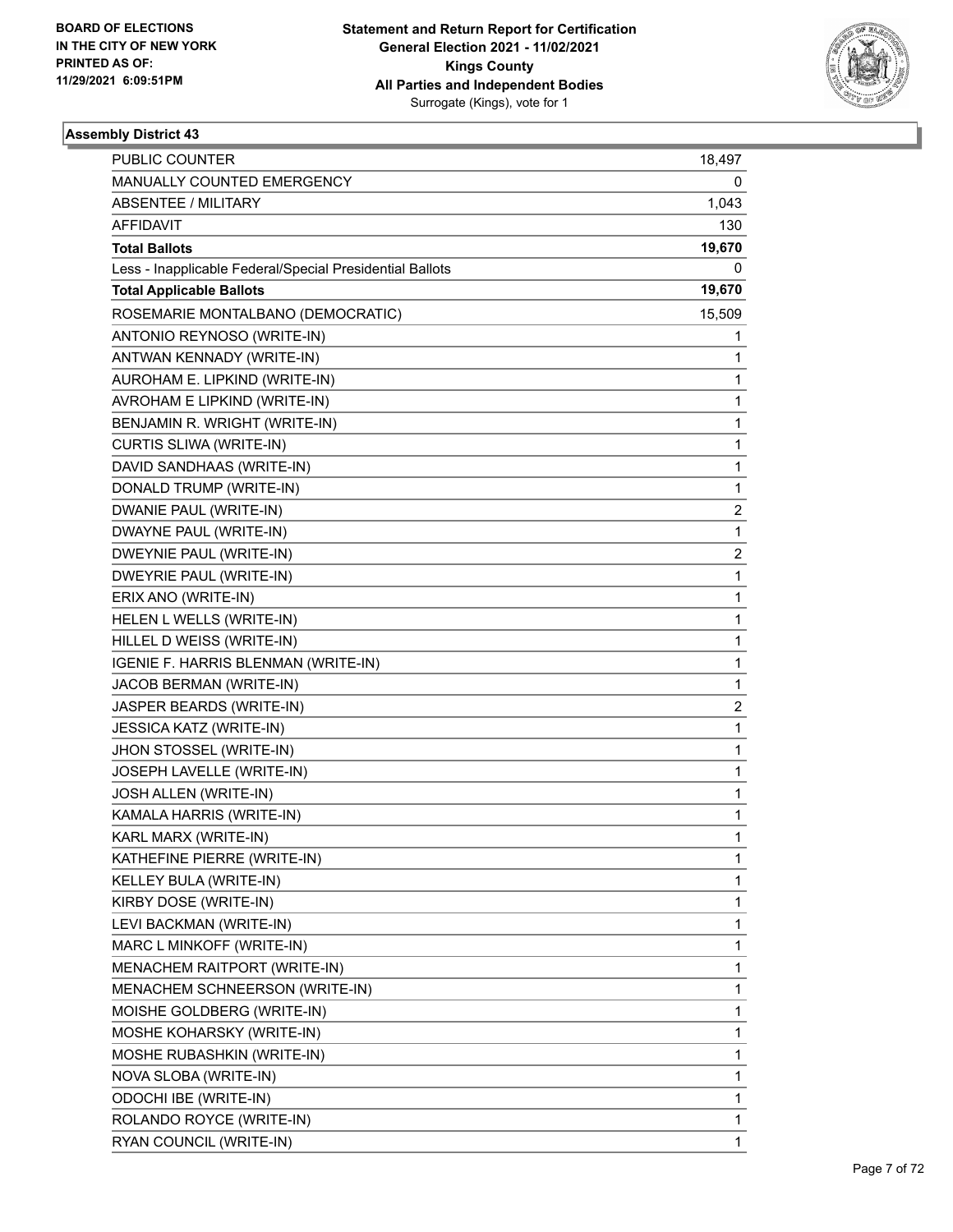

| SAMANTHA LEE (WRITE-IN)                   |        |
|-------------------------------------------|--------|
| SEAN FAUNTLEROY (WRITE-IN)                |        |
| SHOLOM B KIRSH (WRITE-IN)                 |        |
| SUSAN JONES (WRITE-IN)                    |        |
| TANEISEN BAILEY (WRITE-IN)                |        |
| UNATTRIBUTABLE WRITE-IN (WRITE-IN)        | 40     |
| UNCOUNTED WRITE-IN PER STATUTE (WRITE-IN) |        |
| WILLIAM HENRY (WRITE-IN)                  |        |
| YAACUS BEHRMAN (WRITE-IN)                 |        |
| YAKOV PRAGER (WRITE-IN)                   |        |
| YECHI EZAOUI (WRITE-IN)                   |        |
| ZALMAN LEW (WRITE-IN)                     |        |
| ZALMEN LAZAROFF (WRITE-IN)                |        |
| <b>Total Votes</b>                        | 15,602 |
| Unrecorded                                | 4.068  |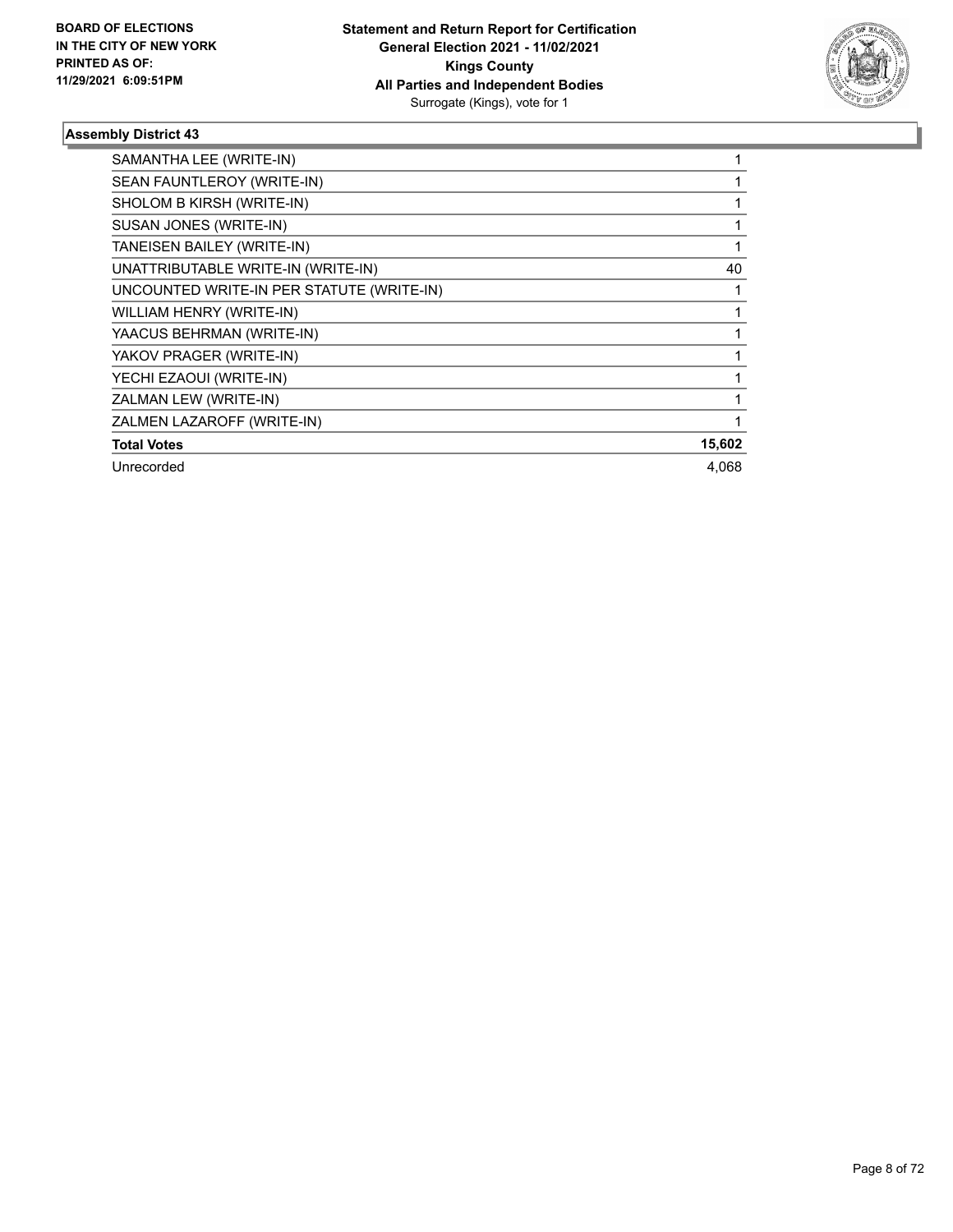

| PUBLIC COUNTER                                           | 21,427       |
|----------------------------------------------------------|--------------|
| MANUALLY COUNTED EMERGENCY                               |              |
| ABSENTEE / MILITARY                                      | 1,126        |
| AFFIDAVIT                                                | 202          |
| <b>Total Ballots</b>                                     | 22,756       |
| Less - Inapplicable Federal/Special Presidential Ballots | 0            |
| <b>Total Applicable Ballots</b>                          | 22,756       |
| ROSEMARIE MONTALBANO (DEMOCRATIC)                        | 16,678       |
| ADAM DERE-YOUNG (WRITE-IN)                               | 1            |
| ADAM DILEO (WRITE-IN)                                    | 1            |
| AMBER WEAVER (WRITE-IN)                                  | 1            |
| AMEIGO PEDRO (WRITE-IN)                                  | 1            |
| ANDREW CUOMO (WRITE-IN)                                  | 1            |
| ANDREW HILL (WRITE-IN)                                   | 1            |
| ANTHONY R.CACCAMO (WRITE-IN)                             | 1            |
| ARON STROH (WRITE-IN)                                    | 1            |
| ARROHOM WOLFSON (WRITE-IN)                               | 1            |
| AVIGDOR MILLER (WRITE-IN)                                | 2            |
| <b>BARRY FISHMAN (WRITE-IN)</b>                          | 1            |
| BENJAMIN GARNER (WRITE-IN)                               | 1            |
| BENJAMIN M GARNER (WRITE-IN)                             | 1            |
| BERNIE GOETZ (WRITE-IN)                                  | 1            |
| BERNIE SANDERS (WRITE-IN)                                | 1            |
| BESATUL ISIAM (WRITE-IN)                                 | 1            |
| BIACHNER GRUNFELD (WRITE-IN)                             | 1            |
| BILL MURRAY (WRITE-IN)                                   | 1            |
| BREYY E. WYNKOOP (WRITE-IN)                              | 1            |
| CANDACE OWENS (WRITE-IN)                                 | 1            |
| CHAYA ERLICH (WRITE-IN)                                  | 1            |
| CHIAM DUTCH (WRITE-IN)                                   | 1            |
| CHRISTINE A KRAMER (WRITE-IN)                            | 1            |
| CHRISTOPHER V BLUM (WRITE-IN)                            | 1            |
| CRAIG CARTON (WRITE-IN)                                  | 1            |
| CURTIS SILWA (WRITE-IN)                                  | 1            |
| CURTIS SLIWA (WRITE-IN)                                  | 3            |
| DAVE CHAPPELLE (WRITE-IN)                                | $\mathbf{1}$ |
| DAVID ERECKFELD (WRITE-IN)                               | 1            |
| DAVID IGANAYER (WRITE-IN)                                | 1            |
| DEVORA KUPERMAN (WRITE-IN)                               | 2            |
| DONALD J TRUMP (WRITE-IN)                                | 1            |
| DONALD J. TRUMP (WRITE-IN)                               | 1            |
| DONALD TRUMP (WRITE-IN)                                  | 1            |
| DOUG WALKER (WRITE-IN)                                   | 1            |
| DOVI EHRENTREU (WRITE-IN)                                | 1            |
| ELENA KATSNELSON (WRITE-IN)                              | 1            |
| ERIC ADAMS (WRITE-IN)                                    | 1            |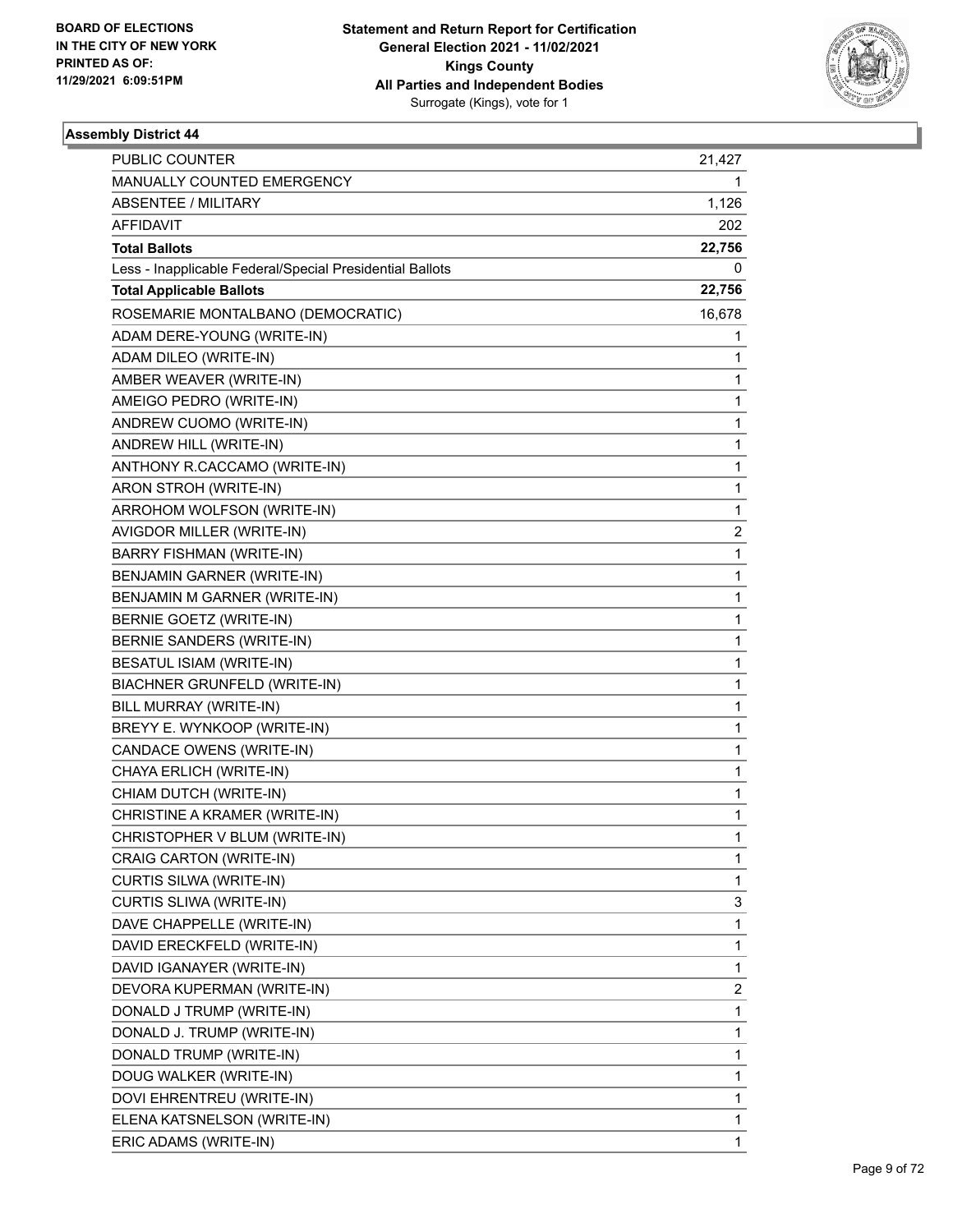

| ESTHER KARMAN (WRITE-IN)            | 1 |
|-------------------------------------|---|
| FAIGY HIRSCHFELD (WRITE-IN)         | 1 |
| FRANK HERBERT (WRITE-IN)            | 1 |
| FRED ARMISEN (WRITE-IN)             | 1 |
| GEORGE FLECHER NEGLIN (WRITE-IN)    | 1 |
| <b>GLENN NOCERA (WRITE-IN)</b>      | 2 |
| <b>GREG SEWNAR (WRITE-IN)</b>       | 1 |
| HARRY RUBIN FALCONE (WRITE-IN)      | 1 |
| HERMAN SCOTT (WRITE-IN)             | 1 |
| HERSHY TISHLER (WRITE-IN)           | 1 |
| HOWARD ALLOUF (WRITE-IN)            | 1 |
| HUDIE REISS (WRITE-IN)              | 1 |
| <b>IGOR TROFIMOV (WRITE-IN)</b>     | 1 |
| INNA VERNEKOV (WRITE-IN)            | 1 |
| JACOB YAHIAYAN (WRITE-IN)           | 1 |
| JAMES FERENCE (WRITE-IN)            | 1 |
| JOANNE SARRIS (WRITE-IN)            | 1 |
| JOHN EMINGTON (WRITE-IN)            | 1 |
| JUDY SCHEINDLIN (WRITE-IN)          | 1 |
| JUSCH SEELIN (WRITE-IN)             | 1 |
| KEALMAN YEGER (WRITE-IN)            | 1 |
| KENNTH GARNER (WRITE-IN)            | 1 |
| KEVIN QUINN (WRITE-IN)              | 1 |
| LAYA FENTI (WRITE-IN)               | 1 |
| LOUIS CESPEDES (WRITE-IN)           | 1 |
| LOUIS CRESPO (WRITE-IN)             | 1 |
| MALLEY FRIEDMAN (WRITE-IN)          | 1 |
| MARCO MARVAEZ (WRITE-IN)            | 1 |
| MARK LEVIN (WRITE-IN)               | 1 |
| MARK LEVINE (WRITE-IN)              | 1 |
| MARTA SHAH (WRITE-IN)               | 1 |
| MAURICE KAHN (WRITE-IN)             | 2 |
| MAY KYI (WRITE-IN)                  | 1 |
| MAYA WILEY (WRITE-IN)               | 1 |
| MICHAEL KEOGH (WRITE-IN)            | 1 |
| MIKE KELLY (WRITE-IN)               | 1 |
| MILO SCHWARTZ (WRITE-IN)            | 1 |
| MOSHE WOLFSON (WRITE-IN)            | 1 |
| NANCY TAYLOR (WRITE-IN)             | 1 |
| NEFTALI ZEHUWIRTH (WRITE-IN)        | 1 |
| NICHOLAS ALLARD (WRITE-IN)          | 1 |
| PATRICIA ROBERTSEN (WRITE-IN)       | 1 |
| PATRICK MARTIN (WRITE-IN)           | 1 |
| PAUL A. VAN LINDEN - TOI (WRITE-IN) | 1 |
| PEARL MAX (WRITE-IN)                | 1 |
| PINCHAS MILLER (WRITE-IN)           | 1 |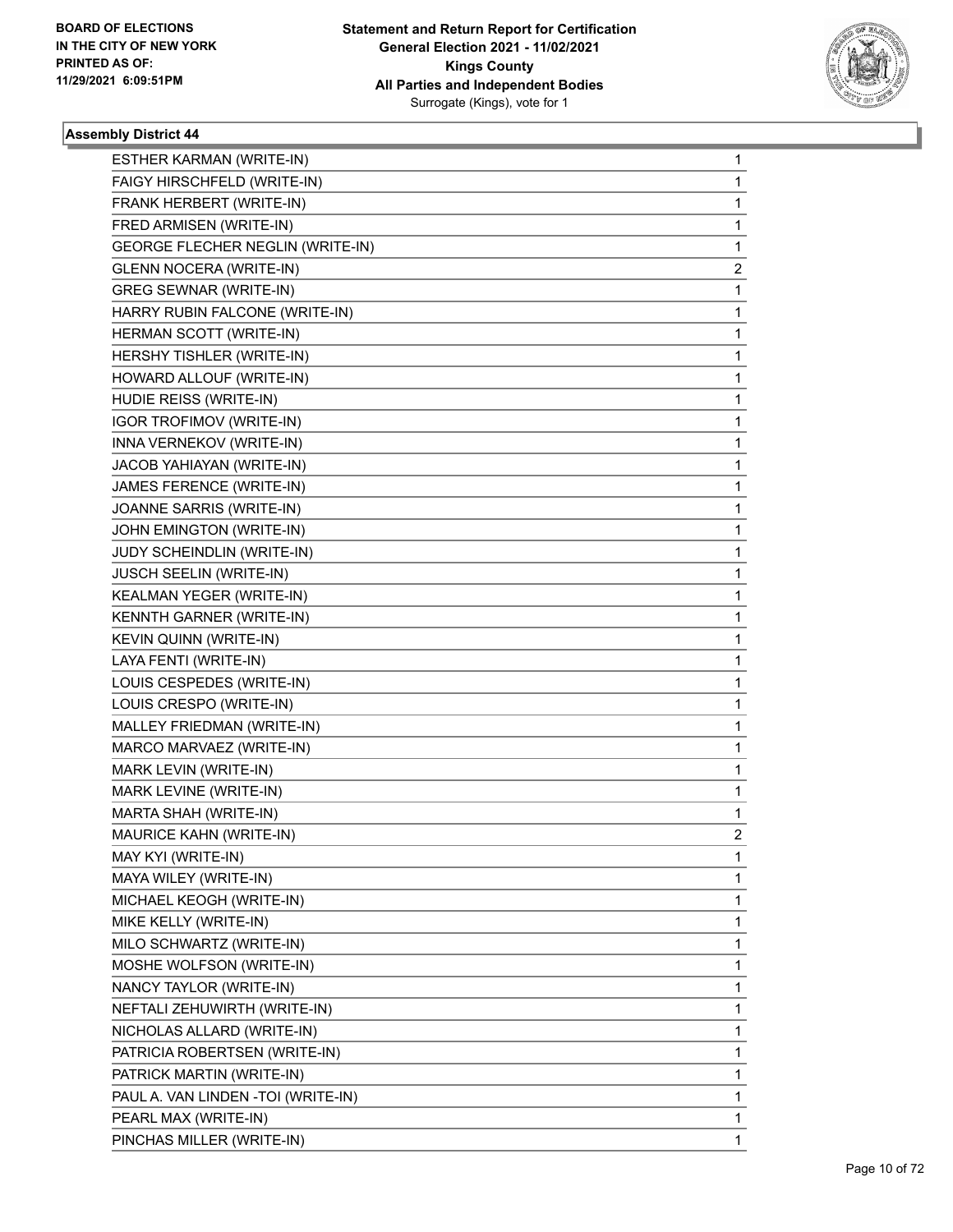

| RICHARD SLIVINSKI (WRITE-IN)       | $\mathbf{1}$            |
|------------------------------------|-------------------------|
| ROBBYN AGHIVE (WRITE-IN)           | 1                       |
| ROSALIND FRANK (WRITE-IN)          | $\mathbf{1}$            |
| SADIA L CRUMCHAU (WRITE-IN)        | 1                       |
| SARAH PARKER GREEN (WRITE-IN)      | 1                       |
| SHAL ALTUR (WRITE-IN)              | 1                       |
| SHIFRA FRIEDMAN (WRITE-IN)         | 1                       |
| SHIMON SHAIN (WRITE-IN)            | 1                       |
| SIHAME KEGHIDA (WRITE-IN)          | 1                       |
| SIMCHA FELDER (WRITE-IN)           | $\overline{\mathbf{c}}$ |
| SOPHIE MODE (WRITE-IN)             | 1                       |
| STEPHEN CHRISTOPER (WRITE-IN)      | 1                       |
| SUSAN MURPHY (WRITE-IN)            | 1                       |
| TARA LA MORTIS (WRITE-IN)          | 1                       |
| TED CRUZ (WRITE-IN)                | 1                       |
| TERI ORATE (WRITE-IN)              | 1                       |
| THERESA D'AMBROSE (WRITE-IN)       | $\mathbf{1}$            |
| THERESA HARRIS (WRITE-IN)          | 1                       |
| TIPPI F.SMITH (WRITE-IN)           | 1                       |
| TOM BRADY (WRITE-IN)               | 1                       |
| UNATTRIBUTABLE WRITE-IN (WRITE-IN) | 94                      |
| USHER KUPERMAN (WRITE-IN)          | 2                       |
| VINCENT SEMINARA (WRITE-IN)        | 1                       |
| WAYNE SAITTA (WRITE-IN)            | $\mathbf{1}$            |
| WILLIAM LIENHARD (WRITE-IN)        | $\mathbf{1}$            |
| YISRAEL ALTEIN (WRITE-IN)          | 1                       |
| YISRAEL WOLFSON (WRITE-IN)         | 1                       |
| YITZECHOK GARFINKEL (WRITE-IN)     | 1                       |
| YOEHEVED HARDE (WRITE-IN)          | 1                       |
| YOSEF MENACHEM SMITH (WRITE-IN)    | 1                       |
| YOSSI GESTETNER (WRITE-IN)         | 1                       |
| YSABEL SANCHEZ (WRITE-IN)          | 1                       |
| <b>Total Votes</b>                 | 16,895                  |
| Unrecorded                         | 5,861                   |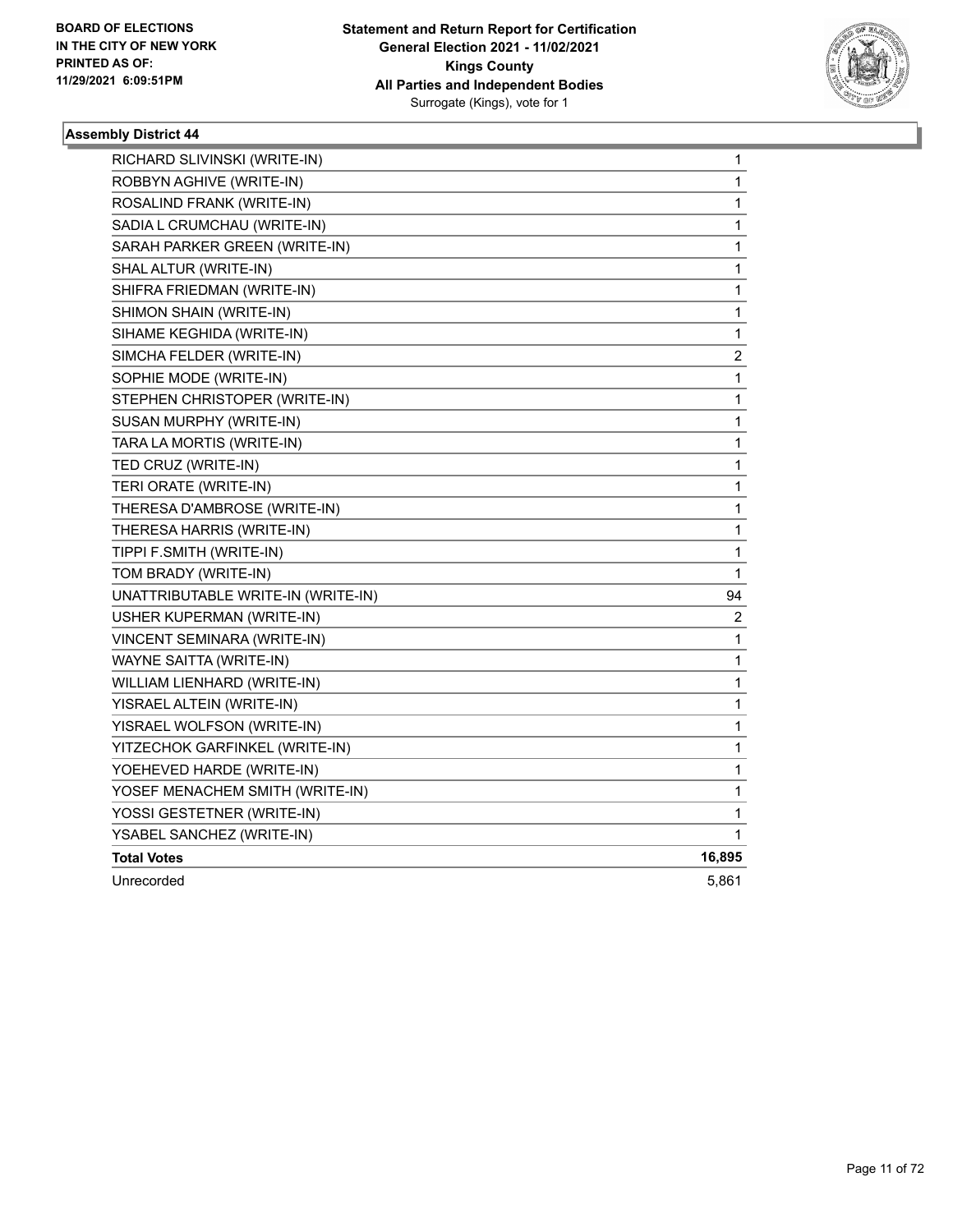

| PUBLIC COUNTER                                           | 12,692       |
|----------------------------------------------------------|--------------|
| MANUALLY COUNTED EMERGENCY                               | 0            |
| ABSENTEE / MILITARY                                      | 787          |
| AFFIDAVIT                                                | 79           |
| <b>Total Ballots</b>                                     | 13,558       |
| Less - Inapplicable Federal/Special Presidential Ballots | 0            |
| <b>Total Applicable Ballots</b>                          | 13,558       |
| ROSEMARIE MONTALBANO (DEMOCRATIC)                        | 6,229        |
| AARON JUDGE (WRITE-IN)                                   | 1            |
| AARON KOTLER (WRITE-IN)                                  | 1            |
| AL GANGER (WRITE-IN)                                     | 1            |
| ALAN MEHANI (WRITE-IN)                                   | 1            |
| ALEKSANDRA UCHILD (WRITE-IN)                             | 1            |
| ALEX PUSHKIN (WRITE-IN)                                  | 1            |
| ALEX ROZHKOV (WRITE-IN)                                  | 1            |
| ALVIN ALLEN (WRITE-IN)                                   | 1            |
| AMY NONDEM (WRITE-IN)                                    | 1            |
| ANTHONY BAEZ (WRITE-IN)                                  | 1            |
| ARIEL ERIC (WRITE-IN)                                    | 1            |
| AVIVA KORNITZER (WRITE-IN)                               | 1            |
| <b>BORIS PALEANT (WRITE-IN)</b>                          | 1            |
| CHARLES FRAZIER (WRITE-IN)                               | 1            |
| CREDAHINA MILMAN (WRITE-IN)                              | 1            |
| CURTIS A. SLIWA (WRITE-IN)                               | 1            |
| CURTIS SILWA (WRITE-IN)                                  | 1            |
| CURTIS SLIWA (WRITE-IN)                                  | 2            |
| DANED FELDMAN (WRITE-IN)                                 | 1            |
| DANNY SUE (WRITE-IN)                                     | 1            |
| DAVID COHEN (WRITE-IN)                                   | 1            |
| DAVID GODFREY (WRITE-IN)                                 | $\mathbf{1}$ |
| DAVID ZAMI (WRITE-IN)                                    | 1            |
| DEVI ELIZABETH NAMPIAPARAMPIL (WRITE-IN)                 | 1            |
| DONALD TRUMP (WRITE-IN)                                  | 5            |
| DONALD TRUMP JR (WRITE-IN)                               | 2            |
| ED MANGRINO (WRITE-IN)                                   | 1            |
| ELI NAKASH (WRITE-IN)                                    | $\mathbf{1}$ |
| ERIC TRUMP (WRITE-IN)                                    | 1            |
| FRANK SORRENTINO (WRITE-IN)                              | 1            |
| FRUNLDIN K. MOSS (WRITE-IN)                              | 1            |
| FUAD RASULOV (WRITE-IN)                                  | 2            |
| GABRIELLA KAMINSKY (WRITE-IN)                            | 1            |
| <b>GEORGE WASHINGTON (WRITE-IN)</b>                      | 1            |
| <b>GRACE GUMMAL (WRITE-IN)</b>                           | 1            |
| GREG OZERSKIY (WRITE-IN)                                 | 1            |
| IMNA VERNIK (WRITE-IN)                                   | 1            |
| INNA VERMIKOV (WRITE-IN)                                 | 1            |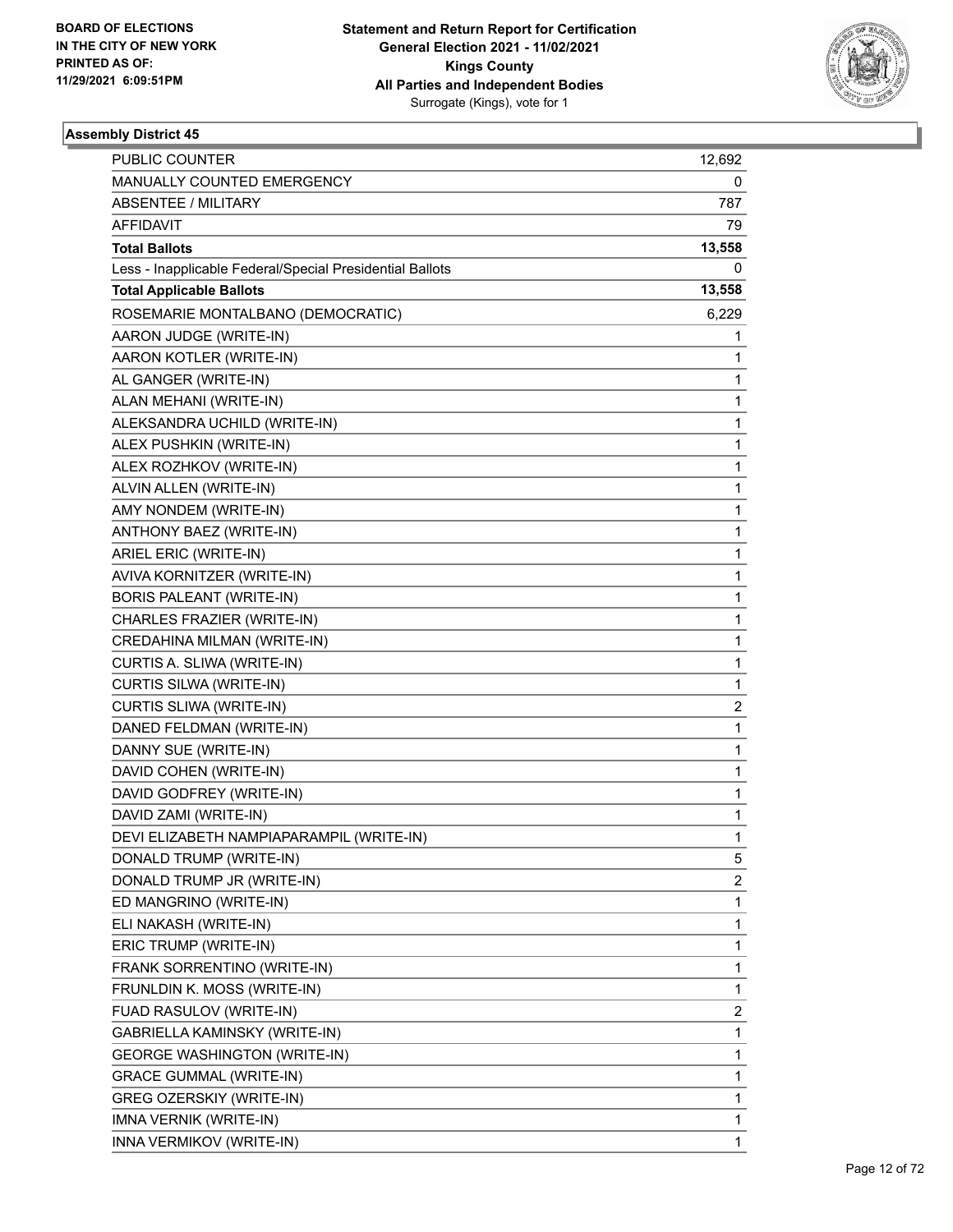

| INNA VERMIROV (WRITE-IN)                  | 1   |
|-------------------------------------------|-----|
| INNA VERNIKOV (WRITE-IN)                  | 2   |
| IRINA K LAJNAN (WRITE-IN)                 | 1   |
| IRMA CORDERO (WRITE-IN)                   | 1   |
| ISAAC SILVERSTEIN (WRITE-IN)              | 1   |
| JOEY ZEITOUNI (WRITE-IN)                  | 1   |
| JOHN HERNANDEZ (WRITE-IN)                 | 1   |
| JOHN TOLLEY (WRITE-IN)                    | 1   |
| JOSPEH BISCGRO (WRITE-IN)                 | 1   |
| JUDITH SHEINDLIN (WRITE-IN)               | 1   |
| JULIA ZUKINA (WRITE-IN)                   | 1   |
| KEVIN SONTA (WRITE-IN)                    | 1   |
| KYRIE IRVING (WRITE-IN)                   | 1   |
| LILIYA TURCHINSY (WRITE-IN)               | 1   |
| MARK SZUSZKIEWICK (WRITE-IN)              | 1   |
| MARK SZUSZKIEWIEZ (WRITE-IN)              | 1   |
| MARTIN HAHAN (WRITE-IN)                   | 1   |
| MARTIN WYDRA (WRITE-IN)                   | 1   |
| MATIN KAHAN (WRITE-IN)                    | 1   |
| MICHAEL BALAGULA (WRITE-IN)               | 1   |
| MICHAEL FRANZESE (WRITE-IN)               | 1   |
| MICHAEL GINDIS (WRITE-IN)                 | 1   |
| MICHAEL J. HIZME (WRITE-IN)               | 1   |
| MICHAEL SAVAGE (WRITE-IN)                 | 1   |
| MICHAL MOSSAD (WRITE-IN)                  | 1   |
| MIKE MUSSMAN (WRITE-IN)                   | 1   |
| MORTON LEVINE (WRITE-IN)                  | 1   |
| NENACHEM M. RAITPAT (WRITE-IN)            | 1   |
| <b>NOLAN FRANKENSON (WRITE-IN)</b>        | 1   |
| RALPH PROTANO (WRITE-IN)                  | 1   |
| REGINA A. FINK (WRITE-IN)                 | 1   |
| RENAT AKHMEDZHANOV (WRITE-IN)             | 1   |
| RHETT CHAMIS (WRITE-IN)                   | 1   |
| RON PAUL (WRITE-IN)                       | 1   |
| RUDOLPH GIULIANI (WRITE-IN)               | 2   |
| SAM AMBUSH (WRITE-IN)                     | 1   |
| SAM BEYDA (WRITE-IN)                      | 1   |
| SCOTT D. LONG (WRITE-IN)                  | 1   |
| SCOTT NIMAR (WRITE-IN)                    | 1   |
| SHOULAMIT SEBAG (WRITE-IN)                | 1   |
| SIMOM ISAAC (WRITE-IN)                    | 1   |
| SOLOMON JASKIEL (WRITE-IN)                | 1   |
| THOMAS SHEAN (WRITE-IN)                   | 1   |
| TONY BOGOAN (WRITE-IN)                    | 1   |
| UNATTRIBUTABLE WRITE-IN (WRITE-IN)        | 121 |
| UNCOUNTED WRITE-IN PER STATUTE (WRITE-IN) | 1   |
|                                           |     |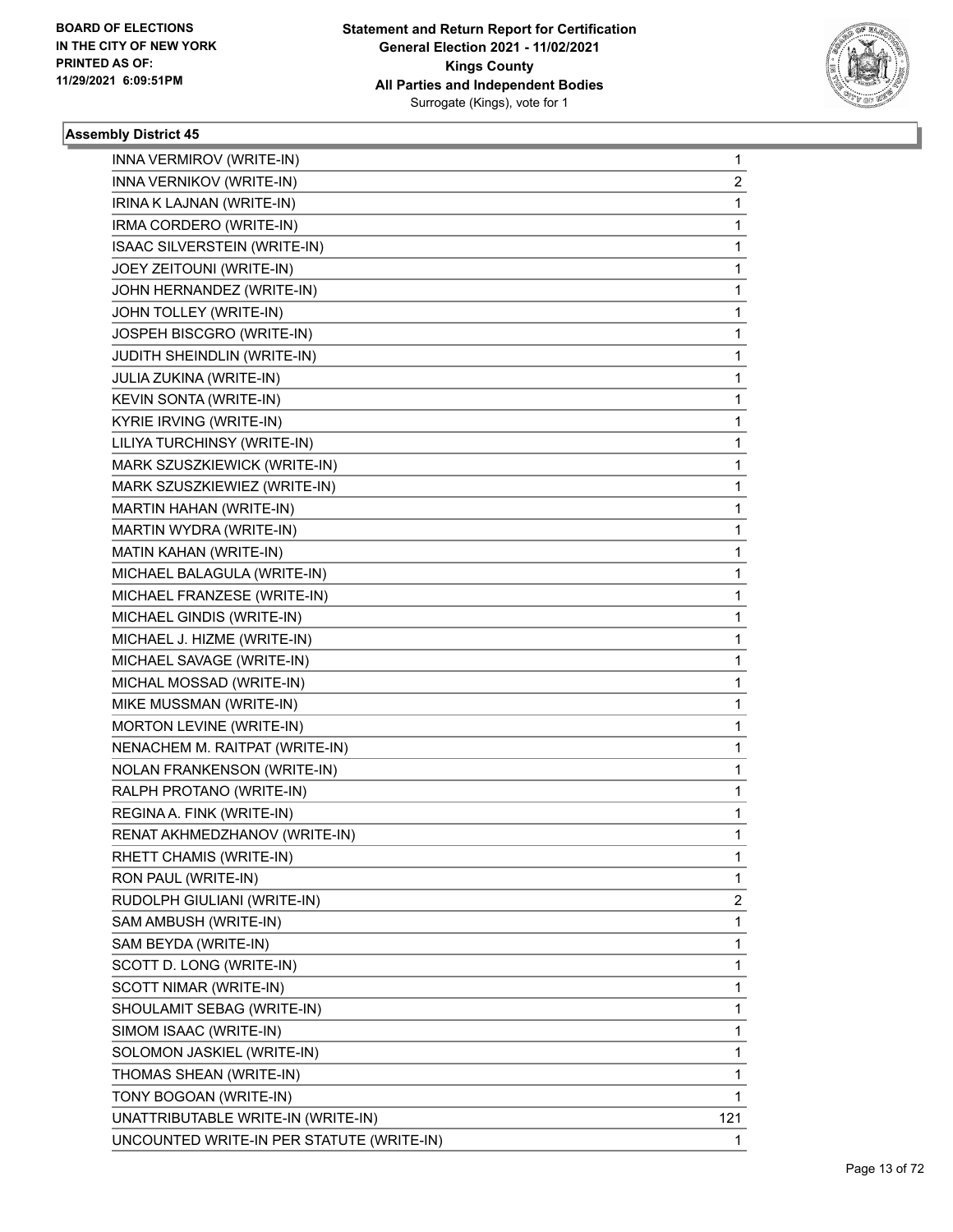

| VADIM MILITSIN (WRITE-IN)       |       |
|---------------------------------|-------|
| VALENTIN STOLYAROV (WRITE-IN)   |       |
| VINCENT GENTILE (WRITE-IN)      |       |
| WILLIAM A. PEPITONE (WRITE-IN)  |       |
| YAO XU (WRITE-IN)               |       |
| YEHUDA LEUN (WRITE-IN)          |       |
| YELENA UCHITEL (WRITE-IN)       |       |
| YERACHMIEL DICKSTEIN (WRITE-IN) |       |
| YOELI SCHONFELD (WRITE-IN)      |       |
| <b>Total Votes</b>              | 6,451 |
| Unrecorded                      | 7.107 |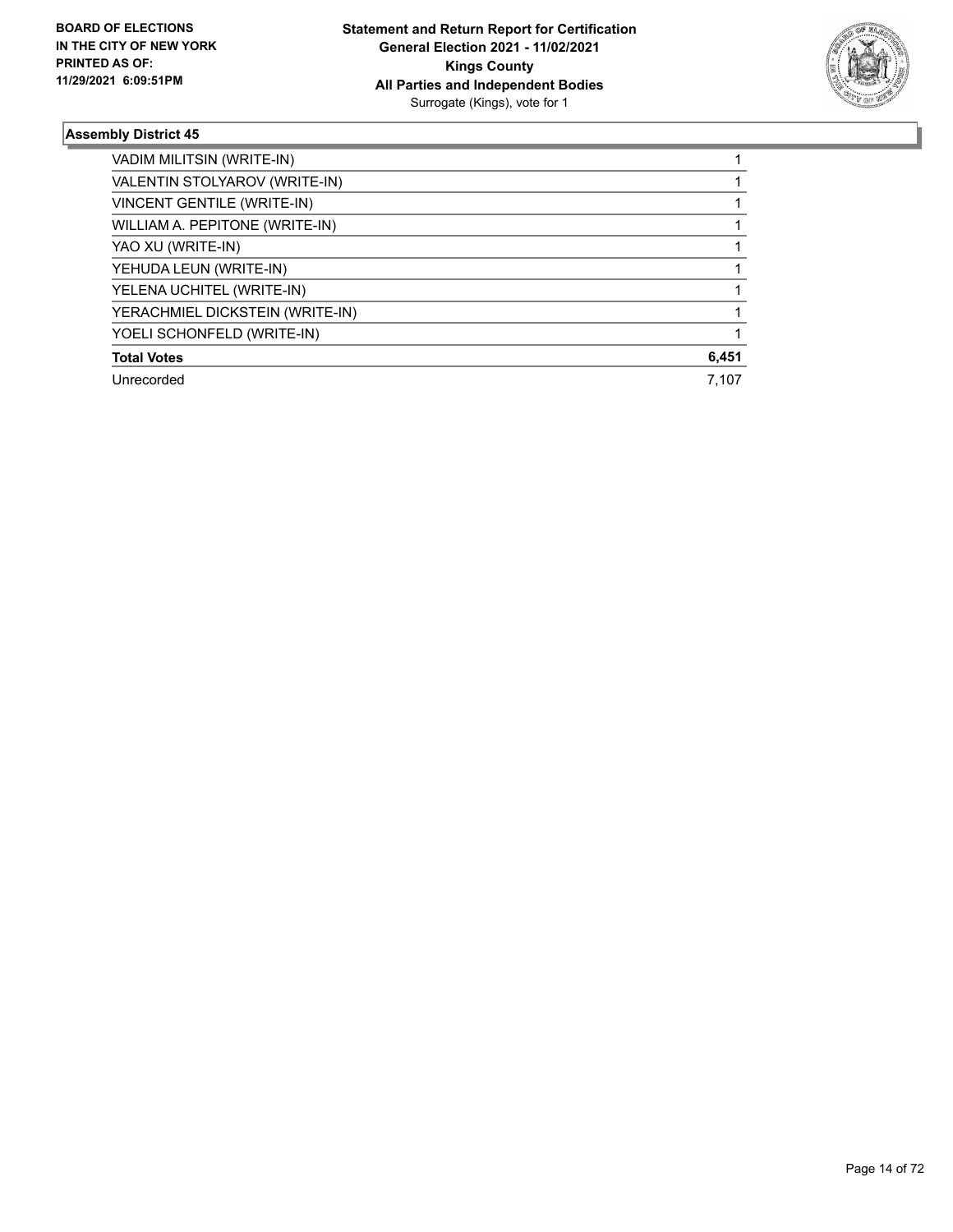

| <b>PUBLIC COUNTER</b>                                    | 19,198       |
|----------------------------------------------------------|--------------|
| MANUALLY COUNTED EMERGENCY                               | 0            |
| <b>ABSENTEE / MILITARY</b>                               | 1,186        |
| AFFIDAVIT                                                | 132          |
| <b>Total Ballots</b>                                     | 20,516       |
| Less - Inapplicable Federal/Special Presidential Ballots | 0            |
| <b>Total Applicable Ballots</b>                          | 20,516       |
| ROSEMARIE MONTALBANO (DEMOCRATIC)                        | 10,265       |
| ALEX SHAFIA (WRITE-IN)                                   | 1            |
| ALLYN J CRAWFORD ESQ (WRITE-IN)                          | 1            |
| ALYSSA PUSTILNIK (WRITE-IN)                              | 2            |
| ANDREW ASSLI (WRITE-IN)                                  | 1            |
| ANDREW YANG (WRITE-IN)                                   | 1            |
| ANGELO FASLIM (WRITE-IN)                                 | 1            |
| ANGELO GASCON (WRITE-IN)                                 | 1            |
| ANTHONY HERBERT (WRITE-IN)                               | 1            |
| ARI KAGAN (WRITE-IN)                                     | 1            |
| ARON KADIN (WRITE-IN)                                    | 1            |
| BILL LYNN (WRITE-IN)                                     | 1            |
| <b>BO CHEN (WRITE-IN)</b>                                | 1            |
| BOB SCHMEARFART (WRITE-IN)                               | 1            |
| BRIAN F FOX (WRITE-IN)                                   | 1            |
| BRIAN SULLIRAN (WRITE-IN)                                | 1            |
| BRIAN Z FOX (WRITE-IN)                                   | 1            |
| BRIANZ FOX (WRITE-IN)                                    | 1            |
| <b>BRUCE M.BALTER (WRITE-IN)</b>                         | 1            |
| CAISTANTIVE ZAUOS (WRITE-IN)                             | 1            |
| CHARLANE D GELMAN (WRITE-IN)                             | 1            |
| CHRIS O'ROURKE (WRITE-IN)                                | 1            |
| <b>CURTIS SILWA (WRITE-IN)</b>                           | 1            |
| DANIEL BIBBS (WRITE-IN)                                  | 1            |
| DANIEL KAGAVICK (WRITE-IN)                               | 1            |
| DANIEL KUSEN (WRITE-IN)                                  | 1            |
| DANIEL TAMAYO (WRITE-IN)                                 | 1            |
| DAVID DIBELLO (WRITE-IN)                                 | 1            |
| DICK BUTKUS (WRITE-IN)                                   | $\mathbf{1}$ |
| DONALD J TRUMP (WRITE-IN)                                | 2            |
| DONALD J.TRUMP (WRITE-IN)                                | 1            |
| DONALD TRUMP (WRITE-IN)                                  | 7            |
| DONALD TRUMP JR. (WRITE-IN)                              | 1            |
| DOUGLAS LEN (WRITE-IN)                                   | 1            |
| DR PHILLP SCHERER (WRITE-IN)                             | 1            |
| ED COYNE (WRITE-IN)                                      | 1            |
| ELENA GROISBERG (WRITE-IN)                               | 2            |
| ELI MANNING (WRITE-IN)                                   | 1            |
| ELLIOT STABLER (WRITE-IN)                                | 1            |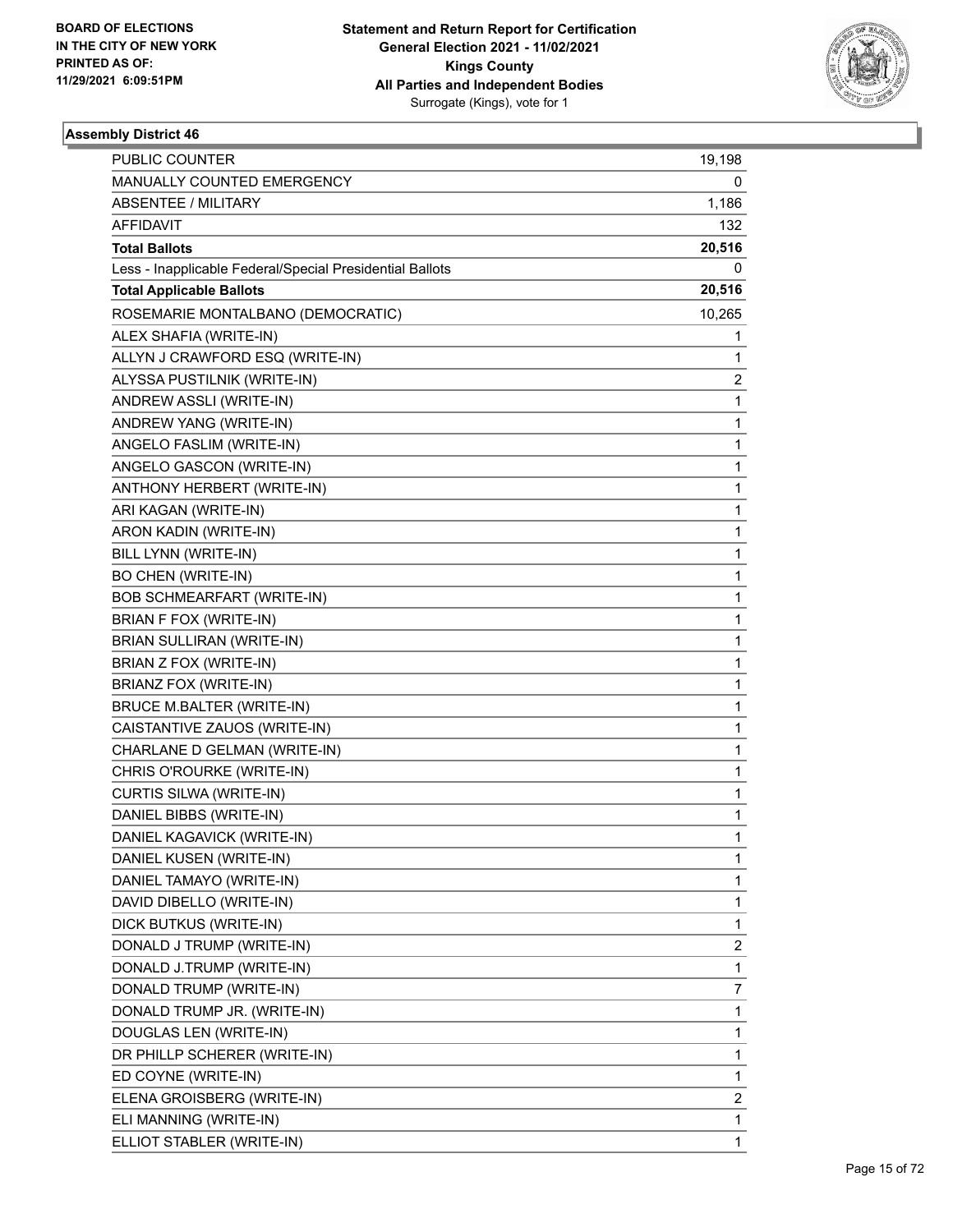

| EMMA GOLDMAN (WRITE-IN)           | 1 |
|-----------------------------------|---|
| ERIC GARNER (WRITE-IN)            | 1 |
| ERIC TRUMP (WRITE-IN)             | 1 |
| FRED ROGERS (WRITE-IN)            | 1 |
| <b>GEORGE LAURO (WRITE-IN)</b>    | 1 |
| GEORGE SWITZER (WRITE-IN)         | 1 |
| <b>GERARD CAFFREY (WRITE-IN)</b>  | 1 |
| <b>GREGORY BLATTO (WRITE-IN)</b>  | 1 |
| HAROLD THEURER (WRITE-IN)         | 1 |
| HIBAN ABIFF (WRITE-IN)            | 1 |
| HILLARY RODMAN CLINTON (WRITE-IN) | 1 |
| <b>IGOR PETROV (WRITE-IN)</b>     | 1 |
| INNA VERMIROVE (WRITE-IN)         | 1 |
| INNA VERNIKOV (WRITE-IN)          | 3 |
| JEDIDIAN CHAN (WRITE-IN)          | 1 |
| JEREMIAH MALONEY (WRITE-IN)       | 1 |
| JIM GAFFIGAH (WRITE-IN)           | 1 |
| JIMMY MCMILLAN (WRITE-IN)         | 1 |
| JIRAYA SENSEI (WRITE-IN)          | 1 |
| JOANN MURPHY (WRITE-IN)           | 1 |
| JOE BIDEN (WRITE-IN)              | 1 |
| JOE PERNICE (WRITE-IN)            | 1 |
| JOHN COSENZY (WRITE-IN)           | 1 |
| JOHN O'BRIEN (WRITE-IN)           | 1 |
| JOSEPH JAMES LASASSA (WRITE-IN)   | 1 |
| JOSEPH WIENER (WRITE-IN)          | 1 |
| JUAN ANTONIO (WRITE-IN)           | 1 |
| JULIUS TOOUKEL (WRITE-IN)         | 1 |
| KANCHAN ARORA-CHIMEKY (WRITE-IN)  | 1 |
| KAREN SMALOWITZ (WRITE-IN)        | 2 |
| KENNETH FORT (WRITE-IN)           | 1 |
| KING ASA (WRITE-IN)               | 1 |
| KIRK SUNDAY (WRITE-IN)            | 1 |
| LARISA DUBOVA (WRITE-IN)          | 1 |
| LIAM MCCABE (WRITE-IN)            | 1 |
| LILIAN WAN (WRITE-IN)             | 1 |
| LILLIAN WAN (WRITE-IN)            | 1 |
| LOUIS M GUIDA (WRITE-IN)          | 1 |
| LOUIS ROSENTHAL (WRITE-IN)        | 1 |
| LUCRETIA POTTER (WRITE-IN)        | 1 |
| LUCRETIA REGINA POTTER (WRITE-IN) | 1 |
| MARSHALL MATHERS (WRITE-IN)       | 1 |
| MARTIN GOLDEN (WRITE-IN)          | 1 |
| MARTIN J GOLDEN (WRITE-IN)        | 1 |
| MARTY GOLDEN (WRITE-IN)           | 1 |
| MATTHEW H LANNIELLO (WRITE-IN)    | 1 |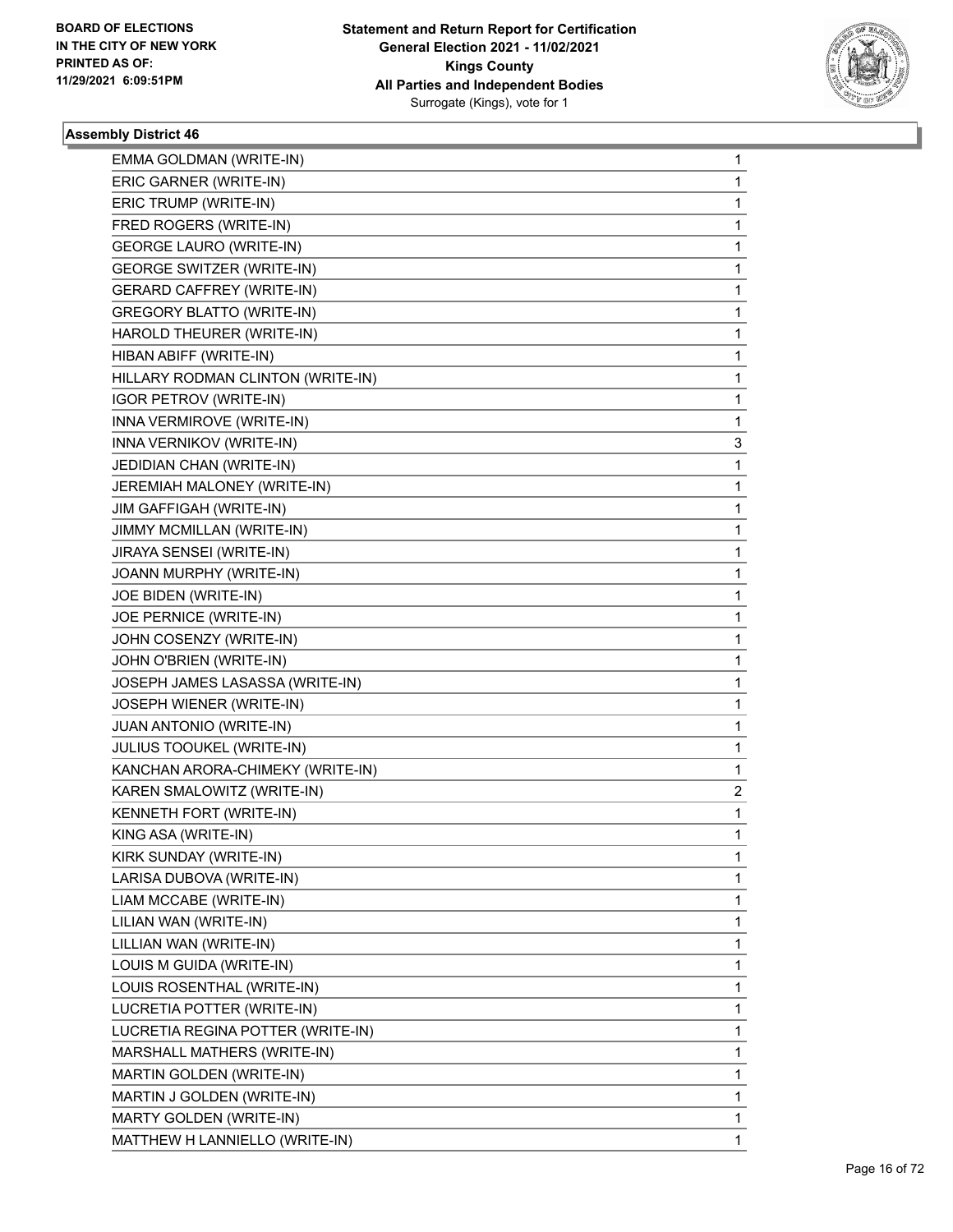

| MICHAEL BALAGULA (WRITE-IN)        | 3      |
|------------------------------------|--------|
| MICHAEL CASSIDY (WRITE-IN)         | 1      |
| MICHAEL F.MIGAUOLO (WRITE-IN)      | 1      |
| MICHAEL MARRA (WRITE-IN)           | 1      |
| MICHAEL O KEFFE (WRITE-IN)         | 1      |
| MICHAEL R O'KEEFE (WRITE-IN)       | 1      |
| MIKE IRWIN (WRITE-IN)              | 1      |
| MIKE LARRY (WRITE-IN)              | 1      |
| MIKE PENSE (WRITE-IN)              | 1      |
| MILANIA TRUMP (WRITE-IN)           | 1      |
| NICOLE MALENGIANDKIS (WRITE-IN)    | 1      |
| NOLAN FRONTERA (WRITE-IN)          | 1      |
| PAT PIAZZA (WRITE-IN)              | 1      |
| PATRICK WANG (WRITE-IN)            | 2      |
| PAUL BALUCAS (WRITE-IN)            | 1      |
| PAUL CAPOBIANCO (WRITE-IN)         | 1      |
| PAUL D WEBER (WRITE-IN)            | 1      |
| PETER CATUSCO (WRITE-IN)           | 1      |
| PETER STUGVESENT (WRITE-IN)        | 1      |
| PRETT DRAG (WRITE-IN)              | 1      |
| RAYMOND MOLLICA (WRITE-IN)         | 1      |
| RAYMOND TORRES (WRITE-IN)          | 1      |
| REGINA RYAN (WRITE-IN)             | 1      |
| ROBERT DORIA (WRITE-IN)            | 1      |
| ROBERT MALONE (WRITE-IN)           | 1      |
| RODERICK ALLEGNE (WRITE-IN)        | 1      |
| ROSEMARY MONTABANO (WRITE-IN)      | 1      |
| ROSRANNE BRANDA (WRITE-IN)         | 1      |
| RUDY GIULIANI (WRITE-IN)           | 3      |
| RUDY GULIANI (WRITE-IN)            | 2      |
| SABRINA GORODETSKY (WRITE-IN)      | 1      |
| SPIKE LEE (WRITE-IN)               | 1      |
| STEVEN NAZARO (WRITE-IN)           | 1      |
| STEVEN PAUL MARGOIS (WRITE-IN)     | 1      |
| STEVEN SAPERSTEIN (WRITE-IN)       | 1      |
| SUE SIMMONS (WRITE-IN)             | 1      |
| SUSAN SCHEUERER (WRITE-IN)         | 1      |
| TODD SLOVES (WRITE-IN)             | 1      |
| UNATTRIBUTABLE WRITE-IN (WRITE-IN) | 110    |
| VENSEN ACKBS (WRITE-IN)            | 1      |
| VINCENT VARGAS (WRITE-IN)          | 1      |
| VLAD VIZNER (WRITE-IN)             | 1      |
| WHITNEY WHITE (WRITE-IN)           | 1      |
| <b>Total Votes</b>                 | 10,519 |
| Unrecorded                         | 9,997  |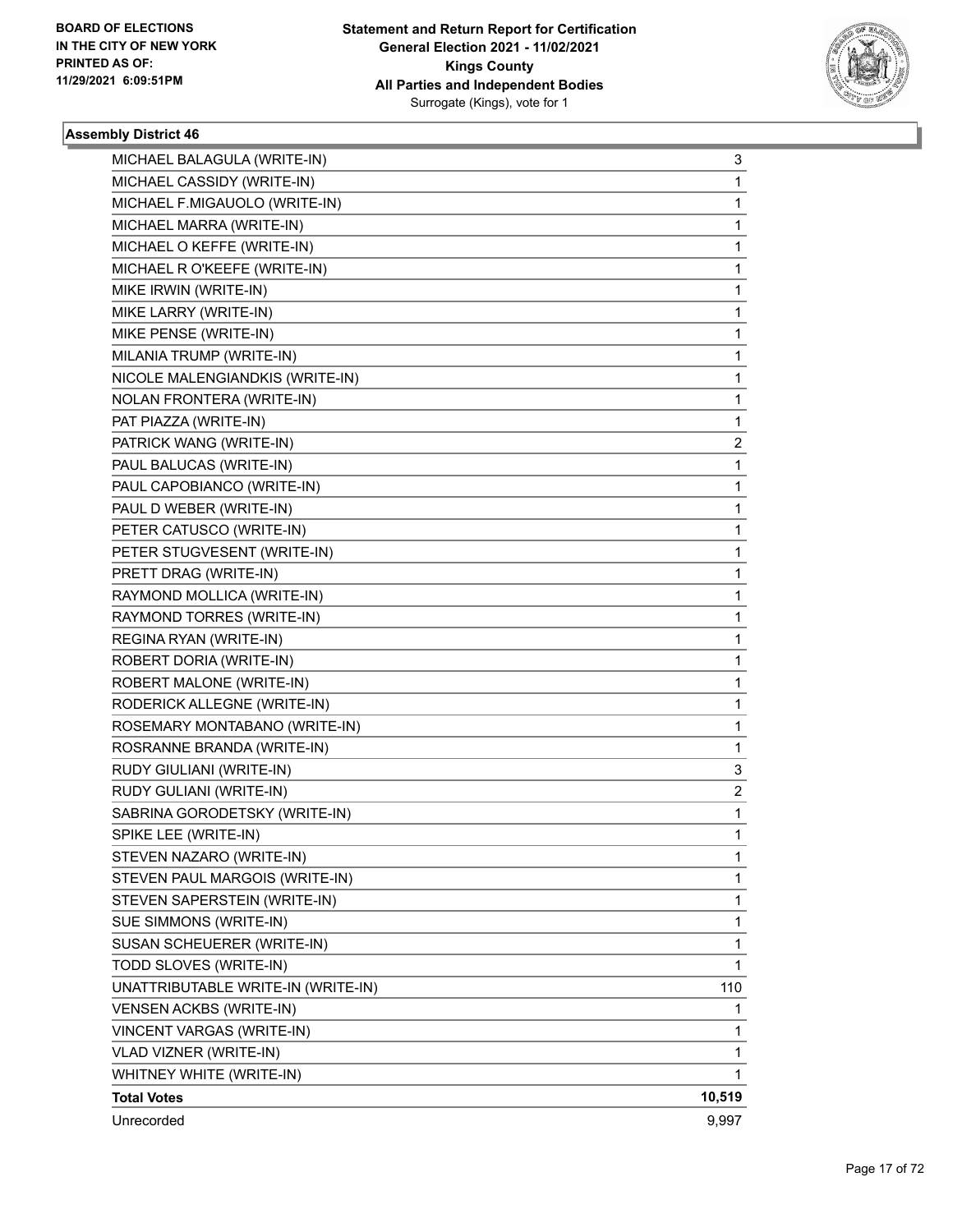

| <b>PUBLIC COUNTER</b>                                    | 10,459 |
|----------------------------------------------------------|--------|
| MANUALLY COUNTED EMERGENCY                               | 0      |
| <b>ABSENTEE / MILITARY</b>                               | 712    |
| AFFIDAVIT                                                | 58     |
| <b>Total Ballots</b>                                     | 11,229 |
| Less - Inapplicable Federal/Special Presidential Ballots | 0      |
| <b>Total Applicable Ballots</b>                          | 11,229 |
| ROSEMARIE MONTALBANO (DEMOCRATIC)                        | 5,699  |
| ALEXANDER PUSTOBAYER (WRITE-IN)                          | 1      |
| ALLAN JANKOWITZ (WRITE-IN)                               | 1      |
| ANDY YANG (WRITE-IN)                                     | 1      |
| ANTHONY HERBERT (WRITE-IN)                               | 1      |
| ANTHONY JONES (WRITE-IN)                                 | 1      |
| ANZHELA TIMUSH (WRITE-IN)                                | 1      |
| BEIRISH MILLER (WRITE-IN)                                | 1      |
| BORIS PALANT (WRITE-IN)                                  | 1      |
| BRANDON LESSGO (WRITE-IN)                                | 1      |
| <b>BRANDON LETSGO (WRITE-IN)</b>                         | 1      |
| BRIAN Z. FOX (WRITE-IN)                                  | 1      |
| CARLOS RUIZ (WRITE-IN)                                   | 1      |
| CHRISTOPHER Y. CAMPANELLA (WRITE-IN)                     | 1      |
| CHRISTOPHER YAN CHI CAMPANELLA (WRITE-IN)                | 1      |
| CURTIS A. SLIWA (WRITE-IN)                               | 1      |
| CURTIS SLIWA (WRITE-IN)                                  | 2      |
| DABY CARRERAS (WRITE-IN)                                 | 1      |
| DEVI ELIZABETH NAMPIAPARE (WRITE-IN)                     | 1      |
| DIANE LAPP (WRITE-IN)                                    | 1      |
| DONALD GLOVER (WRITE-IN)                                 | 1      |
| DONALD J TRUMP (WRITE-IN)                                | 3      |
| DONALD J. TRUMP (WRITE-IN)                               | 1      |
| DONALD TRUMP (WRITE-IN)                                  | 2      |
| ELISA LEFRANCO (WRITE-IN)                                | 1      |
| FRANK J. CIMMINO (WRITE-IN)                              | 1      |
| <b>GERADO MEOLA (WRITE-IN)</b>                           | 1      |
| JOE BOTTA (WRITE-IN)                                     | 1      |
| JOHN SMOLTZ (WRITE-IN)                                   | 1      |
| JOHN WALSH (WRITE-IN)                                    | 1      |
| JONES ANTHONY (WRITE-IN)                                 | 1      |
| JOSEPH BRUNO (WRITE-IN)                                  | 1      |
| JOSEPH RUDICH (WRITE-IN)                                 | 1      |
| JOUSTIN BRANNAN (WRITE-IN)                               | 1      |
| JUAN DIEGO MOLYNEUX (WRITE-IN)                           | 1      |
| KARINA J. SOLANO (WRITE-IN)                              | 1      |
| KENNY HO (WRITE-IN)                                      | 1      |
| KINGSMOND WU (WRITE-IN)                                  | 1      |
| LAWRENCE MORTON (WRITE-IN)                               | 1      |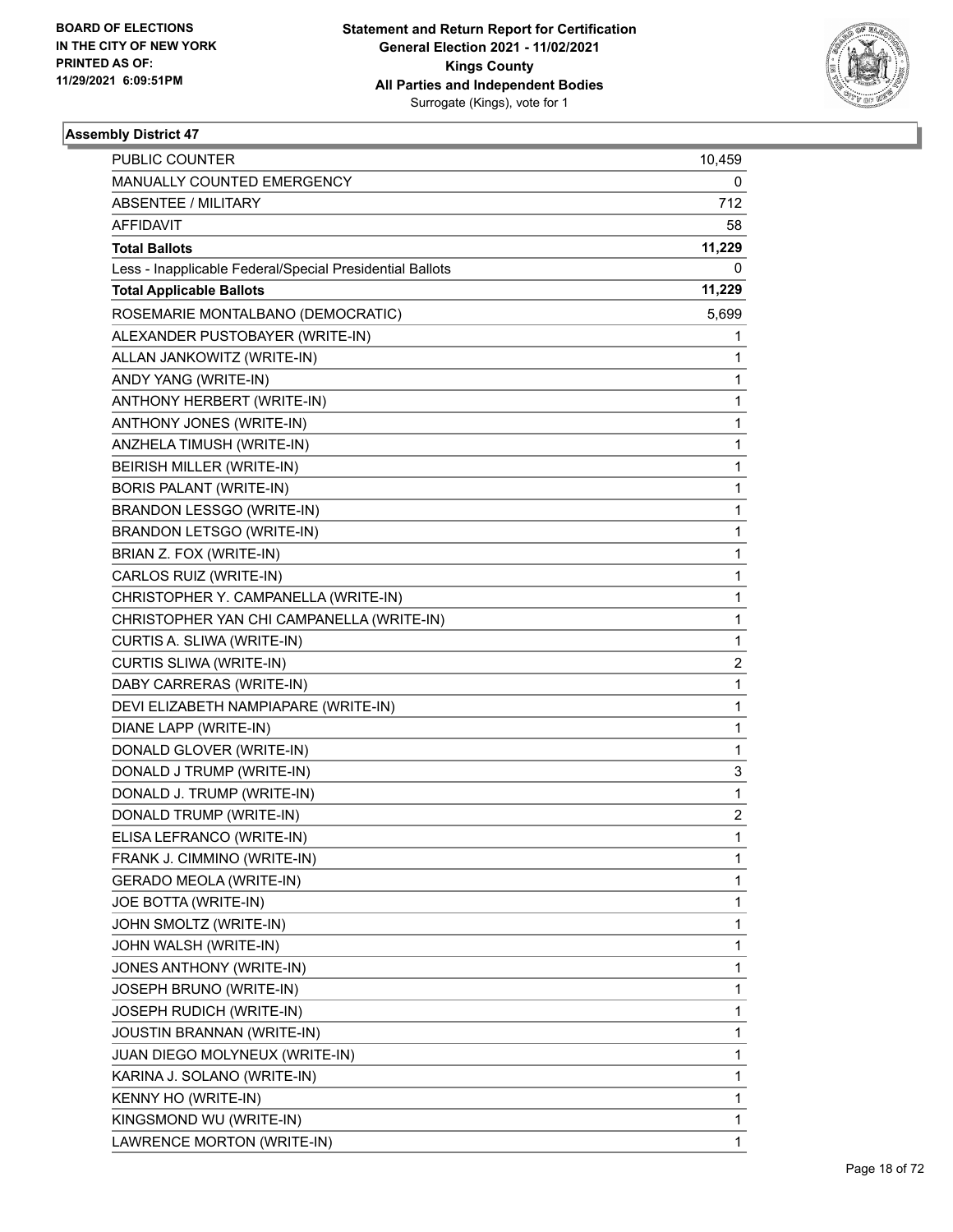

| LAWRENCE SCARLINO (WRITE-IN)       | 1            |
|------------------------------------|--------------|
| LES COBRANDIN (WRITE-IN)           | 1            |
| LIAM MCBABE (WRITE-IN)             | 1            |
| MARIA UTHURRALT (WRITE-IN)         | 1            |
| MARK POSNER (WRITE-IN)             | 1            |
| MARK SZCUSZKIEWICZ (WRITE-IN)      | 1            |
| MARK SZUSZKIEWICZ (WRITE-IN)       | 1            |
| MERJONIE TAYLOR GREENE (WRITE-IN)  | 1            |
| NASSON SHER (WRITE-IN)             | 1            |
| <b>NESRET BILALI (WRITE-IN)</b>    | 1            |
| NICHOLAS ENG (WRITE-IN)            | 1            |
| PAUL RODRIGUEZ (WRITE-IN)          | $\mathbf 1$  |
| PUSTOBAYER ALEXANDER (WRITE-IN)    | $\mathbf 1$  |
| RICHARD MONTALBANO (WRITE-IN)      | 1            |
| RON KUBY (WRITE-IN)                | 1            |
| RONNIE TAWIL (WRITE-IN)            | $\mathbf{1}$ |
| RUDY GIULIANI (WRITE-IN)           | 2            |
| RUDY GUILIANI (WRITE-IN)           | 3            |
| SAMUEL WHITLOMB HYDE (WRITE-IN)    | 1            |
| SATASHI NAKAMSTS (WRITE-IN)        | 1            |
| SHANE JAMIESON (WRITE-IN)          | 1            |
| STEVEN J. SENECAL (WRITE-IN)       | 1            |
| THOMAS MATTHEW (WRITE-IN)          | $\mathbf{1}$ |
| UNATTRIBUTABLE WRITE-IN (WRITE-IN) | 71           |
| VASL KHMITCH (WRITE-IN)            | 1            |
| VICTOR CHERICHETTI (WRITE-IN)      | 1            |
| VICTOR RAMIREZ (WRITE-IN)          | 1            |
| <b>VULLNET VELIU (WRITE-IN)</b>    | $\mathbf{1}$ |
| YURYRIY PRAKHIN (WRITE-IN)         | 1            |
| <b>Total Votes</b>                 | 5,843        |
| Unrecorded                         | 5,386        |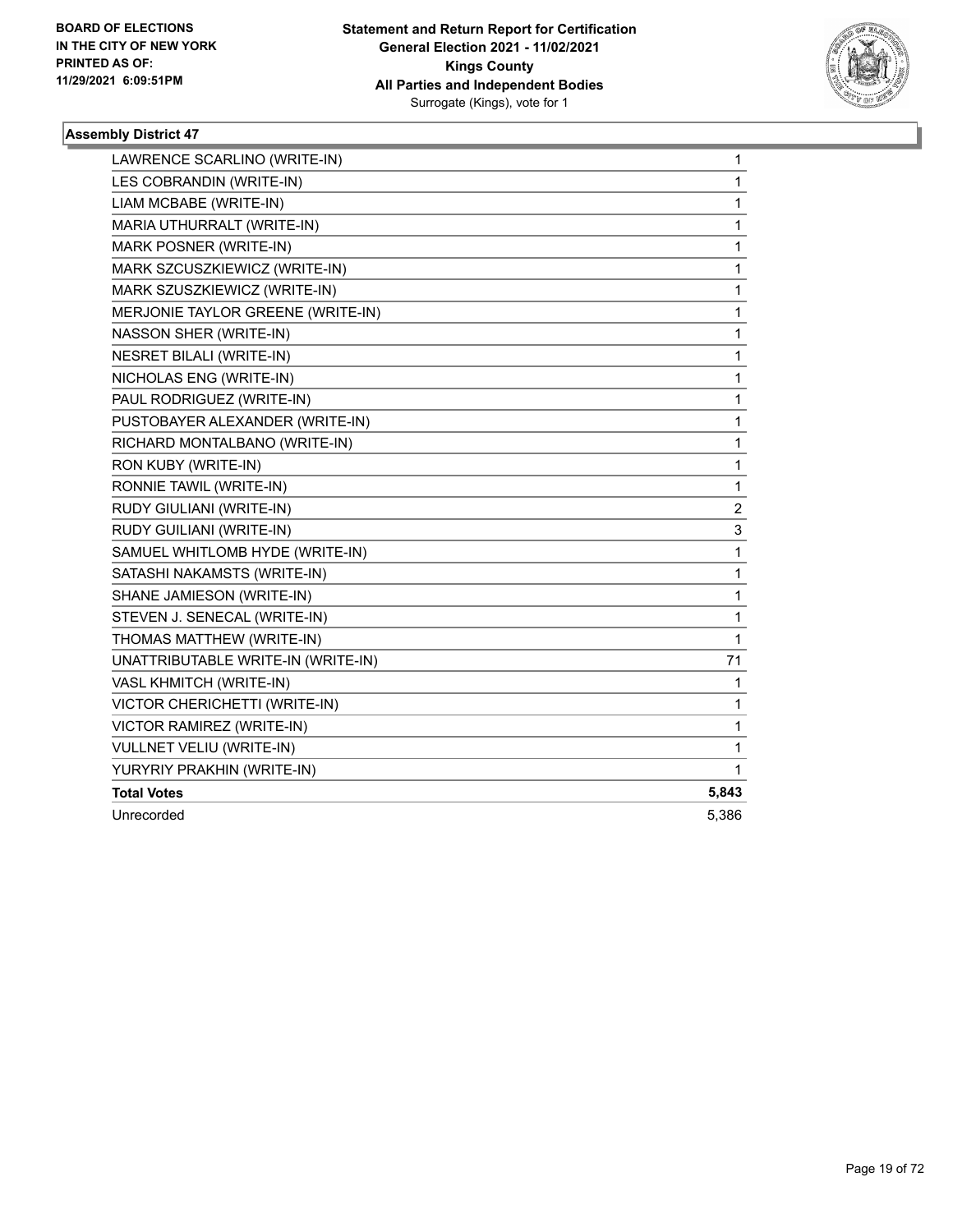

| <b>PUBLIC COUNTER</b>                                    | 11,155 |
|----------------------------------------------------------|--------|
| MANUALLY COUNTED EMERGENCY                               | 1.     |
| ABSENTEE / MILITARY                                      | 474    |
| AFFIDAVIT                                                | 52     |
| <b>Total Ballots</b>                                     | 11,682 |
| Less - Inapplicable Federal/Special Presidential Ballots | 0      |
| <b>Total Applicable Ballots</b>                          | 11,682 |
| ROSEMARIE MONTALBANO (DEMOCRATIC)                        | 4,860  |
| AARON JUDGE (WRITE-IN)                                   | 1      |
| ALEXANDER FRIED (WRITE-IN)                               | 1      |
| ALFRED E NEUMAN (WRITE-IN)                               | 1      |
| ANTHONY L. HERBERT (WRITE-IN)                            | 1      |
| ARI LANDAU (WRITE-IN)                                    | 1      |
| ARLO GUTHRIE (WRITE-IN)                                  | 1      |
| AVIGDER MILLER (WRITE-IN)                                | 1      |
| <b>BAILA STROM (WRITE-IN)</b>                            | 1      |
| BENJAMIN NATANYAHU (WRITE-IN)                            | 1      |
| BENJAMIN WADE (WRITE-IN)                                 | 1      |
| BENTZION WEINFELD (WRITE-IN)                             | 1      |
| <b>BONNIE GOLDBLUM (WRITE-IN)</b>                        | 2      |
| BRAND RABBI (WRITE-IN)                                   | 1      |
| <b>BRIAN GUMBLE (WRITE-IN)</b>                           | 1      |
| BRYAN LOUIE (WRITE-IN)                                   | 1      |
| CARY NOSOWITZ (WRITE-IN)                                 | 1      |
| CHAIM ZELIG (WRITE-IN)                                   | 1      |
| CHANA BAVMANN (WRITE-IN)                                 | 1      |
| CHARLES FINKELSTEIN (WRITE-IN)                           | 1      |
| CHAYA FISHMAN (WRITE-IN)                                 | 1      |
| CHAYA SURI ZICHENMAN (WRITE-IN)                          | 1      |
| CURTIS SLIWA (WRITE-IN)                                  | 3      |
| DABY BENJAMINE CARRERAS (WRITE-IN)                       | 1      |
| DANIEL STENDER (WRITE-IN)                                | 1      |
| DAVID BONDY (WRITE-IN)                                   | 1      |
| DAVID GREENFELD (WRITE-IN)                               | 1      |
| DAVID LEIFER (WRITE-IN)                                  | 1      |
| DAVID LEIFFER (WRITE-IN)                                 | 1      |
| DAVID MARCH (WRITE-IN)                                   | 1      |
| DAVID RABI (WRITE-IN)                                    | 1      |
| DAVID SANDLER (WRITE-IN)                                 | 1      |
| DAVID WACHSLER (WRITE-IN)                                | 1      |
| DEBRA WEISS (WRITE-IN)                                   | 1      |
| DEREL N. HICEM (WRITE-IN)                                | 1      |
| DONALD CRANSTON (WRITE-IN)                               | 1      |
| DONALD J TRUMP (WRITE-IN)                                | 2      |
| DONALD J. TRUMP (WRITE-IN)                               | 2      |
| DONALD TRUMP (WRITE-IN)                                  | 9      |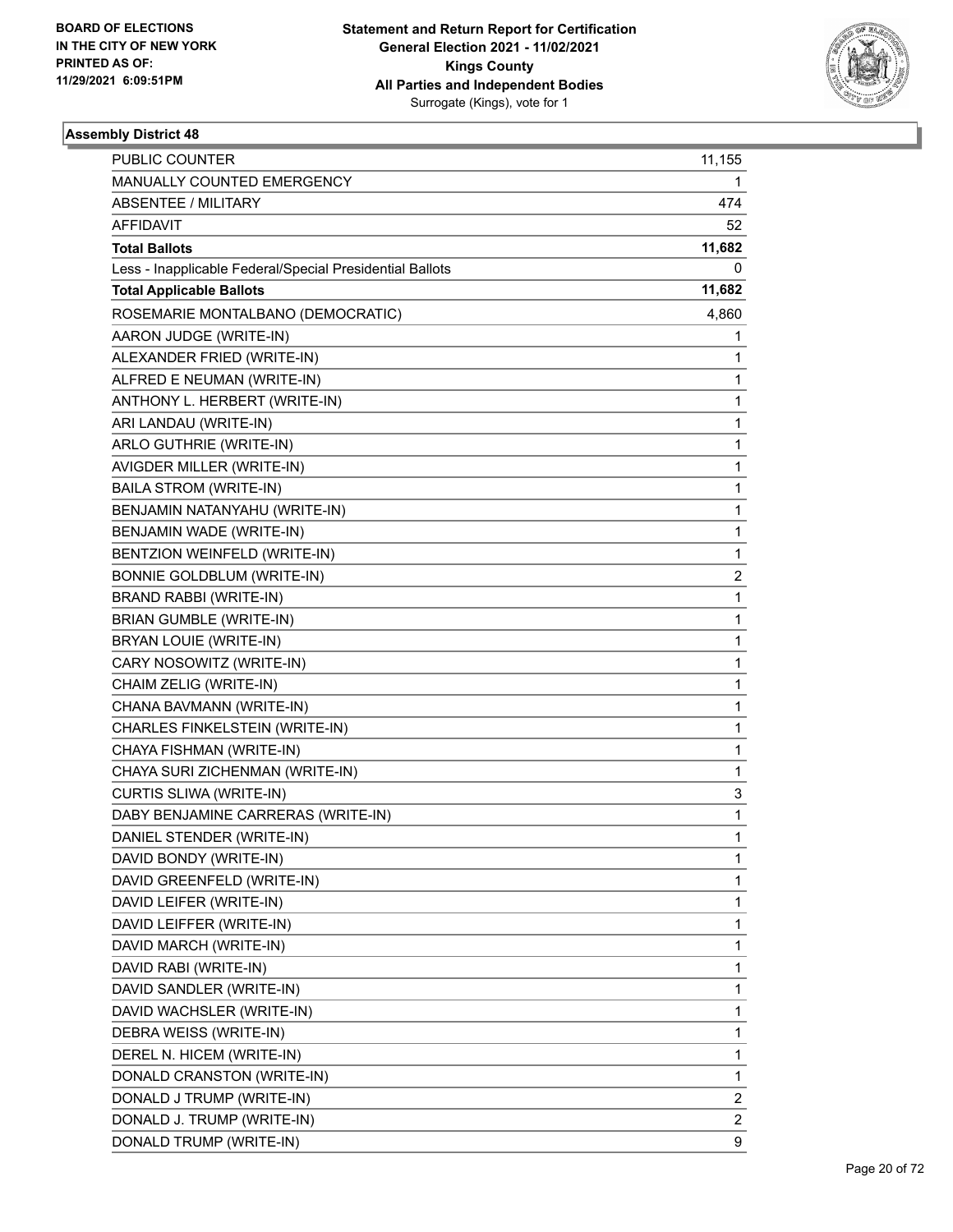

| DOV HIKIND (WRITE-IN)           | 3            |
|---------------------------------|--------------|
| DOV SCHEIMER (WRITE-IN)         | 1            |
| DOV SCHEIVER (WRITE-IN)         | 1            |
| EARLE WEPRIN (WRITE-IN)         | 1            |
| EDWARD KLEIN (WRITE-IN)         | 1            |
| ELCHANAN PESACH (WRITE-IN)      | 1            |
| ELI GELLER (WRITE-IN)           | 1            |
| ELI GERSENER (WRITE-IN)         | 1            |
| ELI WEINFELD (WRITE-IN)         | 1            |
| ELYA ARNEL (WRITE-IN)           | 1            |
| EPHRAIM SEIDENFELD (WRITE-IN)   | 1            |
| EPHROUM NIERENBERG (WRITE-IN)   | 1            |
| FLORIN LUPSAN (WRITE-IN)        | 1            |
| GITEL REICH (WRITE-IN)          | 1            |
| HAROLD REEVES (WRITE-IN)        | 1            |
| HEROLD TISCHLER (WRITE-IN)      | 1            |
| HERSHI LEFKOWITZ (WRITE-IN)     | 1            |
| HERSHY TISHLER (WRITE-IN)       | 1            |
| HESHY TISCHLER (WRITE-IN)       | 2            |
| HESHY TISHLER (WRITE-IN)        | 1            |
| IAN D. GIERHEK (WRITE-IN)       | 1            |
| IAN D. GIRSHEK (WRITE-IN)       | 1            |
| INNA VERNIKOV (WRITE-IN)        | 4            |
| ISAAC MENDEL (WRITE-IN)         | 1            |
| ISRAEL SCHMITZLER (WRITE-IN)    | 1            |
| IVANKA TRUMP (WRITE-IN)         | 1            |
| JACK COHEN (WRITE-IN)           | 5            |
| JAMES GOLDEN (WRITE-IN)         | 1            |
| JEFFREY STYLLER (WRITE-IN)      | 1            |
| JOE BIDEN (WRITE-IN)            | 1            |
| JOE BORELLI (WRITE-IN)          | 1            |
| JOE CHABBATT (WRITE-IN)         | $\mathbf{1}$ |
| JOEL REISMAN (WRITE-IN)         | 1            |
| JOEL ROSENFELD (WRITE-IN)       | 2            |
| JOHN CARUSO (WRITE-IN)          | 1            |
| JONATHAN MALC HAGLER (WRITE-IN) | 1            |
| JORA LEIKOWIEZ (WRITE-IN)       | 1            |
| JOSEPH SEYLLER (WRITE-IN)       | 1            |
| JUDAH LEW (WRITE-IN)            | 1            |
| KALMAN YEGER (WRITE-IN)         | 2            |
| KHANG TRAN (WRITE-IN)           | 1            |
| LAIVIE SILBER (WRITE-IN)        | 1            |
| LAZER LESER (WRITE-IN)          | 1            |
| LESLIE GRUEN (WRITE-IN)         | 1            |
| MARK FISKIN (WRITE-IN)          | 1            |
| MARK KENNEDY (WRITE-IN)         | 1            |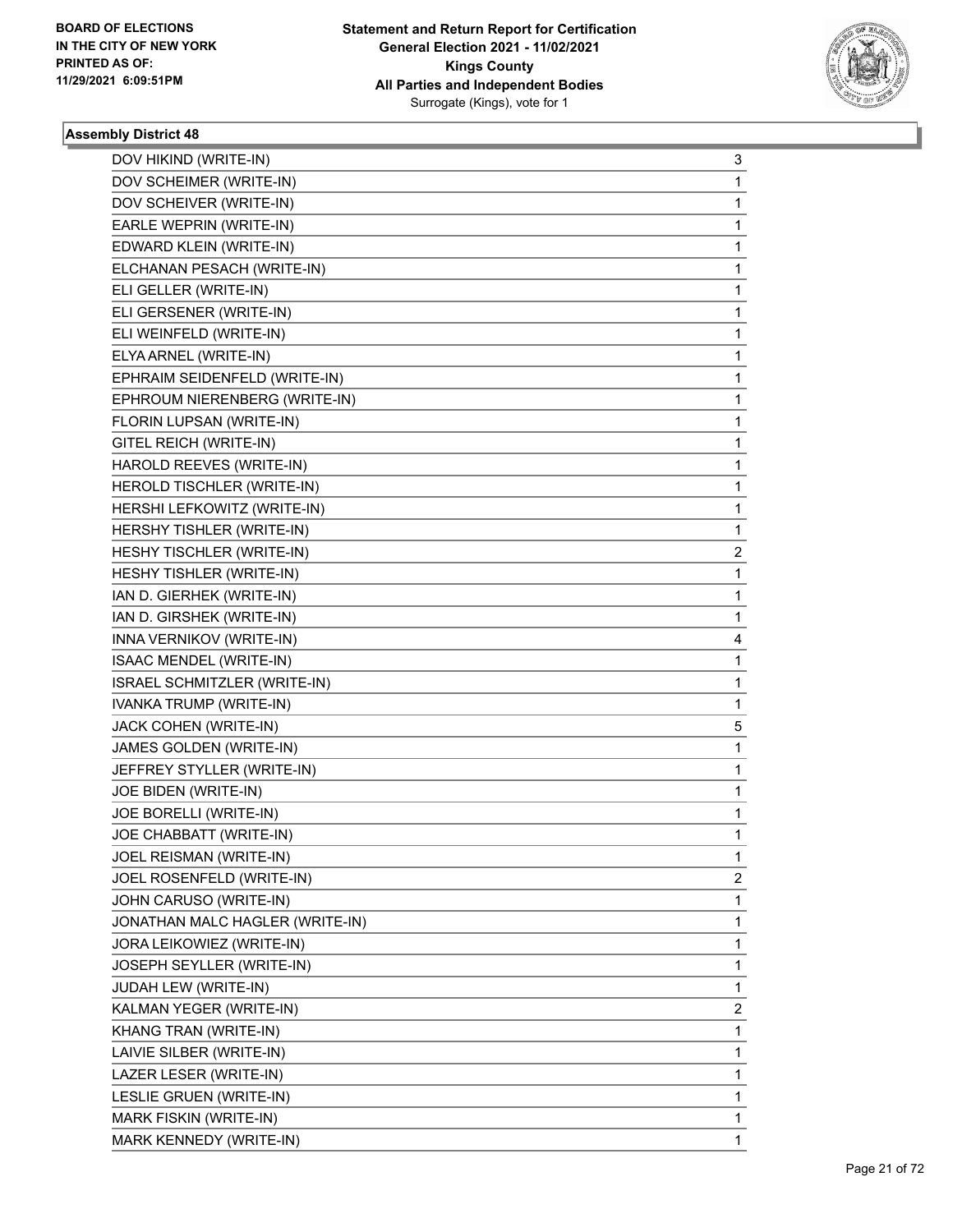

| MATHEW ROSENBLOOM (WRITE-IN)        | 1 |
|-------------------------------------|---|
| MAYER MAYERFELD (WRITE-IN)          | 1 |
| MENDEL MASHIECH (WRITE-IN)          | 1 |
| MENQECHEM M. RAITPORT (WRITE-IN)    | 1 |
| MICHAEL COHEN (WRITE-IN)            | 1 |
| MICHAEL WEINBERG (WRITE-IN)         | 1 |
| MIKE FEINBERG (WRITE-IN)            | 1 |
| MIRIAM FRIED (WRITE-IN)             | 1 |
| MIRIAM SKOLNICK (WRITE-IN)          | 1 |
| MOISHE FAHRER (WRITE-IN)            | 1 |
| MOISHE KLEIN (WRITE-IN)             | 1 |
| MOISHE KRAUSS (WRITE-IN)            | 1 |
| MORDECHAI GLICK (WRITE-IN)          | 1 |
| MORDICHAI TEITELBAUM (WRITE-IN)     | 1 |
| MOSES FREIER (WRITE-IN)             | 1 |
| MOSHE BRODY (WRITE-IN)              | 1 |
| NEAL ADELSTEIN (WRITE-IN)           | 1 |
| NOACH DEAR (WRITE-IN)               | 1 |
| NOSSOM TZVI ELY (WRITE-IN)          | 1 |
| PAT JOSEPH QUAGLIARIEILO (WRITE-IN) | 1 |
| PAUL A. RODRIGUES (WRITE-IN)        | 1 |
| PAUL RICHARDS (WRITE-IN)            | 1 |
| PETER GRIFFIN (WRITE-IN)            | 1 |
| PETER KNOBLOCH (WRITE-IN)           | 1 |
| PUPA REBBA (WRITE-IN)               | 1 |
| RACHEL GRUEN (WRITE-IN)             | 1 |
| REVA S BAER (WRITE-IN)              | 2 |
| RICHARD RIKER (WRITE-IN)            | 1 |
| RITA COSBY (WRITE-IN)               | 1 |
| RIVKY BERGER (WRITE-IN)             | 1 |
| RON COLEMAN (WRITE-IN)              | 1 |
| ROSALIND FRANK (WRITE-IN)           | 1 |
| ROSLYN CODY (WRITE-IN)              | 1 |
| RUDY GIULIANI (WRITE-IN)            | 1 |
| SAL STEIN (WRITE-IN)                | 1 |
| SAM SMITH (WRITE-IN)                | 1 |
| SARAH TOBIAS (WRITE-IN)             | 1 |
| SHABSY GROSSMAN (WRITE-IN)          | 1 |
| SHAUL HAFNER (WRITE-IN)             | 1 |
| SHAUL KLEIN (WRITE-IN)              | 1 |
| SHERRY ZIEGLER (WRITE-IN)           | 1 |
| SHIFR GRAUS (WRITE-IN)              | 1 |
| SHLOIME RIEGLER (WRITE-IN)          | 1 |
| SHLOMO SABLE (WRITE-IN)             | 1 |
| SHMVEL BECKERMAN (WRITE-IN)         | 1 |
| SIMCHA FELDER (WRITE-IN)            | 1 |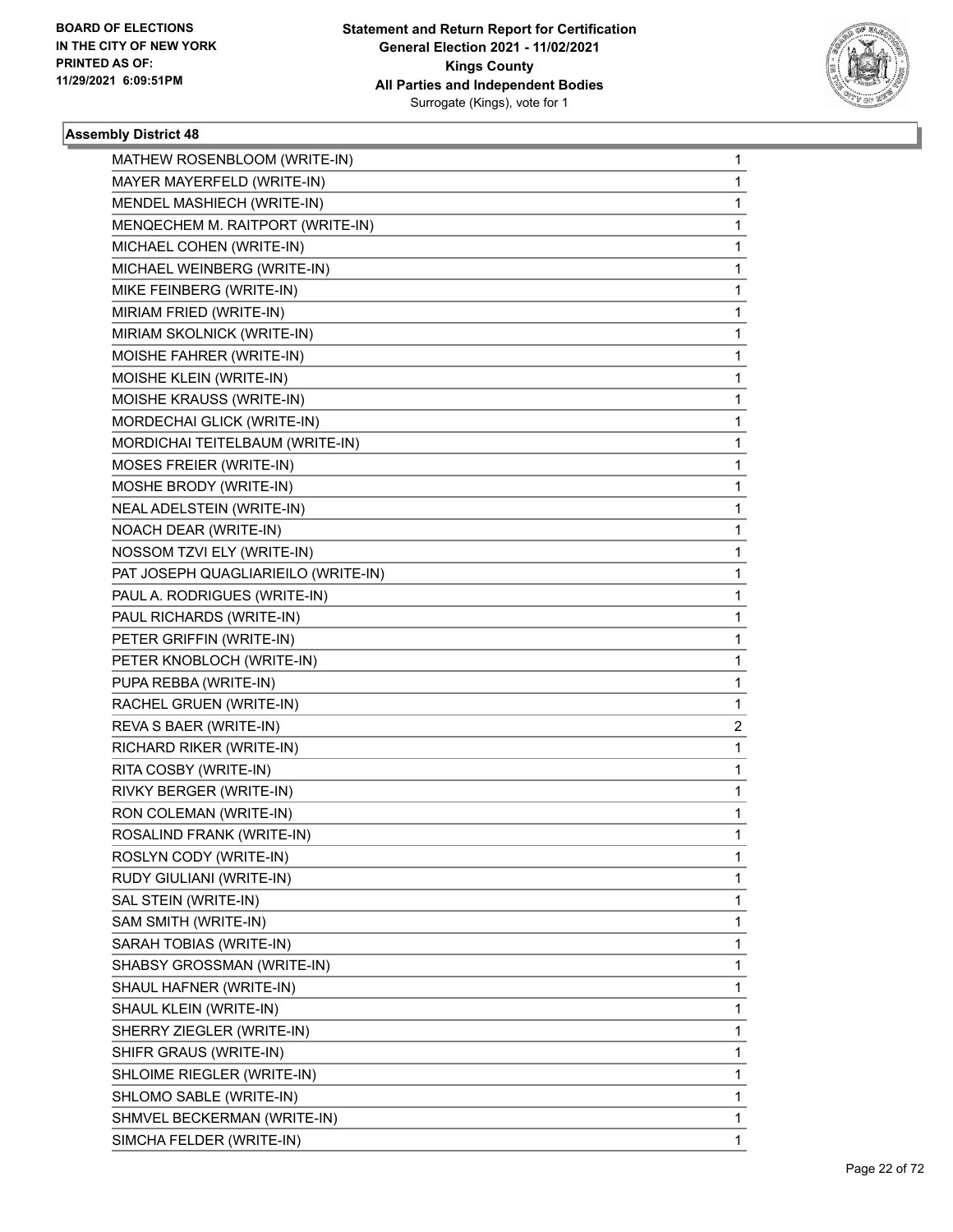

| TARDIS JOHNSON (WRITE-IN)<br>1<br>1<br>TATYANA PARKER (WRITE-IN)<br>TOBY INDIG (WRITE-IN)<br>1<br>TOVIA FRANKEL (WRITE-IN)<br>1<br>TULI SPREI (WRITE-IN)<br>1<br>TZIPERAH GANZFRIED (WRITE-IN)<br>1<br>TZVI SPIRA (WRITE-IN)<br>1<br>UNATTRIBUTABLE WRITE-IN (WRITE-IN)<br>93<br>UNCOUNTED WRITE-IN PER STATUTE (WRITE-IN)<br>1<br>VALARIE BOGART (WRITE-IN)<br>1<br>VIVIAN ROSENBERG (WRITE-IN)<br>1<br>1<br><b>VLADIMIR PUTIN (WRITE-IN)</b><br>YAKOV BERENSTEIN (WRITE-IN)<br>1<br>YANKEL DRUXASH (WRITE-IN)<br>1<br>YANKY WAXLER (WRITE-IN)<br>1<br>YEHUDA HAMADA (WRITE-IN)<br>1<br>YEHUDA LOWENTHAL (WRITE-IN)<br>1<br>YEHUDA STEINMETZ (WRITE-IN)<br>1<br>YIDI BRODY (WRITE-IN)<br>1<br>YISROEL BLUM (WRITE-IN)<br>1<br>YITZCHOK GOTTLIEB (WRITE-IN)<br>1<br>YIZCHOK PERRIS (WRITE-IN)<br>1<br>YOEL ROSENFELD (WRITE-IN)<br>1<br>YOSEF DANIEL MANNE (WRITE-IN)<br>1<br>YOSSI GESTETNER (WRITE-IN)<br>3<br>YOSSI GREEN (WRITE-IN)<br>1<br>ZELLMY HILL (WRITE-IN)<br>1<br>ZELMY HILL (WRITE-IN)<br>2<br><b>Total Votes</b><br>5,140<br>Unrecorded<br>6,542 | SIMON WINKLER (WRITE-IN) | 1 |
|-----------------------------------------------------------------------------------------------------------------------------------------------------------------------------------------------------------------------------------------------------------------------------------------------------------------------------------------------------------------------------------------------------------------------------------------------------------------------------------------------------------------------------------------------------------------------------------------------------------------------------------------------------------------------------------------------------------------------------------------------------------------------------------------------------------------------------------------------------------------------------------------------------------------------------------------------------------------------------------------------------------------------------------------------------------------|--------------------------|---|
|                                                                                                                                                                                                                                                                                                                                                                                                                                                                                                                                                                                                                                                                                                                                                                                                                                                                                                                                                                                                                                                                 |                          |   |
|                                                                                                                                                                                                                                                                                                                                                                                                                                                                                                                                                                                                                                                                                                                                                                                                                                                                                                                                                                                                                                                                 |                          |   |
|                                                                                                                                                                                                                                                                                                                                                                                                                                                                                                                                                                                                                                                                                                                                                                                                                                                                                                                                                                                                                                                                 |                          |   |
|                                                                                                                                                                                                                                                                                                                                                                                                                                                                                                                                                                                                                                                                                                                                                                                                                                                                                                                                                                                                                                                                 |                          |   |
|                                                                                                                                                                                                                                                                                                                                                                                                                                                                                                                                                                                                                                                                                                                                                                                                                                                                                                                                                                                                                                                                 |                          |   |
|                                                                                                                                                                                                                                                                                                                                                                                                                                                                                                                                                                                                                                                                                                                                                                                                                                                                                                                                                                                                                                                                 |                          |   |
|                                                                                                                                                                                                                                                                                                                                                                                                                                                                                                                                                                                                                                                                                                                                                                                                                                                                                                                                                                                                                                                                 |                          |   |
|                                                                                                                                                                                                                                                                                                                                                                                                                                                                                                                                                                                                                                                                                                                                                                                                                                                                                                                                                                                                                                                                 |                          |   |
|                                                                                                                                                                                                                                                                                                                                                                                                                                                                                                                                                                                                                                                                                                                                                                                                                                                                                                                                                                                                                                                                 |                          |   |
|                                                                                                                                                                                                                                                                                                                                                                                                                                                                                                                                                                                                                                                                                                                                                                                                                                                                                                                                                                                                                                                                 |                          |   |
|                                                                                                                                                                                                                                                                                                                                                                                                                                                                                                                                                                                                                                                                                                                                                                                                                                                                                                                                                                                                                                                                 |                          |   |
|                                                                                                                                                                                                                                                                                                                                                                                                                                                                                                                                                                                                                                                                                                                                                                                                                                                                                                                                                                                                                                                                 |                          |   |
|                                                                                                                                                                                                                                                                                                                                                                                                                                                                                                                                                                                                                                                                                                                                                                                                                                                                                                                                                                                                                                                                 |                          |   |
|                                                                                                                                                                                                                                                                                                                                                                                                                                                                                                                                                                                                                                                                                                                                                                                                                                                                                                                                                                                                                                                                 |                          |   |
|                                                                                                                                                                                                                                                                                                                                                                                                                                                                                                                                                                                                                                                                                                                                                                                                                                                                                                                                                                                                                                                                 |                          |   |
|                                                                                                                                                                                                                                                                                                                                                                                                                                                                                                                                                                                                                                                                                                                                                                                                                                                                                                                                                                                                                                                                 |                          |   |
|                                                                                                                                                                                                                                                                                                                                                                                                                                                                                                                                                                                                                                                                                                                                                                                                                                                                                                                                                                                                                                                                 |                          |   |
|                                                                                                                                                                                                                                                                                                                                                                                                                                                                                                                                                                                                                                                                                                                                                                                                                                                                                                                                                                                                                                                                 |                          |   |
|                                                                                                                                                                                                                                                                                                                                                                                                                                                                                                                                                                                                                                                                                                                                                                                                                                                                                                                                                                                                                                                                 |                          |   |
|                                                                                                                                                                                                                                                                                                                                                                                                                                                                                                                                                                                                                                                                                                                                                                                                                                                                                                                                                                                                                                                                 |                          |   |
|                                                                                                                                                                                                                                                                                                                                                                                                                                                                                                                                                                                                                                                                                                                                                                                                                                                                                                                                                                                                                                                                 |                          |   |
|                                                                                                                                                                                                                                                                                                                                                                                                                                                                                                                                                                                                                                                                                                                                                                                                                                                                                                                                                                                                                                                                 |                          |   |
|                                                                                                                                                                                                                                                                                                                                                                                                                                                                                                                                                                                                                                                                                                                                                                                                                                                                                                                                                                                                                                                                 |                          |   |
|                                                                                                                                                                                                                                                                                                                                                                                                                                                                                                                                                                                                                                                                                                                                                                                                                                                                                                                                                                                                                                                                 |                          |   |
|                                                                                                                                                                                                                                                                                                                                                                                                                                                                                                                                                                                                                                                                                                                                                                                                                                                                                                                                                                                                                                                                 |                          |   |
|                                                                                                                                                                                                                                                                                                                                                                                                                                                                                                                                                                                                                                                                                                                                                                                                                                                                                                                                                                                                                                                                 |                          |   |
|                                                                                                                                                                                                                                                                                                                                                                                                                                                                                                                                                                                                                                                                                                                                                                                                                                                                                                                                                                                                                                                                 |                          |   |
|                                                                                                                                                                                                                                                                                                                                                                                                                                                                                                                                                                                                                                                                                                                                                                                                                                                                                                                                                                                                                                                                 |                          |   |
|                                                                                                                                                                                                                                                                                                                                                                                                                                                                                                                                                                                                                                                                                                                                                                                                                                                                                                                                                                                                                                                                 |                          |   |
|                                                                                                                                                                                                                                                                                                                                                                                                                                                                                                                                                                                                                                                                                                                                                                                                                                                                                                                                                                                                                                                                 |                          |   |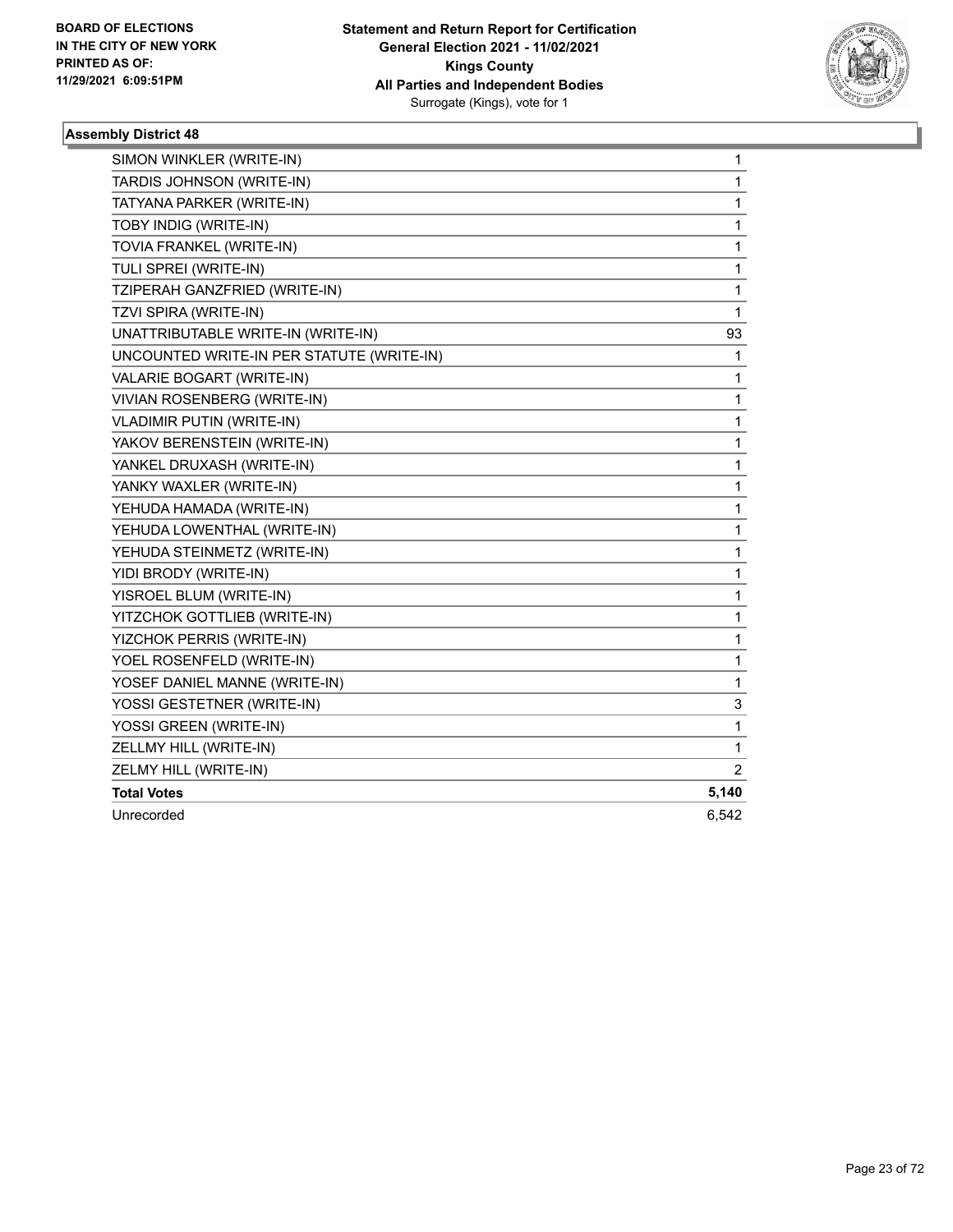

| MANUALLY COUNTED EMERGENCY<br>2<br><b>ABSENTEE / MILITARY</b><br>592<br><b>AFFIDAVIT</b><br>60<br>9,219<br><b>Total Ballots</b><br>Less - Inapplicable Federal/Special Presidential Ballots<br>0<br><b>Total Applicable Ballots</b><br>9,219<br>ROSEMARIE MONTALBANO (DEMOCRATIC)<br>4,754 |
|--------------------------------------------------------------------------------------------------------------------------------------------------------------------------------------------------------------------------------------------------------------------------------------------|
|                                                                                                                                                                                                                                                                                            |
|                                                                                                                                                                                                                                                                                            |
|                                                                                                                                                                                                                                                                                            |
|                                                                                                                                                                                                                                                                                            |
|                                                                                                                                                                                                                                                                                            |
|                                                                                                                                                                                                                                                                                            |
|                                                                                                                                                                                                                                                                                            |
| ADAM FOX (WRITE-IN)<br>1                                                                                                                                                                                                                                                                   |
| ALBERT GERMAEN (WRITE-IN)<br>1                                                                                                                                                                                                                                                             |
| ALBERT MILONE (WRITE-IN)<br>1                                                                                                                                                                                                                                                              |
| ANTHONY CAPPIELLA (WRITE-IN)<br>1                                                                                                                                                                                                                                                          |
| ANTHONY LOVUGLIO (WRITE-IN)<br>1                                                                                                                                                                                                                                                           |
| ANTHONY PADVANO (WRITE-IN)<br>1                                                                                                                                                                                                                                                            |
| 2<br>ANTHONY PALUMMO (WRITE-IN)                                                                                                                                                                                                                                                            |
| AROIV GANCFRIED (WRITE-IN)<br>1                                                                                                                                                                                                                                                            |
| BETH CAMPERELLI (WRITE-IN)<br>1                                                                                                                                                                                                                                                            |
| BILL DE BLAZIO (WRITE-IN)<br>1                                                                                                                                                                                                                                                             |
| BILL NORTON (WRITE-IN)<br>1                                                                                                                                                                                                                                                                |
| BRIGETTE VARVARA (WRITE-IN)<br>1                                                                                                                                                                                                                                                           |
| CARMINE RUSSITTI (WRITE-IN)<br>1                                                                                                                                                                                                                                                           |
| CHARLES FINKELSTIEN (WRITE-IN)<br>1                                                                                                                                                                                                                                                        |
| CURTIS SLIWA (WRITE-IN)<br>1                                                                                                                                                                                                                                                               |
| DANIEL FLANNERY (WRITE-IN)<br>1                                                                                                                                                                                                                                                            |
| DONALD TRUMP (WRITE-IN)<br>6                                                                                                                                                                                                                                                               |
| DWEYNIE PAUL (WRITE-IN)<br>1                                                                                                                                                                                                                                                               |
| ERIC TRUMP (WRITE-IN)<br>1                                                                                                                                                                                                                                                                 |
| <b>GLENN NOCERA (WRITE-IN)</b><br>1                                                                                                                                                                                                                                                        |
| HERBERT HOOVER (WRITE-IN)<br>1                                                                                                                                                                                                                                                             |
| HESHY TISCHLER (WRITE-IN)<br>$\mathbf{1}$                                                                                                                                                                                                                                                  |
| HVEN NEUTRON (WRITE-IN)<br>1                                                                                                                                                                                                                                                               |
| JAMES KRALJEV (WRITE-IN)<br>1                                                                                                                                                                                                                                                              |
| JEFF SMITH (WRITE-IN)<br>1                                                                                                                                                                                                                                                                 |
| JERRY SILVER (WRITE-IN)<br>1                                                                                                                                                                                                                                                               |
| JESSICA REINHARDT (WRITE-IN)<br>1                                                                                                                                                                                                                                                          |
| 1<br>JIAN REN LI (WRITE-IN)                                                                                                                                                                                                                                                                |
| 1<br>JIAN RU LI (WRITE-IN)                                                                                                                                                                                                                                                                 |
| JOANNE PALUMBO (WRITE-IN)<br>1                                                                                                                                                                                                                                                             |
| JOE GUARANO (WRITE-IN)<br>1                                                                                                                                                                                                                                                                |
| JOHN DAVIS (WRITE-IN)<br>1                                                                                                                                                                                                                                                                 |
| JON JUSTINO (WRITE-IN)<br>1                                                                                                                                                                                                                                                                |
| 1<br>JOSEPH ANTELMI (WRITE-IN)                                                                                                                                                                                                                                                             |
| KALVIN LOE (WRITE-IN)<br>1                                                                                                                                                                                                                                                                 |
| KANYE WEST (WRITE-IN)<br>1                                                                                                                                                                                                                                                                 |
| KEVIN DURANT (WRITE-IN)<br>1                                                                                                                                                                                                                                                               |
| MARK SZUSZKIEWITZ (WRITE-IN)<br>1                                                                                                                                                                                                                                                          |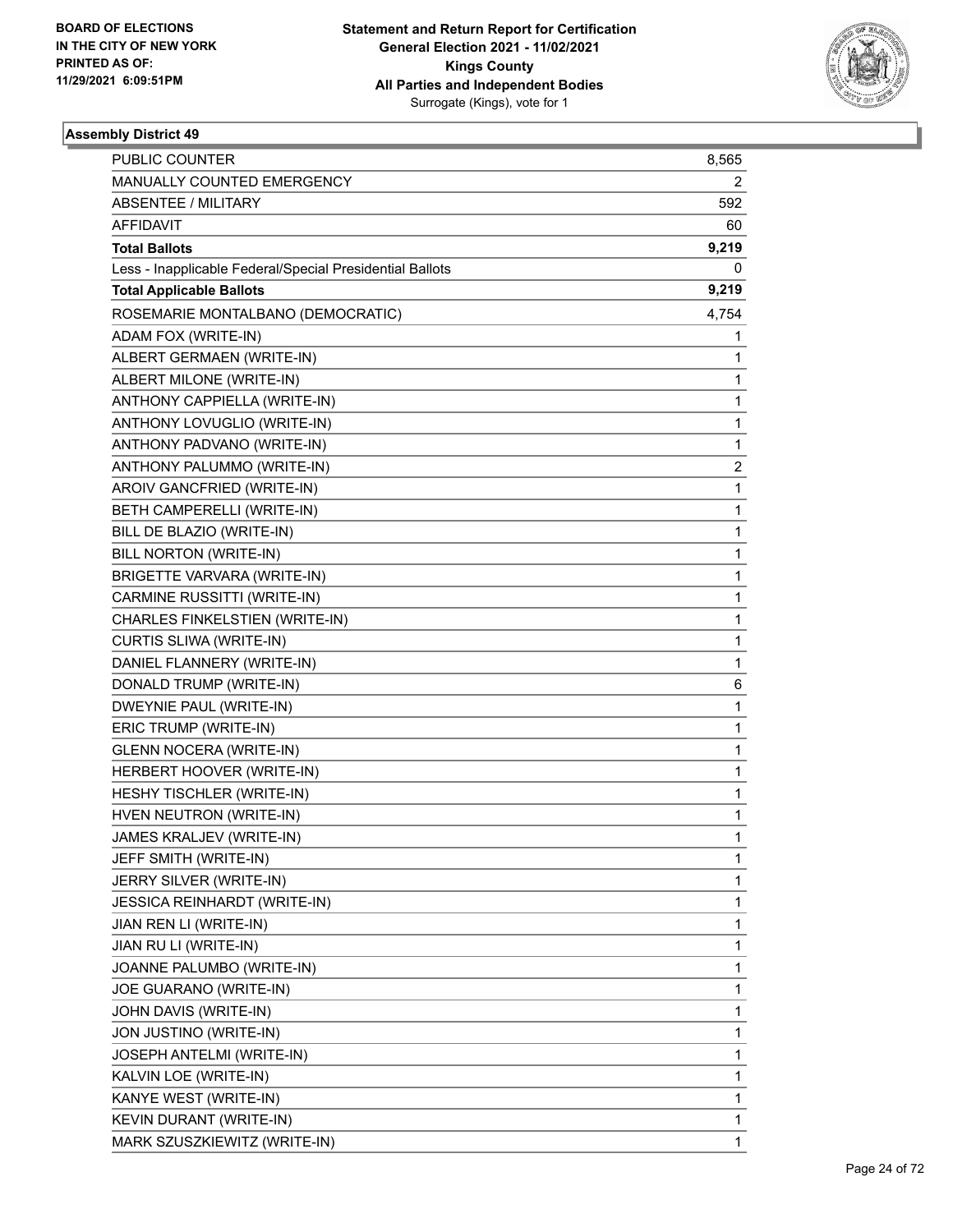

| MATTHEW LIMANDRI (WRITE-IN)        |       |
|------------------------------------|-------|
| MATTHEW W DAVIS (WRITE-IN)         |       |
| MICHAEL CONNORS (WRITE-IN)         |       |
| MICHAEL MAGLIANO (WRITE-IN)        |       |
| MICHAEL PENNA (WRITE-IN)           |       |
| NATHAN TESSLA (WRITE-IN)           |       |
| SARAH K RENZETTI (WRITE-IN)        |       |
| SPENCER BENEDICT (WRITE-IN)        |       |
| STACEY LEIGH (WRITE-IN)            |       |
| TIFFANY CHAN (WRITE-IN)            | 1     |
| TIFFANY CHEN (WRITE-IN)            | 1     |
| UNATTRIBUTABLE WRITE-IN (WRITE-IN) | 64    |
| VILMA A REINHARDT (WRITE-IN)       |       |
| WILLIAM CHENG (WRITE-IN)           |       |
| YADIRA HADLETT (WRITE-IN)          |       |
| YU-CHING PAI (WRITE-IN)            |       |
| <b>Total Votes</b>                 | 4,877 |
| Unrecorded                         | 4,342 |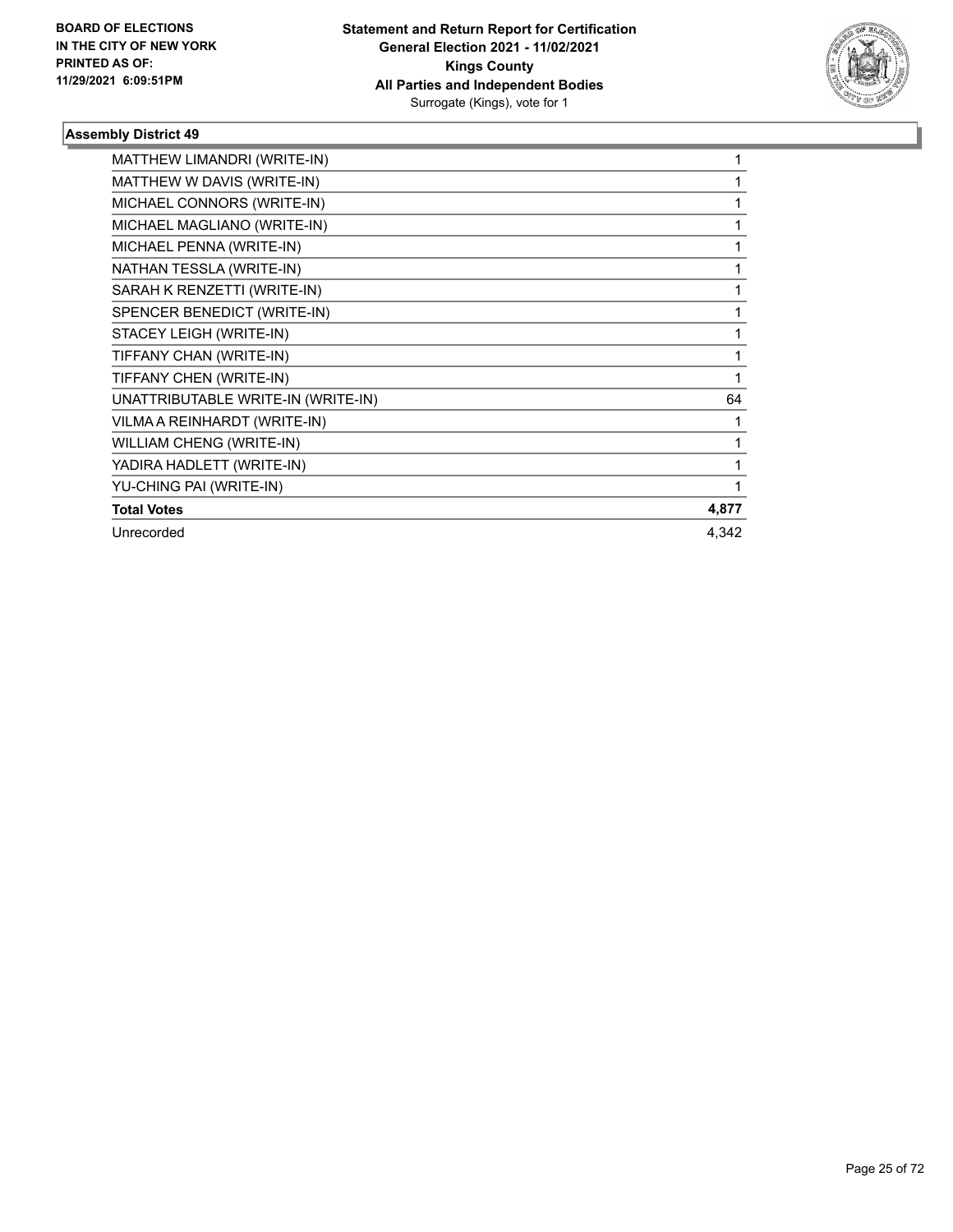

| <b>PUBLIC COUNTER</b>                                    | 14,567 |
|----------------------------------------------------------|--------|
| MANUALLY COUNTED EMERGENCY                               | 0      |
| <b>ABSENTEE / MILITARY</b>                               | 738    |
| AFFIDAVIT                                                | 157    |
| <b>Total Ballots</b>                                     | 15,462 |
| Less - Inapplicable Federal/Special Presidential Ballots | 0      |
| <b>Total Applicable Ballots</b>                          | 15,462 |
| ROSEMARIE MONTALBANO (DEMOCRATIC)                        | 11,293 |
| ABRAHAM SPITZER (WRITE-IN)                               | 1      |
| ANTHONY HUBER (WRITE-IN)                                 | 1      |
| <b>BASIL PATTERSON (WRITE-IN)</b>                        | 1      |
| <b>BEN FRANK (WRITE-IN)</b>                              | 1      |
| BRENDA SAVOCA (WRITE-IN)                                 | 1      |
| <b>BRENDAN MCGILLEN (WRITE-IN)</b>                       | 1      |
| CAROLINE KRETZ (WRITE-IN)                                | 1      |
| CHARLES FINKELSTEIN (WRITE-IN)                           | 1      |
| CURTIS SILWA (WRITE-IN)                                  | 1      |
| CURTIS SLIWA (WRITE-IN)                                  | 4      |
| DABY BENJAMIN CARRERAI (WRITE-IN)                        | 1      |
| DAVID NIDERMAN (WRITE-IN)                                | 1      |
| DAVID SALAMAN (WRITE-IN)                                 | 1      |
| DONALD J TRUMP (WRITE-IN)                                | 1      |
| DONALD J. TRUMP (WRITE-IN)                               | 1      |
| DONALD TRUMP (WRITE-IN)                                  | 2      |
| DONALD TRUMP JR (WRITE-IN)                               | 1      |
| DOUG DECHEET (WRITE-IN)                                  | 1      |
| EDWARD VARITES (WRITE-IN)                                | 1      |
| ELIEZER BLUM (WRITE-IN)                                  | 1      |
| EMMA HAWKINS (WRITE-IN)                                  | 1      |
| FERNANDO CAPALLAO (WRITE-IN)                             | 1      |
| FLO KUDOR (WRITE-IN)                                     | 1      |
| FLO KUDUK (WRITE-IN)                                     | 1      |
| FREEDY CANNON (WRITE-IN)                                 | 1      |
| <b>GEORGE PATAKI (WRITE-IN)</b>                          | 1      |
| GREG LEBEDOWICZ (WRITE-IN)                               | 1      |
| JACKOB BRUNWALD (WRITE-IN)                               | 1      |
| JAMES HERNANDEZ (WRITE-IN)                               | 1      |
| JENNIFER DEJESUS (WRITE-IN)                              | 1      |
| JIMMY MCMILLAN (WRITE-IN)                                | 1      |
| JORDAN PETERSON (WRITE-IN)                               | 1      |
| JOSEPH FRANKEL (WRITE-IN)                                | 1      |
| <b>JUSTIN CINI (WRITE-IN)</b>                            | 1      |
| KOAL ALEER GOLDBERGER (WRITE-IN)                         | 1      |
| KURT COBAIN (WRITE-IN)                                   | 1      |
| LIPI KNOPFLER (WRITE-IN)                                 | 1      |
| LUISE SKRUDZKI (WRITE-IN)                                | 1      |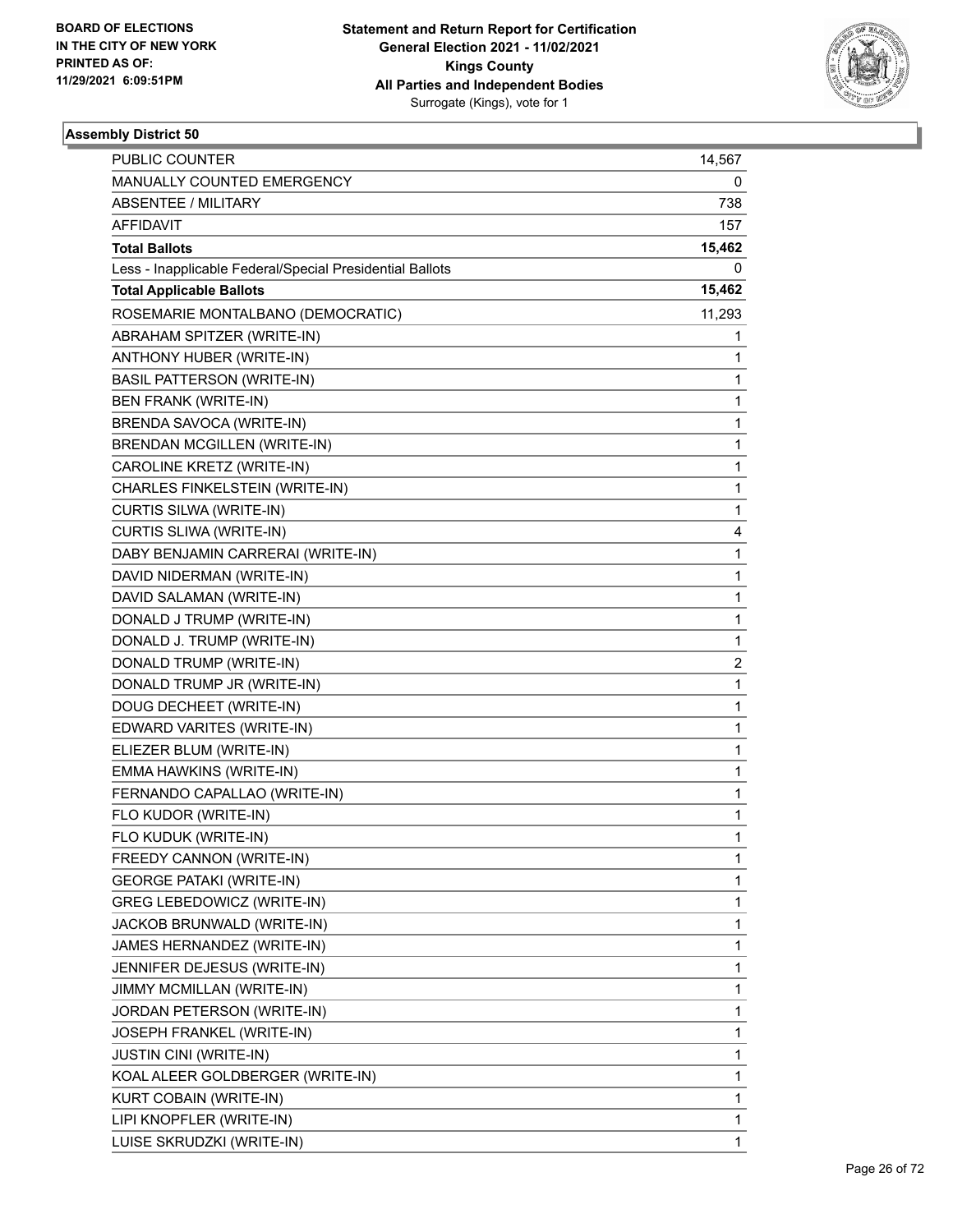

| MARYANNE KAISHO (WRITE-IN)          | 1            |
|-------------------------------------|--------------|
| MATHEW HUNTER (WRITE-IN)            | 1            |
| <b>MENACHEN RAITPORT (WRITE-IN)</b> | 1            |
| MICHAEL BLOOMBERG (WRITE-IN)        | 1            |
| MICHAEL MALICE (WRITE-IN)           | 1            |
| MIKE HUNT (WRITE-IN)                | 1            |
| MIKE SUSA (WRITE-IN)                | 1            |
| MIRIAM WEIDER (WRITE-IN)            | 1            |
| MORDECAI FRIEDMAN (WRITE-IN)        | 1            |
| NINA JORLANO (WRITE-IN)             | 1            |
| PATRICK BATEMAN (WRITE-IN)          | 1            |
| PETER THIEL (WRITE-IN)              | 1            |
| RACHEL TABAK (WRITE-IN)             | 1            |
| RAFAEL BECO (WRITE-IN)              | 1            |
| RON SANTEPADRE (WRITE-IN)           | 1            |
| RUDOLPH GIULIANI (WRITE-IN)         | 1            |
| RUDY GIULIANI (WRITE-IN)            | 1            |
| SANDY NURSE (WRITE-IN)              | 1            |
| SEBASTAN MAJCHER (WRITE-IN)         | 1            |
| SEBASTIANO N.RUSSO (WRITE-IN)       | $\mathbf{1}$ |
| SHUIEM WIEDER (WRITE-IN)            | 1            |
| STEPHEN IPPOLITO (WRITE-IN)         | 1            |
| STEVE MARION (WRITE-IN)             | 1            |
| TANIA MAKRIS (WRITE-IN)             | 1            |
| TED CRUZ (WRITE-IN)                 | 2            |
| UNATTRIBUTABLE WRITE-IN (WRITE-IN)  | 70           |
| WILLIAM A PEPITONE (WRITE-IN)       | 1            |
| YOEL ILOVES (WRITE-IN)              | 1            |
| <b>Total Votes</b>                  | 11,433       |
| Unrecorded                          | 4,029        |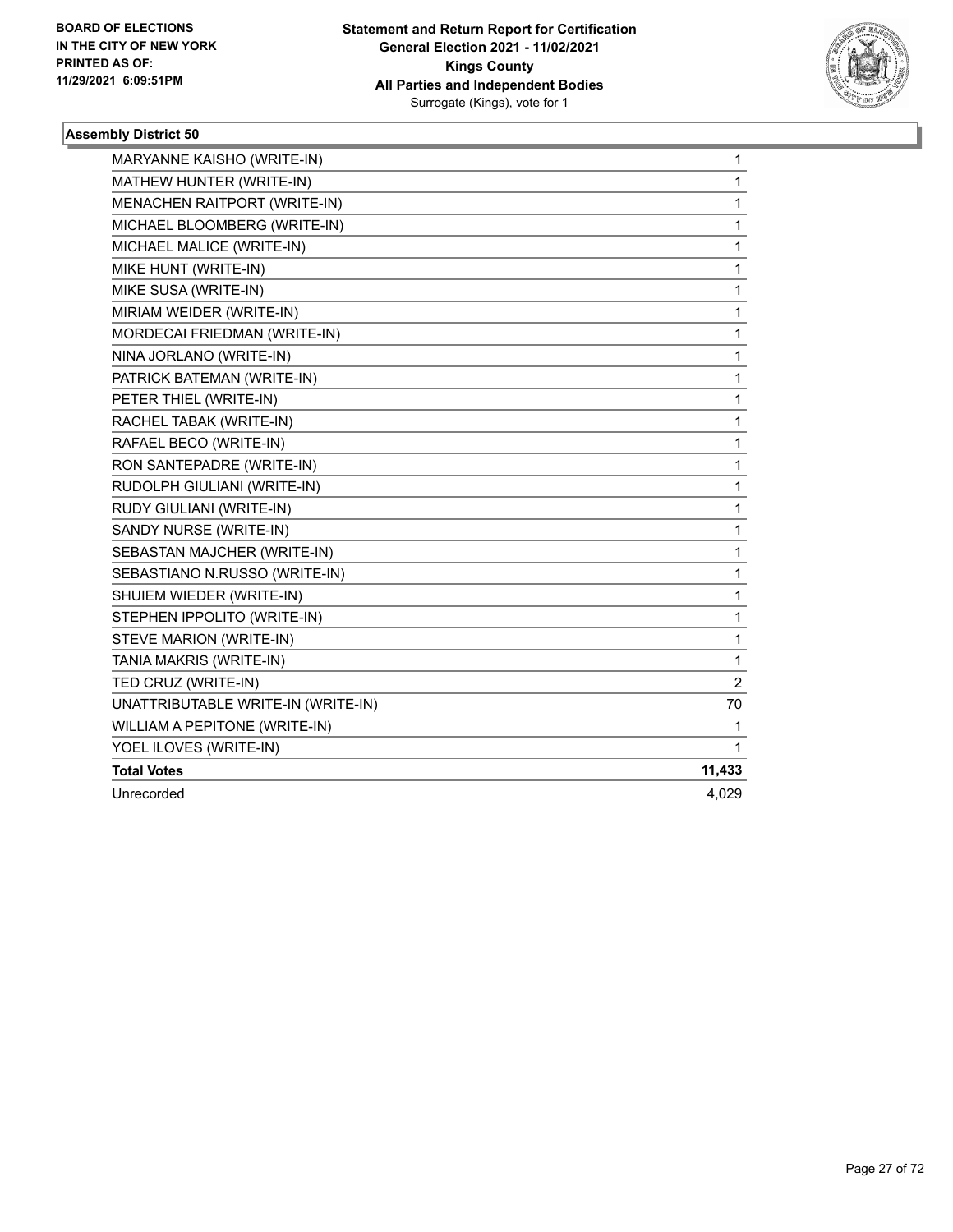

| PUBLIC COUNTER                                           | 11,706 |
|----------------------------------------------------------|--------|
| MANUALLY COUNTED EMERGENCY                               | 0      |
| ABSENTEE / MILITARY                                      | 532    |
| AFFIDAVIT                                                | 97     |
| <b>Total Ballots</b>                                     | 12,335 |
| Less - Inapplicable Federal/Special Presidential Ballots | 0      |
| <b>Total Applicable Ballots</b>                          | 12,335 |
| ROSEMARIE MONTALBANO (DEMOCRATIC)                        | 8,627  |
| ADAM CHATI (WRITE-IN)                                    | 1      |
| ALEC BALDWIN (WRITE-IN)                                  | 1      |
| ALEXANDER KERENSKY (WRITE-IN)                            | 1      |
| ANA TORRES (WRITE-IN)                                    | 1      |
| ANTONIO ANTANUCCI (WRITE-IN)                             | 1      |
| ARI FELDMAN (WRITE-IN)                                   | 1      |
| BASHER NAJJAR (WRITE-IN)                                 | 1      |
| BILL HOPKINS (WRITE-IN)                                  | 1      |
| <b>BOBA FETT (WRITE-IN)</b>                              | 1      |
| CHRISTOFER G KEANE (WRITE-IN)                            | 1      |
| CURTIS A. SLIWA (WRITE-IN)                               | 1      |
| CURTIS SLIWA (WRITE-IN)                                  | 2      |
| DAVE COLON (WRITE-IN)                                    | 1      |
| DWAYNIE PAUL (WRITE-IN)                                  | 1      |
| ERIC TRUMP (WRITE-IN)                                    | 1      |
| ERIIK S FRANKEL (WRITE-IN)                               | 1      |
| ERIK S. FRANKEL (WRITE-IN)                               | 1      |
| FELIX ORTIZ (WRITE-IN)                                   | 1      |
| FRANCISCO LINDOR (WRITE-IN)                              | 1      |
| FUNDARO SALVATORE (WRITE-IN)                             | 1      |
| JAMES BARDO (WRITE-IN)                                   | 1      |
| JEFFREY ROEWELL (WRITE-IN)                               | 1      |
| JEFFREY ROWELL (WRITE-IN)                                | 1      |
| JOHN O'HARA (WRITE-IN)                                   | 1      |
| JOSE DESENA (WRITE-IN)                                   | 1      |
| JOSEFA CAMEJO (WRITE-IN)                                 | 1      |
| JOSEPH DWYER (WRITE-IN)                                  | 1      |
| JOSEPH RUIZ (WRITE-IN)                                   | 1      |
| JUAN PIMENTEL (WRITE-IN)                                 | 1      |
| JULIUS HERZOG (WRITE-IN)                                 | 1      |
| KANYE WEST (WRITE-IN)                                    | 1      |
| KYRIE IRVING (WRITE-IN)                                  | 1      |
| MELANIA TRUMP (WRITE-IN)                                 | 1      |
| MENACHEM MOSTER (WRITE-IN)                               | 1      |
| MICHAEL CASTILLO (WRITE-IN)                              | 1      |
| MICHAEL WEISSBERG (WRITE-IN)                             | 1      |
| MORA SARMADI (WRITE-IN)                                  | 1      |
| NACHMAN CALLER (WRITE-IN)                                | 1      |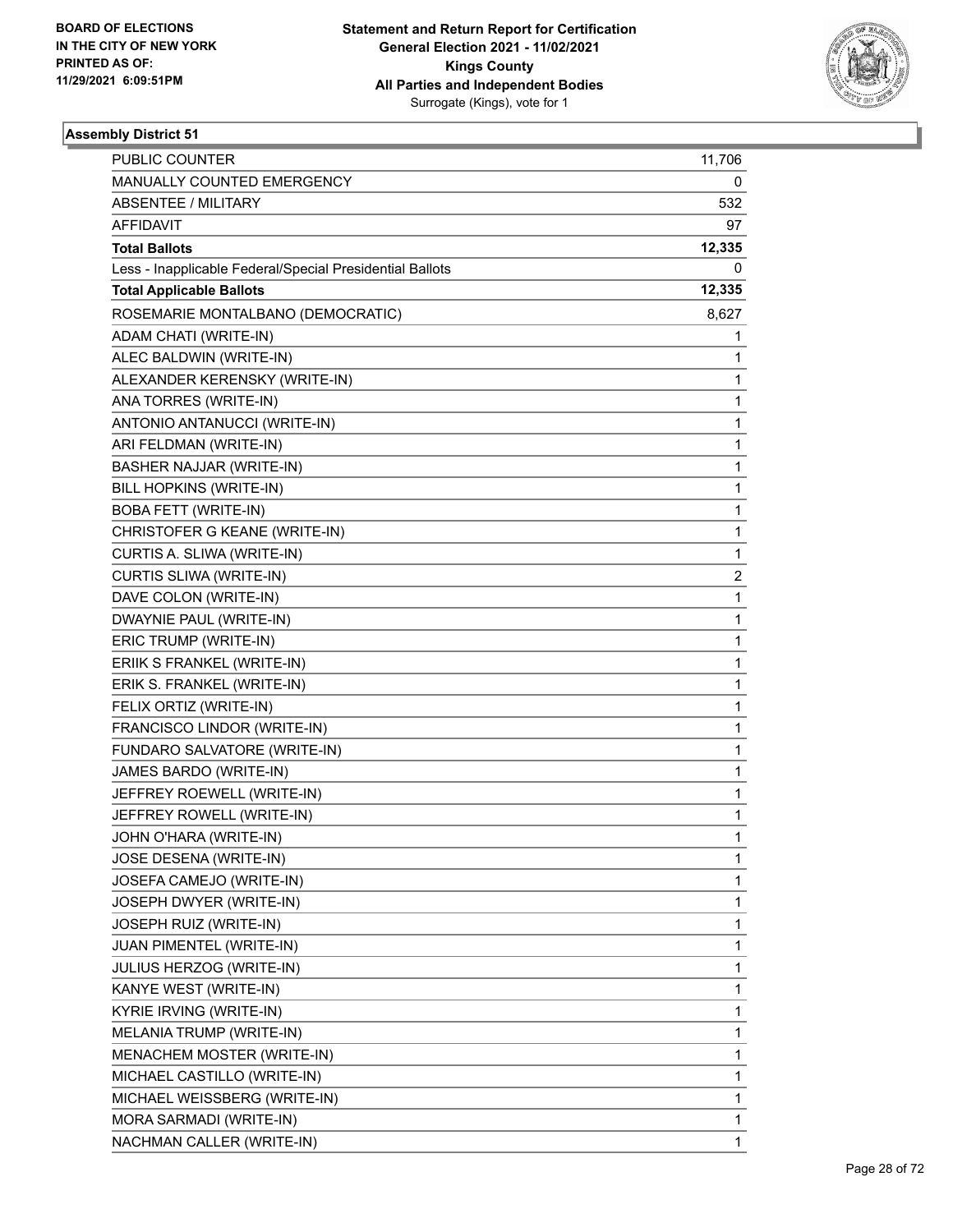

| OMARR A JALLOH (WRITE-IN)          |                |
|------------------------------------|----------------|
| PAREL BERGMAN (WRITE-IN)           |                |
| PETER GRIFFIN (WRITE-IN)           |                |
| RABY A. MILLER (WRITE-IN)          |                |
| SANDIEJANKELOWITZ (WRITE-IN)       |                |
| SOPHIE GAMER (WRITE-IN)            |                |
| TERESA SJURGEN (WRITE-IN)          |                |
| THOMAS P GROMMELL (WRITE-IN)       |                |
| TIFFANY CABAN (WRITE-IN)           |                |
| UNATTRIBUTABLE WRITE-IN (WRITE-IN) | 46             |
| VICTORIA MESSINA (WRITE-IN)        | $\overline{2}$ |
| YAKOV BIGELERSEN (WRITE-IN)        |                |
| YITTIE GRUEN (WRITE-IN)            |                |
| YU CHING (WRITE-IN)                |                |
| <b>Total Votes</b>                 | 8,726          |
| Unrecorded                         | 3,609          |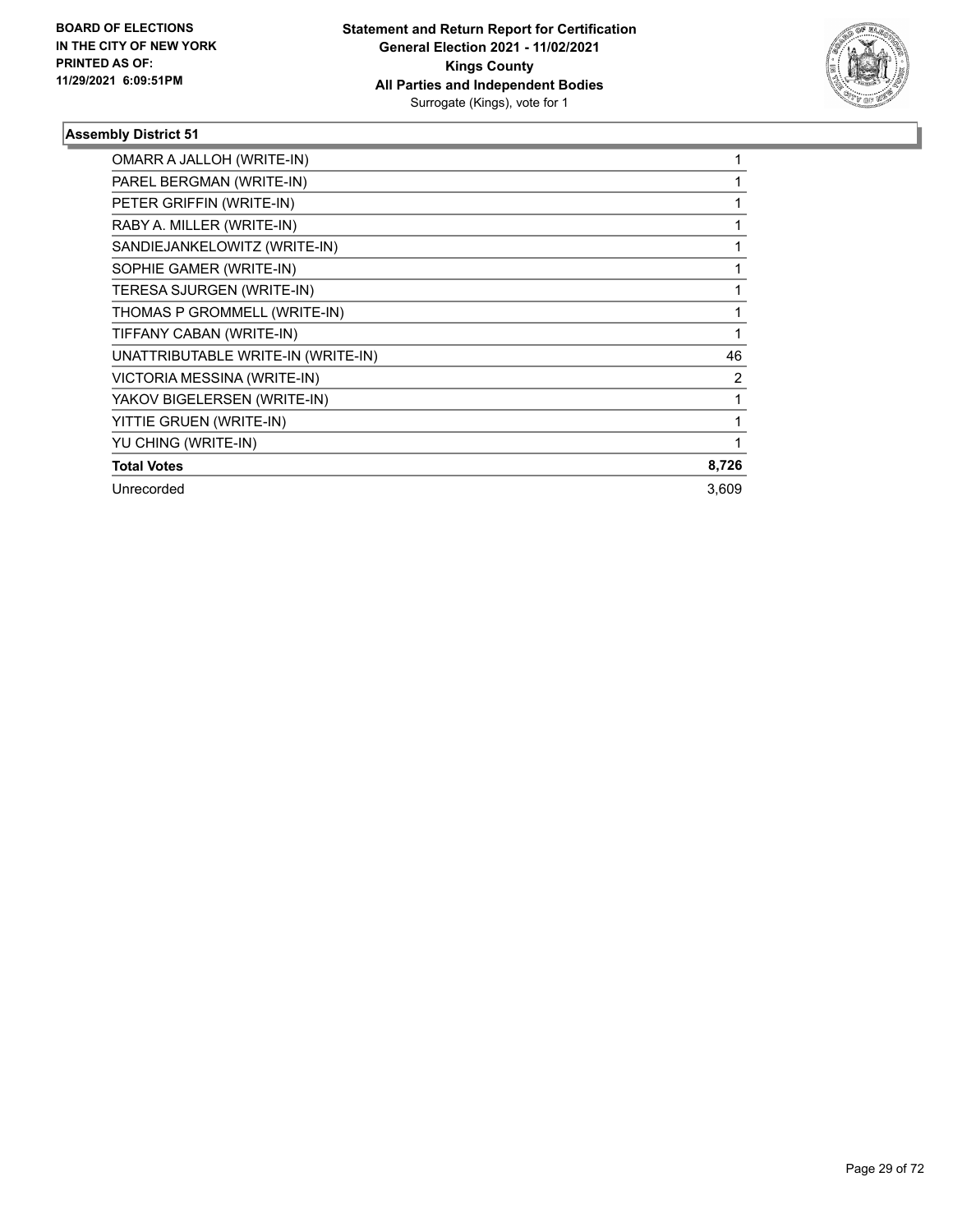

| <b>PUBLIC COUNTER</b>                                    | 31,316         |
|----------------------------------------------------------|----------------|
| MANUALLY COUNTED EMERGENCY                               | 1              |
| <b>ABSENTEE / MILITARY</b>                               | 2,163          |
| AFFIDAVIT                                                | 343            |
| <b>Total Ballots</b>                                     | 33,823         |
| Less - Inapplicable Federal/Special Presidential Ballots | 0              |
| <b>Total Applicable Ballots</b>                          | 33,823         |
| ROSEMARIE MONTALBANO (DEMOCRATIC)                        | 28,208         |
| ABE FORMANT (WRITE-IN)                                   | 1              |
| ABRAHAM LINCOLN (WRITE-IN)                               | 1              |
| ALTON MADDOX JR. (WRITE-IN)                              | 1              |
| AMANDA HOLBURN (WRITE-IN)                                | 1              |
| ANDREW YANG (WRITE-IN)                                   | 1              |
| ANDY YANG (WRITE-IN)                                     | 1              |
| ANIAH MILLER (WRITE-IN)                                  | 1              |
| ANNETTE FODERA (WRITE-IN)                                | 1              |
| ANTHONY GILLI (WRITE-IN)                                 | 1              |
| ANTHONY LABELLA (WRITE-IN)                               | 1              |
| ASHER JACOBS (WRITE-IN)                                  | 1              |
| BENJAMIN LIEBOWITZ (WRITE-IN)                            | 1              |
| BERKELEY MITCHELL (WRITE-IN)                             | 1              |
| BRETT E. WYNKOOP (WRITE-IN)                              | 1              |
| BRIAN J. MOONEY (WRITE-IN)                               | 1              |
| CARMEN B CIPARICK (WRITE-IN)                             | 1              |
| CEILEEN DUFFY (WRITE-IN)                                 | 1              |
| CHARLES MARTURANA (WRITE-IN)                             | 1              |
| CHARLIE SAHADI (WRITE-IN)                                | 1              |
| CHRIS CODY (WRITE-IN)                                    | $\overline{c}$ |
| CHRISTOPHER FOUNTAINE (WRITE-IN)                         | 1              |
| CHRISTOPHER TRAVIS (WRITE-IN)                            | 1              |
| CURTIS SLIWA (WRITE-IN)                                  | 1              |
| DAN TOKAYER (WRITE-IN)                                   | 1              |
| DAVID BLOOMFLIED (WRITE-IN)                              | 1              |
| DAVID L RYAN (WRITE-IN)                                  | 1              |
| DEANNA LOGAN (WRITE-IN)                                  | 1              |
| DEBBIE STOLLER (WRITE-IN)                                | 1              |
| DEREK SACERDOTE (WRITE-IN)                               | 1              |
| DONALD FRAIER (WRITE-IN)                                 | 1              |
| DONALD J.TRUMP (WRITE-IN)                                | 1              |
| DONALD TRUMP (WRITE-IN)                                  | $\overline{c}$ |
| DONALD TRUMP JR (WRITE-IN)                               | 1              |
| DWEYNIE PAUL (WRITE-IN)                                  | 1              |
| EDWARD SNOWDEN (WRITE-IN)                                | 1              |
| ELAINE SHACKA (WRITE-IN)                                 | 1              |
| ELIZABETH DAVIS (WRITE-IN)                               | 1              |
| ELON MUSK (WRITE-IN)                                     | 1              |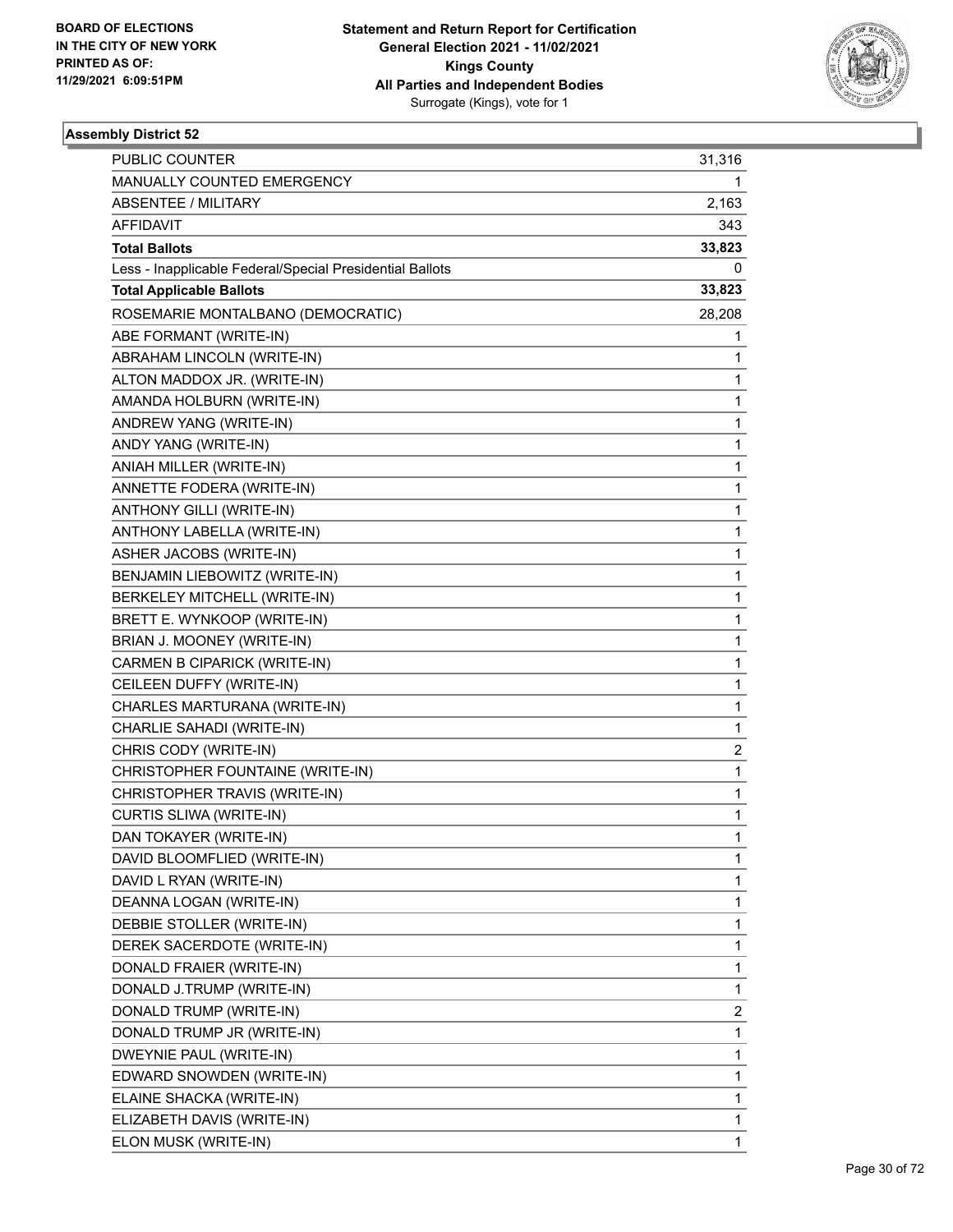

| <b>EMILY WEISSLER (WRITE-IN)</b> | $\mathbf{1}$ |
|----------------------------------|--------------|
| <b>GARRY SWORDS (WRITE-IN)</b>   | $\mathbf{1}$ |
| <b>GRAHAM BLISS (WRITE-IN)</b>   | 1            |
| HARRY PALMS (WRITE-IN)           | 1            |
| HILARY CLINTON (WRITE-IN)        | 1            |
| JANE WALKER (WRITE-IN)           | 1            |
| JAWANZAA WILLIAMS (WRITE-IN)     | $\mathbf{1}$ |
| JAY K. RAIBOURNE (WRITE-IN)      | 1            |
| JEANMARIE GIORDANO (WRITE-IN)    | 1            |
| JEFFERY LOCKE (WRITE-IN)         | $\mathbf 1$  |
| JENNIFER HAMP (WRITE-IN)         | $\mathbf 1$  |
| JENNY BROWN FRIEDMAN (WRITE-IN)  | 1            |
| <b>JESSICA SETTON (WRITE-IN)</b> | $\mathbf 1$  |
| JOHN GALT (WRITE-IN)             | 1            |
| JOHN GALVIN (WRITE-IN)           | 1            |
| JUILLIW CAESAR (WRITE-IN)        | 1            |
| KANYE WEST (WRITE-IN)            | $\mathbf 1$  |
| KATHERINE FONTAS (WRITE-IN)      | 1            |
| KAY BROWN (WRITE-IN)             | $\mathbf 1$  |
| KENNY SPECHT (WRITE-IN)          | 1            |
| KMELE FOSTER (WRITE-IN)          | 1            |
| LAURA M CORGLETON (WRITE-IN)     | 1            |
| LAURIE GOSSMAN (WRITE-IN)        | $\mathbf 1$  |
| LESKO BRANDON (WRITE-IN)         | 1            |
| LISA GIBBS (WRITE-IN)            | $\mathbf 1$  |
| LIZ BROWNBACK (WRITE-IN)         | 1            |
| LOUISE HEWITT (WRITE-IN)         | 1            |
| LUCY LAND (WRITE-IN)             | $\mathbf 1$  |
| LUKE HELLKAMP (WRITE-IN)         | $\mathbf 1$  |
| MARK HUBASTEK (WRITE-IN)         | 1            |
| MARTY LAFALCE (WRITE-IN)         | $\mathbf 1$  |
| MARY ANNN AIDALA (WRITE-IN)      | $\mathbf 1$  |
| MATT BEVINGTON (WRITE-IN)        | 1            |
| MAX ROBKOFF (WRITE-IN)           | 1            |
| MICHAEL BANNOM (WRITE-IN)        | 1            |
| MICHAEL CHIARADIO (WRITE-IN)     | 1            |
| MICHAEL CLARKE (WRITE-IN)        | 1            |
| MICHAEL KITSIS (WRITE-IN)        | 1            |
| MICHAEZ FARKAS (WRITE-IN)        | 1            |
| MICHAL TOWER (WRITE-IN)          | 1            |
| MIKE BLOOMBERG (WRITE-IN)        | 1            |
| MIVA KUSINITZ (WRITE-IN)         | 1            |
| MOSHE WEISBERG (WRITE-IN)        | 1            |
| MUMIA ABU JAMAL (WRITE-IN)       | 1            |
| NICKI VLISIDES (WRITE-IN)        | 1            |
| NLAN BATOR (WRITE-IN)            | 1            |
|                                  |              |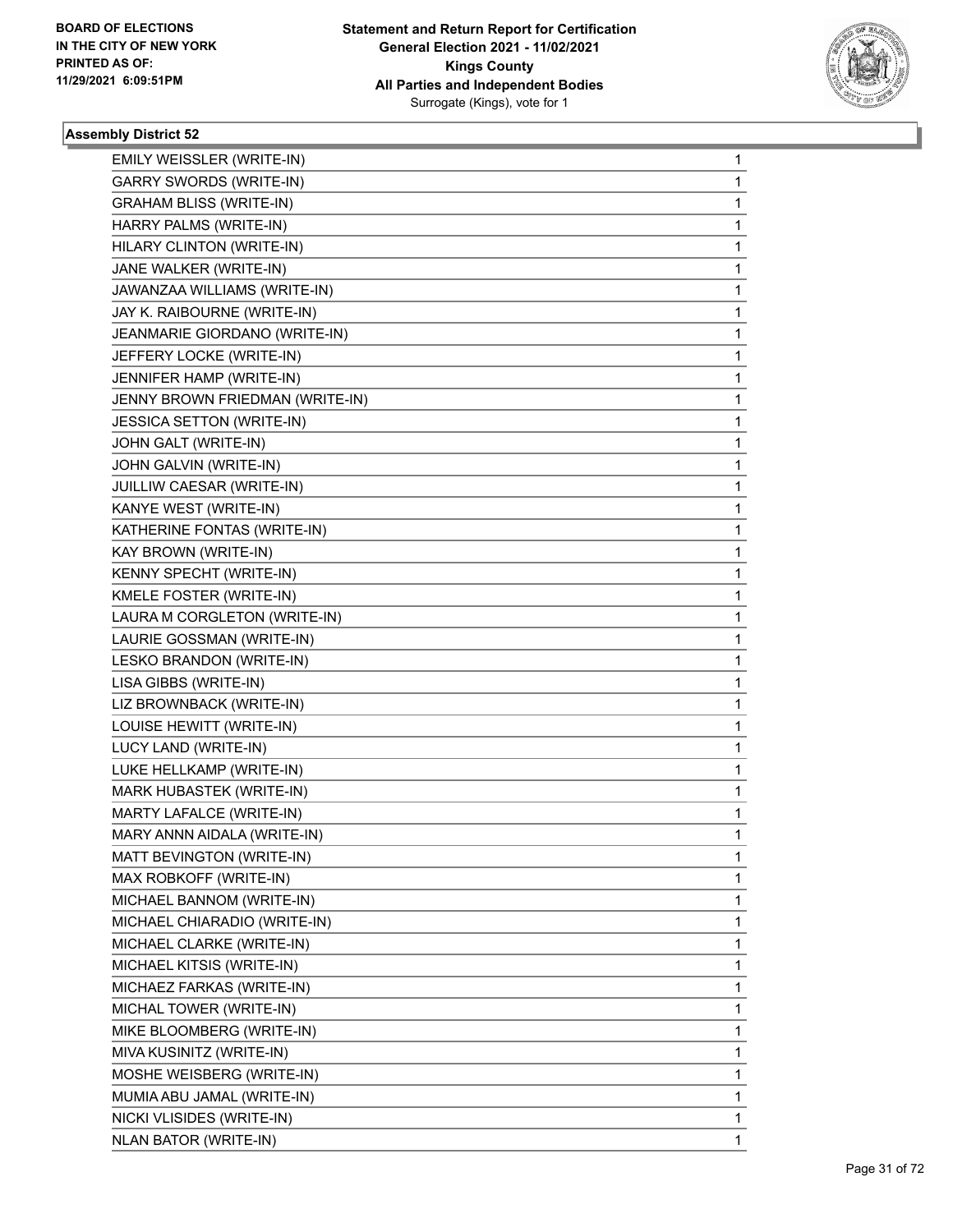

| PAPERBOY LOVE PRINCE (WRITE-IN)    | 1      |
|------------------------------------|--------|
| PAUL KEEFE (WRITE-IN)              | 1      |
| PAUL WILSON (WRITE-IN)             | 1      |
| RAHUL S. DESAI (WRITE-IN)          | 1      |
| RANDEL WHITE (WRITE-IN)            | 1      |
| REBECCA HATHAWAY (WRITE-IN)        | 1      |
| RICHARD PIZZICARRA (WRITE-IN)      | 1      |
| RJ BURRETT (WRITE-IN)              | 1      |
| ROBERT DIGGS (WRITE-IN)            | 1      |
| ROBERT E. SUTTON (WRITE-IN)        | 1      |
| RUDOLPH GIULIANO (WRITE-IN)        | 1      |
| RUTH GINSBERG (WRITE-IN)           | 1      |
| SADIE HAMMOND (WRITE-IN)           | 1      |
| SAM BRICKFIELD (WRITE-IN)          | 1      |
| SAM GROSSMAN (WRITE-IN)            | 1      |
| SETH LEVIN (WRITE-IN)              | 1      |
| SOPHIA GIORDANO (WRITE-IN)         | 1      |
| STEWART JOHNSON (WRITE-IN)         | 1      |
| SUEA WEDOFF (WRITE-IN)             | 1      |
| THOMAS CASSMIRE (WRITE-IN)         | 1      |
| UNATTRIBUTABLE WRITE-IN (WRITE-IN) | 87     |
| YAEL ARNOFF (WRITE-IN)             | 1      |
| <b>Total Votes</b>                 | 28,402 |
| Unrecorded                         | 5.421  |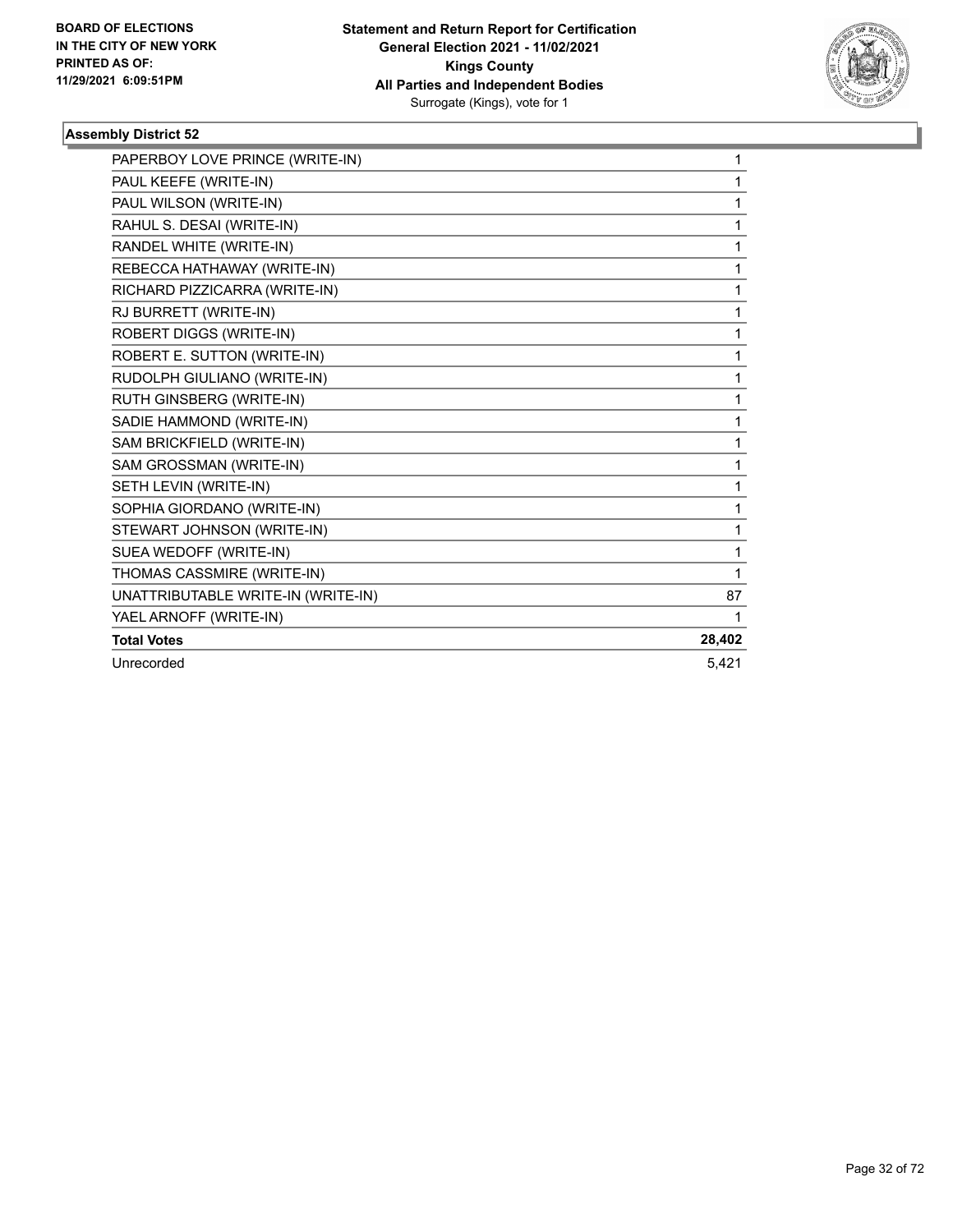

| PUBLIC COUNTER                                           | 12,239                  |
|----------------------------------------------------------|-------------------------|
| MANUALLY COUNTED EMERGENCY                               | 1                       |
| ABSENTEE / MILITARY                                      | 436                     |
| <b>AFFIDAVIT</b>                                         | 127                     |
| <b>Total Ballots</b>                                     | 12,803                  |
| Less - Inapplicable Federal/Special Presidential Ballots | 0                       |
| <b>Total Applicable Ballots</b>                          | 12,803                  |
| ROSEMARIE MONTALBANO (DEMOCRATIC)                        | 9,756                   |
| AL SMITH (WRITE-IN)                                      | 1                       |
| ANDREW KIEL (WRITE-IN)                                   | 2                       |
| ANDREW MOTZ (WRITE-IN)                                   | 1                       |
| ANDREW YANG (WRITE-IN)                                   | 1                       |
| ANDREZ FORDE (WRITE-IN)                                  | 1                       |
| ARNT RIHARDSON (WRITE-IN)                                | 1                       |
| BEPEN NEUPANE (WRITE-IN)                                 | 1                       |
| CURTIS A. SLIWA (WRITE-IN)                               | $\overline{c}$          |
| CURTIS SLIWA (WRITE-IN)                                  | 1                       |
| DANIELLE LEVINE (WRITE-IN)                               | 1                       |
| DAVID NIDERMAN (WRITE-IN)                                | 1                       |
| DEVIN W BALKIND (WRITE-IN)                               | 1                       |
| DONALD TRUMP (WRITE-IN)                                  | $\overline{\mathbf{c}}$ |
| DWEYNIE PAUL (WRITE-IN)                                  | 1                       |
| ELISEO CABVENA (WRITE-IN)                                | 1                       |
| GABRIELLA RODIGUEZ-DRISEOL (WRITE-IN)                    | 1                       |
| GLORIA J BROWN MARSHALL (WRITE-IN)                       | 1                       |
| JOHN LUSMANO (WRITE-IN)                                  | 1                       |
| JOHN MAYNE (WRITE-IN)                                    | 1                       |
| JOSEPH PETROSINO (WRITE-IN)                              | 1                       |
| JOY F CAMPARELLI (WRITE-IN)                              | 1                       |
| JULIE COWHERD (WRITE-IN)                                 | 1                       |
| LARRY SHARPE (WRITE-IN)                                  | 1                       |
| MATTHEW BIGGS (WRITE-IN)                                 | 1                       |
| MAYA WILEY (WRITE-IN)                                    | 1                       |
| MELKERKS HELANDOTITS (WRITE-IN)                          | 1                       |
| MENACHEM REITPORT (WRITE-IN)                             | 1                       |
| MICHAEL R PENCE (WRITE-IN)                               | 1                       |
| NATHAN FRIEDSON (WRITE-IN)                               | 1                       |
| NICHOLAS MEYERSON (WRITE-IN)                             | 1                       |
| NIKITA MORRIS (WRITE-IN)                                 | 1                       |
| PESACHYA DASKALOWITZ (WRITE-IN)                          | 1                       |
| PETER CHRISTOPHER VELEZ (WRITE-IN)                       | 1                       |
| RACHEL ROMM-NISSON (WRITE-IN)                            | 1                       |
| ROBERT CAMCHO (WRITE-IN)                                 | 1                       |
| SCOTT STRINGER (WRITE-IN)                                | 1                       |
| STEVEN FRANKLIN (WRITE-IN)                               | 1                       |
| STEVIE NICKS (WRITE-IN)                                  | 1                       |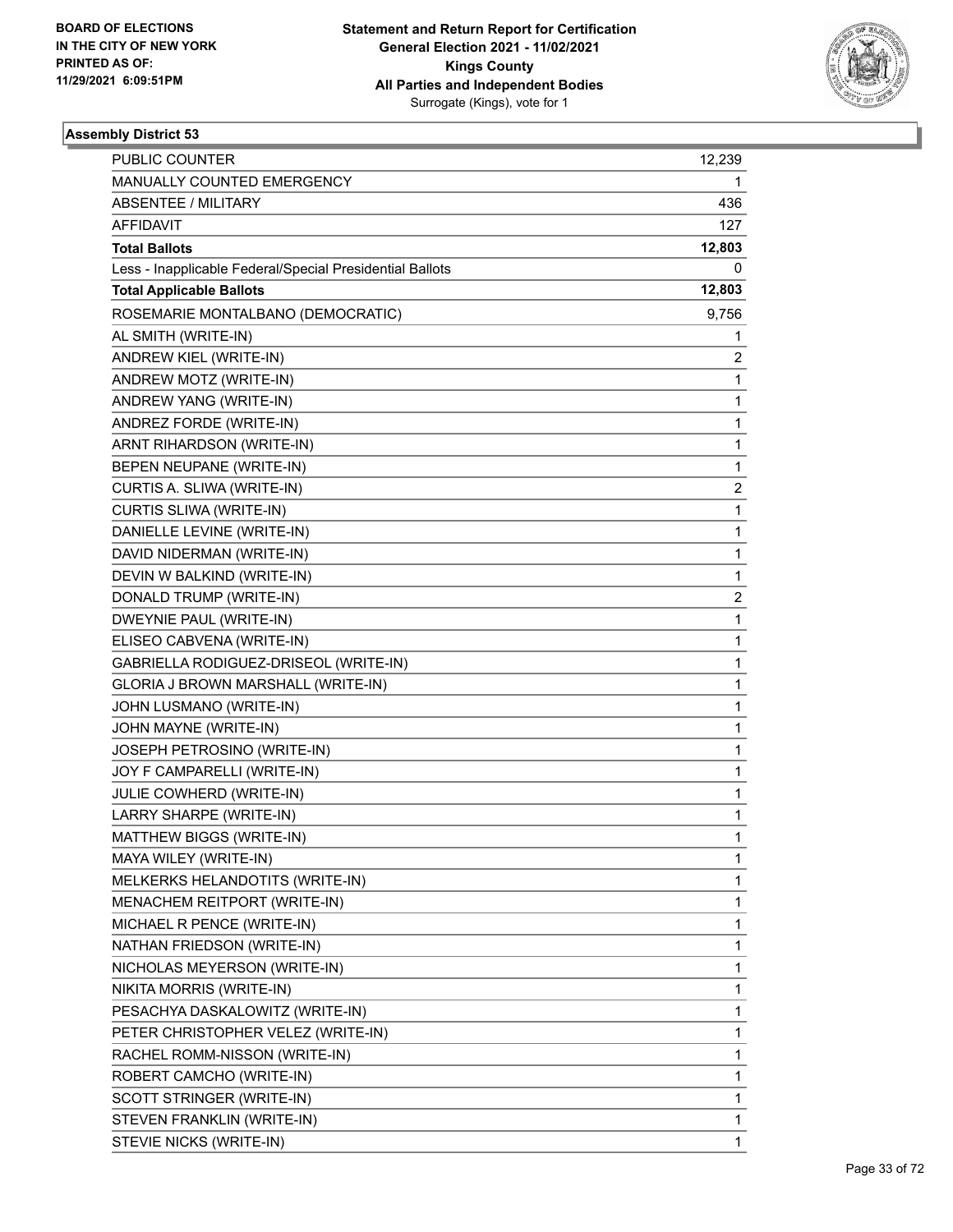

| UNATTRIBUTABLE WRITE-IN (WRITE-IN)                       | 36    |
|----------------------------------------------------------|-------|
| <b>Total Votes</b>                                       | 9,833 |
| Unrecorded                                               | 2,970 |
| <b>Assembly District 54</b>                              |       |
| PUBLIC COUNTER                                           | 9,171 |
| <b>MANUALLY COUNTED EMERGENCY</b>                        | 0     |
| ABSENTEE / MILITARY                                      | 367   |
| <b>AFFIDAVIT</b>                                         | 76    |
| <b>Total Ballots</b>                                     | 9,614 |
| Less - Inapplicable Federal/Special Presidential Ballots | 0     |
| <b>Total Applicable Ballots</b>                          | 9,614 |
| ROSEMARIE MONTALBANO (DEMOCRATIC)                        | 7,605 |
| ALPHEIA JOHNSON (WRITE-IN)                               | 1     |
| AMY R. HUGGANS (WRITE-IN)                                | 1     |
| CURTIS A. SLIWA (WRITE-IN)                               | 1     |
| DARMA V. DIAZ (WRITE-IN)                                 | 1     |
| DONAL J. TRUMP (WRITE-IN)                                | 1     |
| DONALD J. TRUMP (WRITE-IN)                               | 1     |
| EDWARD CARABALLO (WRITE-IN)                              | 1     |
| JOE SMITH (WRITE-IN)                                     | 1     |
| JOVANY ALVAREZ (WRITE-IN)                                | 1     |
| KENNETH VANN (WRITE-IN)                                  | 1     |
| MARTIN HINES (WRITE-IN)                                  | 1     |
| MARTIN SHKRELI (WRITE-IN)                                | 1     |
| MICHAEL CONNORS (WRITE-IN)                               | 1     |
| <b>OSCAR LAUS (WRITE-IN)</b>                             | 1     |
| PAUL DE MARTINI (WRITE-IN)                               | 1     |
| PEARL SAMPSON (WRITE-IN)                                 | 1     |
| RENEE PARADIS (WRITE-IN)                                 | 1     |
| SAL LONG (WRITE-IN)                                      | 1     |
| STACEY-ANN DOVEGAN (WRITE-IN)                            | 1     |
| STARR HARRISON (WRITE-IN)                                | 1     |
| TATO J. BURKE (WRITE-IN)                                 | 1     |
| UNATTRIBUTABLE WRITE-IN (WRITE-IN)                       | 23    |
| <b>Total Votes</b>                                       | 7,649 |
| Unrecorded                                               | 1,965 |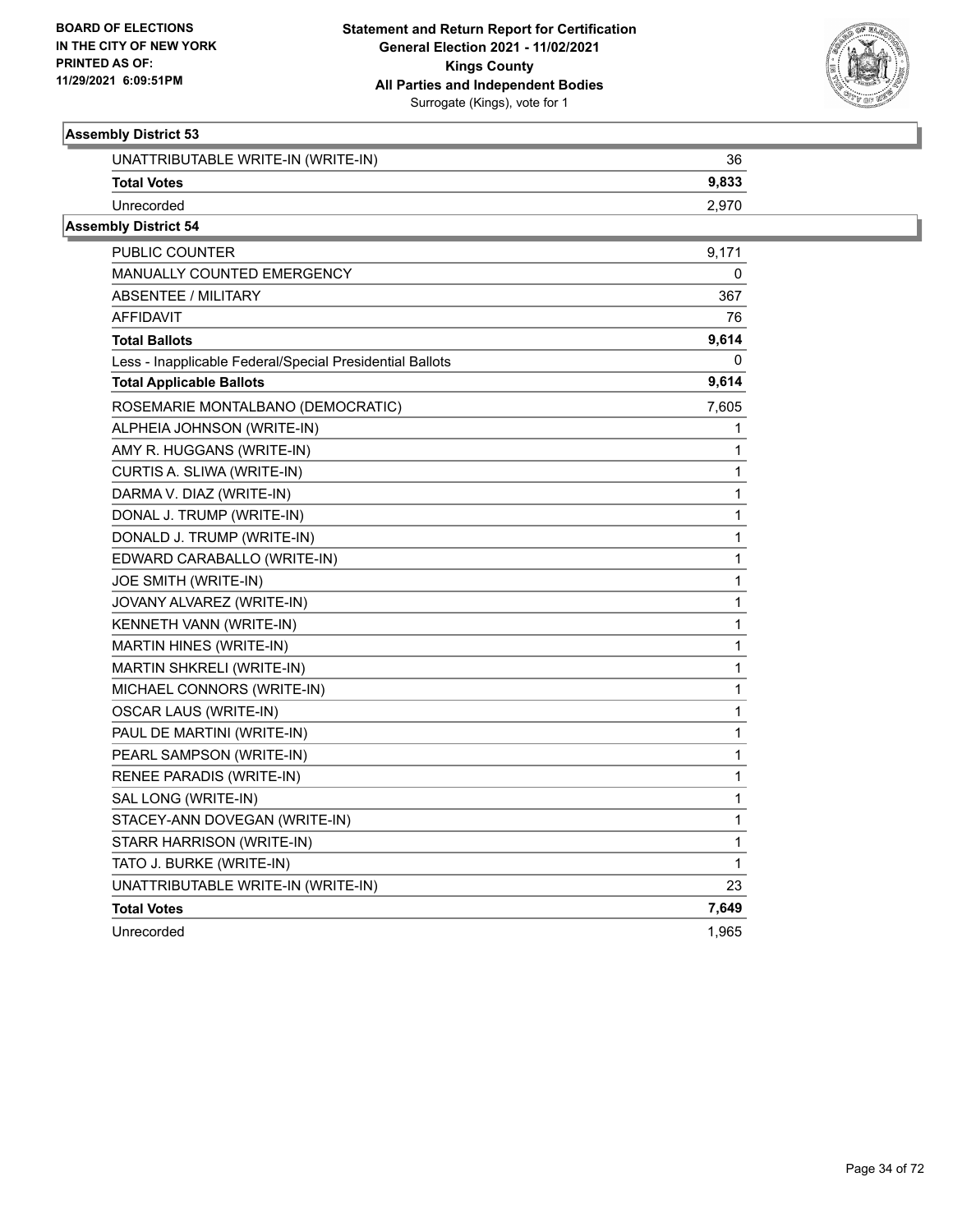

| PUBLIC COUNTER                                           | 12,441                  |
|----------------------------------------------------------|-------------------------|
| MANUALLY COUNTED EMERGENCY                               | 0                       |
| <b>ABSENTEE / MILITARY</b>                               | 541                     |
| <b>AFFIDAVIT</b>                                         | 56                      |
| <b>Total Ballots</b>                                     | 13,038                  |
| Less - Inapplicable Federal/Special Presidential Ballots | 0                       |
| <b>Total Applicable Ballots</b>                          | 13,038                  |
| ROSEMARIE MONTALBANO (DEMOCRATIC)                        | 10,290                  |
| BIANCA BELAIR (WRITE-IN)                                 | 1                       |
| DEWYNIE PAUL (WRITE-IN)                                  | 1                       |
| DONALD TRUMP (WRITE-IN)                                  | 1                       |
| DWEYNIE ESTHER PAUL (WRITE-IN)                           | $\overline{\mathbf{c}}$ |
| DWEYNIE PAUL (WRITE-IN)                                  | $\mathbf{1}$            |
| EDWARD VICUNA (WRITE-IN)                                 | 1                       |
| FERNANDO MATEO (WRITE-IN)                                | $\mathbf{1}$            |
| GINA BROWN (WRITE-IN)                                    | $\mathbf{1}$            |
| JAMES C GRAM (WRITE-IN)                                  | $\mathbf{1}$            |
| JAVIER SANTIAGO (WRITE-IN)                               | $\mathbf 1$             |
| JOSHUA JAMES (WRITE-IN)                                  | $\mathbf{1}$            |
| KELLY WRIGHT (WRITE-IN)                                  | $\mathbf{1}$            |
| MAKEBA PINDER (WRITE-IN)                                 | $\overline{c}$          |
| MARK SCOTT (WRITE-IN)                                    | $\mathbf{1}$            |
| MICHAEL JACKSON (WRITE-IN)                               | $\mathbf{1}$            |
| MILDRED SMITH (WRITE-IN)                                 | $\mathbf{1}$            |
| PAUL DWEYNIE (WRITE-IN)                                  | $\mathbf{1}$            |
| QUADISHA AVERA (WRITE-IN)                                | $\mathbf 1$             |
| RALPH NADER (WRITE-IN)                                   | $\mathbf 1$             |
| RYAN HALLAHAN (WRITE-IN)                                 | $\mathbf{1}$            |
| THANDE SHANGE (WRITE-IN)                                 | $\mathbf{1}$            |
| THOMAS KENNIFF (WRITE-IN)                                | 1                       |
| UNATTRIBUTABLE WRITE-IN (WRITE-IN)                       | 13                      |
| <b>Total Votes</b>                                       | 10,327                  |
| Unrecorded                                               | 2,711                   |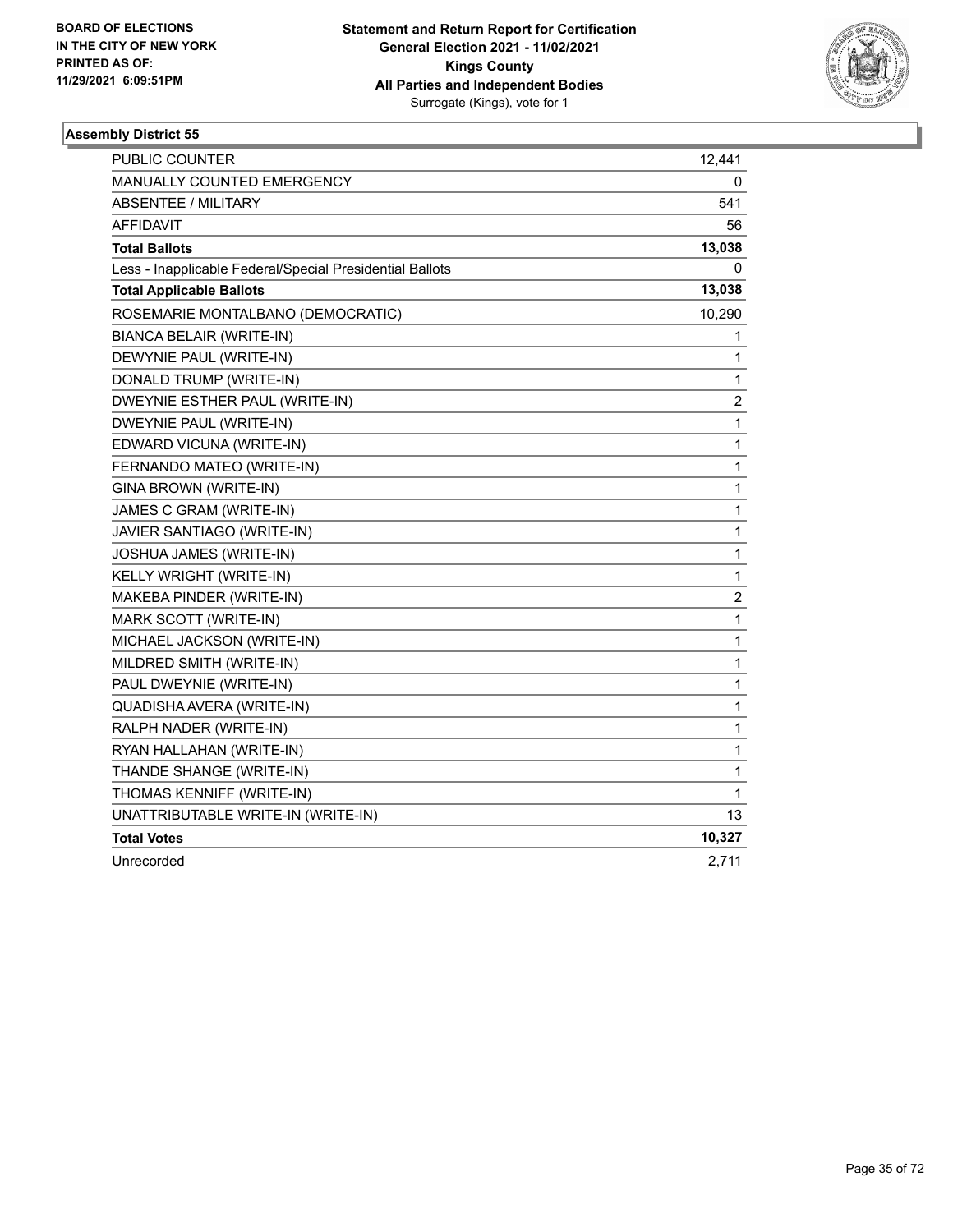

| PUBLIC COUNTER                                           | 17,140         |
|----------------------------------------------------------|----------------|
| MANUALLY COUNTED EMERGENCY                               | 1              |
| ABSENTEE / MILITARY                                      | 761            |
| AFFIDAVIT                                                | 162            |
| <b>Total Ballots</b>                                     | 18,064         |
| Less - Inapplicable Federal/Special Presidential Ballots | 0              |
| <b>Total Applicable Ballots</b>                          | 18,064         |
| ROSEMARIE MONTALBANO (DEMOCRATIC)                        | 14,765         |
| AHMAD DAWSON (WRITE-IN)                                  | 1              |
| ALIZA SAMPSON (WRITE-IN)                                 | 1              |
| ARI KAGAN (WRITE-IN)                                     | 1              |
| BEN MEYERS (WRITE-IN)                                    | 1              |
| BERNIE SANDERS (WRITE-IN)                                | 1              |
| BILL MURRAY (WRITE-IN)                                   | 1              |
| CELIA HOFMANN (WRITE-IN)                                 | 1              |
| CHIMORE T. MACK GLOVER (WRITE-IN)                        | 1              |
| CURTIS SILWA (WRITE-IN)                                  | 1              |
| DANIEL SHAW, JR (WRITE-IN)                               | 1              |
| DAVID NEIDERMAN (WRITE-IN)                               | 1              |
| DONALD MARSHALL (WRITE-IN)                               | 1              |
| DONALD TRUMP (WRITE-IN)                                  | 2              |
| DUFFY BLACK (WRITE-IN)                                   | 1              |
| DWAYNE PAUL (WRITE-IN)                                   | 2              |
| DWAYNIE ESTHER PAUL (WRITE-IN)                           | 1              |
| DWAYNIE PAUL (WRITE-IN)                                  | 1              |
| DWEYNIE ESTHER DCIUI (WRITE-IN)                          | 1              |
| DWEYNIE PAUL (WRITE-IN)                                  | 1              |
| ED DELA CRUZ (WRITE-IN)                                  | 1              |
| HERSH LENDOW (WRITE-IN)                                  | 1              |
| ILLAPA SAIRITUPAC (WRITE-IN)                             | 1              |
| INDIA WALTON (WRITE-IN)                                  | 1              |
| INNA VERNIKOV (WRITE-IN)                                 | 1              |
| JENNIFER STUCKEY (WRITE-IN)                              | 1              |
| JULIO ORTIZ (WRITE-IN)                                   | 1              |
| KERRAN ROCK (WRITE-IN)                                   | 1              |
| LEONARD PELTIER (WRITE-IN)                               | 1              |
| MARGARITA LOPEZ TORRES (WRITE-IN)                        | 1              |
| MARGEAX MOLOUGHNEY (WRITE-IN)                            | 1              |
| MATTHEW MIGACZ (WRITE-IN)                                | 1              |
| MELIKA BUTCHER (WRITE-IN)                                | 1              |
| MICHAEL WILLIAMS (WRITE-IN)                              | 1              |
| MORGAN LAMARRE (WRITE-IN)                                | 1              |
| NATHANIEL MANNIMG (WRITE-IN)                             | 1              |
| OPRAH WINFREY (WRITE-IN)                                 | 1              |
| PATRICIA ROBINSON (WRITE-IN)                             | 1              |
| PAUL E DWEYNIE (WRITE-IN)                                | $\overline{2}$ |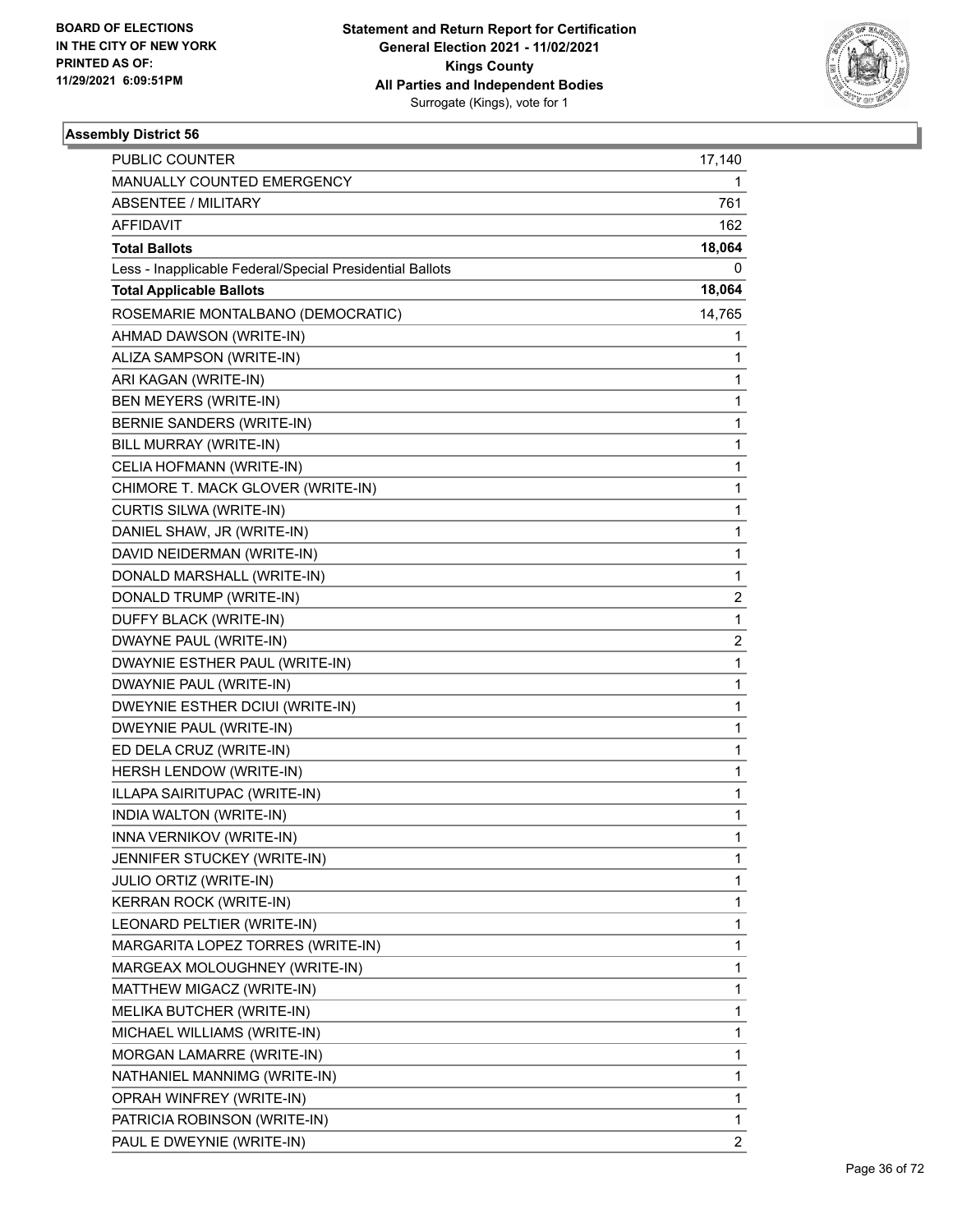

| PAUL ESTER DWEYNIE (WRITE-IN)             | 2      |
|-------------------------------------------|--------|
| PERETZ BRONSTEIN (WRITE-IN)               |        |
| RICK SANCHEZ (WRITE-IN)                   |        |
| TISHANA MILLER (WRITE-IN)                 |        |
| UNATTRIBUTABLE WRITE-IN (WRITE-IN)        | 25     |
| UNCOUNTED WRITE-IN PER STATUTE (WRITE-IN) |        |
| YOSEMITE SAM (WRITE-IN)                   |        |
| <b>Total Votes</b>                        | 14,838 |
| Unrecorded                                | 3.226  |
|                                           |        |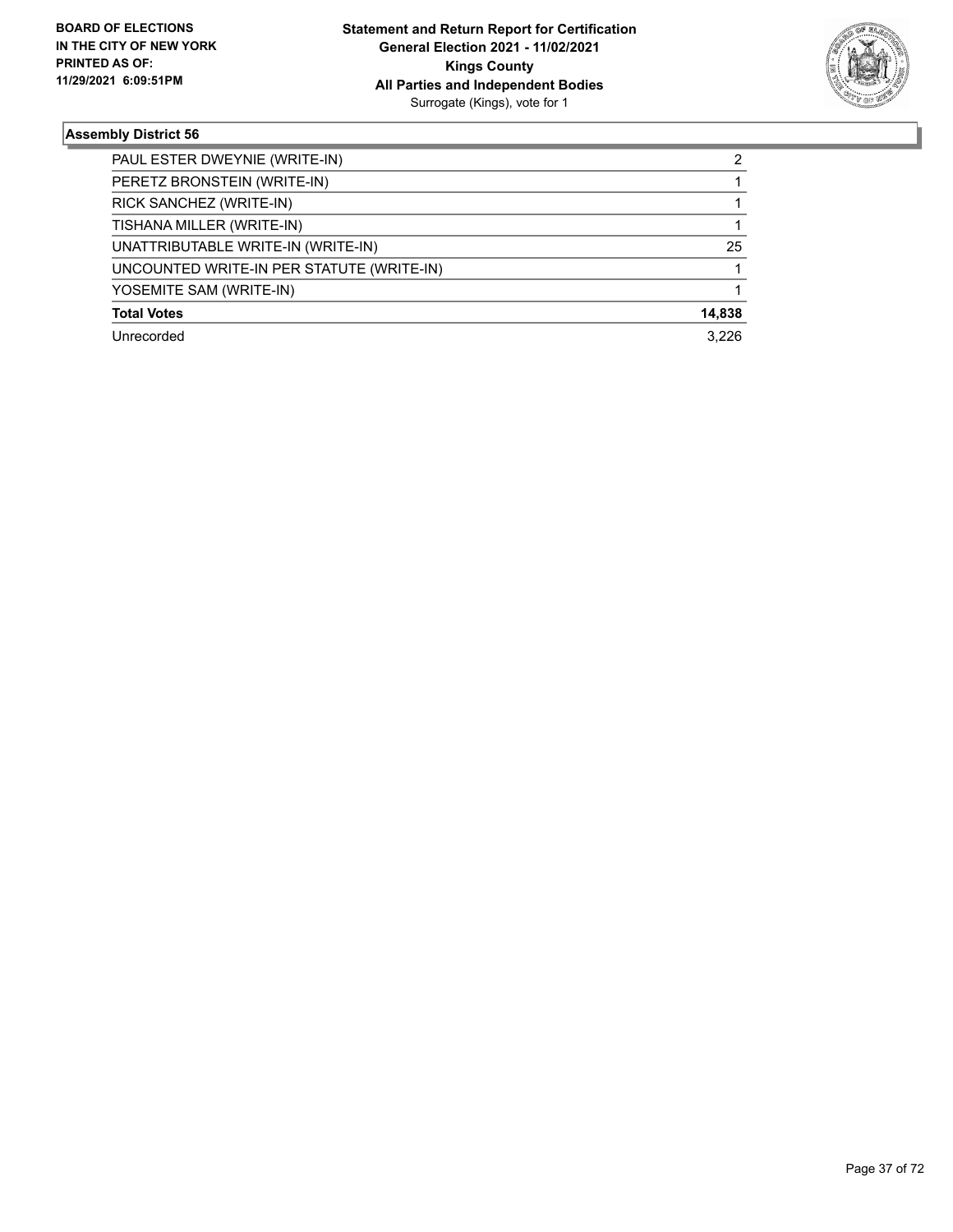

| PUBLIC COUNTER                                           | 26,178 |
|----------------------------------------------------------|--------|
| MANUALLY COUNTED EMERGENCY                               | 0      |
| <b>ABSENTEE / MILITARY</b>                               | 1,374  |
| AFFIDAVIT                                                | 251    |
| <b>Total Ballots</b>                                     | 27,803 |
| Less - Inapplicable Federal/Special Presidential Ballots | 0      |
| <b>Total Applicable Ballots</b>                          | 27,803 |
| ROSEMARIE MONTALBANO (DEMOCRATIC)                        | 23,074 |
| ABRAHAM VELEZ (WRITE-IN)                                 | 1      |
| ALTON MADDOX (WRITE-IN)                                  | 1      |
| ANDREW COHEN (WRITE-IN)                                  | 1      |
| ANDREW NAPOLITANO (WRITE-IN)                             | 1      |
| ARISTOTLE KOUSTOUBARCIS (WRITE-IN)                       | 1      |
| ATTICUS FINCH (WRITE-IN)                                 | 1      |
| <b>BEN CARSON (WRITE-IN)</b>                             | 1      |
| BILL POWELL (WRITE-IN)                                   | 1      |
| CECILIA LEWIS (WRITE-IN)                                 | 1      |
| CHESTER A. BURNETT (WRITE-IN)                            | 1      |
| CHRISTOPHER NEFF (WRITE-IN)                              | 1      |
| CURTIS SLIWA (WRITE-IN)                                  | 1      |
| DAKY BENAME (WRITE-IN)                                   | 1      |
| DANIEL KAUFMAN (WRITE-IN)                                | 1      |
| DEREYNICE PAUL (WRITE-IN)                                | 1      |
| DWENTE PAUL (WRITE-IN)                                   | 1      |
| DWENYIE PAUL (WRITE-IN)                                  | 1      |
| DWEYNIE ESTHER PAUL (WRITE-IN)                           | 1      |
| DWEYNIE PAUL (WRITE-IN)                                  | 1      |
| EMILY FRASIER (WRITE-IN)                                 | 1      |
| EMILY LEARY (WRITE-IN)                                   | 1      |
| FERNANDO A. MATEO (WRITE-IN)                             | 1      |
| FRANCES SHAFFER (WRITE-IN)                               | 1      |
| HAL PHILLIPS (WRITE-IN)                                  | 1      |
| HARRIET THOMPSON (WRITE-IN)                              | 1      |
| HERSHY FREED (WRITE-IN)                                  | 1      |
| <b>IRENE SHEKHTMAN (WRITE-IN)</b>                        | 1      |
| JEANLISE VESEOVO (WRITE-IN)                              | 1      |
| JOHN A. TOBAACO JR. (WRITE-IN)                           | 1      |
| JOHN BREWER (WRITE-IN)                                   | 1      |
| JOHN ERWIN (WRITE-IN)                                    | 1      |
| JOY JACKSON (WRITE-IN)                                   | 1      |
| KEVIN MORAN (WRITE-IN)                                   | 1      |
| KWASI MENSAH (WRITE-IN)                                  | 1      |
| LETENA LINDSAY (WRITE-IN)                                | 1      |
| MAURICE POVICH (WRITE-IN)                                | 1      |
| MENDEL NEVFM (WRITE-IN)                                  | 1      |
| MICHAEL BLOOMBERG (WRITE-IN)                             | 1      |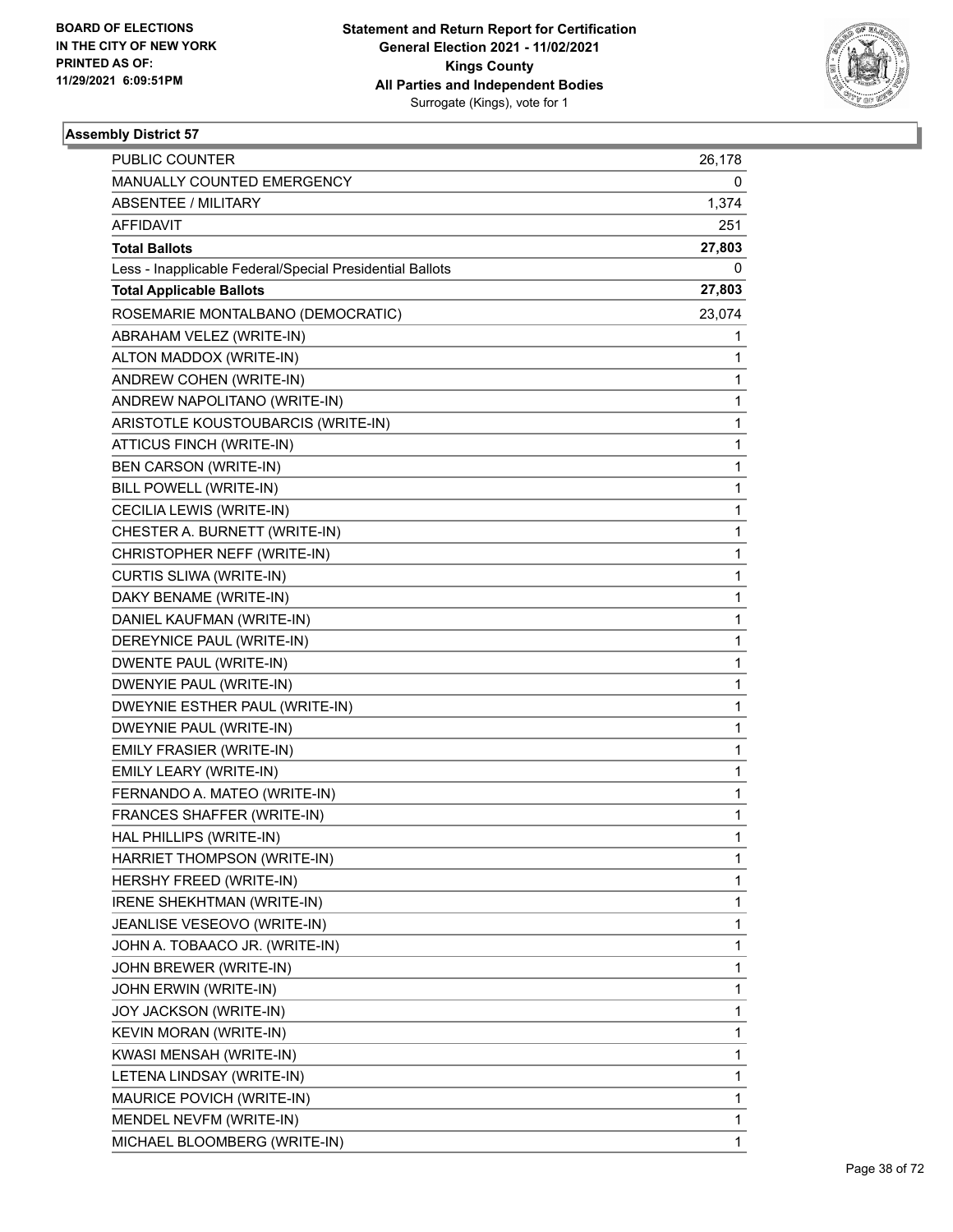

| MICHAEL HOLLINSWORTH (WRITE-IN)           | 1      |
|-------------------------------------------|--------|
| NICK THOMPSON (WRITE-IN)                  | 1      |
| NILA NATARAJAN (WRITE-IN)                 | 1      |
| NINE TURNER (WRITE-IN)                    | 1      |
| R J BARRETT (WRITE-IN)                    | 1      |
| RACHEL PECKER (WRITE-IN)                  | 1      |
| RICHARD AGCAUILI (WRITE-IN)               | 1      |
| ROSS W GREEN (WRITE-IN)                   | 1      |
| <b>SCOTT TUBBS (WRITE-IN)</b>             | 1      |
| SEAN BENNETT (WRITE-IN)                   | 1      |
| SEBASTIAN MANKOWSKI (WRITE-IN)            | 1      |
| SILL LEPAGE (WRITE-IN)                    | 1      |
| STACEY H PRUSSMAN (WRITE-IN)              | 1      |
| STACEY PRUSSMAN (WRITE-IN)                | 1      |
| TEREN SHAFFER (WRITE-IN)                  | 1      |
| TIM DINGMAN (WRITE-IN)                    | 1      |
| UNATTRIBUTABLE WRITE-IN (WRITE-IN)        | 31     |
| UNCOUNTED WRITE-IN PER STATUTE (WRITE-IN) | 2      |
| WILL MENAKER (WRITE-IN)                   | 1      |
| YISRA WEISS (WRITE-IN)                    | 1      |
| YOLANDA GUADAGNOLI (WRITE-IN)             | 1      |
| <b>Total Votes</b>                        | 23,164 |
| Unrecorded                                | 4.639  |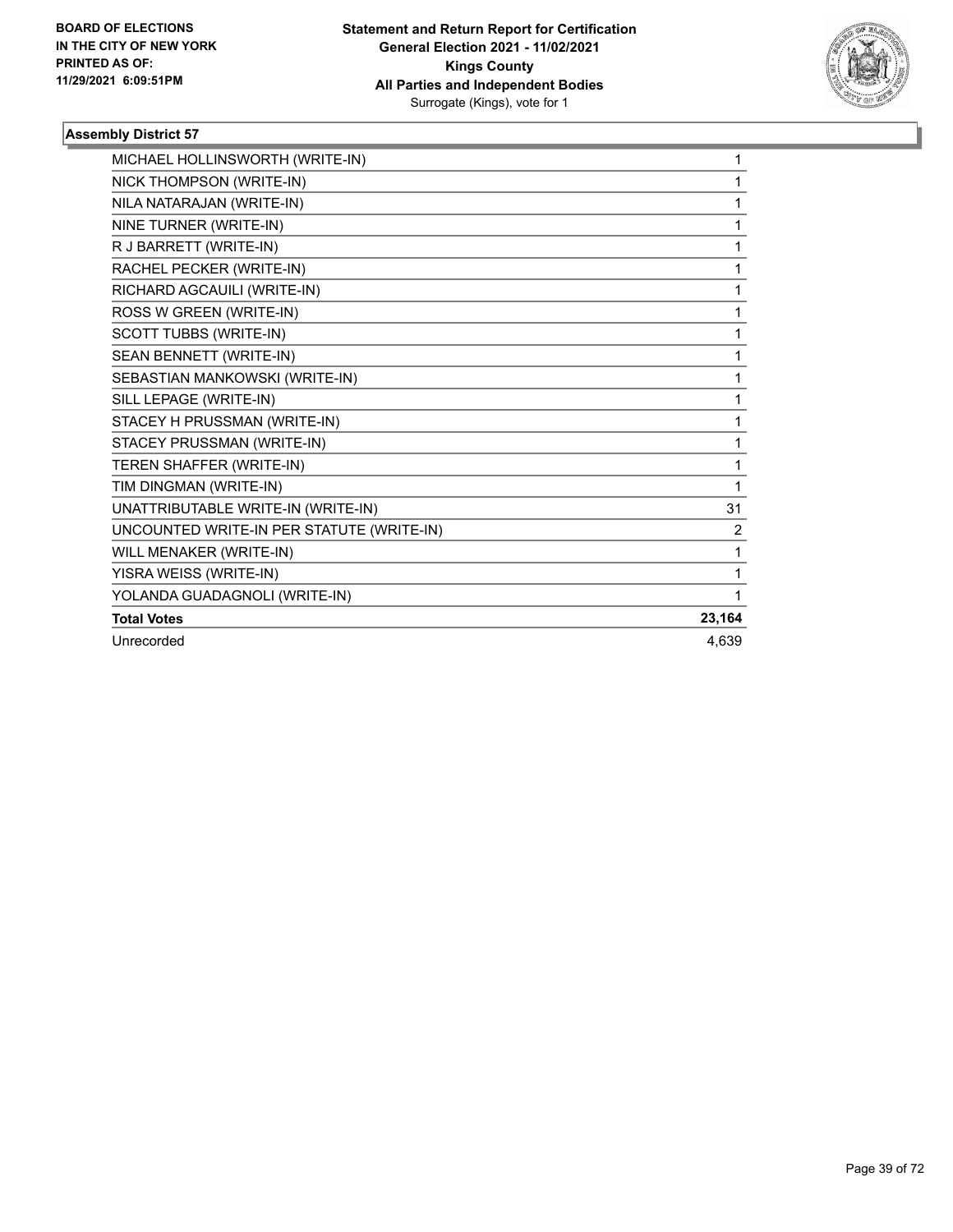

| <b>PUBLIC COUNTER</b>                                    | 16,282       |
|----------------------------------------------------------|--------------|
| <b>MANUALLY COUNTED EMERGENCY</b>                        | 0            |
| <b>ABSENTEE / MILITARY</b>                               | 786          |
| <b>AFFIDAVIT</b>                                         | 41           |
| <b>Total Ballots</b>                                     | 17,109       |
| Less - Inapplicable Federal/Special Presidential Ballots | 0            |
| <b>Total Applicable Ballots</b>                          | 17,109       |
| ROSEMARIE MONTALBANO (DEMOCRATIC)                        | 13,961       |
| CARDINE BEDEAU (WRITE-IN)                                | 1            |
| CRYSTAL HUDSON (WRITE-IN)                                | 1            |
| CURTIS SLIWA (WRITE-IN)                                  | 1            |
| <b>DWENYIE PAUL (WRITE-IN)</b>                           | 3            |
| DWEYNIE ESTHER PAUL (WRITE-IN)                           | 1            |
| DWEYNIE PAUL (WRITE-IN)                                  | 1            |
| DYEYNIE ESTHER PAUL (WRITE-IN)                           | 1            |
| EDWIN DE LA CRUZ (WRITE-IN)                              | 1            |
| ERIC ADAMS (WRITE-IN)                                    | 1            |
| KENNETH PERRY (WRITE-IN)                                 | 1            |
| NICOLE CARR (WRITE-IN)                                   | 1            |
| PAUL MAJOR (WRITE-IN)                                    | 1            |
| PETER FUNOT (WRITE-IN)                                   | 1            |
| ROYSTON HENRY (WRITE-IN)                                 | 1            |
| SEAN HODY (WRITE-IN)                                     | 1            |
| SHORLAND DANIELS (WRITE-IN)                              | 1            |
| UNATTRIBUTABLE WRITE-IN (WRITE-IN)                       | 15           |
| UNCOUNTED WRITE-IN PER STATUTE (WRITE-IN)                | $\mathbf{1}$ |
| <b>Total Votes</b>                                       | 13,995       |
| Unrecorded                                               | 3,114        |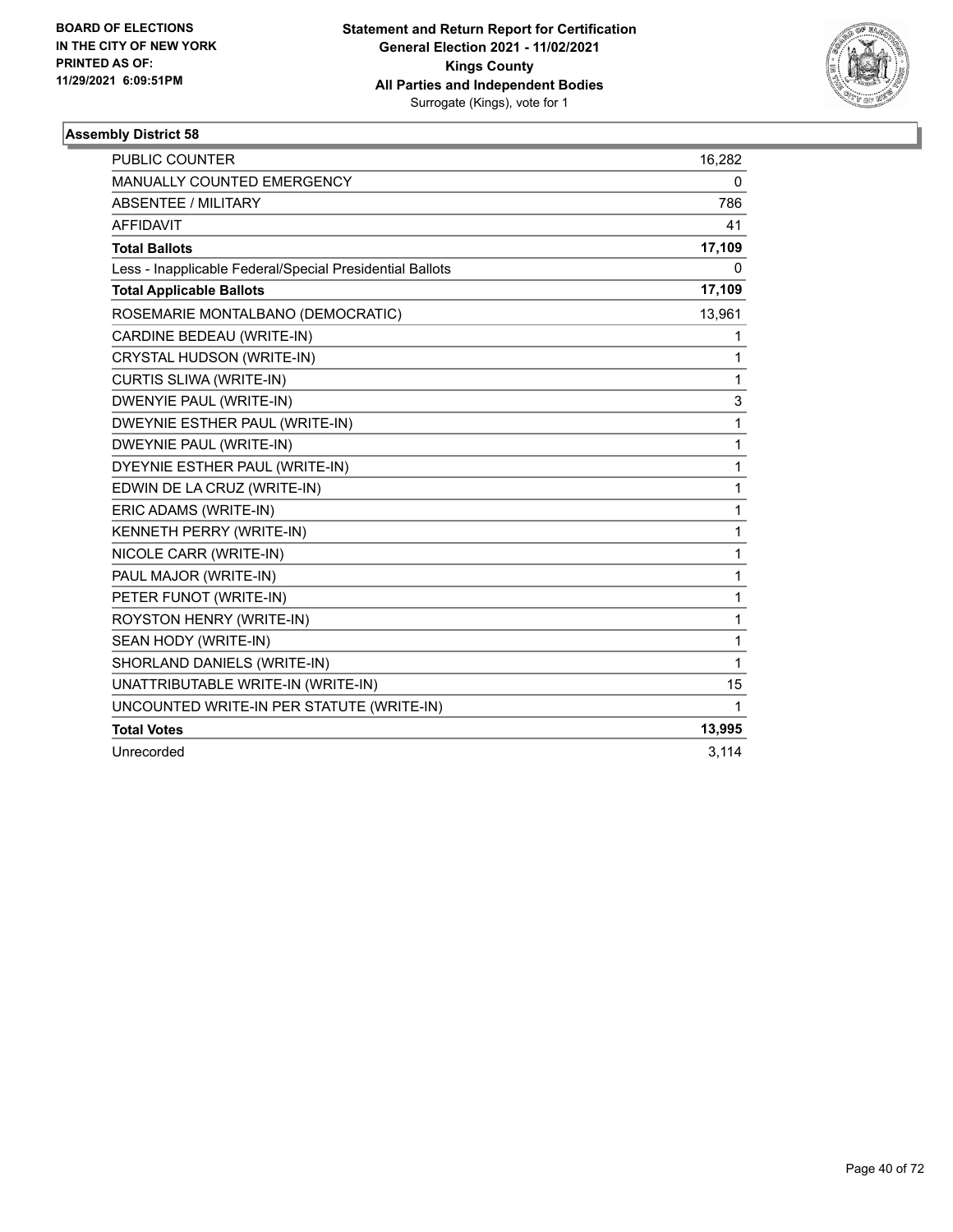

| PUBLIC COUNTER                                           | 19,797                  |
|----------------------------------------------------------|-------------------------|
| MANUALLY COUNTED EMERGENCY                               | 0                       |
| <b>ABSENTEE / MILITARY</b>                               | 873                     |
| AFFIDAVIT                                                | 85                      |
| <b>Total Ballots</b>                                     | 20,755                  |
| Less - Inapplicable Federal/Special Presidential Ballots | 0                       |
| <b>Total Applicable Ballots</b>                          | 20,755                  |
| ROSEMARIE MONTALBANO (DEMOCRATIC)                        | 13,556                  |
| ALAN REDNER (WRITE-IN)                                   | 1                       |
| ALEX CALABREESE (WRITE-IN)                               | 1                       |
| ALEXANDER GUIDICE (WRITE-IN)                             | 2                       |
| ANTHONY DORESTY (WRITE-IN)                               | $\mathbf{1}$            |
| ANTHONY FOX (WRITE-IN)                                   | $\overline{c}$          |
| ANTHONY MORELLO (WRITE-IN)                               | $\mathbf{1}$            |
| BELLA DASILUA (WRITE-IN)                                 | $\mathbf{1}$            |
| BILL HOLTZ (WRITE-IN)                                    | 1                       |
| BRAD BRISTOL (WRITE-IN)                                  | 1                       |
| BRIAN DOLL (WRITE-IN)                                    | $\mathbf{1}$            |
| BRIAN NOLAN (WRITE-IN)                                   | 1                       |
| CANDACE OWENS (WRITE-IN)                                 | 1                       |
| CASEY MITCHELL (WRITE-IN)                                | $\mathbf{1}$            |
| CHARLES DEGAILLE (WRITE-IN)                              | 1                       |
| CHARLES DONOHUE (WRITE-IN)                               | 1                       |
| CHRIS GIACOPPO (WRITE-IN)                                | $\mathbf{1}$            |
| CURTIS SILWA (WRITE-IN)                                  | $\mathbf{1}$            |
| CURTIS SLIWA (WRITE-IN)                                  | 2                       |
| DANIEL ALTADONE (WRITE-IN)                               | $\overline{\mathbf{c}}$ |
| DAVID GROHL (WRITE-IN)                                   | $\mathbf{1}$            |
| DAVID PRETTER (WRITE-IN)                                 | 1                       |
| DONALD CRANSPON (WRITE-IN)                               | $\mathbf{1}$            |
| DONALD CRANSTON (WRITE-IN)                               | 2                       |
| DONALD CRANTON (WRITE-IN)                                | $\mathbf{1}$            |
| DONALD J CRANSTON (WRITE-IN)                             | $\mathbf{1}$            |
| DONALD RAPPAPORT (WRITE-IN)                              | 1                       |
| DONALD TRUMP (WRITE-IN)                                  | 2                       |
| DONALD TRUMP JR. (WRITE-IN)                              | $\mathbf{1}$            |
| DWEYNIE E PAUL (WRITE-IN)                                | 1                       |
| DWEYNIE PAUL (WRITE-IN)                                  | 1                       |
| ELINE KHARNAR (WRITE-IN)                                 | $\mathbf{1}$            |
| ELISHA WELLERSTEIN (WRITE-IN)                            | 1                       |
| ELISSA RUSS (WRITE-IN)                                   | 1                       |
| ELLIOT DAHARI (WRITE-IN)                                 | 2                       |
| ERIC L.ADMAS (WRITE-IN)                                  | 1                       |
| FRANCESCA ERICHSEN (WRITE-IN)                            | 1                       |
| FRANK CAIAZZO (WRITE-IN)                                 | 1                       |
| GAVIN WAX (WRITE-IN)                                     | 1                       |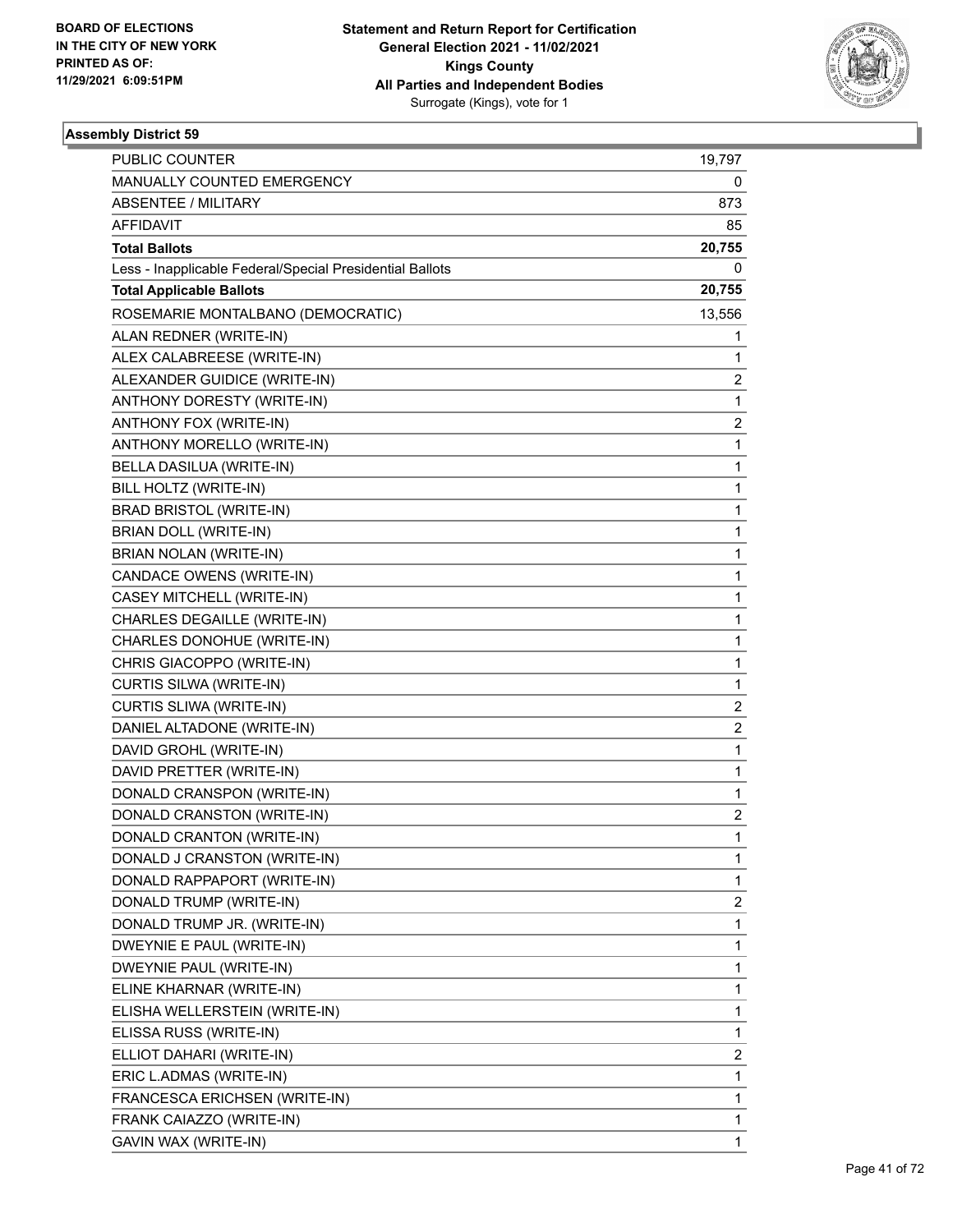

| <b>GREG KELLY (WRITE-IN)</b>   | 1 |
|--------------------------------|---|
| HESHY TISCHLER (WRITE-IN)      | 1 |
| IRINA OLERSKY (WRITE-IN)       | 1 |
| JAMES E CAFIERO (WRITE-IN)     | 1 |
| JAMES MURRAY (WRITE-IN)        | 1 |
| JANE BLOW (WRITE-IN)           | 1 |
| JEREMY SEIDEMAN (WRITE-IN)     | 4 |
| JOAN WILLIAMS (WRITE-IN)       | 1 |
| JOE BIDEN (WRITE-IN)           | 1 |
| JOE LOTTA (WRITE-IN)           | 1 |
| JOHN PAPALARDO (WRITE-IN)      | 1 |
| JOHN PAPOLARDO (WRITE-IN)      | 2 |
| JOHN POWER (WRITE-IN)          | 1 |
| JOSEPH BONSERIO (WRITE-IN)     | 1 |
| JOSPEH ESPOSITO (WRITE-IN)     | 1 |
| JUAN CABREJA (WRITE-IN)        | 1 |
| JULIO A. LOPEZ (WRITE-IN)      | 1 |
| KANYE WEST (WRITE-IN)          | 2 |
| KAYNE WEST (WRITE-IN)          | 1 |
| KEITH DECARO (WRITE-IN)        | 1 |
| LOU CURCIO (WRITE-IN)          | 1 |
| LOUIS A. FORTE (WRITE-IN)      | 1 |
| MARGARET GIORGIO (WRITE-IN)    | 1 |
| MARK LEVIN (WRITE-IN)          | 1 |
| MARTY GOLDEN (WRITE-IN)        | 1 |
| MICHAEL KEEGAN (WRITE-IN)      | 1 |
| MIKE BALBO (WRITE-IN)          | 1 |
| MIKE DONOHOE (WRITE-IN)        | 1 |
| MORRIS SIMKIN (WRITE-IN)       | 3 |
| NICHOLAS DENICOLA (WRITE-IN)   | 1 |
| PAUL LIND (WRITE-IN)           | 1 |
| ROB MATHREW JR. (WRITE-IN)     | 1 |
| ROBERT BERNNADI (WRITE-IN)     | 1 |
| ROBERT FORULA (WRITE-IN)       | 1 |
| RON DESANTIS (WRITE-IN)        | 1 |
| RONALD SCHIFT (WRITE-IN)       | 1 |
| ROSS CELLINO (WRITE-IN)        | 1 |
| SHIRLEY CHISHOLMN (WRITE-IN)   | 1 |
| STEVE FISH (WRITE-IN)          | 1 |
| STEWART B. MILSTEIN (WRITE-IN) | 1 |
| SVETLANA ROMANSKY (WRITE-IN)   | 1 |
| TELLENCE KENNIFF (WRITE-IN)    | 1 |
| THOMAS FAHERTY (WRITE-IN)      | 1 |
| THOMAS KENNIFF (WRITE-IN)      | 1 |
| TONY STARK (WRITE-IN)          | 1 |
| TYRON LANNISTER (WRITE-IN)     |   |
|                                | 1 |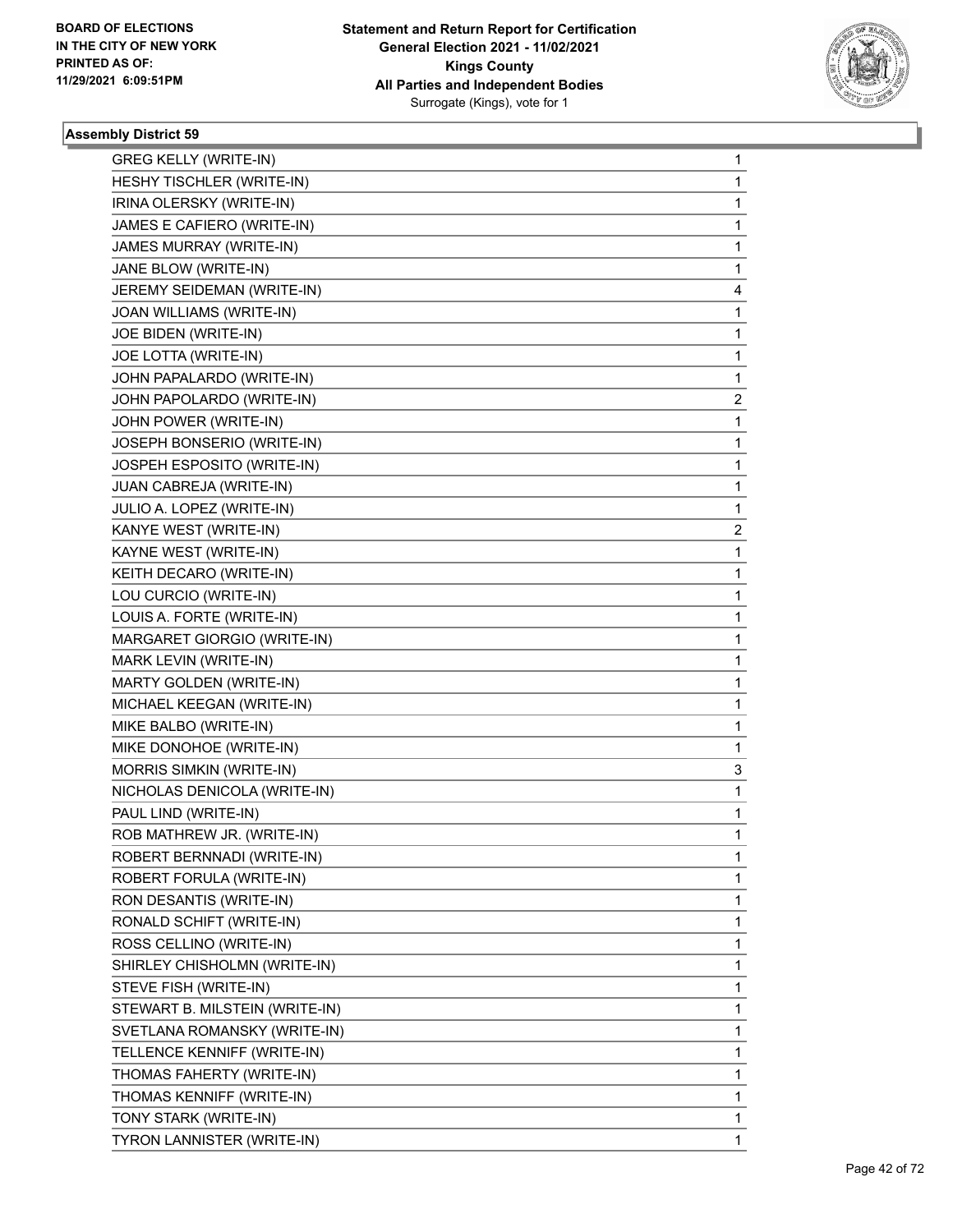

| UNATTRIBUTABLE WRITE-IN (WRITE-IN) | 75     |
|------------------------------------|--------|
| VICTOR CHERICHETTI (WRITE-IN)      | 3      |
| WAYNE WELSOME (WRITE-IN)           |        |
| WILLIAM J WHELAN (WRITE-IN)        |        |
| WILLIAM MEYER (WRITE-IN)           |        |
| <b>Total Votes</b>                 | 13,735 |
| Unrecorded                         | 7.020  |

| PUBLIC COUNTER                                           | 14,318         |
|----------------------------------------------------------|----------------|
| <b>MANUALLY COUNTED EMERGENCY</b>                        | 0              |
| <b>ABSENTEE / MILITARY</b>                               | 639            |
| <b>AFFIDAVIT</b>                                         | 75             |
| <b>Total Ballots</b>                                     | 15,032         |
| Less - Inapplicable Federal/Special Presidential Ballots | 0              |
| <b>Total Applicable Ballots</b>                          | 15,032         |
| ROSEMARIE MONTALBANO (DEMOCRATIC)                        | 11,454         |
| ALBERT GAURIELOV (WRITE-IN)                              | 1              |
| ALTON MADDOX (WRITE-IN)                                  | 1              |
| <b>BARRON TRUMP (WRITE-IN)</b>                           | 1              |
| CHRIS BANKS (WRITE-IN)                                   | 1              |
| DAVID GORDON (WRITE-IN)                                  | 1              |
| DWEYNIE E. PAUL (WRITE-IN)                               | 1              |
| ELYAH SILVA (WRITE-IN)                                   | $\mathbf{1}$   |
| FRANCINE CUTIER (WRITE-IN)                               | $\mathbf{1}$   |
| KENNY METELLUS (WRITE-IN)                                | $\overline{c}$ |
| KIMBARDLY RAY (WRITE-IN)                                 | $\mathbf{1}$   |
| MICHAEL MUIAYER (WRITE-IN)                               | 1              |
| NIKKI LUCAS (WRITE-IN)                                   | $\mathbf 1$    |
| PAUL M WHITE (WRITE-IN)                                  | $\mathbf{1}$   |
| RICHARD SPAULDIYO (WRITE-IN)                             | 1              |
| SHARON WEBSTER-NURSE (WRITE-IN)                          | 1              |
| TONY LINDSAY (WRITE-IN)                                  | 1              |
| TRISHA OCONA (WRITE-IN)                                  | 1              |
| UNATTRIBUTABLE WRITE-IN (WRITE-IN)                       | 21             |
| WILLIAM FRAZIER (WRITE-IN)                               | 1              |
| <b>Total Votes</b>                                       | 11,494         |
| Unrecorded                                               | 3,538          |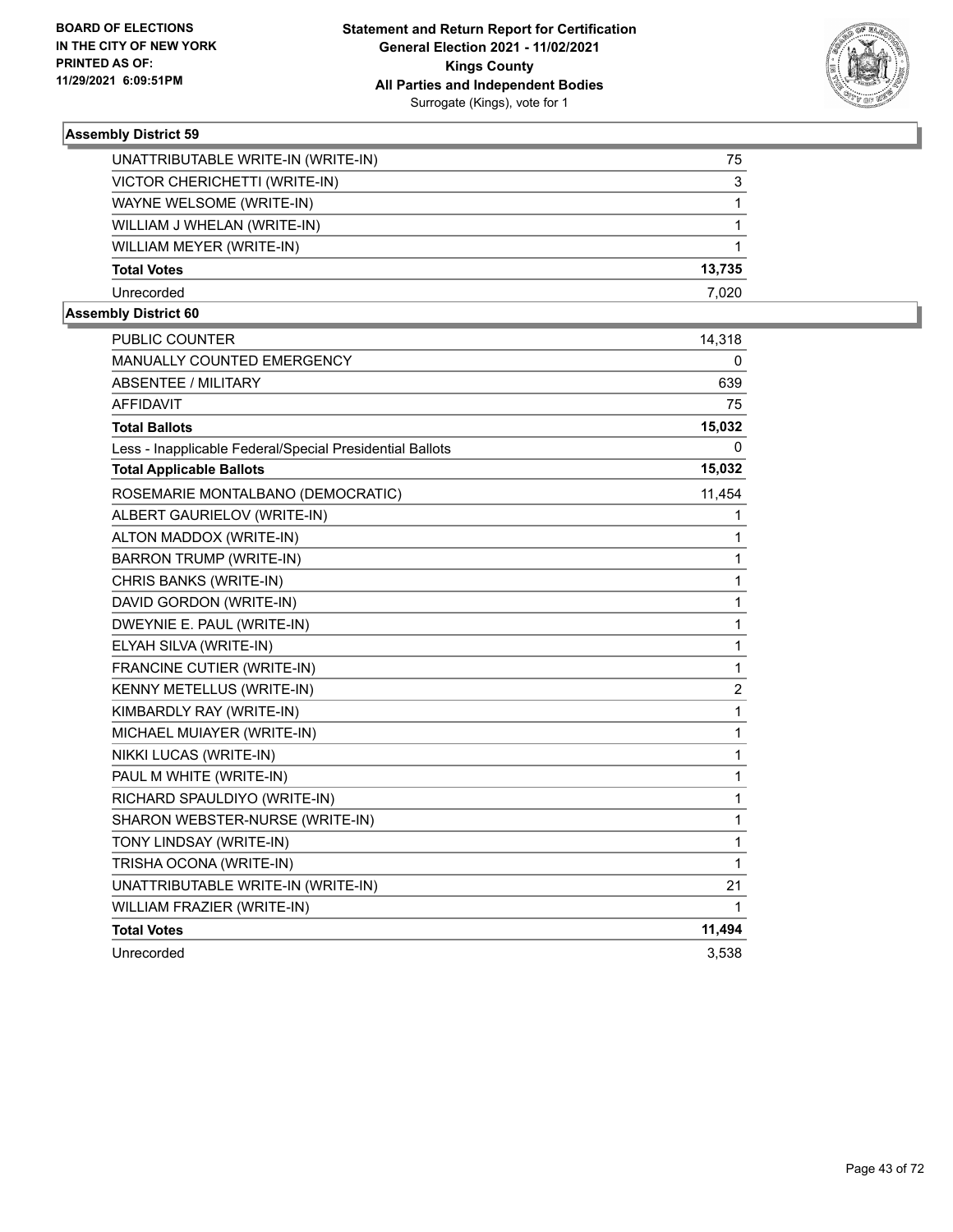

| PUBLIC COUNTER                                           | 5,542        |
|----------------------------------------------------------|--------------|
| MANUALLY COUNTED EMERGENCY                               | 1            |
| <b>ABSENTEE / MILITARY</b>                               | 382          |
| AFFIDAVIT                                                | 37           |
| <b>Total Ballots</b>                                     | 5,962        |
| Less - Inapplicable Federal/Special Presidential Ballots | 0            |
| <b>Total Applicable Ballots</b>                          | 5,962        |
| ROSEMARIE MONTALBANO (DEMOCRATIC)                        | 3,720        |
| ANDREW MCCARTHY (WRITE-IN)                               | 1            |
| ANDREW YANG (WRITE-IN)                                   | 1            |
| BRIAN L. BRANNAN (WRITE-IN)                              | $\mathbf{1}$ |
| BRIAN Z FOX (WRITE-IN)                                   | 1            |
| CHRIS ROCK (WRITE-IN)                                    | $\mathbf{1}$ |
| CHRISTINE SISTO (WRITE-IN)                               | 3            |
| COLYI CHEN (WRITE-IN)                                    | 1            |
| DINO VASILAKOS (WRITE-IN)                                | 1            |
| DONALD TRUMP (WRITE-IN)                                  | $\mathbf{1}$ |
| ERIC ESTRADA (WRITE-IN)                                  | 1            |
| ETTORE DADDI (WRITE-IN)                                  | $\mathbf{1}$ |
| <b>GLENN JOHNSON (WRITE-IN)</b>                          | $\mathbf{1}$ |
| <b>GREGORY POST (WRITE-IN)</b>                           | 1            |
| JANKOWSKI ZBIGNIEW (WRITE-IN)                            | 1            |
| JOSEPH V. LOMBARDO (WRITE-IN)                            | $\mathbf{1}$ |
| JUSTIN L BRANNAN (WRITE-IN)                              | 1            |
| KANYE WEST (WRITE-IN)                                    | $\mathbf{1}$ |
| LEO HU (WRITE-IN)                                        | $\mathbf{1}$ |
| LIAM MCCABE (WRITE-IN)                                   | 1            |
| LLOYD MATHISEN (WRITE-IN)                                | 1            |
| LOUIS J. TRAZINO (WRITE-IN)                              | $\mathbf{1}$ |
| MARRY GOLDEN (WRITE-IN)                                  | $\mathbf{1}$ |
| MARTIN GOLDEN (WRITE-IN)                                 | 2            |
| MAURIE RAFICAA (WRITE-IN)                                | $\mathbf{1}$ |
| MAX ROSE (WRITE-IN)                                      | 1            |
| MICHAEL K. CLARKE (WRITE-IN)                             | 1            |
| MIKE ALOSA (WRITE-IN)                                    | $\mathbf{1}$ |
| RAND PAUL (WRITE-IN)                                     | 1            |
| RAYMOND MOLLICA (WRITE-IN)                               | 1            |
| SAL ALBANESE (WRITE-IN)                                  | $\mathbf 1$  |
| TED LOGAN (WRITE-IN)                                     | 1            |
| UNATTRIBUTABLE WRITE-IN (WRITE-IN)                       | 30           |
| UNCOUNTED WRITE-IN PER STATUTE (WRITE-IN)                | $\mathbf{1}$ |
| WILLIAM A PEPITONE (WRITE-IN)                            | 1            |
| YOLANDA TORRES (WRITE-IN)                                | 1            |
| ZACH WILSON (WRITE-IN)                                   | 1            |
| <b>Total Votes</b>                                       | 3,788        |
| Unrecorded                                               | 2,174        |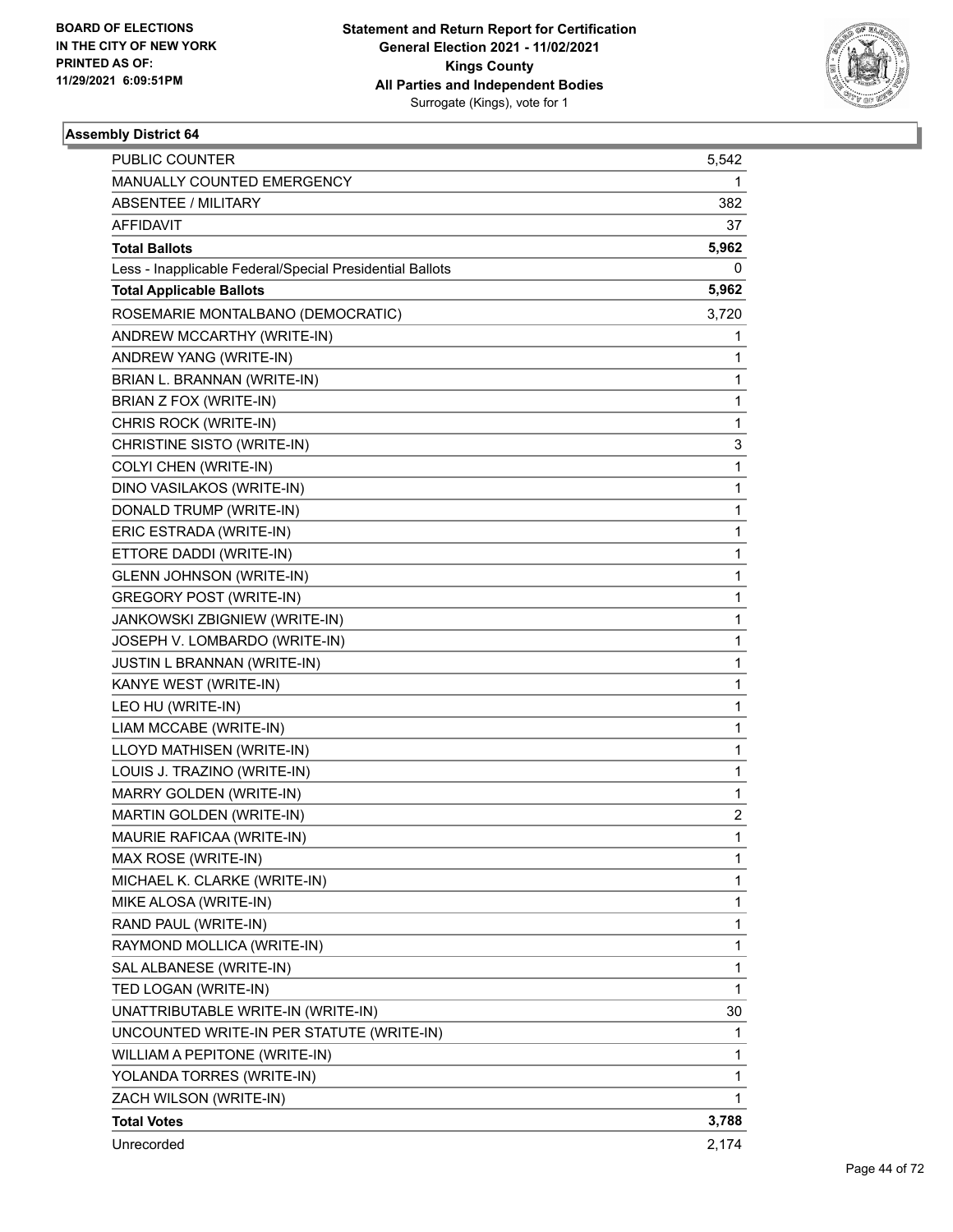

| <b>PUBLIC COUNTER</b>                                    | 326,241      |
|----------------------------------------------------------|--------------|
| <b>MANUALLY COUNTED EMERGENCY</b>                        | 9            |
| <b>ABSENTEE / MILITARY</b>                               | 17,570       |
| AFFIDAVIT                                                | 2,383        |
| <b>Total Ballots</b>                                     | 346,203      |
| Less - Inapplicable Federal/Special Presidential Ballots | 0            |
| <b>Total Applicable Ballots</b>                          | 346,203      |
| ROSEMARIE MONTALBANO (DEMOCRATIC)                        | 244,646      |
| AARON JUDGE (WRITE-IN)                                   | 2            |
| AARON KOTLER (WRITE-IN)                                  | 1            |
| ABE FORMANT (WRITE-IN)                                   | 1            |
| ABRAHAM LINCOLN (WRITE-IN)                               | 1            |
| ABRAHAM SPITZER (WRITE-IN)                               | 1            |
| ABRAHAM VELEZ (WRITE-IN)                                 | 1            |
| ADAM BLOW (WRITE-IN)                                     | 1            |
| ADAM CHATI (WRITE-IN)                                    | 1            |
| ADAM DERE-YOUNG (WRITE-IN)                               | 1            |
| ADAM DILEO (WRITE-IN)                                    | 1            |
| ADAM FOX (WRITE-IN)                                      | 1            |
| ADIRA MEZRAHI (WRITE-IN)                                 | 1            |
| AHMAD DAWSON (WRITE-IN)                                  | 1            |
| AKIRA KLEIN (WRITE-IN)                                   | 1            |
| AL GANGER (WRITE-IN)                                     | 1            |
| AL ROSEN (WRITE-IN)                                      | 1            |
| AL SMITH (WRITE-IN)                                      | 1            |
| ALAN KESSLER (WRITE-IN)                                  | 1            |
| ALAN MEHANI (WRITE-IN)                                   | 1            |
| ALAN REDNER (WRITE-IN)                                   | 1            |
| ALBERT GAURIELOV (WRITE-IN)                              | 1            |
| ALBERT GERMAEN (WRITE-IN)                                | 1            |
| ALBERT MILONE (WRITE-IN)                                 | 1            |
| ALEC BALDWIN (WRITE-IN)                                  | $\mathbf{1}$ |
| ALEC KERBINSKY (WRITE-IN)                                | 1            |
| ALEKSANDRA UCHILD (WRITE-IN)                             | 1            |
| ALEX ADLER (WRITE-IN)                                    | 1            |
| ALEX CALABREESE (WRITE-IN)                               | 1            |
| ALEX JONES (WRITE-IN)                                    | 1            |
| ALEX PUSHKIN (WRITE-IN)                                  | 1            |
| ALEX ROZHKOV (WRITE-IN)                                  | 1            |
| ALEX SHAFIA (WRITE-IN)                                   | 1            |
| ALEXANDER FRIED (WRITE-IN)                               | 1            |
| ALEXANDER GUIDICE (WRITE-IN)                             | 2            |
| ALEXANDER KERENSKY (WRITE-IN)                            | 1            |
| ALEXANDER PUSTOBAYER (WRITE-IN)                          | 1            |
| ALFRED E NEUMAN (WRITE-IN)                               | 1            |
| ALIZA SAMPSON (WRITE-IN)                                 | 1            |
|                                                          |              |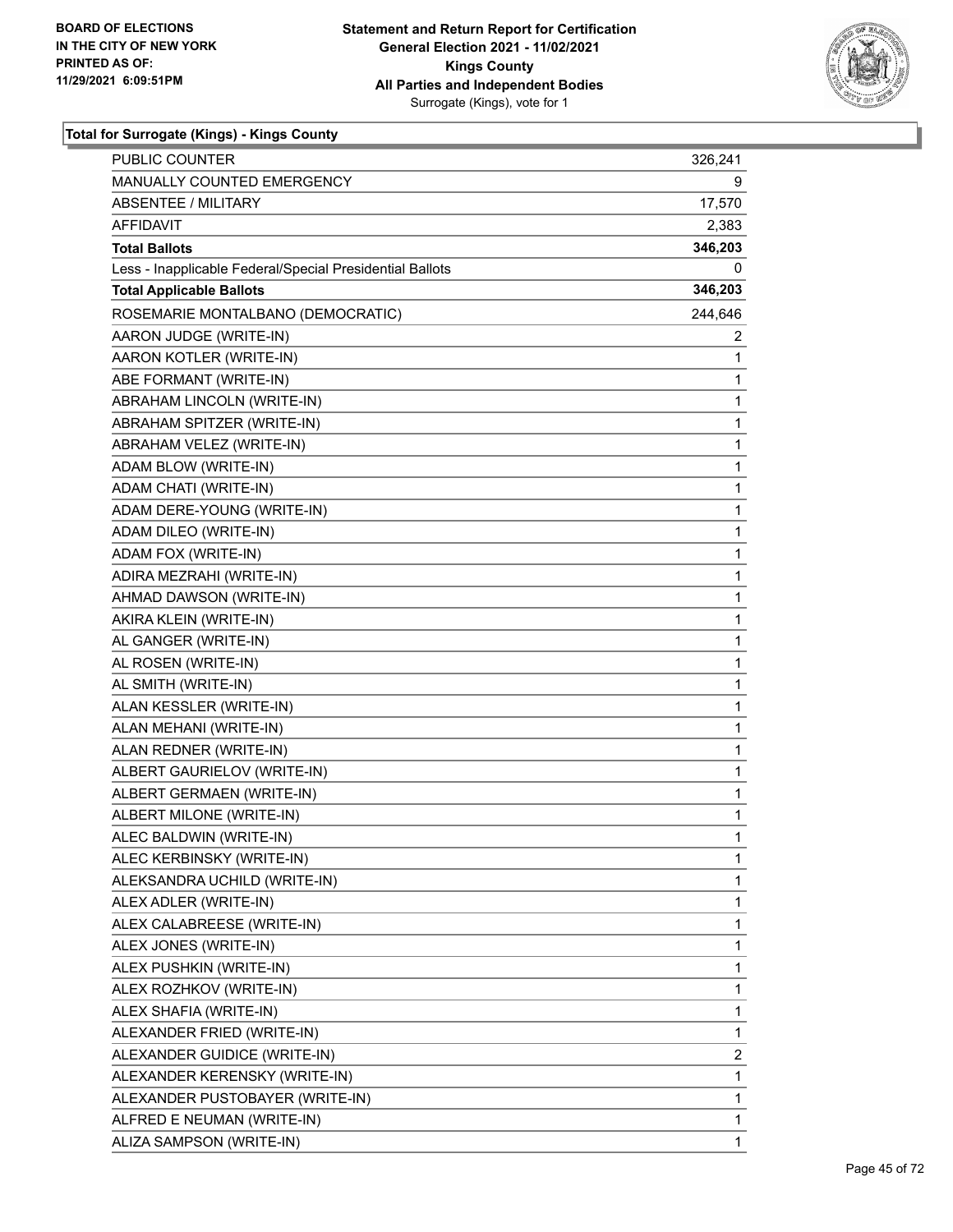

| ALLAN JANKOWITZ (WRITE-IN)      | $\mathbf{1}$   |
|---------------------------------|----------------|
| ALLYN J CRAWFORD ESQ (WRITE-IN) | 1              |
| ALPHEIA JOHNSON (WRITE-IN)      | 1              |
| ALTON MADDOX (WRITE-IN)         | $\overline{c}$ |
| ALTON MADDOX JR. (WRITE-IN)     | 1              |
| ALVIN ALLEN (WRITE-IN)          | 1              |
| ALYCE ALDIGE (WRITE-IN)         | 1              |
| ALYSSA PUSTILNIK (WRITE-IN)     | $\overline{a}$ |
| AMANDA HOLBURN (WRITE-IN)       | 1              |
| AMBER WEAVER (WRITE-IN)         | 1              |
| AMEIGO PEDRO (WRITE-IN)         | 1              |
| AMY NONDEM (WRITE-IN)           | 1              |
| AMY R. HUGGANS (WRITE-IN)       | 1              |
| ANA TORRES (WRITE-IN)           | 1              |
| ANDREW ASSLI (WRITE-IN)         | 1              |
| ANDREW COHEN (WRITE-IN)         | 1              |
| ANDREW CUOMO (WRITE-IN)         | 1              |
| ANDREW HILL (WRITE-IN)          | 1              |
| ANDREW KIEL (WRITE-IN)          | $\overline{a}$ |
| ANDREW MCCARTHY (WRITE-IN)      | 1              |
| ANDREW MOTZ (WRITE-IN)          | 1              |
| ANDREW NAPOLITANO (WRITE-IN)    | 1              |
| ANDREW YANG (WRITE-IN)          | 5              |
| ANDREZ FORDE (WRITE-IN)         | 1              |
| ANDY YANG (WRITE-IN)            | $\overline{a}$ |
| ANGELO FASLIM (WRITE-IN)        | 1              |
| ANGELO GASCON (WRITE-IN)        | 1              |
| ANIAH MILLER (WRITE-IN)         | $\mathbf{1}$   |
| ANNETTE FODERA (WRITE-IN)       | 1              |
| <b>ANTHONY BAEZ (WRITE-IN)</b>  | 1              |
| ANTHONY CAPPIELLA (WRITE-IN)    | 1              |
| ANTHONY DORESTY (WRITE-IN)      | 1              |
| ANTHONY FOX (WRITE-IN)          | 2              |
| <b>ANTHONY GILLI (WRITE-IN)</b> | 1              |
| ANTHONY HERBERT (WRITE-IN)      | $\overline{2}$ |
| ANTHONY HUBER (WRITE-IN)        | 1              |
| ANTHONY JONES (WRITE-IN)        | 1              |
| ANTHONY L. HERBERT (WRITE-IN)   | $\overline{c}$ |
| ANTHONY LABELLA (WRITE-IN)      | 1              |
| ANTHONY LOVUGLIO (WRITE-IN)     | 1              |
| ANTHONY MORELLO (WRITE-IN)      | 1              |
| ANTHONY ONORATO (WRITE-IN)      | 1              |
| ANTHONY PADVANO (WRITE-IN)      | 1              |
| ANTHONY PALUMMO (WRITE-IN)      | $\overline{c}$ |
| ANTHONY PERRONE (WRITE-IN)      | 1              |
| ANTHONY R.CACCAMO (WRITE-IN)    | $\mathbf{1}$   |
|                                 |                |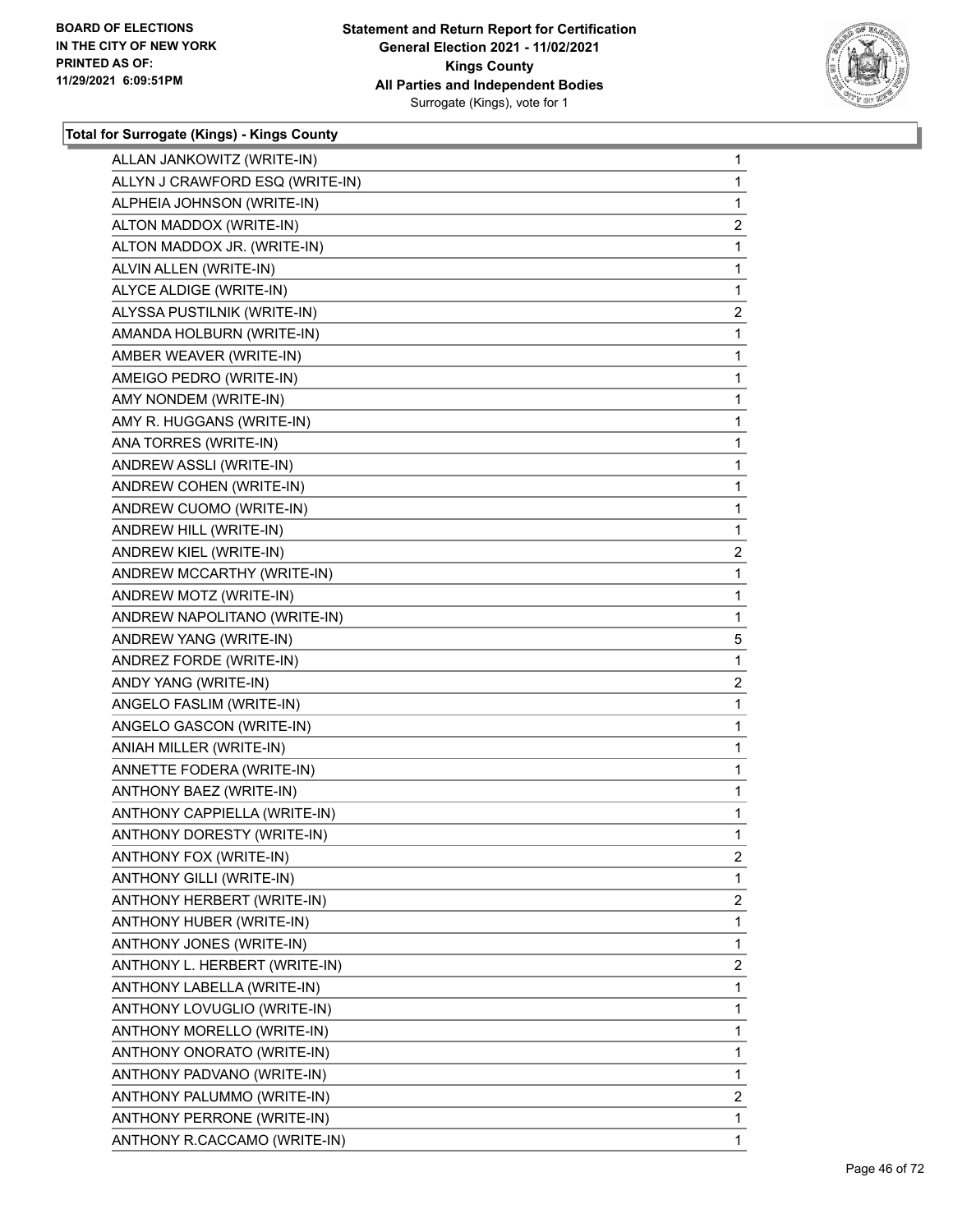

| ANTHONY SWEENEY (WRITE-IN)         | $\mathbf{1}$   |
|------------------------------------|----------------|
| ANTHONY T JONES (WRITE-IN)         | $\mathbf{1}$   |
| ANTHONY TESTAVERDI (WRITE-IN)      | $\mathbf{1}$   |
| ANTONIO ANTANUCCI (WRITE-IN)       | 1              |
| ANTONIO REYNOSO (WRITE-IN)         | 1              |
| ANTWAN KENNADY (WRITE-IN)          | 1              |
| ANZHELA TIMUSH (WRITE-IN)          | 1              |
| ARI FELDMAN (WRITE-IN)             | 1              |
| ARI KAGAN (WRITE-IN)               | $\overline{c}$ |
| ARI LANDAU (WRITE-IN)              | 1              |
| ARIEL ERIC (WRITE-IN)              | 1              |
| ARISTOTLE KOUSTOUBARCIS (WRITE-IN) | $\mathbf{1}$   |
| ARLO GUTHRIE (WRITE-IN)            | 1              |
| ARNT RIHARDSON (WRITE-IN)          | 1              |
| AROIV GANCFRIED (WRITE-IN)         | 1              |
| ARON KADIN (WRITE-IN)              | 1              |
| ARON STROH (WRITE-IN)              | 1              |
| ARROHOM WOLFSON (WRITE-IN)         | 1              |
| ARTHUR EDWARDS (WRITE-IN)          | $\overline{2}$ |
| ASHER JACOBS (WRITE-IN)            | 1              |
| ATTICUS FINCH (WRITE-IN)           | 1              |
| AUROHAM E. LIPKIND (WRITE-IN)      | 1              |
| <b>AUSTIN EKELEN (WRITE-IN)</b>    | 1              |
| AVIGDER MILLER (WRITE-IN)          | 1              |
| AVIGDOR MILLER (WRITE-IN)          | $\overline{2}$ |
| AVIVA KORNITZER (WRITE-IN)         | 1              |
| AVRAHAM HAMEL (WRITE-IN)           | 1              |
| AVROHAM E LIPKIND (WRITE-IN)       | $\mathbf 1$    |
| AZARIA EISENBERG (WRITE-IN)        | $\mathbf{1}$   |
| <b>BAILA STROM (WRITE-IN)</b>      | $\mathbf{1}$   |
| <b>BARRON TRUMP (WRITE-IN)</b>     | $\mathbf{1}$   |
| <b>BARRY FISHMAN (WRITE-IN)</b>    | 1              |
| BASHER NAJJAR (WRITE-IN)           | 1              |
| <b>BASIL PATTERSON (WRITE-IN)</b>  | 1              |
| BEIRISH MILLER (WRITE-IN)          | 1              |
| BELLA DASILUA (WRITE-IN)           | 1              |
| <b>BEN CARSON (WRITE-IN)</b>       | 1              |
| BEN DOVER (WRITE-IN)               | 1              |
| <b>BEN FRANK (WRITE-IN)</b>        | 1              |
| BEN MEYERS (WRITE-IN)              | 1              |
| BEN WHITE (WRITE-IN)               | 1              |
| BENJAMIN GARNER (WRITE-IN)         | 1              |
| BENJAMIN LEIBERMAN (WRITE-IN)      | 1              |
| BENJAMIN LIEBOWITZ (WRITE-IN)      | 1              |
| BENJAMIN M GARNER (WRITE-IN)       | 1              |
| BENJAMIN MAXER (WRITE-IN)          | 1              |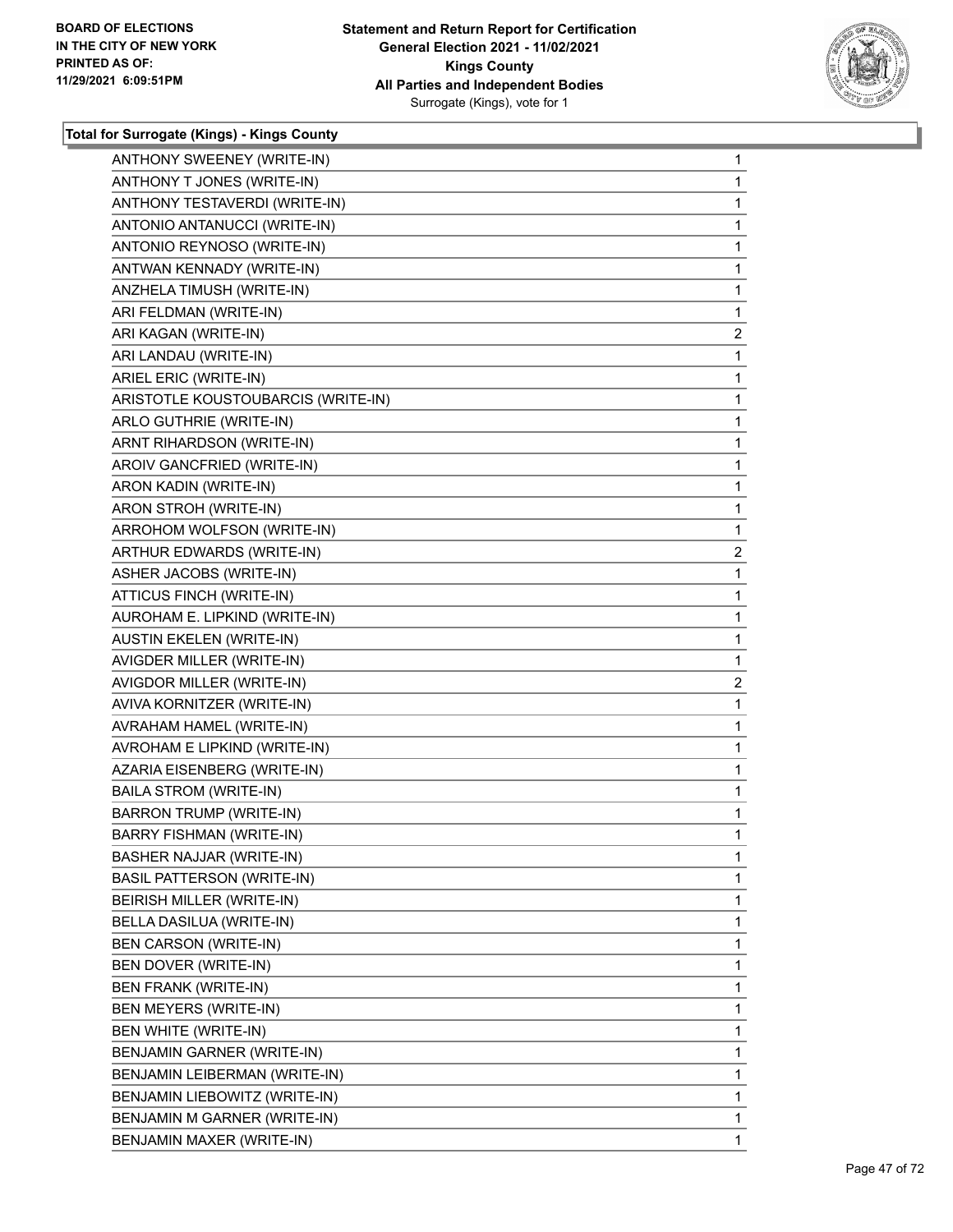

| BENJAMIN NATANYAHU (WRITE-IN)      | 1              |
|------------------------------------|----------------|
| BENJAMIN R. WRIGHT (WRITE-IN)      | $\mathbf{1}$   |
| BENJAMIN WADE (WRITE-IN)           | 1              |
| BENSIIN BORUKHOR (WRITE-IN)        | $\mathbf{1}$   |
| BENTZION WEINFELD (WRITE-IN)       | 1              |
| BEPEN NEUPANE (WRITE-IN)           | 1              |
| BERKELEY MITCHELL (WRITE-IN)       | $\mathbf{1}$   |
| BERNIE GOETZ (WRITE-IN)            | 1              |
| BERNIE SANDERS (WRITE-IN)          | 2              |
| BESATUL ISIAM (WRITE-IN)           | $\mathbf{1}$   |
| BETH CAMPERELLI (WRITE-IN)         | 1              |
| BETTY CARTER (WRITE-IN)            | 1              |
| BIACHNER GRUNFELD (WRITE-IN)       | $\mathbf{1}$   |
| BIANCA BELAIR (WRITE-IN)           | $\mathbf{1}$   |
| BILL DE BLAZIO (WRITE-IN)          | 1              |
| BILL HOLTZ (WRITE-IN)              | $\mathbf{1}$   |
| BILL HOPKINS (WRITE-IN)            | 1              |
| BILL LYNN (WRITE-IN)               | 1              |
| BILL MURRAY (WRITE-IN)             | $\overline{2}$ |
| BILL NORTON (WRITE-IN)             | 1              |
| BILL POWELL (WRITE-IN)             | 1              |
| BILLY DOLL (WRITE-IN)              | $\mathbf{1}$   |
| BILLY YAEGER (WRITE-IN)            | 1              |
| <b>BO CHEN (WRITE-IN)</b>          | 1              |
| BOB SCHMEARFART (WRITE-IN)         | $\mathbf{1}$   |
| <b>BOBA FETT (WRITE-IN)</b>        | 1              |
| BONNIE GOLDBLUM (WRITE-IN)         | 2              |
| BORIS PALANT (WRITE-IN)            | $\mathbf{1}$   |
| BORIS PALEANT (WRITE-IN)           | 1              |
| BRAD BRISTOL (WRITE-IN)            | 1              |
| BRAND RABBI (WRITE-IN)             | $\mathbf{1}$   |
| BRANDON KOKIN (WRITE-IN)           | 1              |
| BRANDON LESSGO (WRITE-IN)          | 1              |
| BRANDON LETSGO (WRITE-IN)          | $\mathbf{1}$   |
| BRANDON WILLIAMS (WRITE-IN)        | $\mathbf{1}$   |
| BRENDA SAVOCA (WRITE-IN)           | 1              |
| <b>BRENDAN MCGILLEN (WRITE-IN)</b> | $\mathbf{1}$   |
| BRETT E. WYNKOOP (WRITE-IN)        | 1              |
| BREYY E. WYNKOOP (WRITE-IN)        | 1              |
| BRIAN DOLL (WRITE-IN)              | $\mathbf{1}$   |
| BRIAN F FOX (WRITE-IN)             | $\mathbf{1}$   |
| <b>BRIAN GUMBLE (WRITE-IN)</b>     | 1              |
| BRIAN J. MOONEY (WRITE-IN)         | $\mathbf{1}$   |
| BRIAN L. BRANNAN (WRITE-IN)        | 1              |
| BRIAN NOLAN (WRITE-IN)             | 1              |
| BRIAN SULLIRAN (WRITE-IN)          | 1              |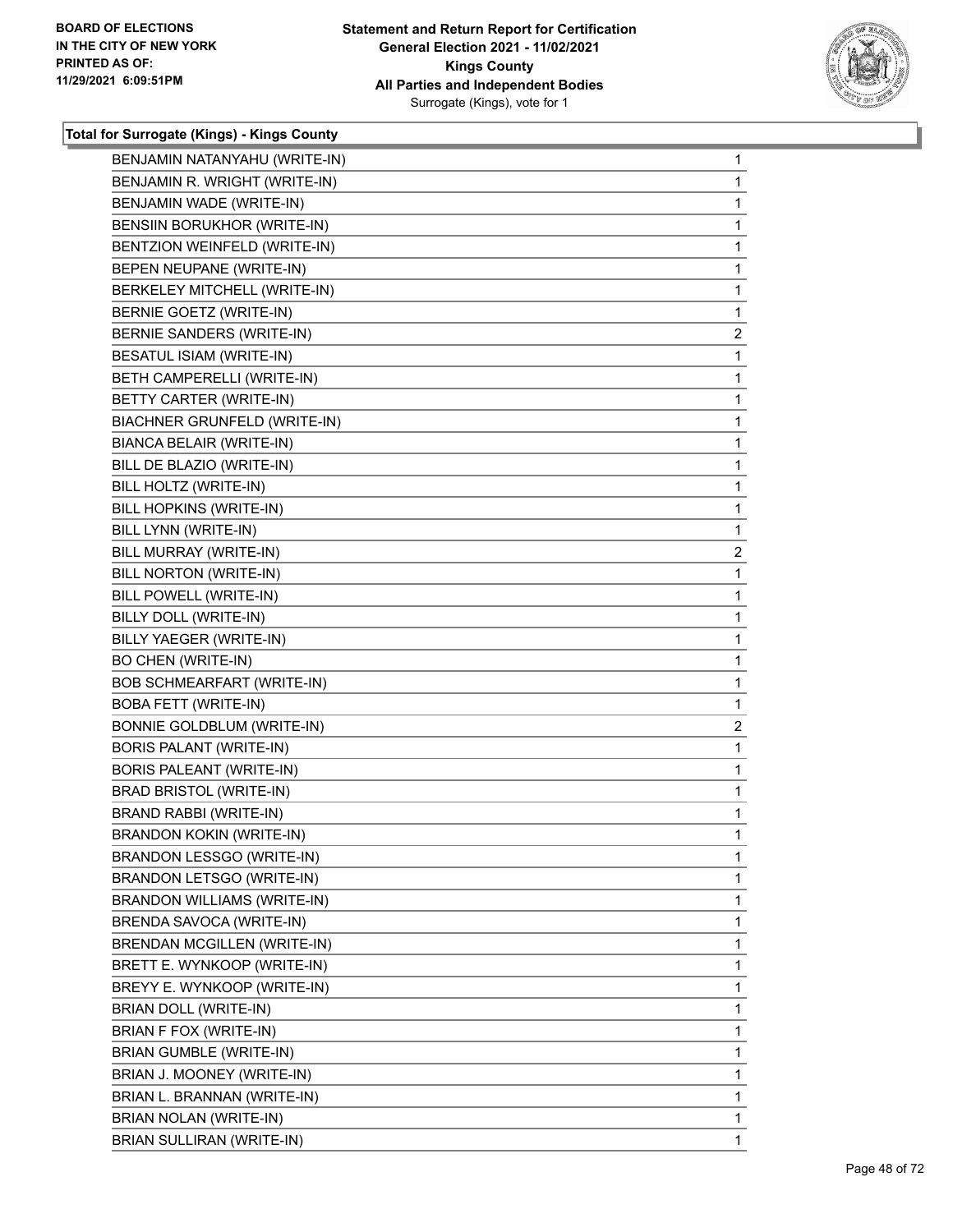

| BRIAN Z FOX (WRITE-IN)            | $\overline{2}$ |
|-----------------------------------|----------------|
| BRIAN Z. FOX (WRITE-IN)           | $\mathbf{1}$   |
| BRIANZ FOX (WRITE-IN)             | 1              |
| BRIGETTE VARVARA (WRITE-IN)       | $\mathbf{1}$   |
| <b>BRUCE BAITER (WRITE-IN)</b>    | 1              |
| BRUCE H HOROWITZ (WRITE-IN)       | $\mathbf{1}$   |
| <b>BRUCE M.BALTER (WRITE-IN)</b>  | $\mathbf{1}$   |
| BRYAN LOUIE (WRITE-IN)            | $\mathbf{1}$   |
| CAISTANTIVE ZAUOS (WRITE-IN)      | $\mathbf{1}$   |
| CANDACE OWENS (WRITE-IN)          | $\overline{2}$ |
| CARDINE BEDEAU (WRITE-IN)         | 1              |
| CARLOS RUIZ (WRITE-IN)            | $\mathbf{1}$   |
| CARMEN B CIPARICK (WRITE-IN)      | $\mathbf{1}$   |
| CARMINE RUSSITTI (WRITE-IN)       | $\mathbf{1}$   |
| CAROLINE KRETZ (WRITE-IN)         | 1              |
| CARY NOSOWITZ (WRITE-IN)          | $\mathbf{1}$   |
| CASEY MITCHELL (WRITE-IN)         | 1              |
| CECILIA LEWIS (WRITE-IN)          | $\mathbf{1}$   |
| CEILEEN DUFFY (WRITE-IN)          | $\mathbf{1}$   |
| CELIA HOFMANN (WRITE-IN)          | $\mathbf 1$    |
| CHAIM ZELIG (WRITE-IN)            | $\mathbf{1}$   |
| CHANA BAVMANN (WRITE-IN)          | $\mathbf{1}$   |
| CHARLANE D GELMAN (WRITE-IN)      | 1              |
| CHARLES DEGAILLE (WRITE-IN)       | $\mathbf{1}$   |
| CHARLES DONOHUE (WRITE-IN)        | $\mathbf{1}$   |
| CHARLES FINKELSTEIN (WRITE-IN)    | 4              |
| CHARLES FINKELSTIEN (WRITE-IN)    | $\mathbf{1}$   |
| CHARLES FRAZIER (WRITE-IN)        | $\mathbf{1}$   |
| CHARLES MARTURANA (WRITE-IN)      | 1              |
| CHARLIE SAHADI (WRITE-IN)         | $\mathbf{1}$   |
| CHAYA ERLICH (WRITE-IN)           | $\mathbf{1}$   |
| CHAYA FISHMAN (WRITE-IN)          | $\mathbf{1}$   |
| CHAYA SURI ZICHENMAN (WRITE-IN)   | 1              |
| CHESTER A. BURNETT (WRITE-IN)     | 1              |
| CHIAM DUTCH (WRITE-IN)            | $\mathbf{1}$   |
| CHIMORE T. MACK GLOVER (WRITE-IN) | 1              |
| CHRIS BANKS (WRITE-IN)            | 1              |
| CHRIS CODY (WRITE-IN)             | 2              |
| CHRIS GIACOPPO (WRITE-IN)         | 1              |
| CHRIS O'ROURKE (WRITE-IN)         | 1              |
| CHRIS ROCK (WRITE-IN)             | 1              |
| CHRISTINE A KRAMER (WRITE-IN)     | 1              |
| CHRISTINE SISTO (WRITE-IN)        | 3              |
| CHRISTOFER G KEANE (WRITE-IN)     | 1              |
| CHRISTOPHER FOUNTAINE (WRITE-IN)  | $\mathbf{1}$   |
|                                   |                |
| CHRISTOPHER NEFF (WRITE-IN)       | 1              |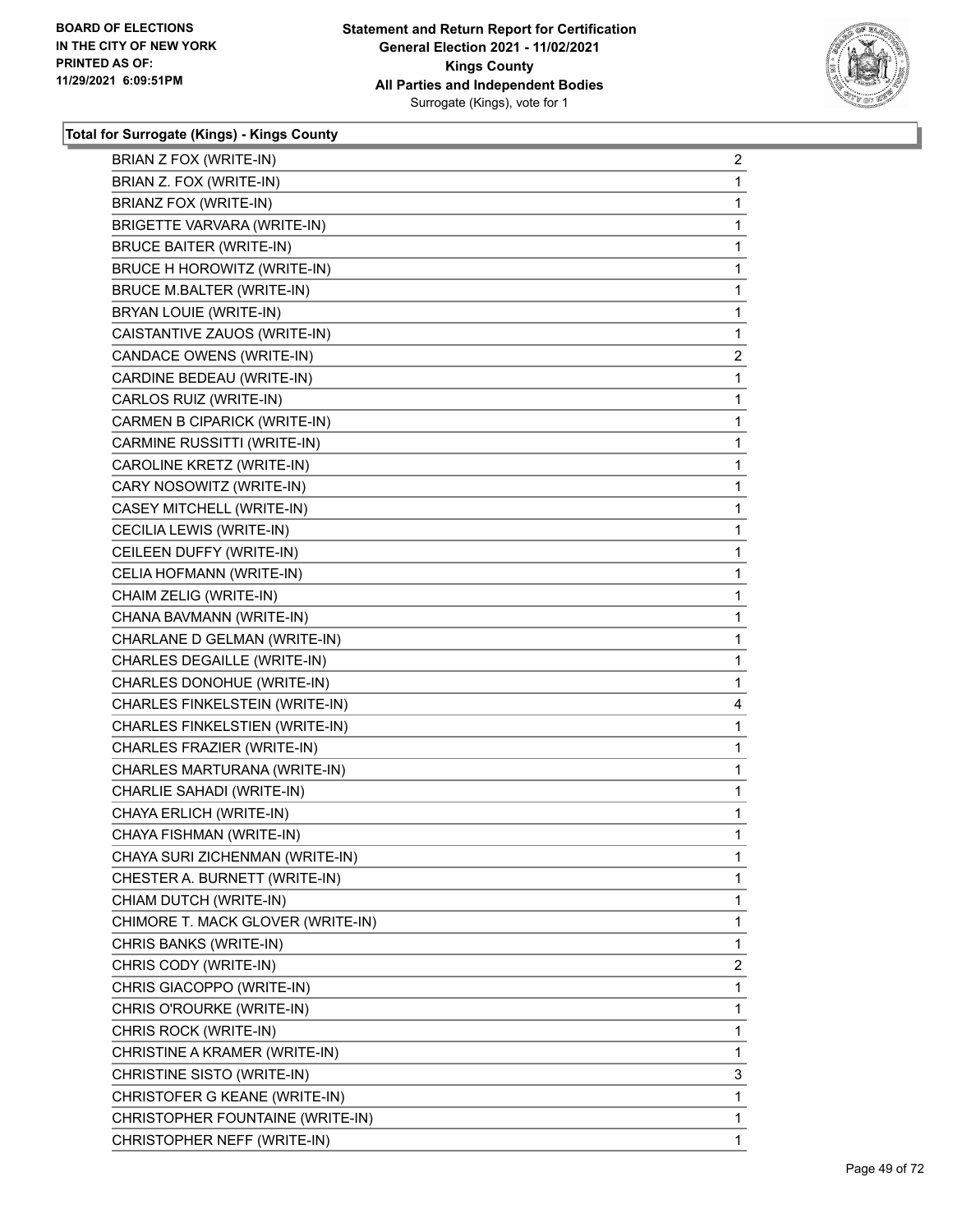

| CHRISTOPHER TRAVIS (WRITE-IN)             | 1            |
|-------------------------------------------|--------------|
| CHRISTOPHER V BLUM (WRITE-IN)             | 1            |
| CHRISTOPHER Y. CAMPANELLA (WRITE-IN)      | 1            |
| CHRISTOPHER YAN CHI CAMPANELLA (WRITE-IN) | 1            |
| COLYI CHEN (WRITE-IN)                     | 1            |
| COURTNEY MAIMON (WRITE-IN)                | 1            |
| CRAIG CARTON (WRITE-IN)                   | 1            |
| CREDAHINA MILMAN (WRITE-IN)               | 1            |
| CRYSTAL HUDSON (WRITE-IN)                 | $\mathbf{1}$ |
| CURTIS A SLIWA (WRITE-IN)                 | 1            |
| CURTIS A. SLIWA (WRITE-IN)                | 6            |
| CURTIS SILWA (WRITE-IN)                   | 6            |
| CURTIS SLIWA (WRITE-IN)                   | 27           |
| DABY BENJAMIN CARRERAI (WRITE-IN)         | 1            |
| DABY BENJAMINE CARRERAS (WRITE-IN)        | 1            |
| DABY CARRERAS (WRITE-IN)                  | 1            |
| DAKY BENAME (WRITE-IN)                    | 1            |
| DAN TOKAYER (WRITE-IN)                    | 1            |
| DANED FELDMAN (WRITE-IN)                  | 1            |
| DANIEL ALTADONE (WRITE-IN)                | 2            |
| DANIEL BIBBS (WRITE-IN)                   | $\mathbf{1}$ |
| DANIEL FLANNERY (WRITE-IN)                | 1            |
| DANIEL KAGAVICK (WRITE-IN)                | 1            |
| DANIEL KAUFMAN (WRITE-IN)                 | 1            |
| DANIEL KUSEN (WRITE-IN)                   | 1            |
| DANIEL SHAW, JR (WRITE-IN)                | 1            |
| DANIEL STENDER (WRITE-IN)                 | 1            |
| DANIEL TAMAYO (WRITE-IN)                  | 1            |
| DANIELLE LEVINE (WRITE-IN)                | 1            |
| DANNY SUE (WRITE-IN)                      | 1            |
| DARIEL MC MANIS (WRITE-IN)                | 1            |
| DARMA V. DIAZ (WRITE-IN)                  | 1            |
| DAVE CHAPPELLE (WRITE-IN)                 | 1            |
| DAVE COLON (WRITE-IN)                     | 1            |
| DAVID BANIN (WRITE-IN)                    | 1            |
| DAVID BLOOMFLIED (WRITE-IN)               | 1            |
| DAVID BONDY (WRITE-IN)                    | 1            |
| DAVID COHEN (WRITE-IN)                    | 1            |
| DAVID DIBELLO (WRITE-IN)                  | 1            |
| DAVID ERECKFELD (WRITE-IN)                | 1            |
| DAVID GODFREY (WRITE-IN)                  | 1            |
| DAVID GORDON (WRITE-IN)                   | 1            |
| DAVID GREENFELD (WRITE-IN)                | 1            |
| DAVID GROHL (WRITE-IN)                    | 1            |
| DAVID HERSHKOWITZ (WRITE-IN)              | 1            |
| DAVID HOFFMAN (WRITE-IN)                  | 1            |
|                                           |              |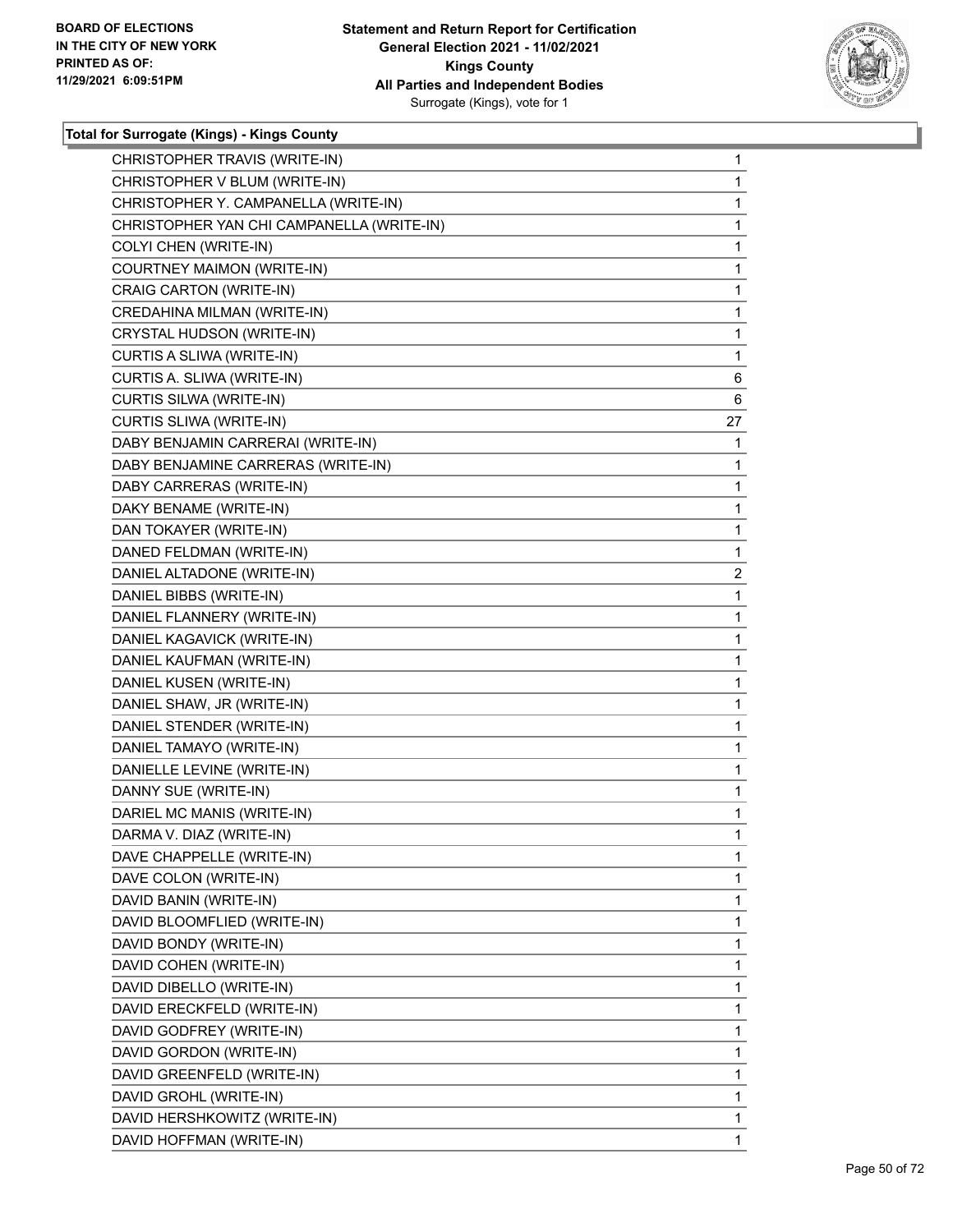

| DAVID IGANAYER (WRITE-IN)                | 1              |
|------------------------------------------|----------------|
| DAVID L RYAN (WRITE-IN)                  | 1              |
| DAVID LEIFER (WRITE-IN)                  | 1              |
| DAVID LEIFFER (WRITE-IN)                 | 1              |
| DAVID MARCH (WRITE-IN)                   | 1              |
| DAVID NEIDERMAN (WRITE-IN)               | 1              |
| DAVID NIDERMAN (WRITE-IN)                | 2              |
| DAVID NUMBAUM (WRITE-IN)                 | 1              |
| DAVID PRETTER (WRITE-IN)                 | 1              |
| DAVID RABI (WRITE-IN)                    | 1              |
| DAVID SALAMAN (WRITE-IN)                 | 1              |
| DAVID SANDHAAS (WRITE-IN)                | 1              |
| DAVID SANDLER (WRITE-IN)                 | 1              |
| DAVID TYBERG (WRITE-IN)                  | 1              |
| DAVID WACHSLER (WRITE-IN)                | 1              |
| DAVID ZAMI (WRITE-IN)                    | 1              |
| DEANNA LOGAN (WRITE-IN)                  | 1              |
| DEBBIE STOLLER (WRITE-IN)                | 1              |
| DEBORAH ADLER (WRITE-IN)                 | 1              |
| DEBORAH SHAMEL (WRITE-IN)                | 1              |
| DEBRA WEISS (WRITE-IN)                   | 1              |
| DENNIS ANVAER (WRITE-IN)                 | 1              |
| DEREK SACERDOTE (WRITE-IN)               | 1              |
| DEREL N. HICEM (WRITE-IN)                | 1              |
| DEREYNICE PAUL (WRITE-IN)                | 1              |
| DEVI ELIZABETH NAMPIAPARAMPIL (WRITE-IN) | 1              |
| DEVI ELIZABETH NAMPIAPARE (WRITE-IN)     | 1              |
| DEVIN W BALKIND (WRITE-IN)               | 1              |
| DEVORA KUPERMAN (WRITE-IN)               | $\overline{2}$ |
| DEWYNIE PAUL (WRITE-IN)                  | 1              |
| DIANE LAPP (WRITE-IN)                    | 1              |
| DICK BUTKUS (WRITE-IN)                   | 1              |
| DINO VASILAKOS (WRITE-IN)                | 1              |
| DONAL J. TRUMP (WRITE-IN)                | 1              |
| DONALD CRANSPON (WRITE-IN)               | 1              |
| DONALD CRANSTON (WRITE-IN)               | 4              |
| DONALD CRANTON (WRITE-IN)                | 1              |
| DONALD FRAIER (WRITE-IN)                 | 1              |
| DONALD GLOVER (WRITE-IN)                 | 1              |
| DONALD J CRANSTON (WRITE-IN)             | 1              |
| DONALD J TRUMP (WRITE-IN)                | 10             |
| DONALD J. CRANSTON (WRITE-IN)            | 1              |
| DONALD J. TRUMP (WRITE-IN)               | 6              |
| DONALD J.TRUMP (WRITE-IN)                | $\overline{2}$ |
| DONALD MARSHALL (WRITE-IN)               | 1              |
| DONALD RAPPAPORT (WRITE-IN)              | $\mathbf{1}$   |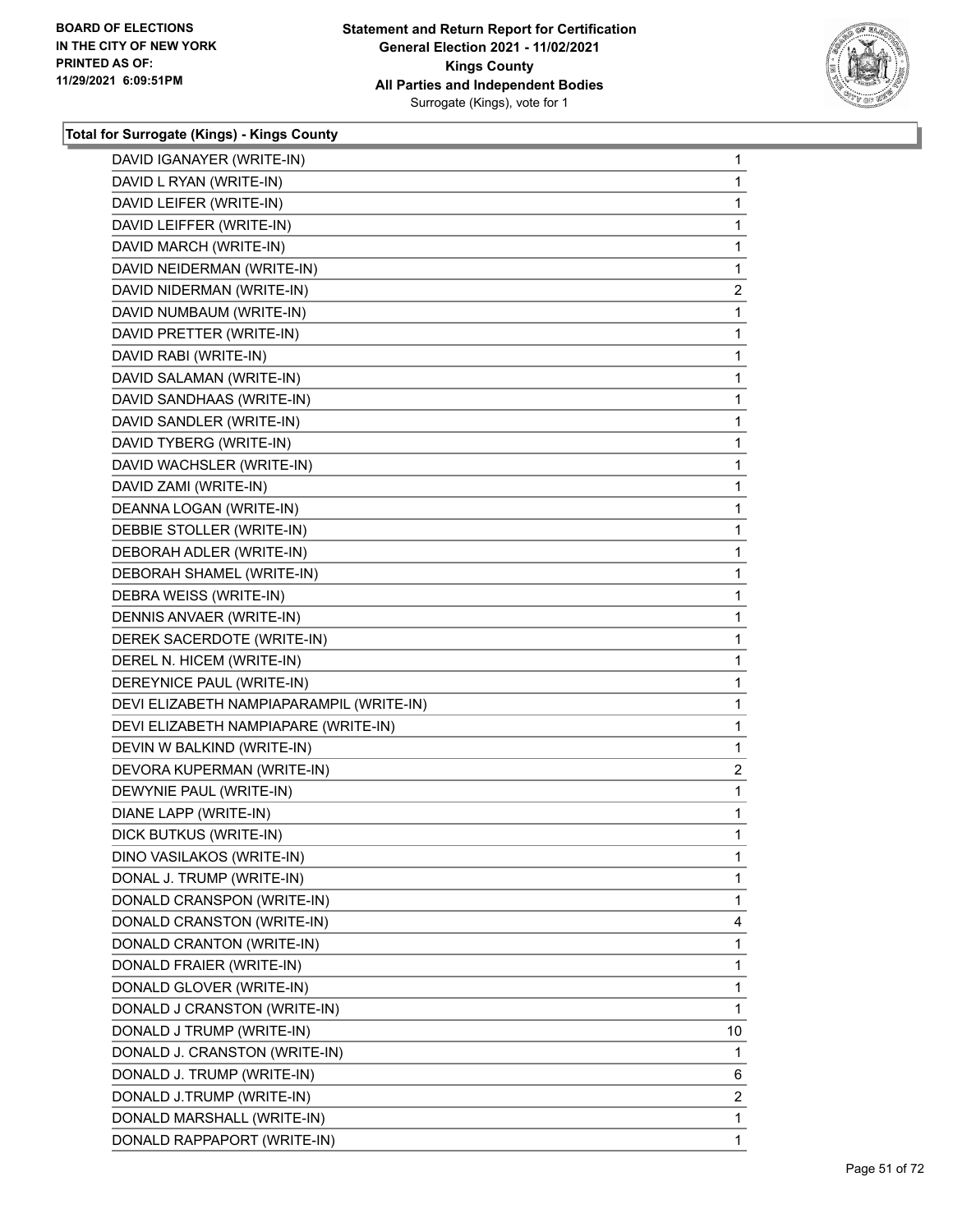

| DONALD TRUMP (WRITE-IN)         | 53             |
|---------------------------------|----------------|
| DONALD TRUMP JR (WRITE-IN)      | 5              |
| DONALD TRUMP JR. (WRITE-IN)     | $\overline{2}$ |
| DOUG DECHEET (WRITE-IN)         | 1              |
| DOUG WALKER (WRITE-IN)          | 1              |
| DOUGLAS LEN (WRITE-IN)          | 1              |
| DOV HIKIND (WRITE-IN)           | 3              |
| DOV SCHEIMER (WRITE-IN)         | 1              |
| DOV SCHEIVER (WRITE-IN)         | 1              |
| DOVI EHRENTREU (WRITE-IN)       | 1              |
| DR PHILLP SCHERER (WRITE-IN)    | 1              |
| DUFFY BLACK (WRITE-IN)          | 1              |
| DWANIE PAUL (WRITE-IN)          | 2              |
| DWAYNE PAUL (WRITE-IN)          | 3              |
| DWAYNIE ESTHER PAUL (WRITE-IN)  | 1              |
| DWAYNIE PAUL (WRITE-IN)         | 2              |
| DWENTE PAUL (WRITE-IN)          | 1              |
| DWENYIE PAUL (WRITE-IN)         | 4              |
| DWEYNIE E PAUL (WRITE-IN)       | 1              |
| DWEYNIE E. PAUL (WRITE-IN)      | 1              |
| DWEYNIE ESTHER DCIUI (WRITE-IN) | 1              |
| DWEYNIE ESTHER PAUL (WRITE-IN)  | 4              |
| DWEYNIE PAUL (WRITE-IN)         | 11             |
| DWEYRIE PAUL (WRITE-IN)         | 1              |
| DYEYNIE ESTHER PAUL (WRITE-IN)  | 1              |
| EARLE WEPRIN (WRITE-IN)         | 1              |
| ED COYNE (WRITE-IN)             | 1              |
| ED DELA CRUZ (WRITE-IN)         | 1              |
| ED MANGRINO (WRITE-IN)          | 1              |
| EDUARD KORSINSKY (WRITE-IN)     | 1              |
| EDWARD CARABALLO (WRITE-IN)     | 1              |
| EDWARD KLEIN (WRITE-IN)         | 1              |
| EDWARD SNOWDEN (WRITE-IN)       | 1              |
| EDWARD VARITES (WRITE-IN)       | $\mathbf{1}$   |
| EDWARD VICUNA (WRITE-IN)        | 1              |
| EDWIN DE LA CRUZ (WRITE-IN)     | 1              |
| EFRAIM KLEIN (WRITE-IN)         | 1              |
| ELAINE SHACKA (WRITE-IN)        | 1              |
| ELCHANAN PESACH (WRITE-IN)      | 1              |
| ELENA BARON (WRITE-IN)          | 1              |
| ELENA GROISBERG (WRITE-IN)      | 2              |
| ELENA KATSNELSON (WRITE-IN)     | 1              |
| ELI GELLER (WRITE-IN)           | 1              |
| ELI GERSENER (WRITE-IN)         | 1              |
| ELI MANNING (WRITE-IN)          | 1              |
| ELI NAKASH (WRITE-IN)           | $\mathbf{1}$   |
|                                 |                |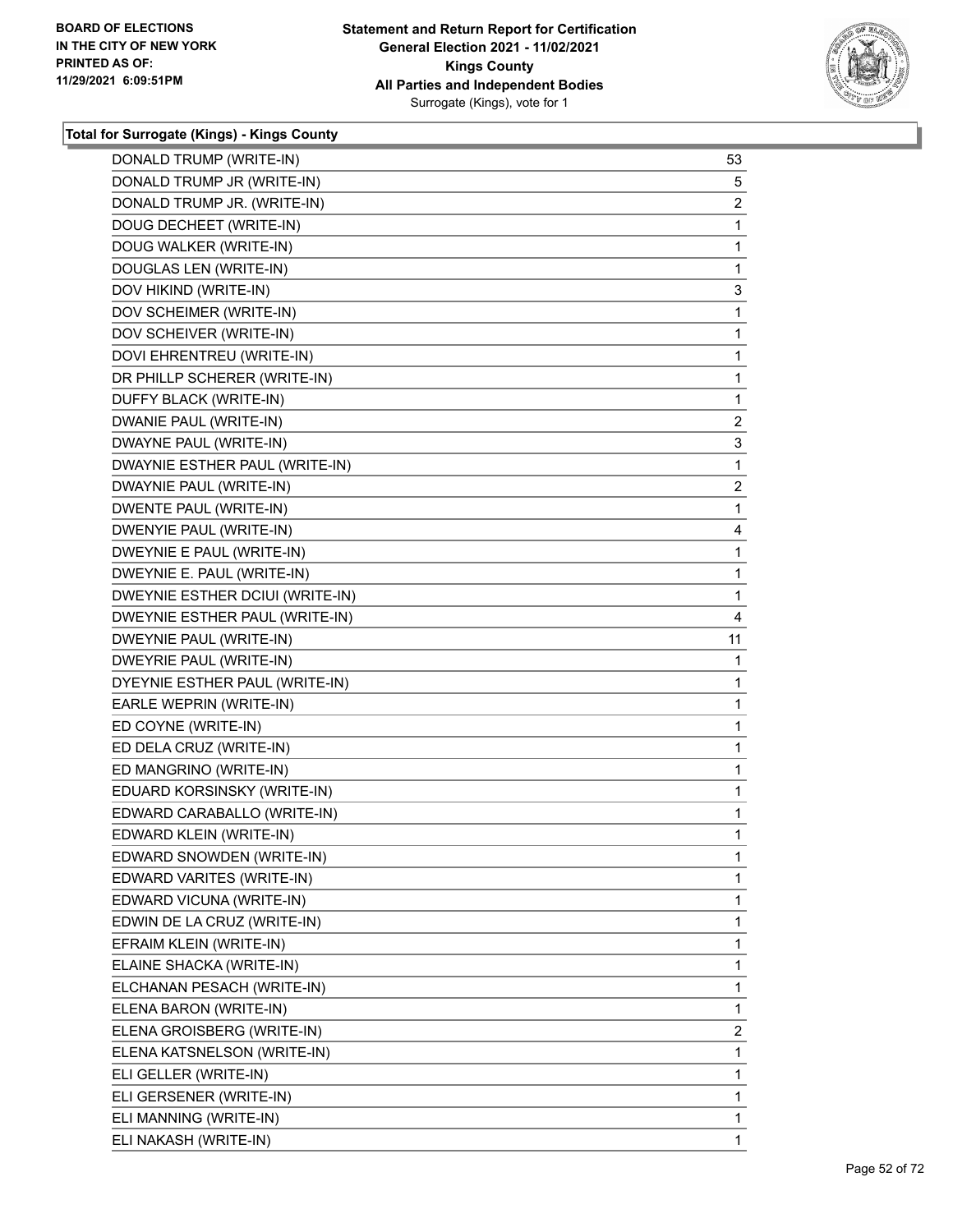

| ELI WEINFELD (WRITE-IN)       | 1              |
|-------------------------------|----------------|
| ELIEZER BLUM (WRITE-IN)       | 1              |
| ELINE KHARNAR (WRITE-IN)      | 1              |
| ELISA LEFRANCO (WRITE-IN)     | 1              |
| ELISEO CABVENA (WRITE-IN)     | 1              |
| ELISHA WELLERSTEIN (WRITE-IN) | 1              |
| ELISSA RUSS (WRITE-IN)        | 1              |
| ELIZABETH DAVIS (WRITE-IN)    | $\mathbf 1$    |
| ELLIOT DAHARI (WRITE-IN)      | $\overline{a}$ |
| ELLIOT STABLER (WRITE-IN)     | 1              |
| ELON MUSK (WRITE-IN)          | 1              |
| ELYA ARNEL (WRITE-IN)         | 1              |
| ELYAH SILVA (WRITE-IN)        | 1              |
| EMIL SOSKIN (WRITE-IN)        | 1              |
| EMILY FRASIER (WRITE-IN)      | 1              |
| EMILY LEARY (WRITE-IN)        | 1              |
| EMILY WEISSLER (WRITE-IN)     | 1              |
| EMMA GOLDMAN (WRITE-IN)       | 1              |
| EMMA HAWKINS (WRITE-IN)       | 1              |
| EPHRAIM SEIDENFELD (WRITE-IN) | 1              |
| EPHROUM NIERENBERG (WRITE-IN) | 1              |
| ERIC ADAMS (WRITE-IN)         | 2              |
| ERIC ESTRADA (WRITE-IN)       | 1              |
| ERIC GARNER (WRITE-IN)        | 1              |
| ERIC GONZALEZ (WRITE-IN)      | 1              |
| ERIC L.ADMAS (WRITE-IN)       | 1              |
| ERIC TRUMP (WRITE-IN)         | 4              |
| ERICA KATZ (WRITE-IN)         | 1              |
| ERIIK S FRANKEL (WRITE-IN)    | 1              |
| ERIK S. FRANKEL (WRITE-IN)    | 1              |
| ERIX ANO (WRITE-IN)           | 1              |
| ERROL LEWIS (WRITE-IN)        | 1              |
| ESTHER KARMAN (WRITE-IN)      | 1              |
| ESTHER SCWARTZ (WRITE-IN)     | $\overline{2}$ |
| ETTORE DADDI (WRITE-IN)       | 1              |
| EZRIEL SCHNEILER (WRITE-IN)   | 1              |
| FAIGY HIRSCHFELD (WRITE-IN)   | 1              |
| FANIL VERNIKOV (WRITE-IN)     | 1              |
| FELIX ORTIZ (WRITE-IN)        | 1              |
| FERNANDO A. MATEO (WRITE-IN)  | 1              |
| FERNANDO CAPALLAO (WRITE-IN)  | 1              |
| FERNANDO MATEO (WRITE-IN)     | 1              |
| FLO KUDOR (WRITE-IN)          | 1              |
| FLO KUDUK (WRITE-IN)          | 1              |
| FLORIN LUPSAN (WRITE-IN)      | 1              |
| FRANCES SHAFFER (WRITE-IN)    | $\mathbf{1}$   |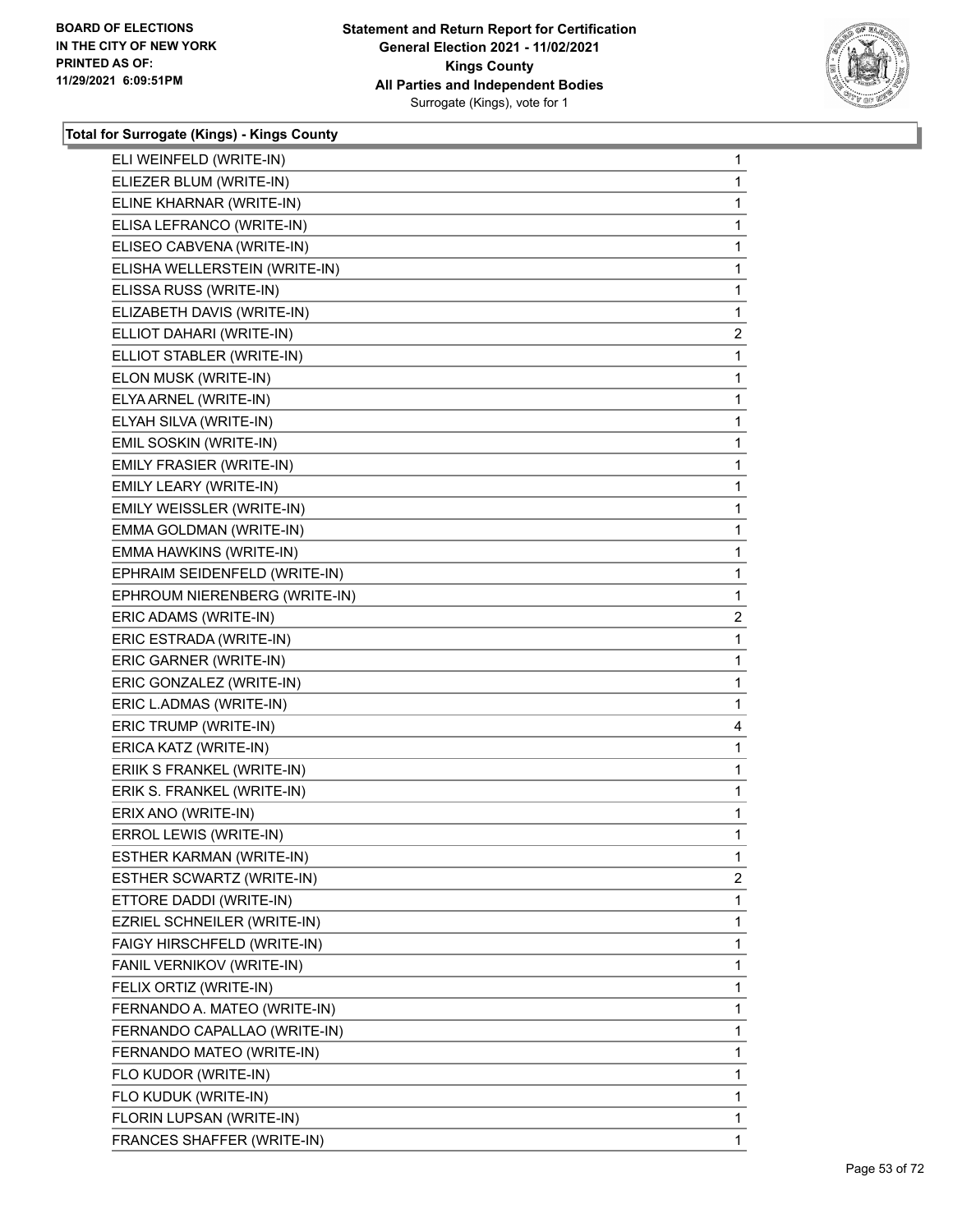

| FRANCESCA ERICHSEN (WRITE-IN)           | $\mathbf{1}$   |
|-----------------------------------------|----------------|
| FRANCINE CUTIER (WRITE-IN)              | 1              |
| FRANCISCO LINDOR (WRITE-IN)             | 1              |
| FRANK CAIAZZO (WRITE-IN)                | 1              |
| FRANK HERBERT (WRITE-IN)                | 1              |
| FRANK J. CIMMINO (WRITE-IN)             | 1              |
| FRANK MILLER (WRITE-IN)                 | 1              |
| FRANK SORRENTINO (WRITE-IN)             | 1              |
| FRED ARMISEN (WRITE-IN)                 | 1              |
| FRED ROGERS (WRITE-IN)                  | 1              |
| FREEDY CANNON (WRITE-IN)                | 1              |
| FRUNLDIN K. MOSS (WRITE-IN)             | 1              |
| FUAD RASULOV (WRITE-IN)                 | $\overline{c}$ |
| FUNDARO SALVATORE (WRITE-IN)            | 1              |
| GABRIELLA KAMINSKY (WRITE-IN)           | 1              |
| GABRIELLA RODIGUEZ-DRISEOL (WRITE-IN)   | 1              |
| <b>GARRY SWORDS (WRITE-IN)</b>          | 1              |
| <b>GARY WILLIAMS (WRITE-IN)</b>         | 1              |
| GAVIN WAX (WRITE-IN)                    | 1              |
| <b>GEORGE FLECHER NEGLIN (WRITE-IN)</b> | 1              |
| <b>GEORGE LAURO (WRITE-IN)</b>          | 1              |
| <b>GEORGE PATAKI (WRITE-IN)</b>         | 1              |
| <b>GEORGE SWITZER (WRITE-IN)</b>        | 1              |
| <b>GEORGE WASHINGTON (WRITE-IN)</b>     | 1              |
| <b>GERADO MEOLA (WRITE-IN)</b>          | 1              |
| <b>GERARD CAFFREY (WRITE-IN)</b>        | 1              |
| GINA BROWN (WRITE-IN)                   | 1              |
| GITEL REICH (WRITE-IN)                  | 1              |
| <b>GLENN JOHNSON (WRITE-IN)</b>         | 1              |
| <b>GLENN NOCERA (WRITE-IN)</b>          | 3              |
| GLORIA J BROWN MARSHALL (WRITE-IN)      | 1              |
| <b>GRACE GUMMAL (WRITE-IN)</b>          | 1              |
| <b>GRACE PAIK (WRITE-IN)</b>            | 1              |
| <b>GRAHAM BLISS (WRITE-IN)</b>          | 1              |
| <b>GREG KELLY (WRITE-IN)</b>            | 1              |
| GREG LEBEDOWICZ (WRITE-IN)              | 1              |
| GREG OZERSKIY (WRITE-IN)                | 1              |
| <b>GREG SEWNAR (WRITE-IN)</b>           | 1              |
| GREGORY BLATTO (WRITE-IN)               | 1              |
| GREGORY POST (WRITE-IN)                 | 1              |
| HAL PHILLIPS (WRITE-IN)                 | 1              |
| HAROLD REEVES (WRITE-IN)                | 1              |
| HAROLD THEURER (WRITE-IN)               | 1              |
| HARRIET THOMPSON (WRITE-IN)             | 1              |
| HARRY PALMS (WRITE-IN)                  | 1              |
|                                         |                |
| HARRY RUBIN FALCONE (WRITE-IN)          | 1.             |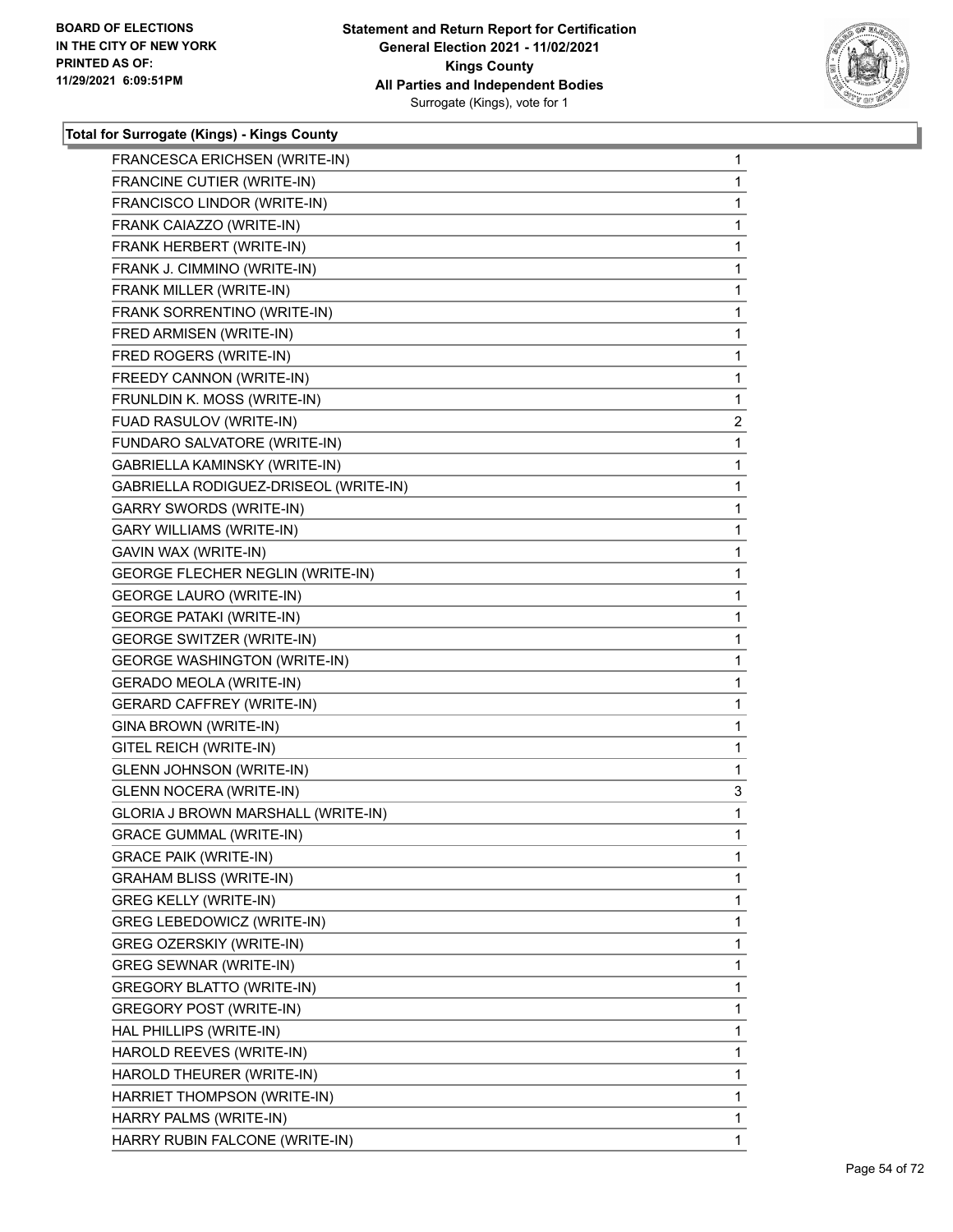

| HEELA CAPELL (WRITE-IN)             | 1              |
|-------------------------------------|----------------|
| HELEN L WELLS (WRITE-IN)            | $\mathbf 1$    |
| HERBERT HOOVER (WRITE-IN)           | $\mathbf 1$    |
| HERMAN SCOTT (WRITE-IN)             | $\mathbf{1}$   |
| HEROLD TISCHLER (WRITE-IN)          | $\mathbf{1}$   |
| HERSH LENDOW (WRITE-IN)             | 1              |
| HERSHI LEFKOWITZ (WRITE-IN)         | 1              |
| HERSHY FREED (WRITE-IN)             | 1              |
| HERSHY TISHLER (WRITE-IN)           | $\overline{c}$ |
| HESHY TISCHLER (WRITE-IN)           | 4              |
| HESHY TISHELER (WRITE-IN)           | 1              |
| HESHY TISHLER (WRITE-IN)            | 1              |
| HIBAN ABIFF (WRITE-IN)              | 1              |
| HILARY CLINTON (WRITE-IN)           | 1              |
| HILLARY RODMAN CLINTON (WRITE-IN)   | $\mathbf{1}$   |
| HILLEL D WEISS (WRITE-IN)           | $\mathbf{1}$   |
| HOWARD ALLOUF (WRITE-IN)            | $\mathbf{1}$   |
| HOWARD BURGLAS (WRITE-IN)           | 1              |
| HUDIE REISS (WRITE-IN)              | 1              |
| HVEN NEUTRON (WRITE-IN)             | 1              |
| IAN D. GIERHEK (WRITE-IN)           | $\mathbf{1}$   |
| IAN D. GIRSHEK (WRITE-IN)           | $\mathbf{1}$   |
| IAN GIRSHEK (WRITE-IN)              | 1              |
| IGENIE F. HARRIS BLENMAN (WRITE-IN) | $\mathbf{1}$   |
| <b>IGOR PETROV (WRITE-IN)</b>       | 1              |
| <b>IGOR TROFIMOV (WRITE-IN)</b>     | 1              |
| ILLAPA SAIRITUPAC (WRITE-IN)        | $\mathbf{1}$   |
| ILYA KOYSMAN (WRITE-IN)             | $\mathbf{1}$   |
| IMNA VERNIK (WRITE-IN)              | 1              |
| INDIA WALTON (WRITE-IN)             | $\mathbf{1}$   |
| INNA VERMIKOV (WRITE-IN)            | 1              |
| INNA VERMIROV (WRITE-IN)            | 1              |
| INNA VERMIROVE (WRITE-IN)           | 1              |
| INNA VERNEKOV (WRITE-IN)            | 1              |
| INNA VERNIKA (WRITE-IN)             | 1              |
| INNA VERNIKOV (WRITE-IN)            | 15             |
| IRENE SHEKHTMAN (WRITE-IN)          | 1              |
| IRINA K LAJNAN (WRITE-IN)           | 1              |
| IRINA OLERSKY (WRITE-IN)            | $\mathbf{1}$   |
| IRMA CORDERO (WRITE-IN)             | 1              |
| ISAAC KAMKACHS (WRITE-IN)           | 1              |
| ISAAC MENDEL (WRITE-IN)             | $\mathbf{1}$   |
| ISAAC ROSENBLUM (WRITE-IN)          | 1              |
| ISAAC SILVERSTEIN (WRITE-IN)        | $\mathbf{1}$   |
| ISRAEL SCHMITZLER (WRITE-IN)        | 1              |
| IVANKA TRUMP (WRITE-IN)             | 1              |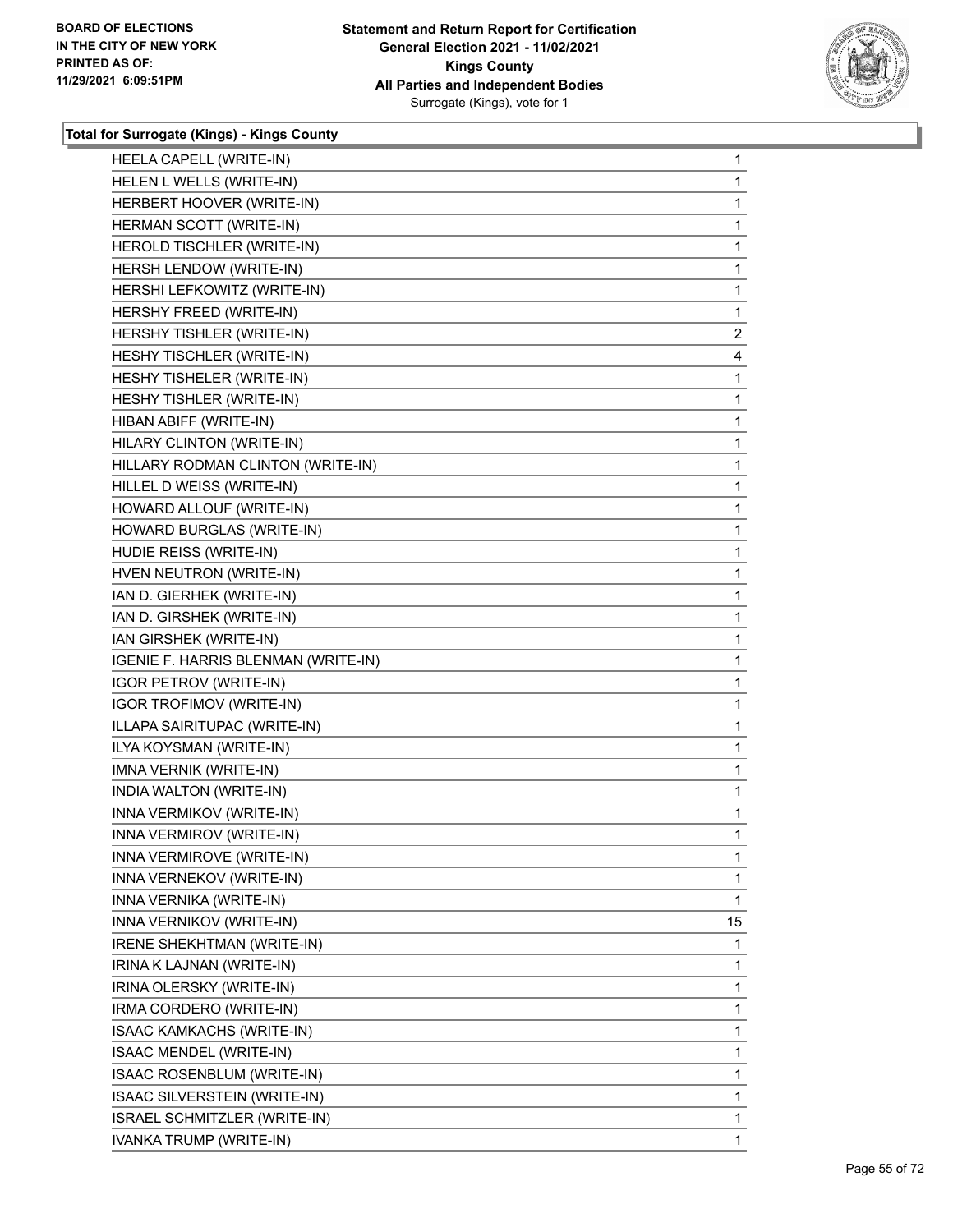

| JACK COHEN (WRITE-IN)           | 5              |
|---------------------------------|----------------|
| JACK DAGMY (WRITE-IN)           | 1              |
| JACK ROTERSTEIN (WRITE-IN)      | $\mathbf 1$    |
| JACK SEGNAL (WRITE-IN)          | $\mathbf{1}$   |
| JACKOB BRUNWALD (WRITE-IN)      | $\mathbf{1}$   |
| JACOB BERMAN (WRITE-IN)         | 1              |
| JACOB THOMAS (WRITE-IN)         | 1              |
| JACOB YAHIAYAN (WRITE-IN)       | 1              |
| JACOB ZELMANOVITZ (WRITE-IN)    | $\mathbf 1$    |
| JAIME SANDERS (WRITE-IN)        | $\mathbf{1}$   |
| JAMES BARDO (WRITE-IN)          | $\mathbf{1}$   |
| JAMES C GRAM (WRITE-IN)         | 1              |
| JAMES E CAFIERO (WRITE-IN)      | 1              |
| JAMES FERENCE (WRITE-IN)        | 1              |
| JAMES GOLDEN (WRITE-IN)         | $\mathbf 1$    |
| JAMES HERNANDEZ (WRITE-IN)      | $\mathbf{1}$   |
| JAMES KENNELLY (WRITE-IN)       | $\mathbf{1}$   |
| JAMES KRALJEV (WRITE-IN)        | 1              |
| JAMES MURRAY (WRITE-IN)         | 1              |
| JANE BLOW (WRITE-IN)            | 1              |
| JANE WALKER (WRITE-IN)          | $\mathbf 1$    |
| JANET MCDOWELL (WRITE-IN)       | $\mathbf{1}$   |
| JANKOWSKI ZBIGNIEW (WRITE-IN)   | $\mathbf{1}$   |
| JARED SCHAPIRO (WRITE-IN)       | $\mathbf{1}$   |
| JASPER BEARDS (WRITE-IN)        | $\overline{2}$ |
| JAVIER SANTIAGO (WRITE-IN)      | 1              |
| JAWANZAA WILLIAMS (WRITE-IN)    | $\mathbf 1$    |
| JAY K. RAIBOURNE (WRITE-IN)     | 1              |
| JEANLISE VESEOVO (WRITE-IN)     | 1              |
| JEANMARIE GIORDANO (WRITE-IN)   | 1              |
| JEDIDIAN CHAN (WRITE-IN)        | 1              |
| JEFF SMITH (WRITE-IN)           | 1              |
| JEFFERY LOCKE (WRITE-IN)        | 1              |
| JEFFREY ROEWELL (WRITE-IN)      | 1              |
| JEFFREY ROWELL (WRITE-IN)       | 1              |
| JEFFREY STYLLER (WRITE-IN)      | $\mathbf{1}$   |
| JENNIFER DEJESUS (WRITE-IN)     | 1              |
| JENNIFER HAMP (WRITE-IN)        | 1              |
| JENNIFER LOPEZ (WRITE-IN)       | $\mathbf{1}$   |
| JENNIFER STUCKEY (WRITE-IN)     | 1              |
| JENNY BROWN FRIEDMAN (WRITE-IN) | 1              |
| JEREMIAH MALONEY (WRITE-IN)     | $\mathbf{1}$   |
| JEREMY SEIDEMAN (WRITE-IN)      | 4              |
| JERRY SILVER (WRITE-IN)         | 1              |
| JESSE MANNING (WRITE-IN)        | 1              |
| JESSICA KATZ (WRITE-IN)         | 1              |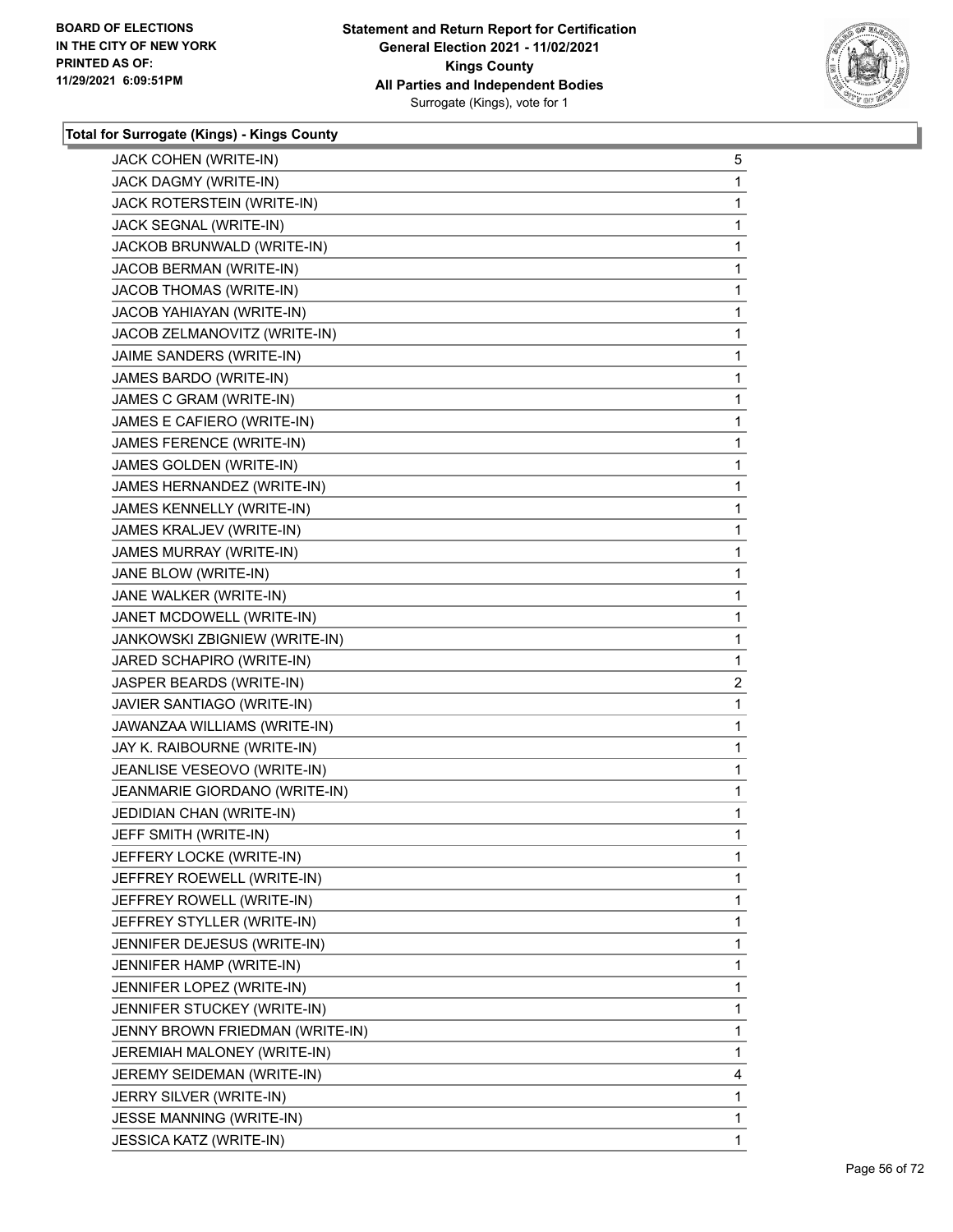

| JESSICA REINHARDT (WRITE-IN)   | 1              |
|--------------------------------|----------------|
| JESSICA SETTON (WRITE-IN)      | 1              |
| JHON JHONSON (WRITE-IN)        | 1              |
| JHON STOSSEL (WRITE-IN)        | 1              |
| JIAN REN LI (WRITE-IN)         | 1              |
| JIAN RU LI (WRITE-IN)          | 1              |
| JILL STEIN (WRITE-IN)          | 1              |
| JIM GAFFIGAH (WRITE-IN)        | 1              |
| JIMMY MCMILLAN (WRITE-IN)      | $\overline{c}$ |
| JIRAYA SENSEI (WRITE-IN)       | 1              |
| JOAN WILLIAMS (WRITE-IN)       | 1              |
| JOANN MURPHY (WRITE-IN)        | 1              |
| JOANNE PALUMBO (WRITE-IN)      | 1              |
| JOANNE SARRIS (WRITE-IN)       | 1              |
| JOE BIDEN (WRITE-IN)           | 3              |
| JOE BORELLI (WRITE-IN)         | 1              |
| JOE BOTTA (WRITE-IN)           | 1              |
| JOE CHABBATT (WRITE-IN)        | 1              |
| JOE GUARANO (WRITE-IN)         | 1              |
| JOE LOTTA (WRITE-IN)           | 1              |
| JOE MAIMON (WRITE-IN)          | 1              |
| JOE MOSER (WRITE-IN)           | 1              |
| JOE PERNICE (WRITE-IN)         | 1              |
| JOE SMITH (WRITE-IN)           | 1              |
| JOEL REISMAN (WRITE-IN)        | 1              |
| JOEL ROSENFELD (WRITE-IN)      | $\overline{c}$ |
| JOEY ZEITOUNI (WRITE-IN)       | 1              |
| JOHN A. TOBAACO JR. (WRITE-IN) | 1              |
| JOHN BLACK (WRITE-IN)          | 1              |
| JOHN BREWER (WRITE-IN)         | 1              |
| JOHN CARUSO (WRITE-IN)         | 1              |
| JOHN COSENZY (WRITE-IN)        | 1              |
| JOHN DAVIS (WRITE-IN)          | 1              |
| JOHN EMINGTON (WRITE-IN)       | 1              |
| JOHN ERWIN (WRITE-IN)          | 1              |
| JOHN GALT (WRITE-IN)           | 1              |
| JOHN GALVIN (WRITE-IN)         | 1              |
| JOHN HERNANDEZ (WRITE-IN)      | 1              |
| JOHN LUSMANO (WRITE-IN)        | 1              |
| JOHN MAYNE (WRITE-IN)          | 1              |
| JOHN O'BRIEN (WRITE-IN)        | 1              |
| JOHN O'HARA (WRITE-IN)         | 1              |
| JOHN PAPALARDO (WRITE-IN)      | 1              |
| JOHN PAPOLARDO (WRITE-IN)      | $\overline{c}$ |
|                                |                |
| JOHN POWER (WRITE-IN)          | 1              |
| JOHN SMOLTZ (WRITE-IN)         | 1              |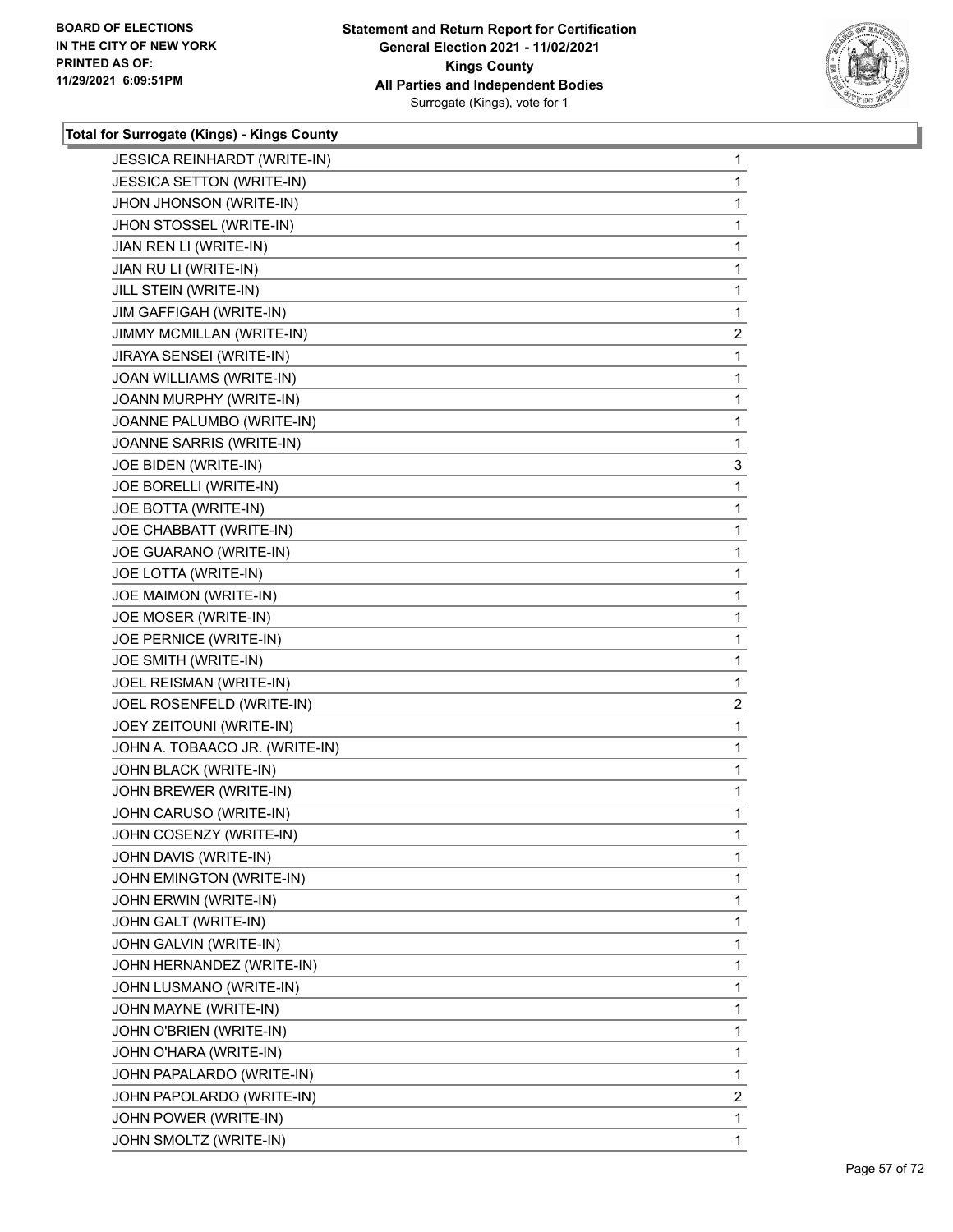

| JOHN TOLLEY (WRITE-IN)          | 1 |
|---------------------------------|---|
| JOHN VELAZQUEZ (WRITE-IN)       | 1 |
| JOHN WALSH (WRITE-IN)           | 1 |
| JON JUSTINO (WRITE-IN)          | 1 |
| JONATHAN MALC HAGLER (WRITE-IN) | 1 |
| JONATHAN VISOTZKY (WRITE-IN)    | 1 |
| JONES ANTHONY (WRITE-IN)        | 1 |
| JORA LEIKOWIEZ (WRITE-IN)       | 1 |
| JORDAN PETERSON (WRITE-IN)      | 1 |
| JOSE DESENA (WRITE-IN)          | 1 |
| JOSEFA CAMEJO (WRITE-IN)        | 1 |
| JOSEPH AGUILAR (WRITE-IN)       | 1 |
| JOSEPH ANTELMI (WRITE-IN)       | 1 |
| JOSEPH BONSERIO (WRITE-IN)      | 1 |
| JOSEPH BRUNO (WRITE-IN)         | 1 |
| JOSEPH DWYER (WRITE-IN)         | 1 |
| JOSEPH FRANKEL (WRITE-IN)       | 1 |
| JOSEPH JAMES LASASSA (WRITE-IN) | 1 |
| JOSEPH LAVELLE (WRITE-IN)       | 1 |
| JOSEPH PETROSINO (WRITE-IN)     | 1 |
| JOSEPH RUDICH (WRITE-IN)        | 1 |
| JOSEPH RUIZ (WRITE-IN)          | 1 |
| JOSEPH SEYLLER (WRITE-IN)       | 1 |
| JOSEPH V. LOMBARDO (WRITE-IN)   | 1 |
| JOSEPH WIENER (WRITE-IN)        | 1 |
| JOSH ALLEN (WRITE-IN)           | 1 |
| JOSH MEHLMAN (WRITE-IN)         | 1 |
| JOSHUA JAMES (WRITE-IN)         | 1 |
| JOSPEH BISCGRO (WRITE-IN)       | 1 |
| JOSPEH ESPOSITO (WRITE-IN)      | 1 |
| JOUSTIN BRANNAN (WRITE-IN)      | 1 |
| JOVANY ALVAREZ (WRITE-IN)       | 1 |
| JOY F CAMPARELLI (WRITE-IN)     | 1 |
| JOY JACKSON (WRITE-IN)          | 1 |
| JUAN ANTONIO (WRITE-IN)         | 1 |
| JUAN CABREJA (WRITE-IN)         | 1 |
| JUAN DIEGO MOLYNEUX (WRITE-IN)  | 1 |
| JUAN PIMENTEL (WRITE-IN)        | 1 |
| JUDAH LEW (WRITE-IN)            | 1 |
| JUDITH SHEINDLIN (WRITE-IN)     | 1 |
| JUDY SAHEIN (WRITE-IN)          | 1 |
| JUDY SCHEINDLIN (WRITE-IN)      | 1 |
| JUILLIW CAESAR (WRITE-IN)       | 1 |
| JULIA ZUKINA (WRITE-IN)         | 1 |
| JULIE COWHERD (WRITE-IN)        | 1 |
| JULIO A. LOPEZ (WRITE-IN)       | 1 |
|                                 |   |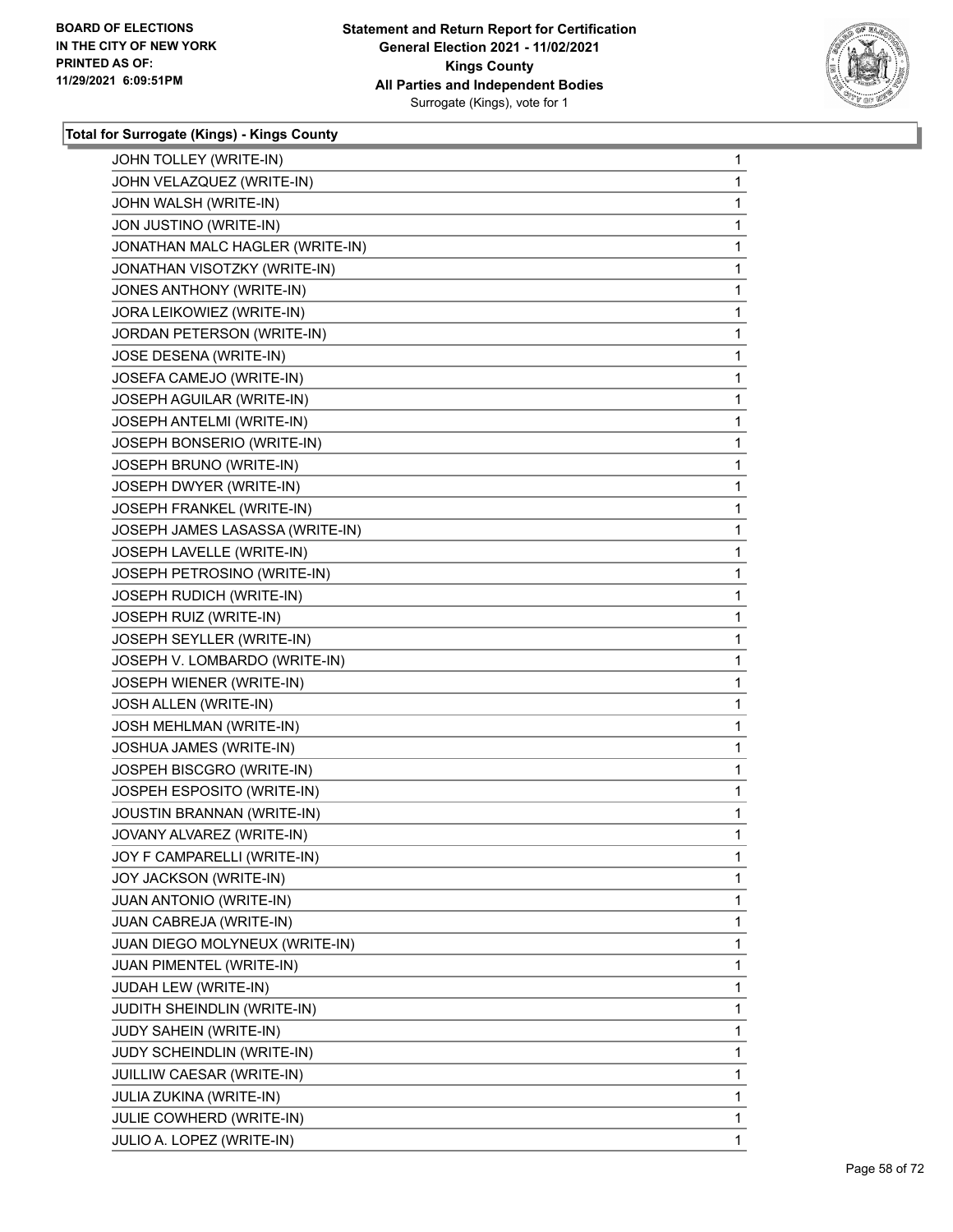

| JULIO ORTIZ (WRITE-IN)           | 1              |
|----------------------------------|----------------|
| JULIUS HERZOG (WRITE-IN)         | 1              |
| JULIUS TOOUKEL (WRITE-IN)        | 1              |
| JUSCH SEELIN (WRITE-IN)          | 1              |
| <b>JUSTIN CINI (WRITE-IN)</b>    | 1              |
| JUSTIN L BRANNAN (WRITE-IN)      | 1              |
| KALMAN YEGER (WRITE-IN)          | $\overline{2}$ |
| KALVIN LOE (WRITE-IN)            | 1              |
| KAMALA HARRIS (WRITE-IN)         | 1              |
| KANCHAN ARORA-CHIMEKY (WRITE-IN) | 1              |
| KANYE WEST (WRITE-IN)            | 6              |
| KAREN SMALOWITZ (WRITE-IN)       | $\overline{2}$ |
| KARINA J. SOLANO (WRITE-IN)      | 1              |
| KARL MARX (WRITE-IN)             | 1              |
| KATHEFINE PIERRE (WRITE-IN)      | 1              |
| KATHERINE FONTAS (WRITE-IN)      | 1              |
| KATHERINE OLIVA (WRITE-IN)       | $\overline{c}$ |
| KATHIA BOISRAND (WRITE-IN)       | 1              |
| KATIE MCMANAMAN (WRITE-IN)       | 1              |
| KAY BROWN (WRITE-IN)             | 1              |
| KAYLA CONEN (WRITE-IN)           | 1              |
| KAYNE WEST (WRITE-IN)            | 1              |
| KEALMAN YEGER (WRITE-IN)         | 1              |
| KEITH DECARO (WRITE-IN)          | 1              |
| KELLEY BULA (WRITE-IN)           | 1              |
| KELLY WRIGHT (WRITE-IN)          | 1              |
| KENNETH COLE (WRITE-IN)          | 1              |
| KENNETH FORT (WRITE-IN)          | 1              |
| KENNETH PERRY (WRITE-IN)         | 1              |
| KENNETH VANN (WRITE-IN)          | 1              |
| KENNTH GARNER (WRITE-IN)         | 1              |
| KENNY HO (WRITE-IN)              | 1              |
| KENNY METELLUS (WRITE-IN)        | 2              |
| KENNY SPECHT (WRITE-IN)          | 1              |
| <b>KERRAN ROCK (WRITE-IN)</b>    | 1              |
| KEVIN DURANT (WRITE-IN)          | 1              |
| <b>KEVIN MORAN (WRITE-IN)</b>    | 1              |
| KEVIN QUINN (WRITE-IN)           | 1              |
| KEVIN SONTA (WRITE-IN)           | 1              |
| KHANG TRAN (WRITE-IN)            | 1              |
| KIM MILLER (WRITE-IN)            | 1              |
| KIMBARDLY RAY (WRITE-IN)         | 1              |
| KING ASA (WRITE-IN)              | 1              |
| KINGSMOND WU (WRITE-IN)          | 1              |
| KIRBY DOSE (WRITE-IN)            | 1              |
| KIRK SUNDAY (WRITE-IN)           | $\mathbf{1}$   |
|                                  |                |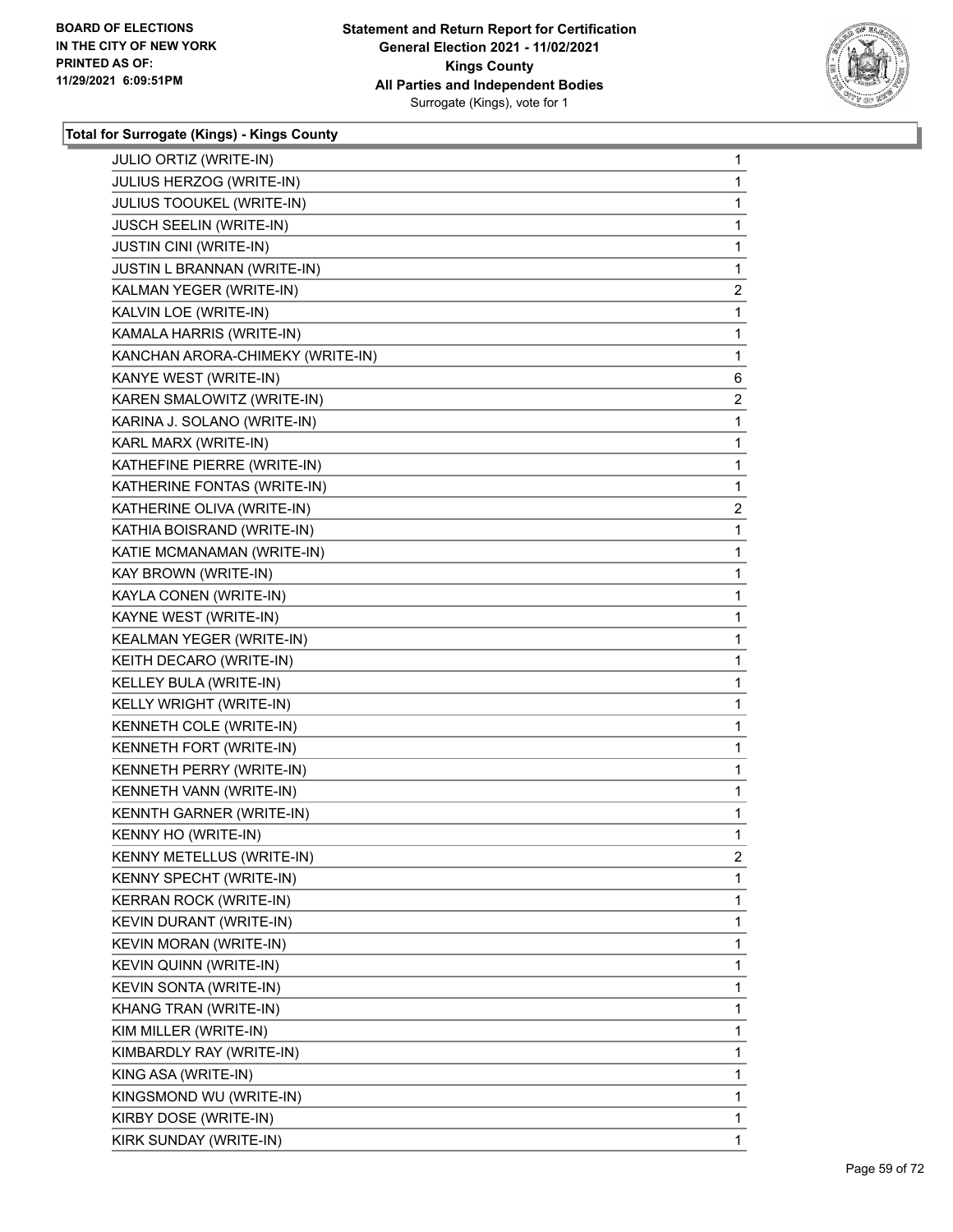

| 1              |
|----------------|
| 1              |
| 1              |
| $\overline{c}$ |
| 1              |
| 1              |
| 1              |
| 1              |
| 1              |
| 1              |
| 1              |
| 1              |
| 1              |
| 1              |
| 1              |
| 1              |
| 1              |
| 1              |
| 1              |
| 1              |
| 1              |
| 1              |
| 1              |
|                |
| 1              |
| $\overline{c}$ |
| 1              |
| 1              |
| 1              |
| 1              |
| 1              |
| 1              |
| 1              |
| 1              |
| 1              |
| $\overline{2}$ |
| 1              |
| 1              |
| 1              |
| 1              |
| 1              |
| 1              |
| 1              |
| 1              |
| 1              |
|                |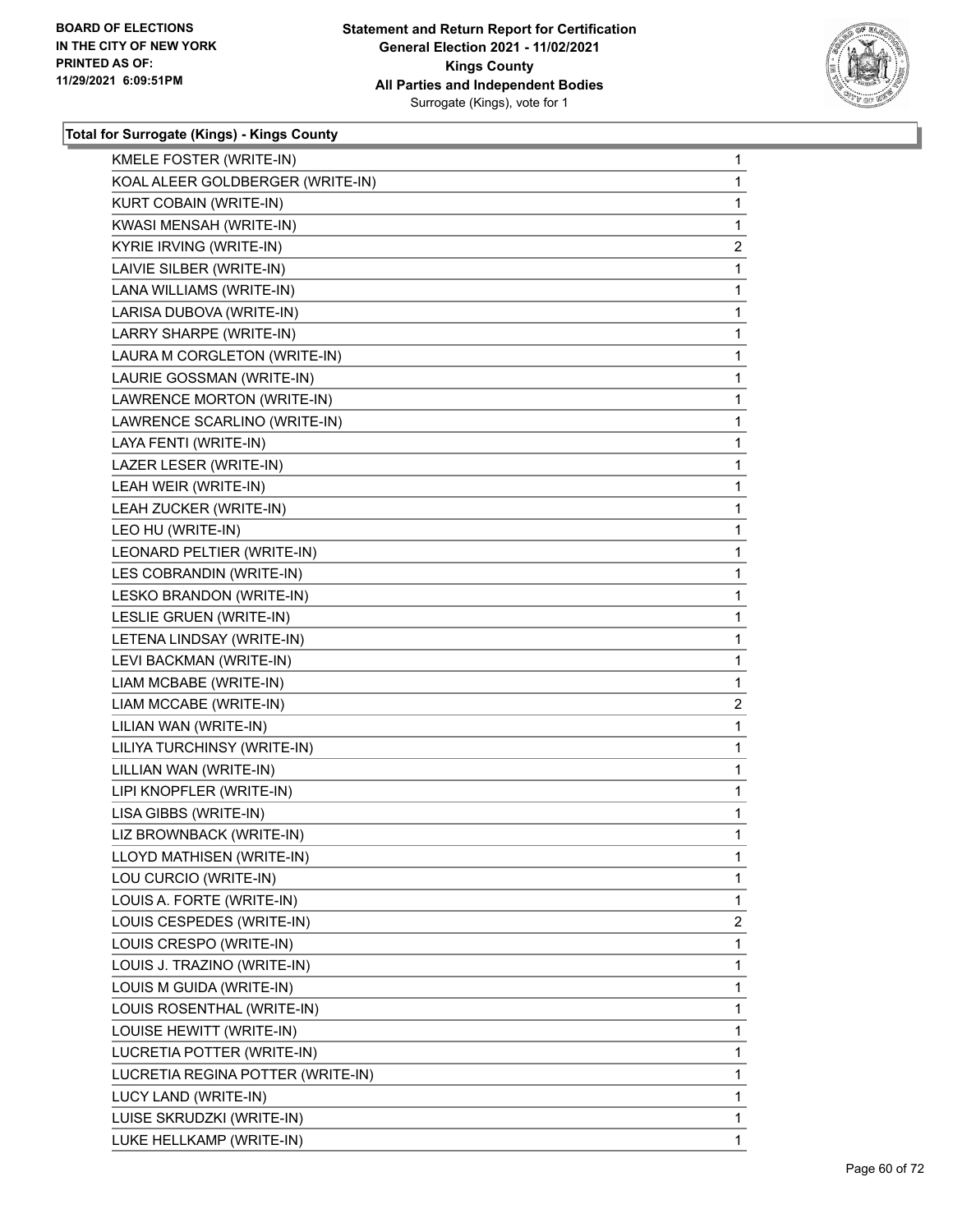

| MAKEBA PINDER (WRITE-IN)          | $\overline{a}$ |
|-----------------------------------|----------------|
| MALLEY FRIEDMAN (WRITE-IN)        | $\mathbf{1}$   |
| MANUEL WAN (WRITE-IN)             | 1              |
| MARC L MINKOFF (WRITE-IN)         | $\mathbf{1}$   |
| MARCO MARVAEZ (WRITE-IN)          | 1              |
| MARGARET GIORGIO (WRITE-IN)       | 1              |
| MARGARITA LOPEZ TORRES (WRITE-IN) | 1              |
| MARGEAX MOLOUGHNEY (WRITE-IN)     | $\mathbf{1}$   |
| MARIA UTHURRALT (WRITE-IN)        | 1              |
| MARK BOGLE (WRITE-IN)             | $\mathbf{1}$   |
| MARK FISKIN (WRITE-IN)            | 1              |
| MARK HUBASTEK (WRITE-IN)          | 1              |
| MARK KENNEDY (WRITE-IN)           | 1              |
| MARK LEVIN (WRITE-IN)             | $\overline{c}$ |
| MARK LEVINE (WRITE-IN)            | 1              |
| MARK PANIN (WRITE-IN)             | $\mathbf{1}$   |
| MARK POSNER (WRITE-IN)            | 1              |
| MARK SCOTT (WRITE-IN)             | 1              |
| MARK SZCUSZKIEWICZ (WRITE-IN)     | 1              |
| MARK SZUSZKIEWICK (WRITE-IN)      | $\mathbf{1}$   |
| MARK SZUSZKIEWICZ (WRITE-IN)      | $\mathbf{1}$   |
| MARK SZUSZKIEWIEZ (WRITE-IN)      | $\mathbf{1}$   |
| MARK SZUSZKIEWITZ (WRITE-IN)      | 1              |
| MARRY GOLDEN (WRITE-IN)           | $\mathbf{1}$   |
| MARSHALL MATHERS (WRITE-IN)       | 1              |
| MARTA SHAH (WRITE-IN)             | 1              |
| MARTIN GOLDEN (WRITE-IN)          | 3              |
| MARTIN HAHAN (WRITE-IN)           | $\mathbf{1}$   |
| MARTIN HINES (WRITE-IN)           | 1              |
| MARTIN J GOLDEN (WRITE-IN)        | $\mathbf{1}$   |
| <b>MARTIN SHKRELI (WRITE-IN)</b>  | $\mathbf{1}$   |
| MARTIN WYDRA (WRITE-IN)           | 1              |
| <b>MARTY GOLDEN (WRITE-IN)</b>    | 2              |
| MARTY LAFALCE (WRITE-IN)          | 1              |
| MARY ANNN AIDALA (WRITE-IN)       | 1              |
| MARY E LUTE (WRITE-IN)            | $\mathbf{1}$   |
| MARYANNE KAISHO (WRITE-IN)        | 1              |
| MATHEW DRON (WRITE-IN)            | 1              |
| MATHEW HUNTER (WRITE-IN)          | 1              |
| MATHEW ROSENBLOOM (WRITE-IN)      | 1              |
| MATIN KAHAN (WRITE-IN)            | 1              |
| MATT BEVINGTON (WRITE-IN)         | $\mathbf{1}$   |
| MATTHEW BIGGS (WRITE-IN)          | 1              |
| MATTHEW H LANNIELLO (WRITE-IN)    | 1              |
| MATTHEW LIMANDRI (WRITE-IN)       | 1              |
| MATTHEW MIGACZ (WRITE-IN)         | 1              |
|                                   |                |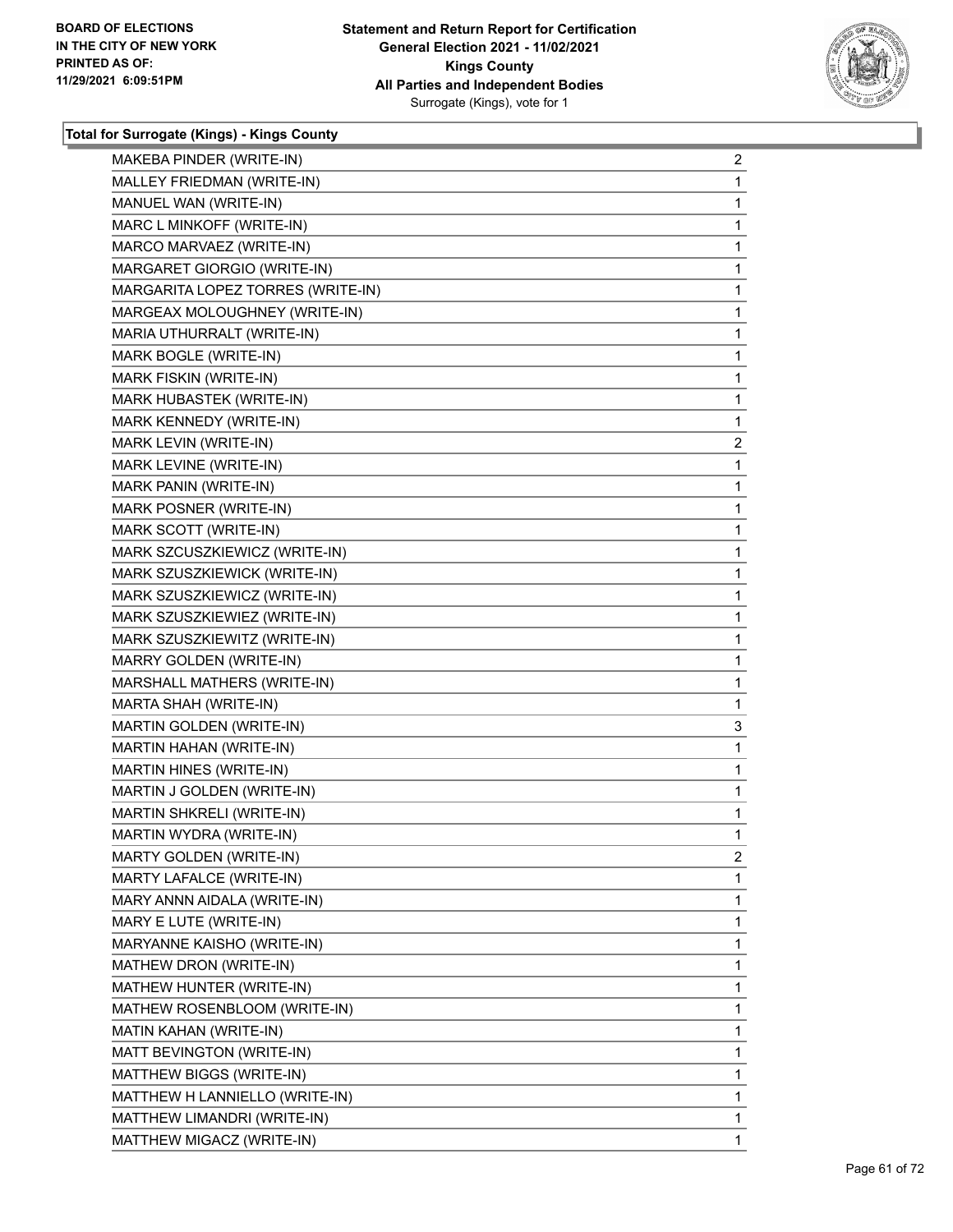

| MATTHEW W DAVIS (WRITE-IN)        | $\mathbf{1}$      |
|-----------------------------------|-------------------|
| MAURICE KAHN (WRITE-IN)           | $\overline{a}$    |
| MAURICE POVICH (WRITE-IN)         | 1                 |
| MAURIE RAFICAA (WRITE-IN)         | 1                 |
| MAX ROBKOFF (WRITE-IN)            | $\mathbf 1$       |
| MAX ROSE (WRITE-IN)               | 1                 |
| MAX SIMPSON (WRITE-IN)            | 1                 |
| MAY KYI (WRITE-IN)                | $\mathbf{1}$      |
| MAYA WILEY (WRITE-IN)             | $\overline{2}$    |
| MAYER MAYERFELD (WRITE-IN)        | 1                 |
| MELANIA TRUMP (WRITE-IN)          | $\mathbf{1}$      |
| MELIKA BUTCHER (WRITE-IN)         | 1                 |
| MELKERKS HELANDOTITS (WRITE-IN)   | 1                 |
| MENACHEM MOSTER (WRITE-IN)        | $\mathbf{1}$      |
| MENACHEM RAITPHE (WRITE-IN)       | 1                 |
| MENACHEM RAITPORT (WRITE-IN)      | $\mathbf 1$       |
| MENACHEM REITPORT (WRITE-IN)      | $\mathbf{1}$      |
| MENACHEM SCHNEERSON (WRITE-IN)    | 1                 |
| MENACHEN RAITPORT (WRITE-IN)      |                   |
| MENDEL MASHIECH (WRITE-IN)        | 1                 |
|                                   | $\mathbf{1}$<br>1 |
| MENDEL NEVFM (WRITE-IN)           |                   |
| MENQECHEM M. RAITPORT (WRITE-IN)  | $\mathbf 1$       |
| MERJONIE TAYLOR GREENE (WRITE-IN) | $\mathbf 1$       |
| MICHAEL BALAGULA (WRITE-IN)       | 4                 |
| MICHAEL BANNOM (WRITE-IN)         | 1                 |
| MICHAEL BLOOMBERG (WRITE-IN)      | $\overline{c}$    |
| MICHAEL CASSIDY (WRITE-IN)        | 1                 |
| MICHAEL CASTILLO (WRITE-IN)       | $\mathbf 1$       |
| MICHAEL CHIARADIO (WRITE-IN)      | $\mathbf{1}$      |
| MICHAEL CLARKE (WRITE-IN)         | 1                 |
| MICHAEL COHEN (WRITE-IN)          | 1                 |
| MICHAEL CONNORS (WRITE-IN)        | 2                 |
| MICHAEL F.MIGAUOLO (WRITE-IN)     | 1                 |
| MICHAEL FRANZESE (WRITE-IN)       | 1                 |
| MICHAEL GINDIS (WRITE-IN)         | $\mathbf{1}$      |
| MICHAEL GOLDBERGER (WRITE-IN)     | 1                 |
| MICHAEL HOLLINSWORTH (WRITE-IN)   | 1                 |
| MICHAEL J. HIZME (WRITE-IN)       | 1                 |
| MICHAEL JACKSON (WRITE-IN)        | 1                 |
| MICHAEL K. CLARKE (WRITE-IN)      | 1                 |
| MICHAEL KEEGAN (WRITE-IN)         | $\mathbf{1}$      |
| MICHAEL KEOGH (WRITE-IN)          | 1                 |
| MICHAEL KITSIS (WRITE-IN)         | 1                 |
| MICHAEL MAGLIANO (WRITE-IN)       | 1                 |
| MICHAEL MALICE (WRITE-IN)         | 1                 |
| MICHAEL MARRA (WRITE-IN)          | 1                 |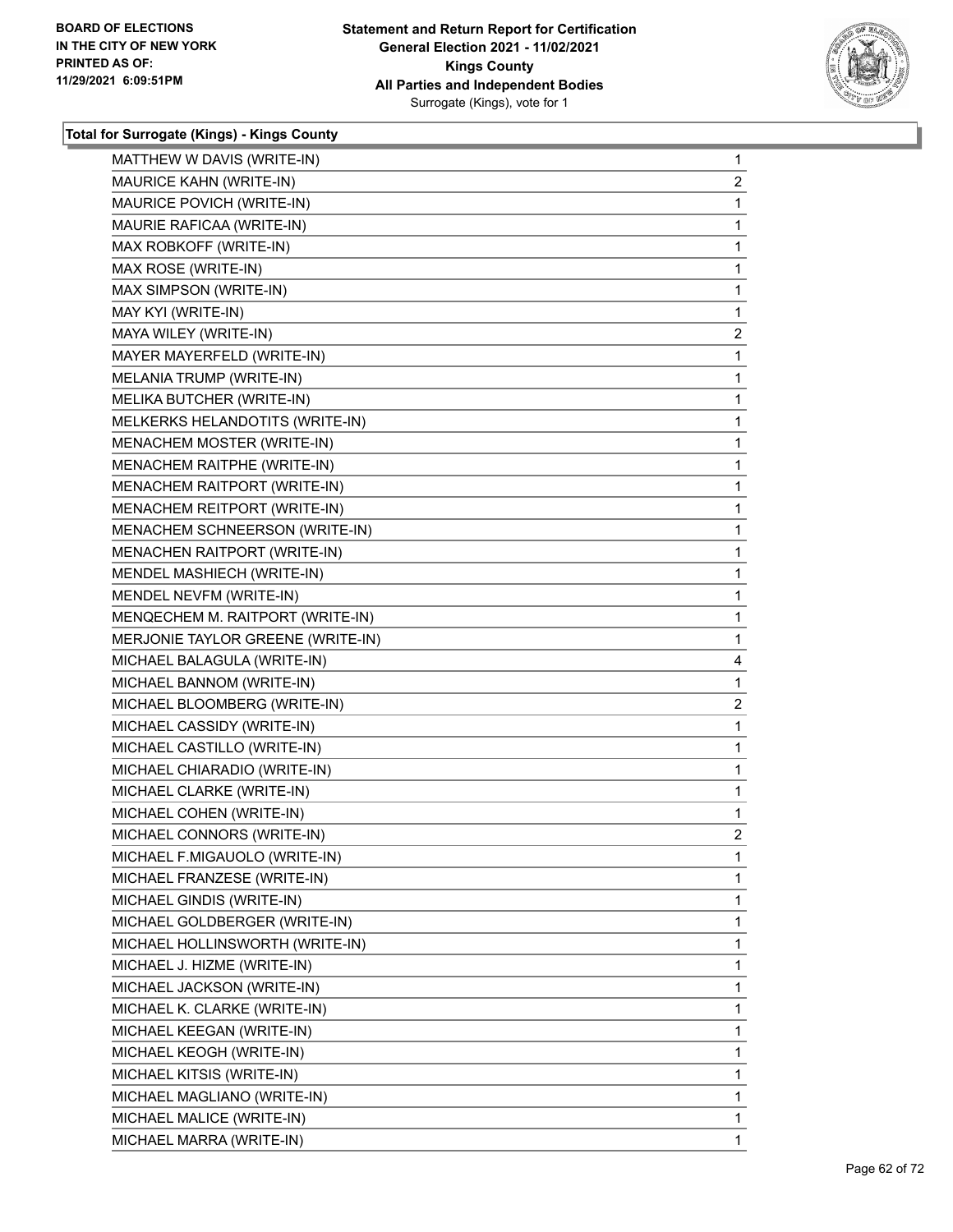

| MICHAEL MUIAYER (WRITE-IN)       | $\mathbf{1}$ |
|----------------------------------|--------------|
|                                  |              |
| MICHAEL O KEFFE (WRITE-IN)       | $\mathbf{1}$ |
| MICHAEL PENNA (WRITE-IN)         | 1            |
| MICHAEL R O'KEEFE (WRITE-IN)     | 1            |
| MICHAEL R PASTERNACK (WRITE-IN)  | 1            |
| MICHAEL R PENCE (WRITE-IN)       | 1            |
| MICHAEL SAVAGE (WRITE-IN)        | 1            |
| MICHAEL WEINBERG (WRITE-IN)      | 1            |
| MICHAEL WEISSBERG (WRITE-IN)     | 1            |
| MICHAEL WILLIAMS (WRITE-IN)      | 1            |
| MICHAEZ FARKAS (WRITE-IN)        | 1            |
| MICHAL MOSSAD (WRITE-IN)         | $\mathbf{1}$ |
| MICHAL TOWER (WRITE-IN)          | 1            |
| MIDGE HADLEY SHERWOOD (WRITE-IN) | 1            |
| MIGUEL ROSADO (WRITE-IN)         | 1            |
| MIKE ALOSA (WRITE-IN)            | 1            |
| MIKE BALBO (WRITE-IN)            | 1            |
| MIKE BLOOMBERG (WRITE-IN)        | 1            |
| MIKE DONOHOE (WRITE-IN)          | 1            |
| MIKE FEINBERG (WRITE-IN)         | 1            |
| MIKE FISHER (WRITE-IN)           | 1            |
| MIKE HUNT (WRITE-IN)             | 1            |
| MIKE IRWIN (WRITE-IN)            | 1            |
| MIKE KELLY (WRITE-IN)            | 1            |
| MIKE LARRY (WRITE-IN)            | 1            |
| MIKE MUSSMAN (WRITE-IN)          | 1            |
| MIKE PENSE (WRITE-IN)            | 1            |
| MIKE SUSA (WRITE-IN)             | 1            |
| MILANIA TRUMP (WRITE-IN)         | 1            |
| MILDRED SMITH (WRITE-IN)         | $\mathbf{1}$ |
| MILO SCHWARTZ (WRITE-IN)         | 1            |
| MIRIAM FRIED (WRITE-IN)          | 1            |
| MIRIAM SKOLNICK (WRITE-IN)       | 1            |
| MIRIAM WEIDER (WRITE-IN)         | 1            |
| MIRIAM YEGER (WRITE-IN)          | 1            |
| MIVA KUSINITZ (WRITE-IN)         | 1            |
| MOISHE FAHRER (WRITE-IN)         | 1            |
| MOISHE GOLDBERG (WRITE-IN)       | 1            |
| MOISHE KLEIN (WRITE-IN)          | 1            |
| MOISHE KRAUSS (WRITE-IN)         | 1            |
| MORA SARMADI (WRITE-IN)          | 1            |
| MORDECAI FRIEDMAN (WRITE-IN)     | 1            |
| MORDECHAI GLICK (WRITE-IN)       | 1            |
| MORDECHAI HIRSCHHORN (WRITE-IN)  | 1            |
| MORDICHAI TEITELBAUM (WRITE-IN)  | $\mathbf{1}$ |
| MORGAN LAMARRE (WRITE-IN)        | 1            |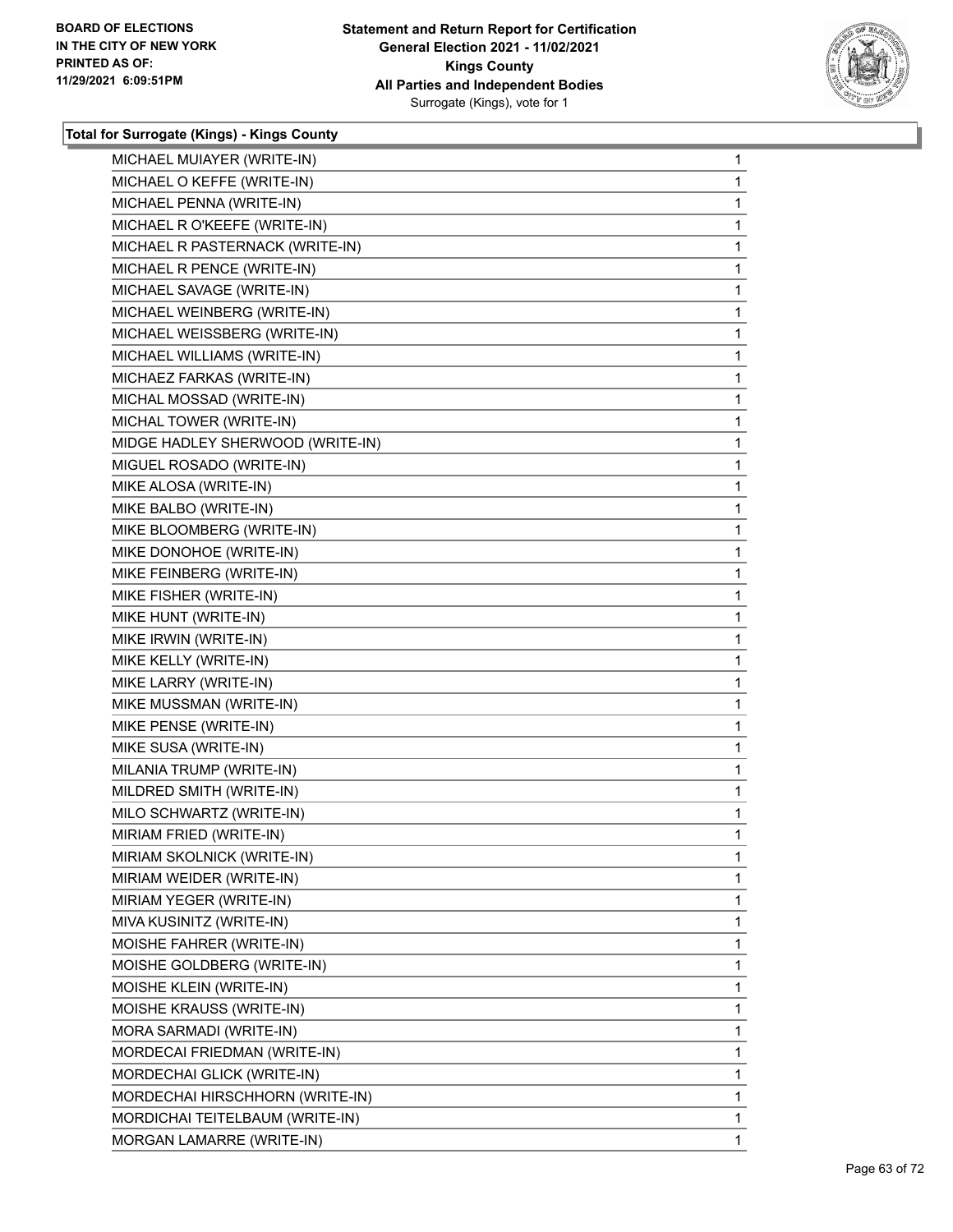

| <b>MORRIS SIMKIN (WRITE-IN)</b>    | 3              |
|------------------------------------|----------------|
| MORTON LEVINE (WRITE-IN)           | 1              |
| MOSES FREIER (WRITE-IN)            | 1              |
| MOSHE BRODY (WRITE-IN)             | 1              |
| MOSHE FOGEL (WRITE-IN)             | 1              |
| MOSHE KATZIN (WRITE-IN)            | 1              |
| MOSHE KOHARSKY (WRITE-IN)          | 1              |
| MOSHE RUBASHKIN (WRITE-IN)         | 1              |
| MOSHE WEISBERG (WRITE-IN)          | 1              |
| MOSHE WOLFSON (WRITE-IN)           | 1              |
| MUMIA ABU JAMAL (WRITE-IN)         | $\overline{c}$ |
| NACHMAN CALLER (WRITE-IN)          | 1              |
| NANCY MORISSEAU (WRITE-IN)         | 1              |
| NANCY TAYLOR (WRITE-IN)            | 1              |
| NASSON SHER (WRITE-IN)             | 1              |
| NATHAN BERKE (WRITE-IN)            | 1              |
| NATHAN FRIEDSON (WRITE-IN)         | 1              |
| NATHAN TESSLA (WRITE-IN)           | 1              |
| NATHANIEL MANNIMG (WRITE-IN)       | 1              |
| NEAL ADELSTEIN (WRITE-IN)          | 1              |
| NEFTALI ZEHUWIRTH (WRITE-IN)       | 1              |
| NENACHEM M. RAITPAT (WRITE-IN)     | 1              |
| <b>NESRET BILALI (WRITE-IN)</b>    | 1              |
| NETANEL ALON (WRITE-IN)            | 1              |
| NICHOLAS ALLARD (WRITE-IN)         | 1              |
| NICHOLAS DENICOLA (WRITE-IN)       | 1              |
| NICHOLAS ENG (WRITE-IN)            | 1              |
| NICHOLAS MEYERSON (WRITE-IN)       | 1              |
| NICK THOMPSON (WRITE-IN)           | 1              |
| NICKA PIERRE (WRITE-IN)            | 1              |
| NICKI VLISIDES (WRITE-IN)          | 1              |
| NICOLE CARR (WRITE-IN)             | 1              |
| NICOLE CHERNECHER (WRITE-IN)       | 1              |
| NICOLE MALENGIANDKIS (WRITE-IN)    | 1              |
| NICOLE MCQUEEN (WRITE-IN)          | 1              |
| NIK DAKA (WRITE-IN)                | 1              |
| NIKITA MORRIS (WRITE-IN)           | 1              |
| NIKKI LUCAS (WRITE-IN)             | 1              |
| NILA NATARAJAN (WRITE-IN)          | 1              |
| NINA JORLANO (WRITE-IN)            | 1              |
| NINE TURNER (WRITE-IN)             | 1              |
| NLAN BATOR (WRITE-IN)              | 1              |
| NOACH DEAR (WRITE-IN)              | 1              |
| NOEL DAVIS (WRITE-IN)              | 1              |
| <b>NOLAN FRANKENSON (WRITE-IN)</b> | 1              |
| NOLAN FRONTERA (WRITE-IN)          | 1.             |
|                                    |                |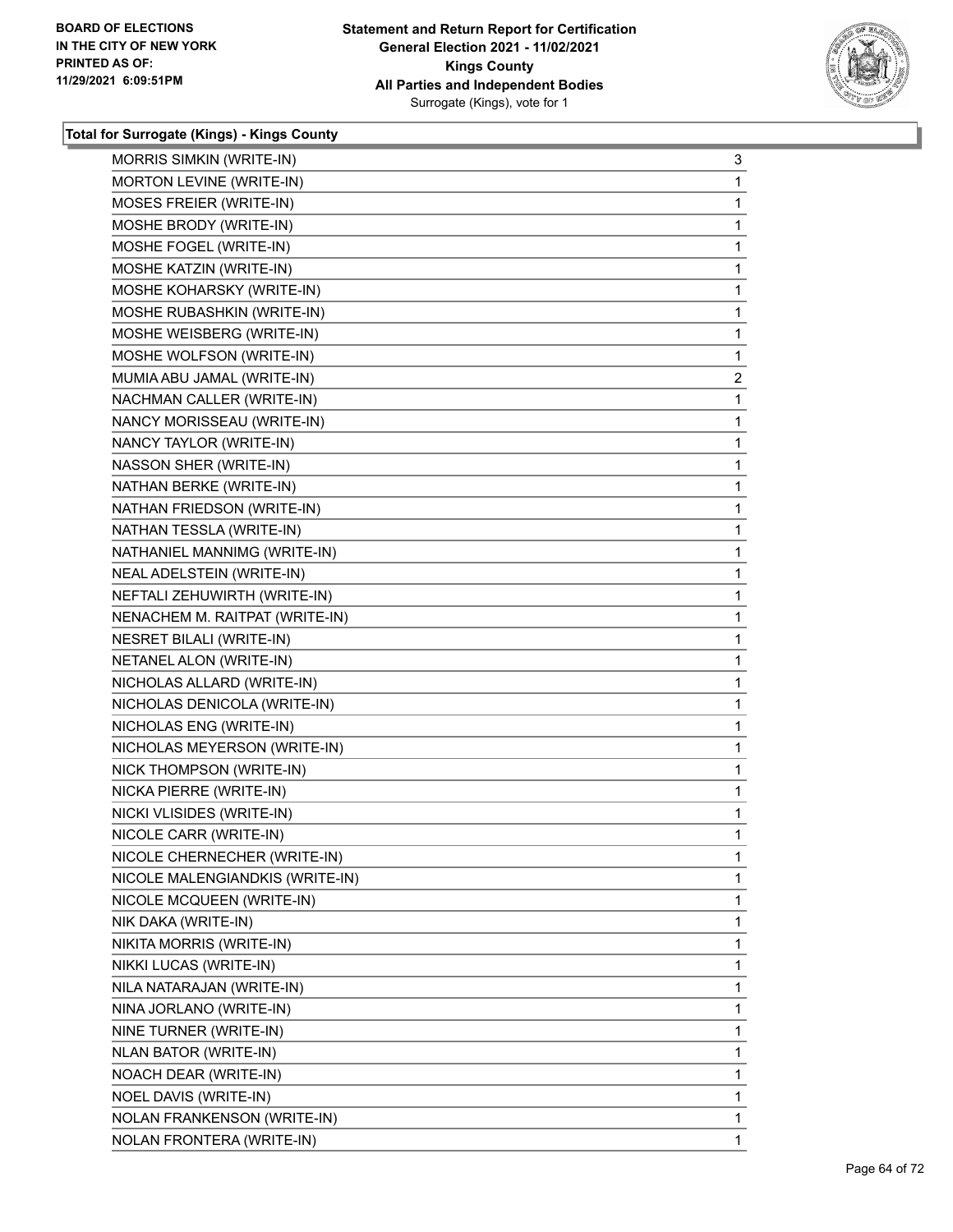

| NOSSOM TZVI ELY (WRITE-IN)          | 1              |
|-------------------------------------|----------------|
| NOVA SLOBA (WRITE-IN)               | 1              |
| ODOCHI IBE (WRITE-IN)               | 1              |
| OMARR A JALLOH (WRITE-IN)           | 1              |
| OPRAH WINFREY (WRITE-IN)            | 1              |
| OSCAR LAUS (WRITE-IN)               | 1              |
| PAPERBOY LOVE PRINCE (WRITE-IN)     | 1              |
| PAREL BERGMAN (WRITE-IN)            | 1              |
| PAT JOSEPH QUAGLIARIEILO (WRITE-IN) | 1              |
| PAT PIAZZA (WRITE-IN)               | 1              |
| PATRICIA ROBERTSEN (WRITE-IN)       | 1              |
| PATRICIA ROBINSON (WRITE-IN)        | 1              |
| PATRICK BATEMAN (WRITE-IN)          | 1              |
| PATRICK MARTIN (WRITE-IN)           | 1              |
| PATRICK WANG (WRITE-IN)             | $\overline{c}$ |
| PAUL A. RODRIGUES (WRITE-IN)        | 1              |
| PAUL A. VAN LINDEN - TOI (WRITE-IN) | 1              |
| PAUL BALUCAS (WRITE-IN)             | 1              |
| PAUL CAPOBIANCO (WRITE-IN)          | 1              |
| PAUL D WEBER (WRITE-IN)             | 1              |
| PAUL DE MARTINI (WRITE-IN)          | 1              |
| PAUL DWEYNIE (WRITE-IN)             | 1              |
| PAUL E DWEYNIE (WRITE-IN)           | $\overline{2}$ |
| PAUL ESTER DWEYNIE (WRITE-IN)       | $\overline{2}$ |
| PAUL KEEFE (WRITE-IN)               | 1              |
| PAUL LIND (WRITE-IN)                | 1              |
| PAUL M WHITE (WRITE-IN)             | 1              |
| PAUL MAJOR (WRITE-IN)               | 1              |
| PAUL RICHARDS (WRITE-IN)            | 1              |
| PAUL RODRIGUEZ (WRITE-IN)           | $\overline{2}$ |
| PAUL WILSON (WRITE-IN)              | 1              |
| PEARL MAX (WRITE-IN)                | 1              |
| PEARL SAMPSON (WRITE-IN)            | 1              |
| PERETZ BRONSTEIN (WRITE-IN)         | 1              |
| PESACHYA DASKALOWITZ (WRITE-IN)     | 1              |
| PETER CATUSCO (WRITE-IN)            | 1              |
| PETER CHRISTOPHER VELEZ (WRITE-IN)  | 1              |
| PETER FUNOT (WRITE-IN)              | 1              |
| PETER GRIFFIN (WRITE-IN)            | $\overline{2}$ |
| PETER KNOBLOCH (WRITE-IN)           | 1              |
| PETER STUGVESENT (WRITE-IN)         | 1              |
| PETER THIEL (WRITE-IN)              | 1              |
| PHIL GERSHBAUM (WRITE-IN)           | 1              |
| PINCHAS MILLER (WRITE-IN)           | 1              |
| PRETT DRAG (WRITE-IN)               | 1              |
| PUPA REBBA (WRITE-IN)               | 1              |
|                                     |                |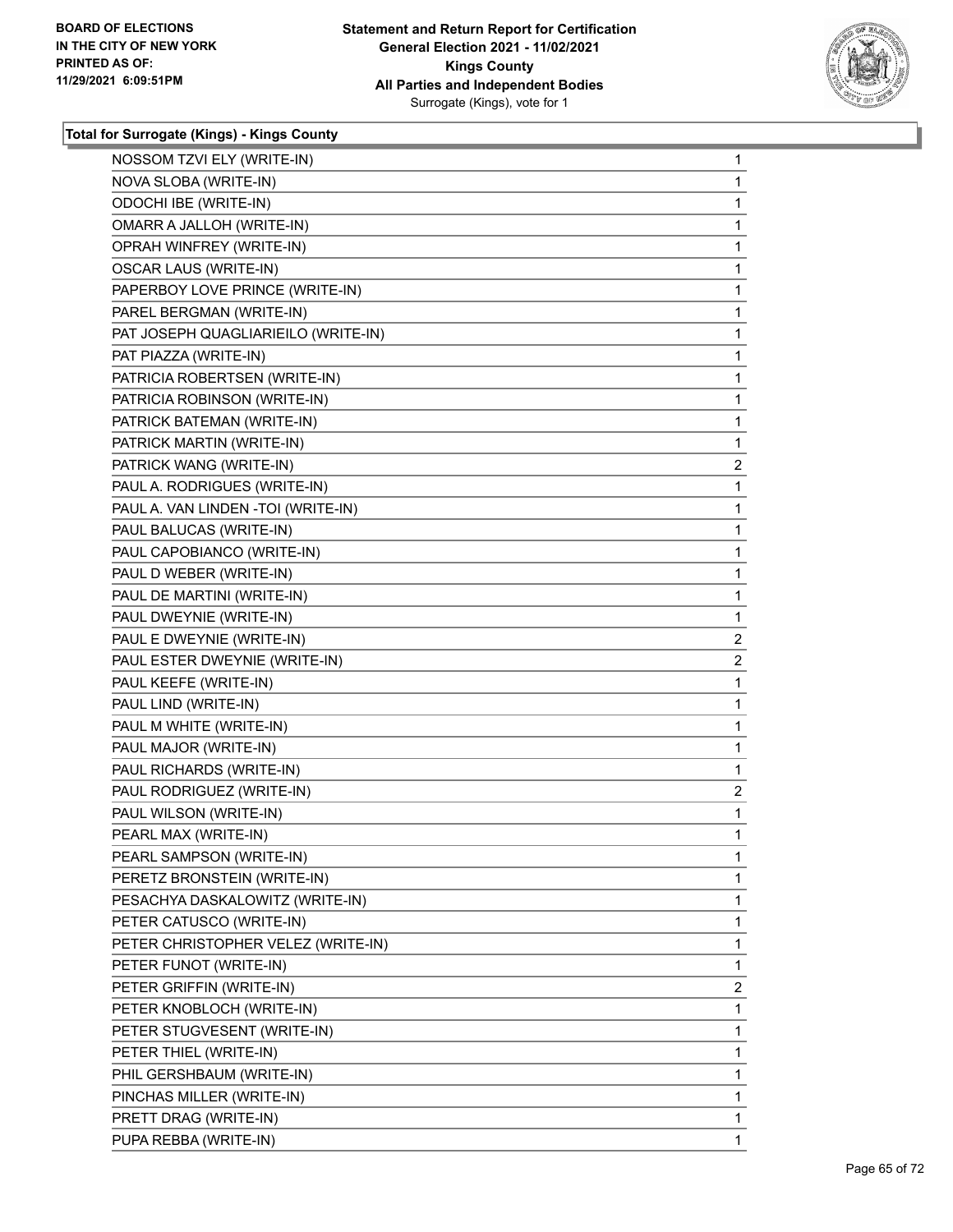

| PUSTOBAYER ALEXANDER (WRITE-IN) | 1              |
|---------------------------------|----------------|
| QUADISHA AVERA (WRITE-IN)       | 1              |
| R J BARRETT (WRITE-IN)          | 1              |
| RABY A. MILLER (WRITE-IN)       | 1              |
| RACHEL GRUEN (WRITE-IN)         | 1              |
| RACHEL PECKER (WRITE-IN)        | 1              |
| RACHEL ROMM-NISSON (WRITE-IN)   | 1              |
| RACHEL TABAK (WRITE-IN)         | 1              |
| RAFAEL BECO (WRITE-IN)          | 1              |
| RAFAEL S ZUCKER (WRITE-IN)      | 1              |
| RAFAEL ZUCKER (WRITE-IN)        | 1              |
| RAHUL S. DESAI (WRITE-IN)       | 1              |
| RALPH LETTON (WRITE-IN)         | 1              |
| RALPH NADER (WRITE-IN)          | 1              |
| RALPH PROTANO (WRITE-IN)        | 1              |
| RAND PAUL (WRITE-IN)            | 1              |
| RANDEL WHITE (WRITE-IN)         | 1              |
| RAYMOND MOLLICA (WRITE-IN)      | $\overline{2}$ |
| RAYMOND TORRES (WRITE-IN)       | 1              |
| REBECCA HATHAWAY (WRITE-IN)     | 1              |
| REGINA A. FINK (WRITE-IN)       | 1              |
| REGINA RYAN (WRITE-IN)          | 1              |
| RENAT AKHMEDZHANOV (WRITE-IN)   | 1              |
| RENEE PARADIS (WRITE-IN)        | 1              |
| REVA S BAER (WRITE-IN)          | $\overline{2}$ |
| RHETT CHAMIS (WRITE-IN)         | 1              |
| RICHARD AGCAUILI (WRITE-IN)     | 1              |
| RICHARD MONTALBANO (WRITE-IN)   | 1              |
| RICHARD PIZZICARRA (WRITE-IN)   | 1              |
| RICHARD RIKER (WRITE-IN)        | 1              |
| RICHARD SLIVINSKI (WRITE-IN)    | 1              |
| RICHARD SPAULDIYO (WRITE-IN)    | 1              |
| RICK SANCHEZ (WRITE-IN)         | 1              |
| RITA COSBY (WRITE-IN)           | 1              |
| RIVKY BERGER (WRITE-IN)         | 1              |
| RJ BURRETT (WRITE-IN)           | 1              |
| ROB MATHREW JR. (WRITE-IN)      | 1              |
| ROBBYN AGHIVE (WRITE-IN)        | 1              |
| ROBERT BERNNADI (WRITE-IN)      | 1              |
| ROBERT CAMCHO (WRITE-IN)        | 1              |
| ROBERT COONEY (WRITE-IN)        | 1              |
| ROBERT DIGGS (WRITE-IN)         | 1              |
| ROBERT DORIA (WRITE-IN)         | 1              |
| ROBERT E. SUTTON (WRITE-IN)     | 1              |
| ROBERT FORULA (WRITE-IN)        | 1              |
| ROBERT MALONE (WRITE-IN)        | 1.             |
|                                 |                |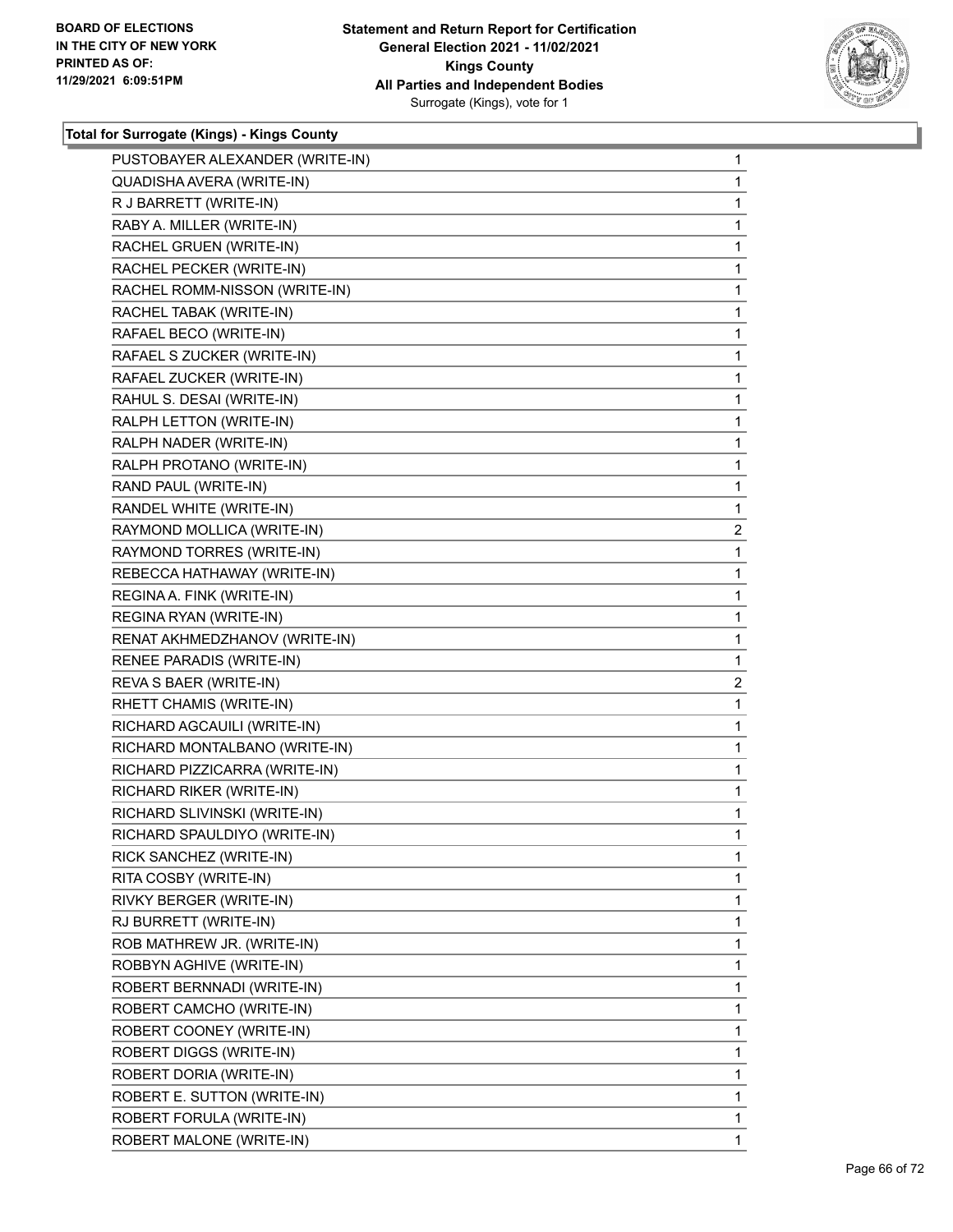

| RODERICK ALLEGNE (WRITE-IN)     | 1            |
|---------------------------------|--------------|
| ROLANDO ROYCE (WRITE-IN)        | 1            |
| RON COLEMAN (WRITE-IN)          | 1            |
| RON DESANTIS (WRITE-IN)         | 1            |
| RON KUBY (WRITE-IN)             | 1            |
| RON PAUL (WRITE-IN)             | 1            |
| RON SANTEPADRE (WRITE-IN)       | 1            |
| RONALD SCHIFT (WRITE-IN)        | 1            |
| RONNIE TAWIL (WRITE-IN)         | 1            |
| ROSALIND FRANK (WRITE-IN)       | $\mathbf{2}$ |
| ROSEMARY MONTABANO (WRITE-IN)   | 1            |
| ROSLYN CODY (WRITE-IN)          | 1            |
| ROSRANNE BRANDA (WRITE-IN)      | 1            |
| ROSS CELLINO (WRITE-IN)         | 1            |
| ROSS W GREEN (WRITE-IN)         | 1            |
| ROYSTON HENRY (WRITE-IN)        | 1            |
| RUDOLPH GIULIANI (WRITE-IN)     | 3            |
| RUDOLPH GIULIANO (WRITE-IN)     | 1            |
| RUDY GIULIANI (WRITE-IN)        | 7            |
| RUDY GUILIANI (WRITE-IN)        | 3            |
| RUDY GULIANI (WRITE-IN)         | 2            |
| RUTH GINSBERG (WRITE-IN)        | 1            |
| RYAN COUNCIL (WRITE-IN)         | 1            |
| RYAN HALLAHAN (WRITE-IN)        | 1            |
| SABRINA GORODETSKY (WRITE-IN)   | 1            |
| SADIA L CRUMCHAU (WRITE-IN)     | 1            |
| SADIE HAMMOND (WRITE-IN)        | 1            |
| SAL ALBANESE (WRITE-IN)         | 1            |
| SAL LONG (WRITE-IN)             | 1            |
| SAL STEIN (WRITE-IN)            | 1            |
| SAM AMBUSH (WRITE-IN)           | 1            |
| SAM BEYDA (WRITE-IN)            | 1            |
| SAM BRICKFIELD (WRITE-IN)       | 1            |
| SAM GROSSMAN (WRITE-IN)         | 1            |
| SAM SMITH (WRITE-IN)            | 1            |
| SAM WILSON (WRITE-IN)           | 1            |
| SAMANTHA LEE (WRITE-IN)         | 1            |
| SAMUEL WHITLOMB HYDE (WRITE-IN) | 1            |
| SANDIEJANKELOWITZ (WRITE-IN)    | 1            |
| SANDY NURSE (WRITE-IN)          | 1            |
| SARA MAX (WRITE-IN)             | 1            |
| SARAH K RENZETTI (WRITE-IN)     | 1            |
| SARAH PARKER GREEN (WRITE-IN)   | 1            |
| SARAH TOBIAS (WRITE-IN)         | 1            |
| SATASHI NAKAMSTS (WRITE-IN)     | 1            |
| SAUL GOLD (WRITE-IN)            | 1.           |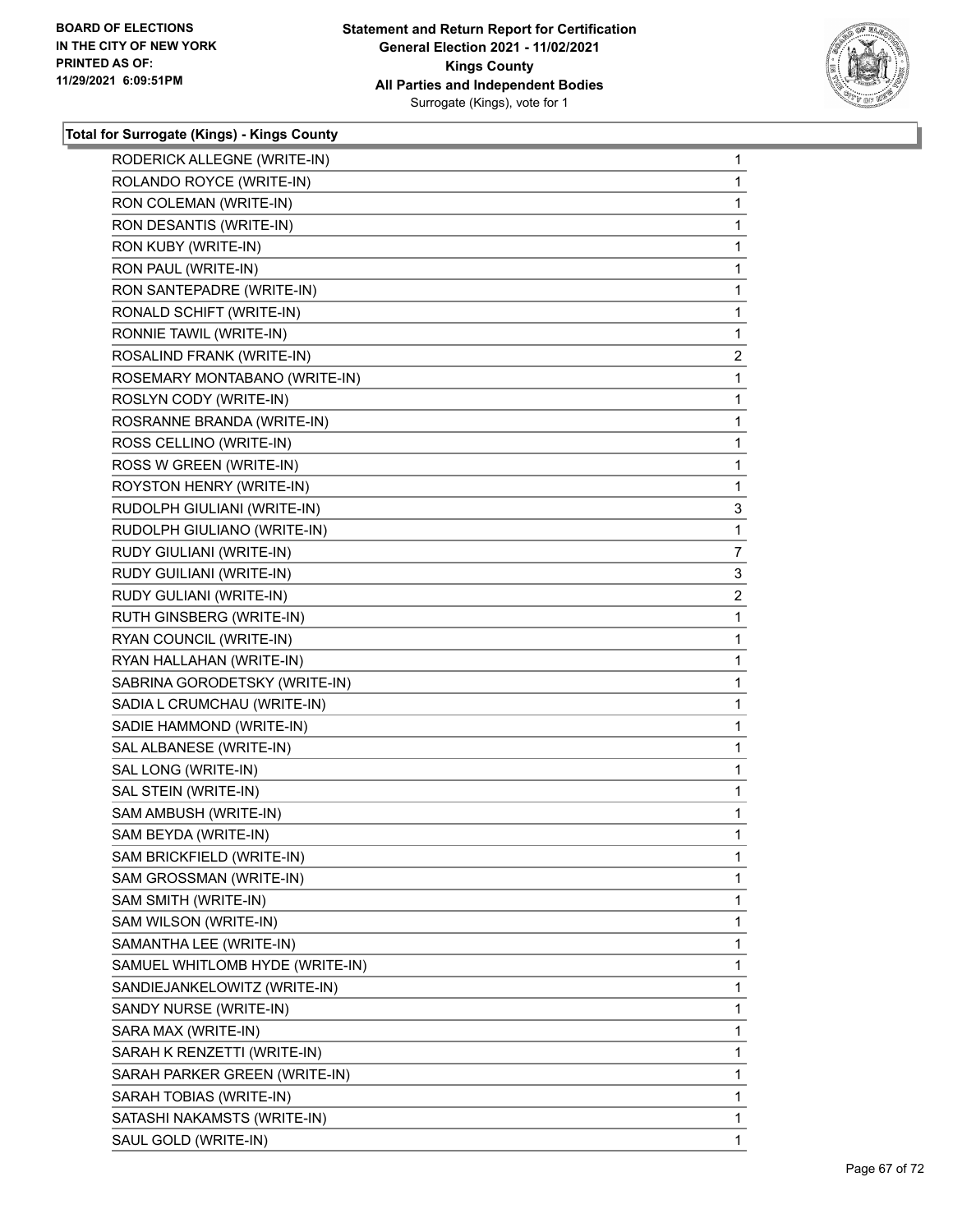

| SCOTT D. LONG (WRITE-IN)          | 1 |
|-----------------------------------|---|
| SCOTT NIMAR (WRITE-IN)            | 1 |
| SCOTT STRINGER (WRITE-IN)         | 1 |
| SCOTT TUBBS (WRITE-IN)            | 1 |
| SEAN BENNETT (WRITE-IN)           | 1 |
| SEAN FAUNTLEROY (WRITE-IN)        | 1 |
| SEAN HODY (WRITE-IN)              | 1 |
| SEBASTAN MAJCHER (WRITE-IN)       | 1 |
| SEBASTIAN MANKOWSKI (WRITE-IN)    | 1 |
| SEBASTIANO N.RUSSO (WRITE-IN)     | 1 |
| SERGUY SHEPOTKIN (WRITE-IN)       | 1 |
| SETH LEVIN (WRITE-IN)             | 1 |
| SHABSY GROSSMAN (WRITE-IN)        | 1 |
| SHAL ALTUR (WRITE-IN)             | 1 |
| SHANE JAMIESON (WRITE-IN)         | 1 |
| SHARON SMILOW (WRITE-IN)          | 1 |
| SHARON WEBSTER-NURSE (WRITE-IN)   | 1 |
| SHAUL HAFNER (WRITE-IN)           | 1 |
| SHAUL KLEIN (WRITE-IN)            | 1 |
| SHEKERA SHAHID ALGARIN (WRITE-IN) | 1 |
| SHERRY ZIEGLER (WRITE-IN)         | 1 |
| SHIA STERN (WRITE-IN)             | 1 |
| SHIFR GRAUS (WRITE-IN)            | 1 |
| SHIFRA FRIEDMAN (WRITE-IN)        | 1 |
| SHIMON FELDMAN (WRITE-IN)         | 1 |
| SHIMON SHAIN (WRITE-IN)           | 1 |
| SHIRA KLEIN (WRITE-IN)            | 1 |
| SHIRA MAYERFELD (WRITE-IN)        | 1 |
| SHIRLEY CHISHOLMN (WRITE-IN)      | 1 |
| SHLOIME RIEGLER (WRITE-IN)        | 1 |
| SHLOMO SABLE (WRITE-IN)           | 1 |
| SHMUEL WEBER (WRITE-IN)           | 1 |
| SHMVEL BECKERMAN (WRITE-IN)       | 1 |
| SHOLOM B KIRSH (WRITE-IN)         | 1 |
| SHORLAND DANIELS (WRITE-IN)       | 1 |
| SHOULAMIT SEBAG (WRITE-IN)        | 1 |
| SHUIEM WIEDER (WRITE-IN)          | 1 |
| SIHAME KEGHIDA (WRITE-IN)         | 1 |
| SILL LEPAGE (WRITE-IN)            | 1 |
| SIMCHA FELDER (WRITE-IN)          | 3 |
| SIMOM ISAAC (WRITE-IN)            | 1 |
| SIMON WINKLER (WRITE-IN)          | 1 |
| SIMONE ADAMS (WRITE-IN)           | 1 |
| SOLOMON JASKIEL (WRITE-IN)        | 1 |
| SOPHIA GIORDANO (WRITE-IN)        | 1 |
| SOPHIE GAMER (WRITE-IN)           | 1 |
|                                   |   |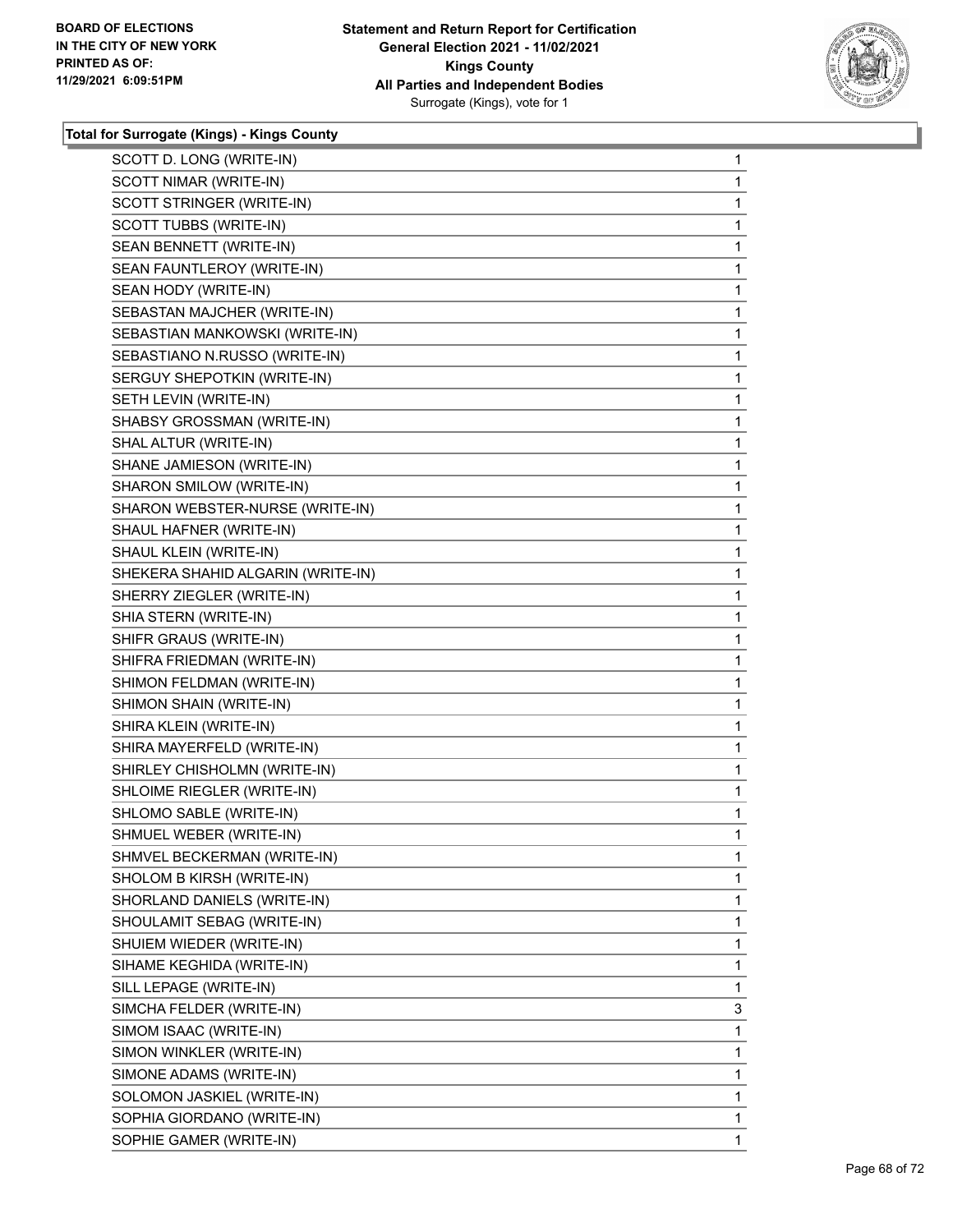

| SOPHIE MODE (WRITE-IN)         | $\mathbf 1$  |
|--------------------------------|--------------|
| SPENCER BENEDICT (WRITE-IN)    | 1            |
| SPIKE LEE (WRITE-IN)           | 1            |
| STACEY H PRUSSMAN (WRITE-IN)   | $\mathbf{1}$ |
| STACEY LEIGH (WRITE-IN)        | 1            |
| STACEY PRUSSMAN (WRITE-IN)     | 1            |
| STACEY-ANN DOVEGAN (WRITE-IN)  | 1            |
| STARR HARRISON (WRITE-IN)      | 1            |
| STEPHEN CHRISTOPER (WRITE-IN)  | 1            |
| STEPHEN COSUNEA (WRITE-IN)     | 1            |
| STEPHEN IPPOLITO (WRITE-IN)    | 1            |
| STEPHEN MANNIX (WRITE-IN)      | 1            |
| STEPHEN MYERS (WRITE-IN)       | 1            |
| STEVE FISH (WRITE-IN)          | 1            |
| STEVE MARION (WRITE-IN)        | 1            |
| STEVEN FRANKLIN (WRITE-IN)     | 1            |
| STEVEN J. SENECAL (WRITE-IN)   | 1            |
| STEVEN NAZARO (WRITE-IN)       | 1            |
| STEVEN PAUL MARGOIS (WRITE-IN) | 1            |
| STEVEN SAPERSTEIN (WRITE-IN)   | 1            |
| STEVIE NICKS (WRITE-IN)        | 1            |
| STEWART B. MILSTEIN (WRITE-IN) | $\mathbf{1}$ |
| STEWART JOHNSON (WRITE-IN)     | 1            |
| STOVE SCHLISSEL (WRITE-IN)     | 1            |
| SUE SIMMONS (WRITE-IN)         | 1            |
| SUEA WEDOFF (WRITE-IN)         | 1            |
| SUSAN JONES (WRITE-IN)         | 1            |
| SUSAN MURPHY (WRITE-IN)        | 1            |
| SUSAN SCHEUERER (WRITE-IN)     | 1            |
| SVETLANA ROMANSKY (WRITE-IN)   | 1            |
| TANEISEN BAILEY (WRITE-IN)     | 1            |
| TANIA MAKRIS (WRITE-IN)        | 1            |
| TARA LA MORTIS (WRITE-IN)      | 1            |
| TARDIS JOHNSON (WRITE-IN)      | 1            |
| TATO J. BURKE (WRITE-IN)       | 1            |
| TATYANA PARKER (WRITE-IN)      | 1            |
| TED CRUZ (WRITE-IN)            | 4            |
| TED LOGAN (WRITE-IN)           | 1            |
| TEDDY DITCHEK (WRITE-IN)       | 1            |
| TELLENCE KENNIFF (WRITE-IN)    | 1            |
| TEREN SHAFFER (WRITE-IN)       | 1            |
| TERESA SJURGEN (WRITE-IN)      | 1            |
| TERI ORATE (WRITE-IN)          | 1            |
| THANDE SHANGE (WRITE-IN)       | 1            |
| THERESA D'AMBROSE (WRITE-IN)   | 1            |
| THERESA HARRIS (WRITE-IN)      | 1.           |
|                                |              |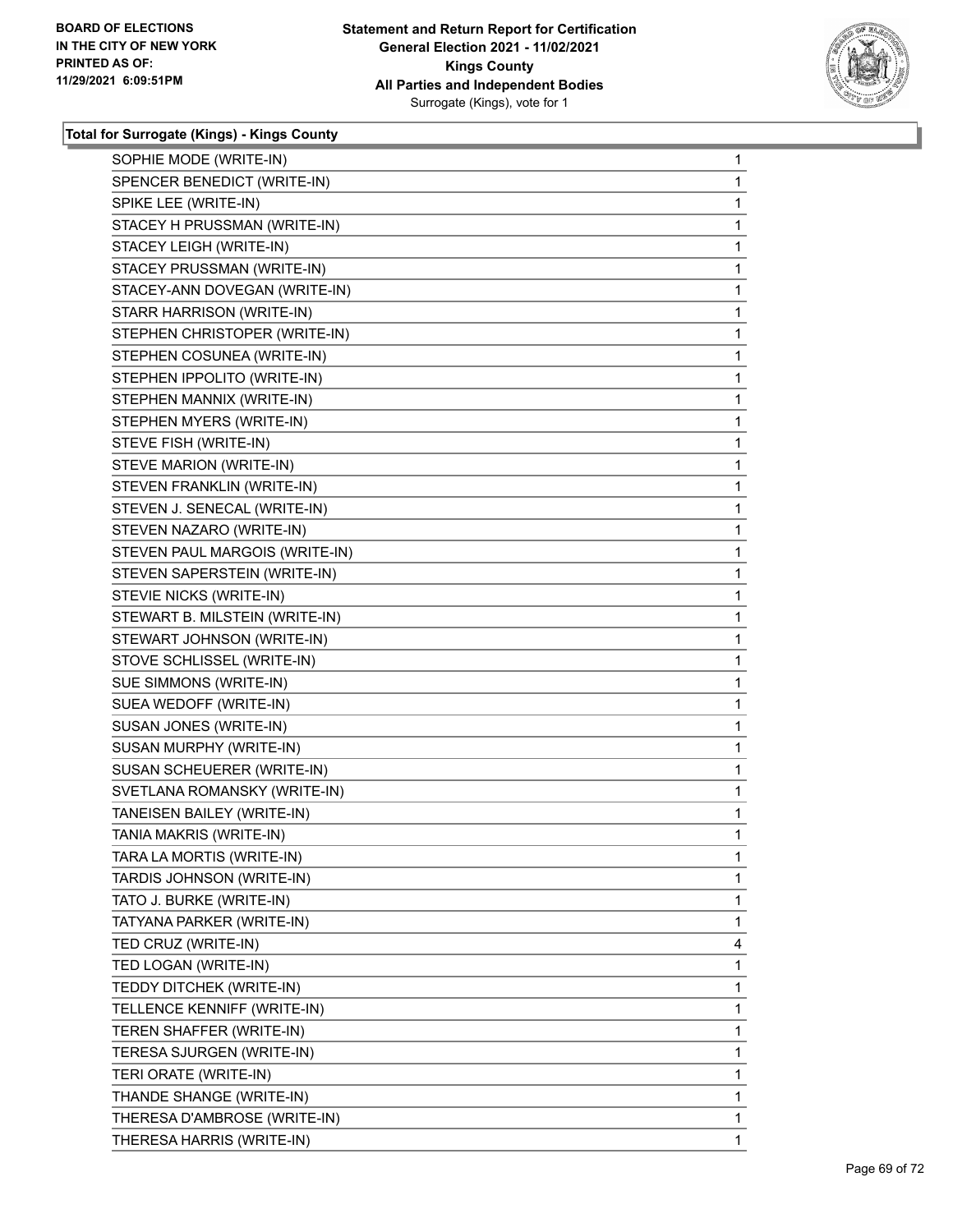

| THERESA MC ENOY (WRITE-IN)                | 1              |
|-------------------------------------------|----------------|
| THOMAS CASSMIRE (WRITE-IN)                | 1              |
| THOMAS FAHERTY (WRITE-IN)                 | 1              |
| THOMAS KENNIFF (WRITE-IN)                 | 2              |
| THOMAS MATTHEW (WRITE-IN)                 | 1              |
| THOMAS P GROMMELL (WRITE-IN)              | 1              |
| THOMAS SHEAN (WRITE-IN)                   | 1              |
| TIAN LI (WRITE-IN)                        | 1              |
| TIFFANY CABAN (WRITE-IN)                  | 1              |
| TIFFANY CHAN (WRITE-IN)                   | 1              |
| TIFFANY CHEN (WRITE-IN)                   | 1              |
| TIM DINGMAN (WRITE-IN)                    | 1              |
| TIPPI F.SMITH (WRITE-IN)                  | 1              |
| TISHANA MILLER (WRITE-IN)                 | 1              |
| TOBY INDIG (WRITE-IN)                     | 1              |
| TODD SLOVES (WRITE-IN)                    | 1              |
| TOM BRADY (WRITE-IN)                      | 1              |
| TONY BOGOAN (WRITE-IN)                    | 1              |
| TONY LINDSAY (WRITE-IN)                   | 1              |
| TONY STARK (WRITE-IN)                     | 1              |
| TOVA FRIED (WRITE-IN)                     | 1              |
| TOVIA FRANKEL (WRITE-IN)                  | 1              |
| TRISHA OCONA (WRITE-IN)                   | 1              |
| TULI SPREI (WRITE-IN)                     | 1              |
| TYRON LANNISTER (WRITE-IN)                | 1              |
| TZIPERAH GANZFRIED (WRITE-IN)             | 1              |
| TZVI SPIRA (WRITE-IN)                     | 1              |
| UNATTRIBUTABLE WRITE-IN (WRITE-IN)        | 1,211          |
| UNCOUNTED WRITE-IN PER STATUTE (WRITE-IN) | 9              |
| USHA SINGH (WRITE-IN)                     | 1              |
| USHER KUPERMAN (WRITE-IN)                 | $\overline{2}$ |
| VADIM MILITSIN (WRITE-IN)                 | 1              |
| VALARIE BOGART (WRITE-IN)                 | 1              |
| VALENTIN STOLYAROV (WRITE-IN)             | 1              |
| VASILIY KORDRATGEV (WRITE-IN)             | 1              |
| VASL KHMITCH (WRITE-IN)                   | 1              |
| <b>VENSEN ACKBS (WRITE-IN)</b>            | 1              |
| VICTOR CHERICHETTI (WRITE-IN)             | 4              |
| VICTOR RAMIREZ (WRITE-IN)                 | 1              |
| VICTORIA MESSINA (WRITE-IN)               | 2              |
| VILMA A REINHARDT (WRITE-IN)              | 1              |
| VINCENT GENTILE (WRITE-IN)                | 1              |
| VINCENT SEMINARA (WRITE-IN)               | 1              |
| VINCENT VARGAS (WRITE-IN)                 | 1              |
| VIVIAN ROSENBERG (WRITE-IN)               | 1              |
| VLAD VIZNER (WRITE-IN)                    | 1              |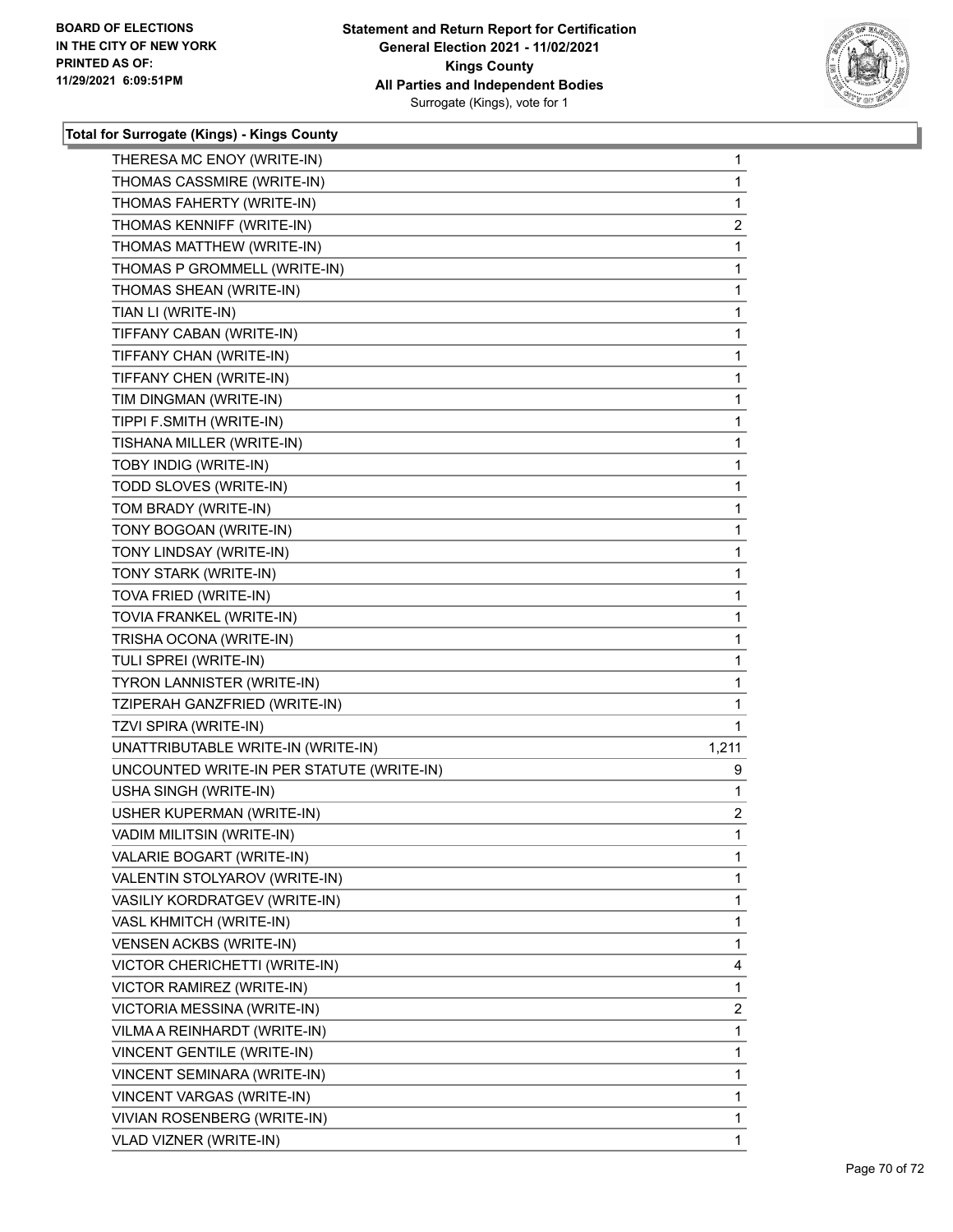

| <b>VLADIMIR PUTIN (WRITE-IN)</b>   | 1              |
|------------------------------------|----------------|
| <b>VLADIMIR RASULOV (WRITE-IN)</b> | 1              |
| VULLNET VELIU (WRITE-IN)           | 1              |
| <b>WARREN BUFFET (WRITE-IN)</b>    | 1              |
| WAYNE SAITTA (WRITE-IN)            | 1              |
| WAYNE WELSOME (WRITE-IN)           | 1              |
| WHITNEY WHITE (WRITE-IN)           | 1              |
| WILL MENAKER (WRITE-IN)            | 1              |
| WILLIAM A PEPITONE (WRITE-IN)      | $\overline{c}$ |
| WILLIAM A. PEPITONE (WRITE-IN)     | 1              |
| WILLIAM BUGENIS (WRITE-IN)         | $\overline{c}$ |
| WILLIAM CHENG (WRITE-IN)           | 1              |
| WILLIAM FRAZIER (WRITE-IN)         | 1              |
| WILLIAM HENRY (WRITE-IN)           | 1              |
| WILLIAM J WHELAN (WRITE-IN)        | 1              |
| WILLIAM LIENHARD (WRITE-IN)        | 1              |
| WILLIAM MEYER (WRITE-IN)           | 1              |
| WILLIAM PEPITONE (WRITE-IN)        | 1              |
| YAACUS BEHRMAN (WRITE-IN)          | 1              |
| YADIRA HADLETT (WRITE-IN)          | 1              |
| YAEL ARNOFF (WRITE-IN)             | 1              |
| YAKOV BERENSTEIN (WRITE-IN)        | 1              |
| YAKOV BIGELERSEN (WRITE-IN)        | 1              |
| YAKOV PRAGER (WRITE-IN)            | 1              |
| YANKEL DRUXASH (WRITE-IN)          | 1              |
| YANKY WAXLER (WRITE-IN)            | 1              |
| YAO XU (WRITE-IN)                  | 1              |
| YECHI EZAOUI (WRITE-IN)            | 1              |
| YEHOSHUA SHAMEL (WRITE-IN)         | 1              |
| YEHUDA HAMADA (WRITE-IN)           | 1              |
| YEHUDA LEUN (WRITE-IN)             | 1              |
| YEHUDA LOWENTHAL (WRITE-IN)        | 1              |
| YEHUDA M. WILLNER (WRITE-IN)       | 1              |
| YEHUDA STEINMETZ (WRITE-IN)        | 1              |
| YELENA UCHITEL (WRITE-IN)          | 1              |
| YERACHMIEL BEGUN (WRITE-IN)        | 1              |
| YERACHMIEL DICKSTEIN (WRITE-IN)    | 1              |
| YIDI BRODY (WRITE-IN)              | 1              |
| YISRA WEISS (WRITE-IN)             | 1              |
| YISRAEL ALTEIN (WRITE-IN)          | 1              |
| YISRAEL WOLFSON (WRITE-IN)         | 1              |
| YISROEL BLUM (WRITE-IN)            | 1              |
| YITTIE GRUEN (WRITE-IN)            | 1              |
| YITZCHOK GOTTLIEB (WRITE-IN)       | 1              |
| YITZECHOK GARFINKEL (WRITE-IN)     | 1              |
| YIZCHOK PERRIS (WRITE-IN)          | 1              |